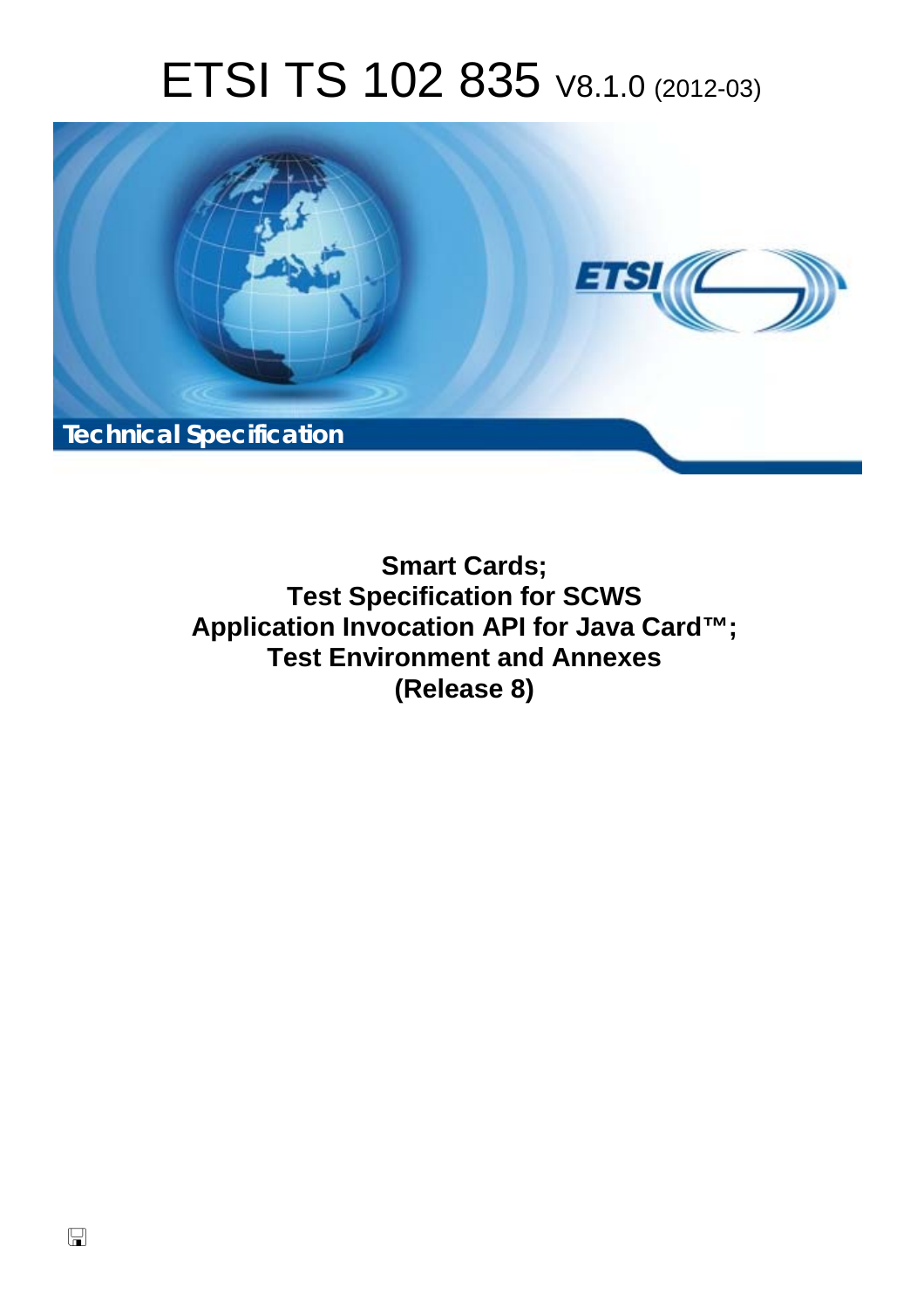Reference RTS/SCP-00SCWSv810

Keywords

API, SCWS, testing

#### *ETSI*

#### 650 Route des Lucioles F-06921 Sophia Antipolis Cedex - FRANCE

Tel.: +33 4 92 94 42 00 Fax: +33 4 93 65 47 16

Siret N° 348 623 562 00017 - NAF 742 C Association à but non lucratif enregistrée à la Sous-Préfecture de Grasse (06) N° 7803/88

#### *Important notice*

Individual copies of the present document can be downloaded from: [http://www.etsi.org](http://www.etsi.org/)

The present document may be made available in more than one electronic version or in print. In any case of existing or perceived difference in contents between such versions, the reference version is the Portable Document Format (PDF). In case of dispute, the reference shall be the printing on ETSI printers of the PDF version kept on a specific network drive within ETSI Secretariat.

Users of the present document should be aware that the document may be subject to revision or change of status. Information on the current status of this and other ETSI documents is available at <http://portal.etsi.org/tb/status/status.asp>

If you find errors in the present document, please send your comment to one of the following services: [http://portal.etsi.org/chaircor/ETSI\\_support.asp](http://portal.etsi.org/chaircor/ETSI_support.asp)

#### *Copyright Notification*

No part may be reproduced except as authorized by written permission. The copyright and the foregoing restriction extend to reproduction in all media.

> © European Telecommunications Standards Institute 2012. All rights reserved.

DECT<sup>™</sup>, PLUGTESTS<sup>™</sup>, UMTS<sup>™</sup> and the ETSI logo are Trade Marks of ETSI registered for the benefit of its Members. **3GPP**TM and **LTE**™ are Trade Marks of ETSI registered for the benefit of its Members and of the 3GPP Organizational Partners.

**GSM**® and the GSM logo are Trade Marks registered and owned by the GSM Association.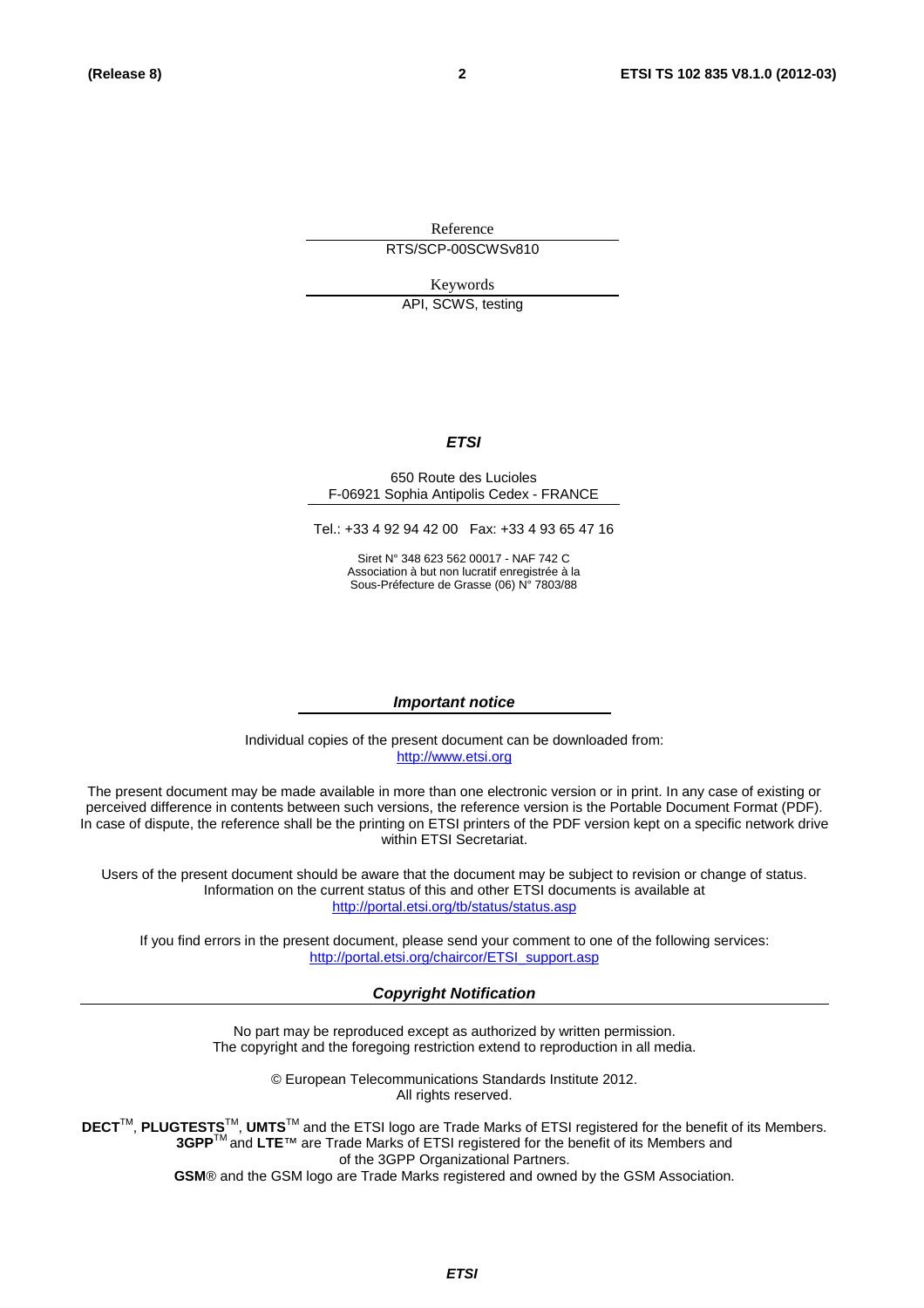# Contents

| 1                      |  |
|------------------------|--|
| 2                      |  |
| 2.1                    |  |
| 2.2                    |  |
| 3                      |  |
| 3.1                    |  |
| 3.2                    |  |
| 4                      |  |
| 4.1                    |  |
| 4.2                    |  |
| 4.3                    |  |
| 4.4                    |  |
| 4.4.1                  |  |
| 4.4.2                  |  |
| 4.4.3                  |  |
| 4.5                    |  |
| 4.6                    |  |
| 5                      |  |
| 5.1                    |  |
| 5.2                    |  |
| 5.2.1                  |  |
| 5.2.1.1                |  |
| 5.2.1.2                |  |
| 5.2.1.3                |  |
| 5.2.1.4                |  |
| 5.3                    |  |
| 5.4                    |  |
| 5.5                    |  |
| 5.6                    |  |
| 5.6.1<br>5.6.2         |  |
| 5.6.3                  |  |
| 5.6.4                  |  |
|                        |  |
| 6                      |  |
| 6.1                    |  |
| 6.1.1                  |  |
| 6.1.1.1                |  |
| 6.1.1.1.1<br>6.1.1.1.2 |  |
| 6.1.1.1.3              |  |
| 6.1.1.1.4              |  |
| 6.1.1.2                |  |
| 6.1.1.2.1              |  |
| 6.1.1.2.2              |  |
| 6.1.1.2.3              |  |
| 6.1.1.2.4              |  |
| 6.1.2                  |  |
| 6.1.3                  |  |
| 6.1.3.1                |  |
| 6.1.3.1.1              |  |
| 6.1.3.1.2              |  |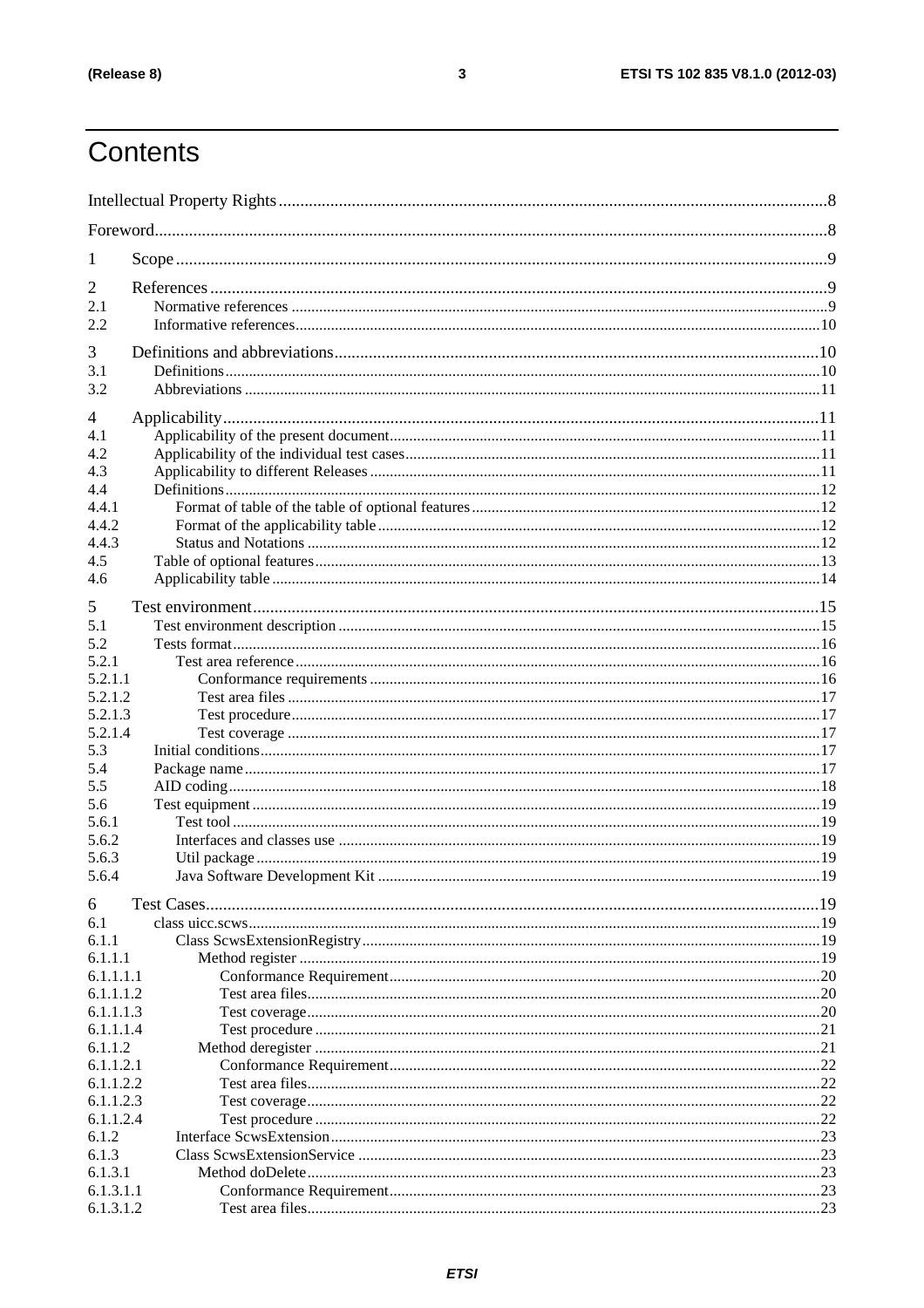| 6.1.3.1.3                |  |
|--------------------------|--|
| 6.1.3.1.4                |  |
| 6.1.3.2                  |  |
| 6.1.3.2.1                |  |
| 6.1.3.2.2                |  |
| 6.1.3.2.3                |  |
| 6.1.3.2.4                |  |
| 6.1.3.3                  |  |
| 6.1.3.3.1                |  |
| 6.1.3.3.2                |  |
| 6.1.3.3.3                |  |
| 6.1.3.3.4                |  |
| 6.1.3.4                  |  |
| 6.1.3.4.1                |  |
| 6.1.3.4.2                |  |
| 6.1.3.4.3                |  |
| 6.1.3.4.4                |  |
| 6.1.3.5                  |  |
| 6.1.3.5.1                |  |
| 6.1.3.5.2                |  |
| 6.1.3.5.3                |  |
| 6.1.3.5.4                |  |
| 6.1.3.6                  |  |
| 6.1.3.6.1                |  |
| 6.1.3.6.2                |  |
| 6.1.3.6.3                |  |
| 6.1.3.6.4                |  |
| 6.1.3.7                  |  |
| 6.1.3.7.1                |  |
| 6.1.3.7.2                |  |
| 6.1.3.7.3                |  |
|                          |  |
|                          |  |
| 6.1.3.7.4                |  |
| 6.1.4                    |  |
| 6.1.4.1                  |  |
| 6.1.4.1.1                |  |
| 6.1.4.1.2                |  |
| 6.1.4.1.3                |  |
| 6.1.4.1.4                |  |
| 6.1.4.2                  |  |
| 6.1.4.2.1                |  |
| 6.1.4.2.2                |  |
| 6.1.4.2.3                |  |
| 6.1.4.2.4                |  |
| 6.1.4.3                  |  |
| 6.1.4.3.1                |  |
| 6.1.4.3.2                |  |
| 6.1.4.3.3                |  |
| 6.1.4.3.4                |  |
| 6.1.4.4                  |  |
| 6.1.4.4.1                |  |
| 6.1.4.4.2                |  |
| 6.1.4.4.3                |  |
| 6.1.4.4.4                |  |
| 6.1.4.5                  |  |
| 6.1.4.5.1                |  |
| 6.1.4.5.2                |  |
| 6.1.4.5.3                |  |
| 6.1.4.5.4                |  |
| 6.1.4.6                  |  |
| 6.1.4.6.1                |  |
| 6.1.4.6.1.1<br>6.1.4.6.3 |  |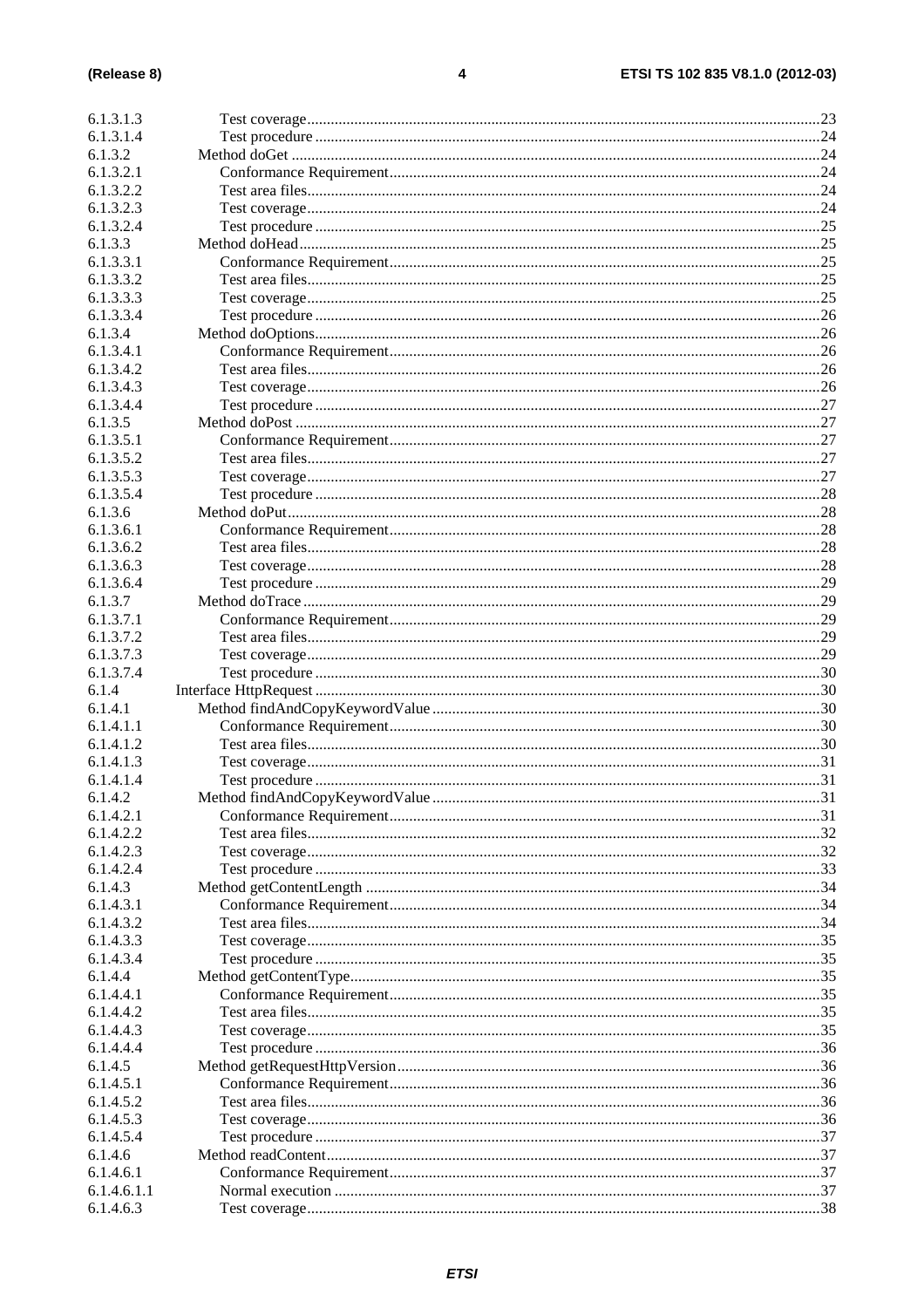| 6.1.4.6.4              |                                                                                             |  |
|------------------------|---------------------------------------------------------------------------------------------|--|
| 6.1.4.7                |                                                                                             |  |
| 6.1.4.7.1              |                                                                                             |  |
| 6.1.4.7.2              |                                                                                             |  |
| 6.1.4.7.3              |                                                                                             |  |
| 6.1.4.7.4              |                                                                                             |  |
| 6.1.5                  |                                                                                             |  |
| 6.1.5.1                |                                                                                             |  |
| 6.1.5.1.1              |                                                                                             |  |
| 6.1.5.1.2              |                                                                                             |  |
| 6.1.5.1.3              |                                                                                             |  |
| 6.1.5.1.4              |                                                                                             |  |
| 6.1.5.2                |                                                                                             |  |
| 6.1.5.2.1              |                                                                                             |  |
| 6.1.5.2.2              |                                                                                             |  |
| 6.1.5.2.3              |                                                                                             |  |
| 6.1.5.2.4              |                                                                                             |  |
| 6.1.5.3                | Method appendHeaderVariable (byte[] name, short nameOffset, short nameLength, byte[] value, |  |
|                        |                                                                                             |  |
| 6.1.5.3.1              |                                                                                             |  |
| 6.1.5.3.2              |                                                                                             |  |
| 6.1.5.3.3              |                                                                                             |  |
| 6.1.5.3.4              |                                                                                             |  |
| 6.1.5.4                | Method appendHeaderVariable (short headerKeywordNameId, byte[] value, short valueOffset,    |  |
|                        |                                                                                             |  |
| 6.1.5.4.1              |                                                                                             |  |
| 6.1.5.4.2              |                                                                                             |  |
| 6.1.5.5                |                                                                                             |  |
| 6.1.5.5.1              |                                                                                             |  |
| 6.1.5.5.2              |                                                                                             |  |
| 6.1.5.5.3              |                                                                                             |  |
| 6.1.5.5.4              |                                                                                             |  |
| 6.1.5.6                |                                                                                             |  |
| 6.1.5.6.1<br>6.1.5.6.2 |                                                                                             |  |
|                        |                                                                                             |  |
| 6.1.5.6.3<br>6.1.5.6.4 |                                                                                             |  |
| 6.1.5.7                |                                                                                             |  |
| 6.1.5.7.1              |                                                                                             |  |
| 6.1.5.7.2              |                                                                                             |  |
| 6.1.5.7.3              |                                                                                             |  |
| 6.1.5.7.4              |                                                                                             |  |
| 6.1.5.8                |                                                                                             |  |
| 6.1.5.8.1              |                                                                                             |  |
| 6.1.5.8.2              |                                                                                             |  |
| 6.1.5.8.3              |                                                                                             |  |
| 6.1.5.8.4              |                                                                                             |  |
| 6.1.5.9                |                                                                                             |  |
| 6.1.5.9.1              |                                                                                             |  |
| 6.1.5.9.2              |                                                                                             |  |
| 6.1.5.9.3              |                                                                                             |  |
| 6.1.5.9.4              |                                                                                             |  |
| 6.1.5.10               |                                                                                             |  |
| 6.1.5.10.1             |                                                                                             |  |
| 6.1.5.10.2             |                                                                                             |  |
| 6.1.5.10.3             |                                                                                             |  |
| 6.1.5.10.4             |                                                                                             |  |
| 6.1.5.11               |                                                                                             |  |
| 6.1.5.11.1             |                                                                                             |  |
| 6.1.5.11.2             |                                                                                             |  |
| 6.1.5.11.3             |                                                                                             |  |
| 6.1.5.11.4             |                                                                                             |  |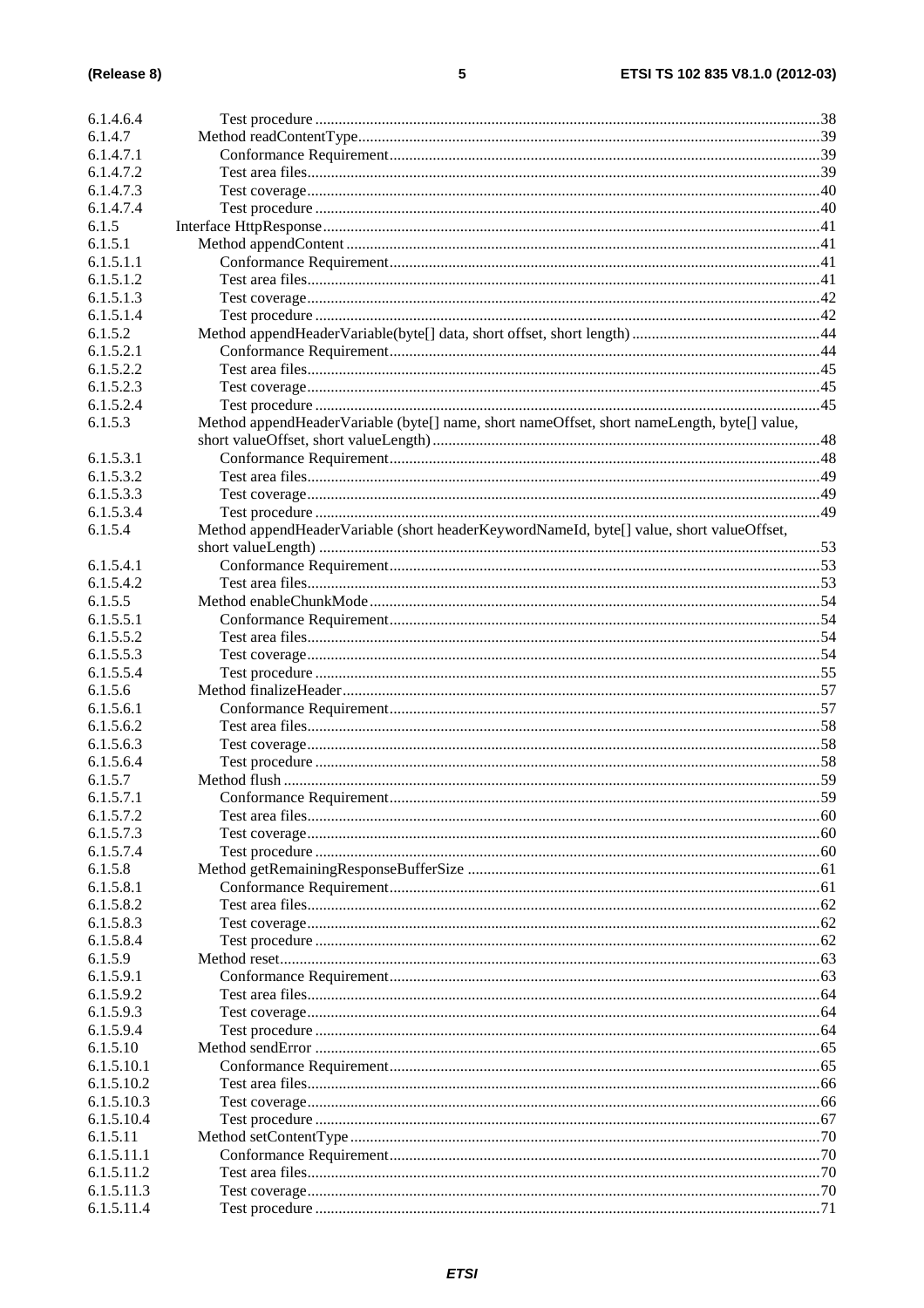| 6.1.5.12   |                             |     |
|------------|-----------------------------|-----|
| 6.1.5.12.1 |                             |     |
| 6.1.5.12.2 |                             |     |
| 6.1.5.12.3 |                             |     |
| 6.1.5.12.4 |                             |     |
| 6.2        |                             |     |
| 6.2.1      |                             |     |
| 6.2.1.1    |                             |     |
| 6.2.1.1.1  |                             |     |
| 6.2.1.1.2  |                             |     |
| 6.2.1.1.3  |                             |     |
| 6.2.1.1.4  |                             |     |
| 6.2.1.2    |                             |     |
| 6.2.1.2.1  |                             |     |
| 6.2.1.2.2  |                             |     |
| 6.2.1.2.3  |                             |     |
| 6.2.1.2.4  |                             |     |
| 6.2.2      |                             |     |
| 6.2.3      |                             |     |
| 6.2.3.1    |                             |     |
| 6.2.3.1.1  |                             |     |
| 6.2.3.1.2  |                             |     |
| 6.2.3.1.3  |                             |     |
| 6.2.3.1.4  |                             |     |
| 6.2.4      |                             |     |
| 6.2.4.1    |                             |     |
| 6.2.4.1.1  |                             |     |
| 6.2.4.1.2  |                             |     |
| 6.2.4.1.3  |                             |     |
| 6.2.4.1.4  |                             |     |
| 6.2.5      |                             |     |
| 6.2.5.1    |                             |     |
| 6.2.5.1.1  |                             |     |
| 6.2.5.1.2  |                             |     |
| 6.2.5.1.3  |                             |     |
| 6.2.5.1.4  |                             |     |
| 6.2.5.2    |                             |     |
| 6.2.5.2.1  |                             |     |
| 6.2.5.2.2  | Test area files.            | .88 |
| 6.2.5.2.3  |                             |     |
| 6.2.5.2.4  |                             |     |
| 6.2.5.3    |                             |     |
| 6.2.5.3.1  |                             |     |
| 6.2.5.3.2  |                             |     |
| 6.2.5.3.3  |                             |     |
| 6.2.5.3.4  |                             |     |
| 6.2.5.4    |                             |     |
| 6.2.5.4.1  |                             |     |
| 6.2.5.4.2  |                             |     |
| 6.2.5.4.3  |                             |     |
| 6.2.5.4.4  |                             |     |
| 6.2.5.5    |                             |     |
| 6.2.5.5.1  |                             |     |
| 6.2.5.5.2  |                             |     |
| 6.2.5.5.3  |                             |     |
| 6.2.5.5.4  |                             |     |
|            | <b>Annex A (normative):</b> |     |
| A.1        |                             |     |
| A.1.1      |                             |     |
| A12        | Class SewsExtensionService  | 91  |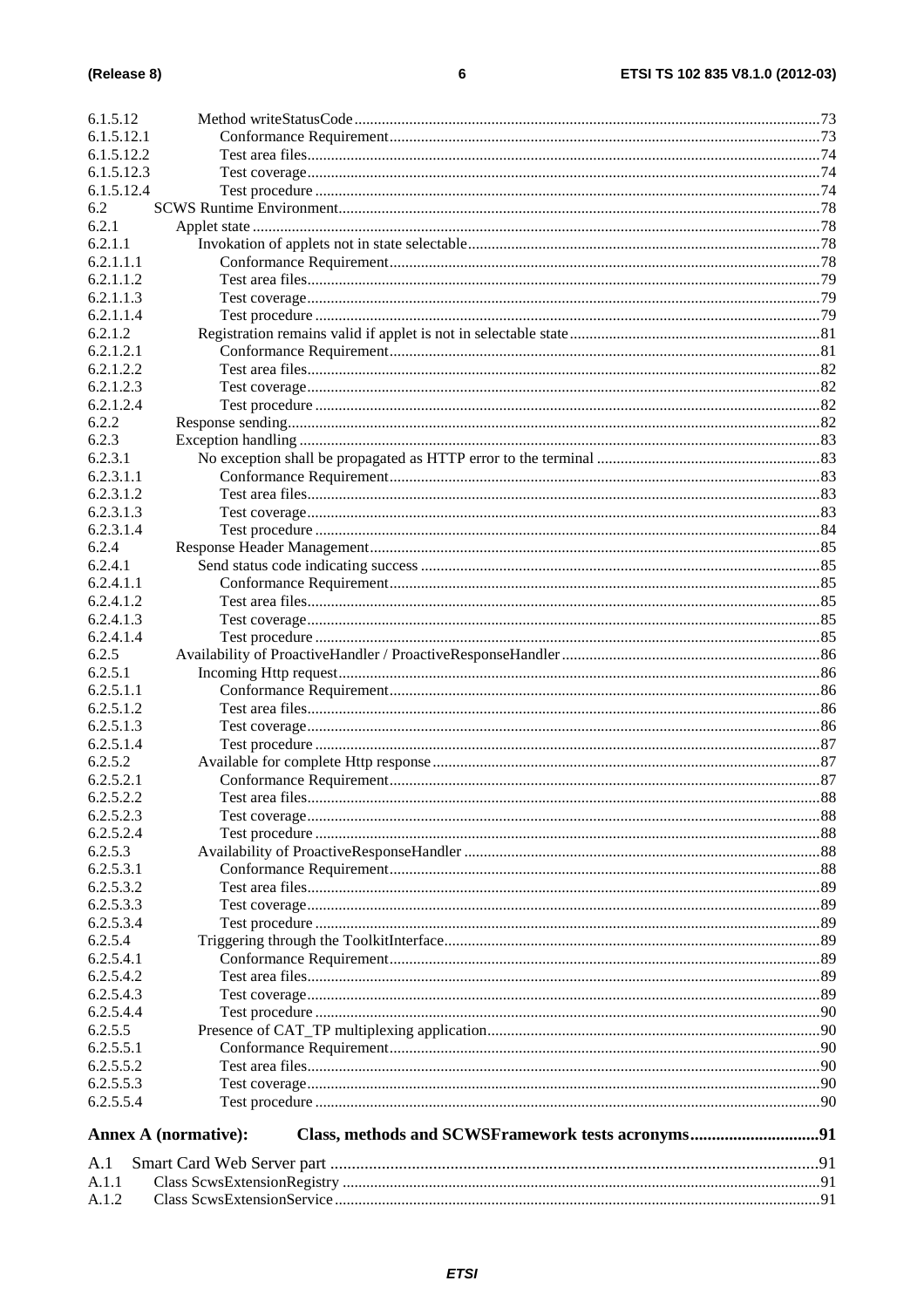| A.1.3                                   |  |
|-----------------------------------------|--|
| A.1.4                                   |  |
| A.2<br>A.2.1<br>A.2.3<br>A.2.4<br>A.2.5 |  |
| <b>Annex B</b> (normative):             |  |
| <b>Annex C</b> (normative):             |  |
| <b>Annex D</b> (normative):             |  |
| <b>Annex E</b> (informative):           |  |
| <b>Annex F</b> (informative):           |  |
| <b>Annex G (informative):</b>           |  |
|                                         |  |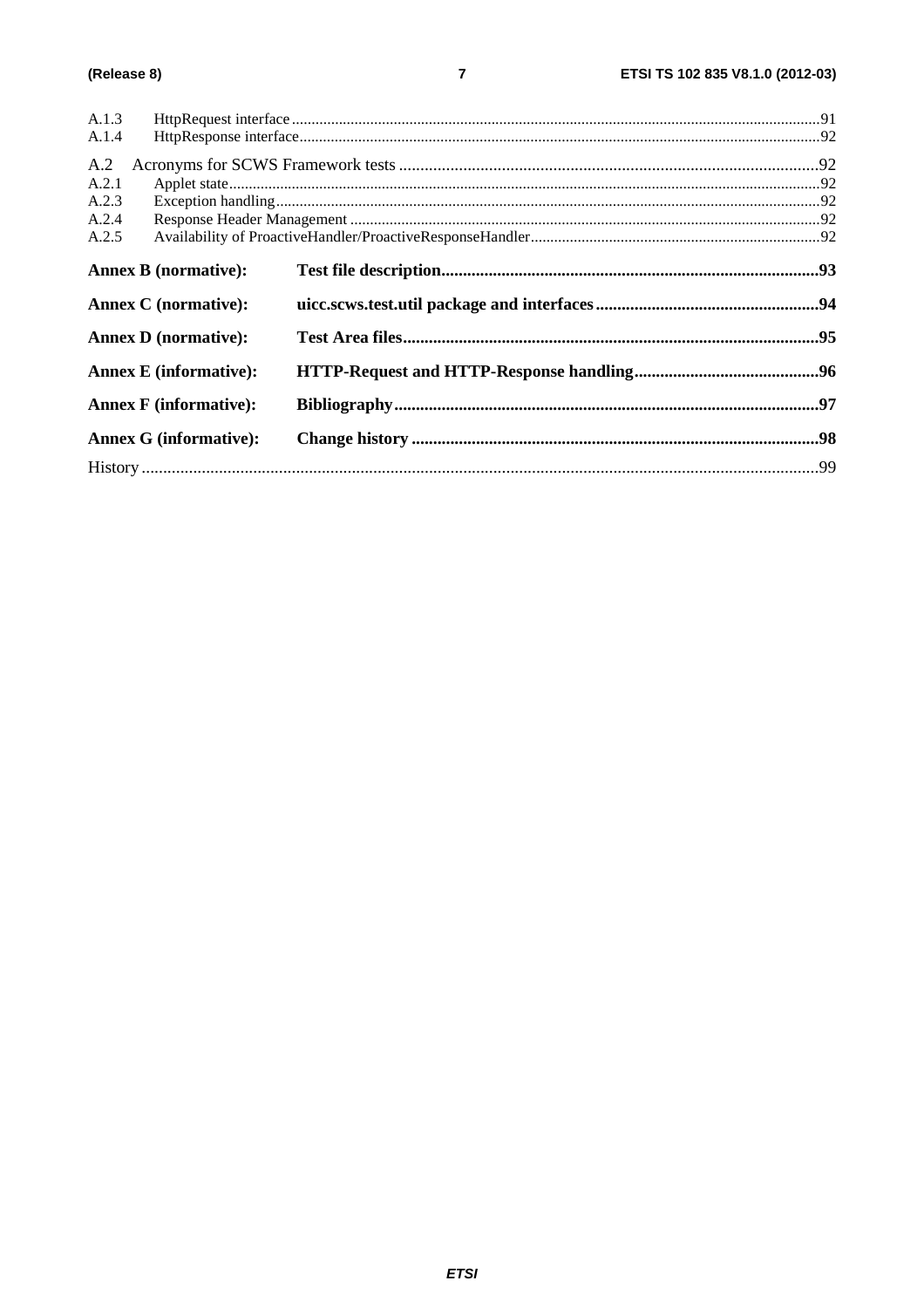# Intellectual Property Rights

IPRs essential or potentially essential to the present document may have been declared to ETSI. The information pertaining to these essential IPRs, if any, is publicly available for **ETSI members and non-members**, and can be found in ETSI SR 000 314: *"Intellectual Property Rights (IPRs); Essential, or potentially Essential, IPRs notified to ETSI in respect of ETSI standards"*, which is available from the ETSI Secretariat. Latest updates are available on the ETSI Web server [\(http://ipr.etsi.org](http://webapp.etsi.org/IPR/home.asp)).

Pursuant to the ETSI IPR Policy, no investigation, including IPR searches, has been carried out by ETSI. No guarantee can be given as to the existence of other IPRs not referenced in ETSI SR 000 314 (or the updates on the ETSI Web server) which are, or may be, or may become, essential to the present document.

# Foreword

This Technical Specification (TS) has been produced by ETSI Technical Committee Smart Card Platform (SCP).

The contents of the present document are subject to continuing work within TC SCP and may change following formal TC SCP approval. If TC SCP decides to modify the contents of the present document, it will be re-released by TC SCP with an identifying change of release date and an increase in version number as follows:

Version x.y.z

where:

- x the first digit:
	- 1 presented to TC SCP for information;
	- 2 presented to TC SCP for approval;
	- 3 or greater indicates TC SCP approved document under change control.
- y the second digit is incremented for all changes of substance, i.e. technical enhancements, corrections, updates, etc.
- z the third digit is incremented when editorial only changes have been incorporated in the document.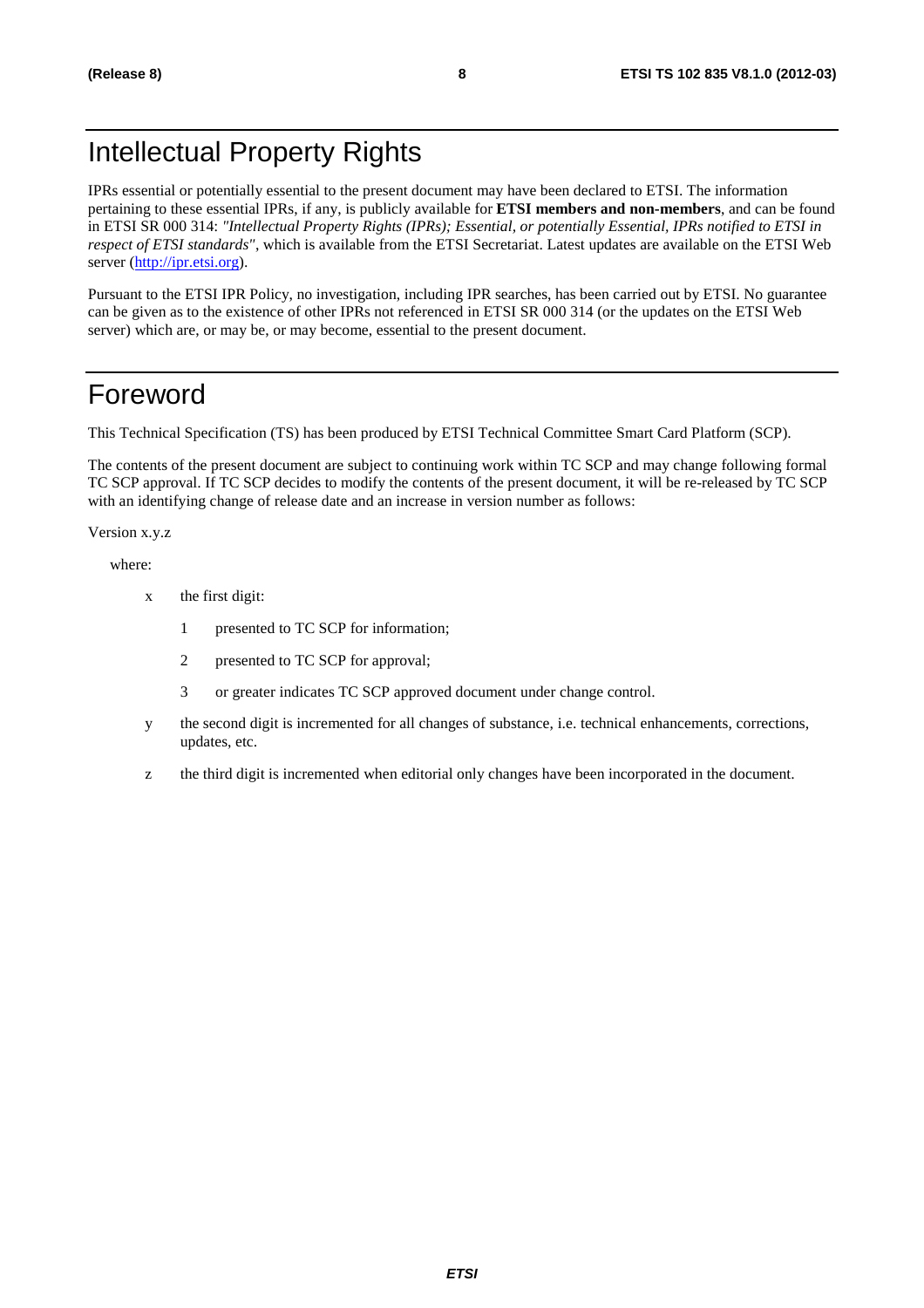# 1 Scope

The present document covers the minimum characteristics considered necessary in order to provide compliance to TS 102 588 [2].

It describes the technical characteristics and methods for testing the SCWS API for Java Card<sup>TM</sup> (TS 102 588 [2]) implemented in a UICC platform. It specifies the following parts:

- test applicability;
- test environment description;
- tests format;
- test area reference:
- conformance requirements;
- test suite files;
- test procedure:
- test coverage; and
- a description of the associated testing tools that shall be used.

# 2 References

References are either specific (identified by date of publication and/or edition number or version number) or non-specific. For specific references, only the cited version applies. For non-specific references, the latest version of the reference document (including any amendments) applies.

• In the case of a reference to a TC SCP document, a non specific reference implicitly refers to the latest version of that document in the same Release as the present document.

Referenced documents which are not found to be publicly available in the expected location might be found at <http://docbox.etsi.org/Reference>.

NOTE: While any hyperlinks included in this clause were valid at the time of publication ETSI cannot guarantee their long term validity.

# 2.1 Normative references

The following referenced documents are necessary for the application of the present document.

- [1] ISO/IEC 9646-7 (1995): "Information technology Open Systems Interconnection Conformance testing methodology and framework - Part 7: Implementation Conformance Statements".
- [2] ETSI TS 102 588: "Smart Cards; Application invocation Application Programming Interface (API) by a UICC webserver for Java Card™ platform".
- [3] ETSI TS 102 483: "Smart cards; UICC-Terminal interface; Internet Protocol connectivity between UICC and terminal".
- [4] OMA: "Smartcard -Web Server Enable Architecture", OMA-AD-Smartcard-Web-Server-V1-0- 20080421-A.
- NOTE: Available at [http://www.openmobilealliance.org/technical/release\\_program/SCWS\\_v1\\_0.aspx](http://www.openmobilealliance.org/technical/release_program/SCWS_v1_0.aspx).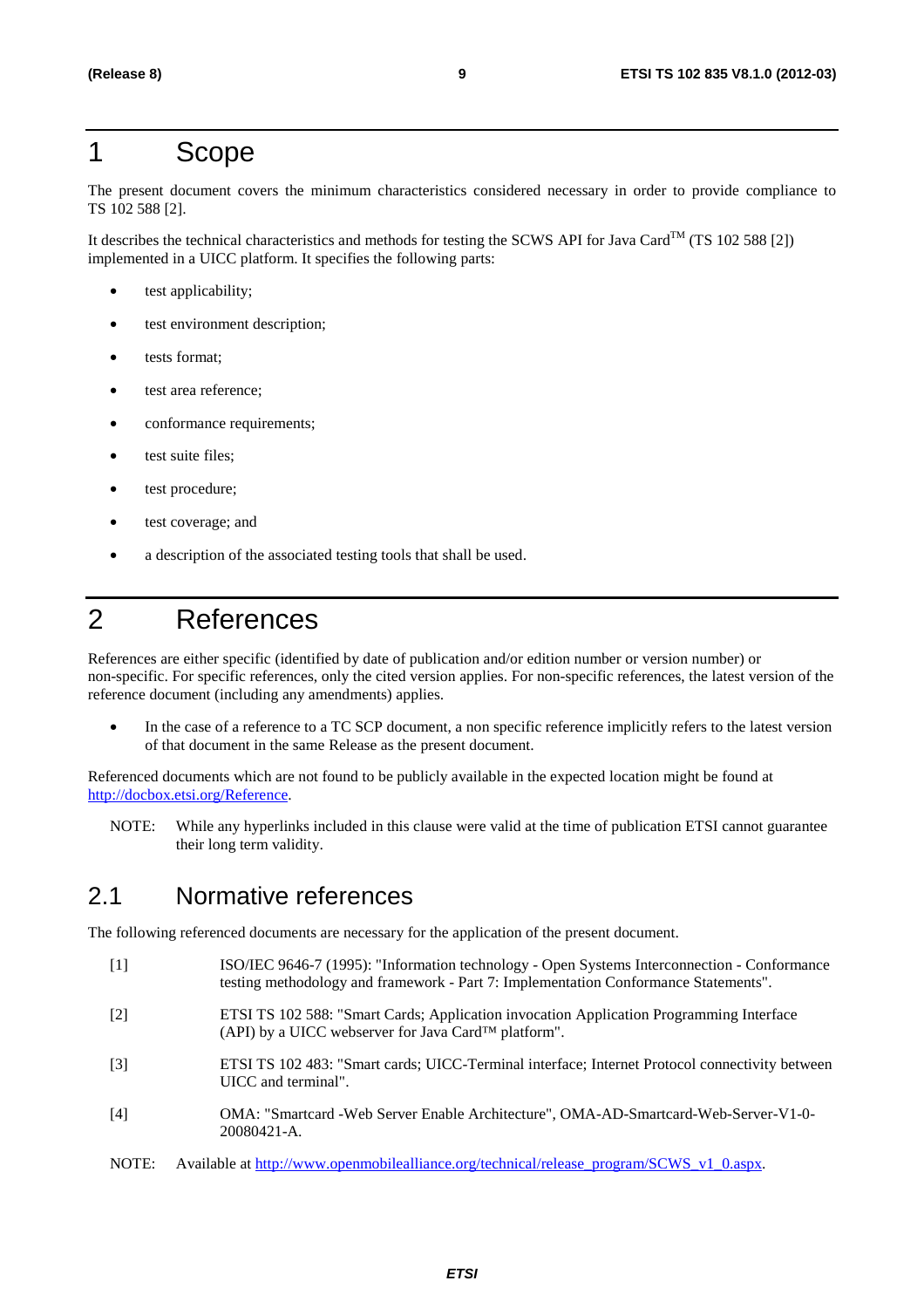| $[5]$  | OMA: "Smartcard-Web-Server", OMA-TS-Smartcard-Web-Server-V1-0-20080421-A.                                                                |
|--------|------------------------------------------------------------------------------------------------------------------------------------------|
| NOTE:  | Available at http://www.openmobilealliance.org/technical/release_program/SCWS_v1_0.aspx.                                                 |
| [6]    | Sun Microsystems Java Card <sup>TM</sup> Specification: "Java Card <sup>TM</sup> 2.2.2 Application Programming<br>Interface".            |
| $[7]$  | Sun Microsystems Java Card™ Specification: "Java Card™ 2.2.2 Runtime Environment<br>Specification".                                      |
| [8]    | Sun Microsystems Java Card™ Specification: "Java Card™ 2.2.2 Virtual Machine Specification".                                             |
| NOTE:  | SUN Java Card Specifications can be downloaded at http://java.sun.com/products/javacard.                                                 |
| $[9]$  | ETSI TS 102 268: "Smart Cards; Test specification for the UICC Application Programming<br>Interface (AP)I for Java Card <sup>TM"</sup> . |
| $[10]$ | ETSI TS 101 220: "Smart Cards; ETSI numbering system for telecommunication application<br>providers".                                    |
| $[11]$ | ETSI TS 102 223: "Smart Cards; Card Application Toolkit (CAT)".                                                                          |
| $[12]$ | ETSI TS 102 241: "Smart Cards; UICC Application Programming Interface (UICC API) for Java<br>Card (TM)".                                 |
| $[13]$ | ETSI TS 102 221: "Smart Cards; UICC-Terminal interface; Physical and logical characteristics".                                           |
| $[14]$ | ETSI TS 102 225: "Smart Cards; Secured packet structure for UICC based applications<br>(Release 8)".                                     |

# 2.2 Informative references

The following referenced documents are not necessary for the application of the present document but they assist the user with regard to a particular subject area.

[i.1] ETSI TS 102 600: "Smart Cards; UICC-Terminal interface; Characteristics of the USB interface".

[i.2] HttpClient project.

NOTE: Available at<http://hc.apache.org/httpcomponents-client/index.html>.

# 3 Definitions and abbreviations

# 3.1 Definitions

For the purposes of the present document, the following terms and definitions apply:

**applet installation parameters:** values for applet installation parameters

**Conformance Requirement Reference (CRR):** description of the expected SCWS behaviour according to TS 102 588 [2]

**expected state:** state in which the UICC is supposed to be after the execution of the test procedure applied on the relevant initial conditions

**security parameters:** minimum security requirements defined for the applet installation process

**test area:** set of Test Cases applicable to a specific part (class method, SCWS RE behaviour, etc.) of TS 102 588 [2]

**test case:** elementary test that checks for compliance with one or more Conformance Requirement References

**test procedure:** sequence of actions/commands to perform all the test cases defined in a test area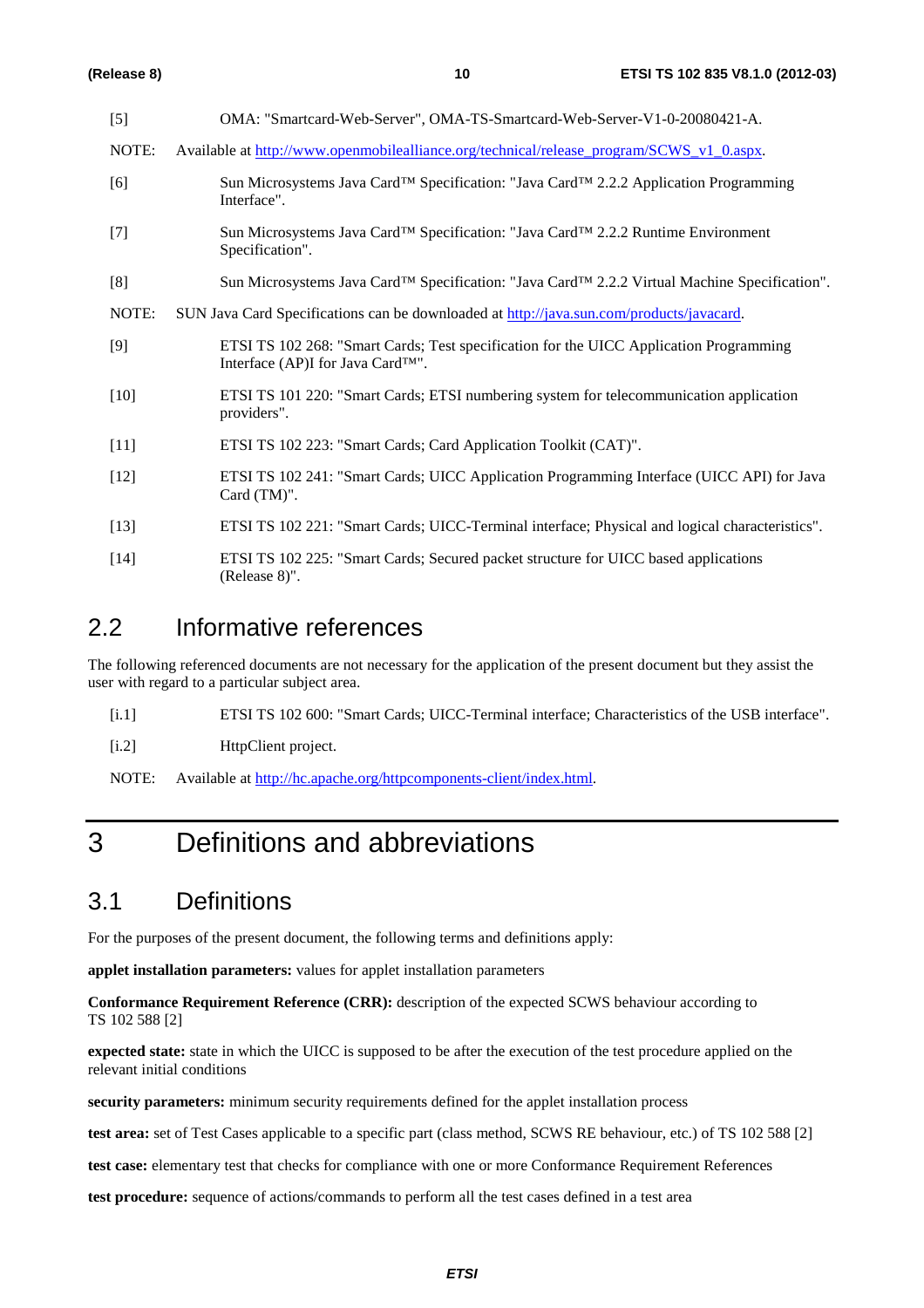**test source file:** java file containing methods that will load and install test applet in the card, execute and verify the test results, and restore the Default Initial Conditions on the UICC (when possible)

**test toolkit applet:** applet designed to test a specific functionality of the SCWS API (TS 102 588 [2])

# 3.2 Abbreviations

For the purposes of the present document, the following abbreviations apply:

| <b>Application IDentifier</b>                                           |
|-------------------------------------------------------------------------|
| <b>Application Programming Interface</b>                                |
| Bearer Independent Protocol according to TS 102 223 [11]                |
| <b>Card Application Toolkit</b>                                         |
| Conformance Requirements Reference                                      |
| Conformance Requirement Reference Context Error                         |
| Conformance Requirement Reference Normal                                |
| Conformance Requirement Reference Parameter Error                       |
| <b>HyperText Transfer Protocol</b>                                      |
| Internet Protocol                                                       |
| Java Card <sup>TM</sup> Run-time Environment                            |
| <b>Runtime Environment</b>                                              |
| Smart Card based Web Server according to OMA specifications [4] and [5] |
| Uniform Resource Identifier                                             |
| Universal Serial Bus interface according to TS 102 600 [i.1]            |
|                                                                         |

# 4 Applicability

# 4.1 Applicability of the present document

This present test specification applies to UICCs containing a SCWS invocation API according to TS 102 588 [2].

# 4.2 Applicability of the individual test cases

Table A.1 lists the optional features for which the supplier of the implementation states the support.

# 4.3 Applicability to different Releases

The applicability to different releases specified in table B.1 of the present document shall apply, unless otherwise specified.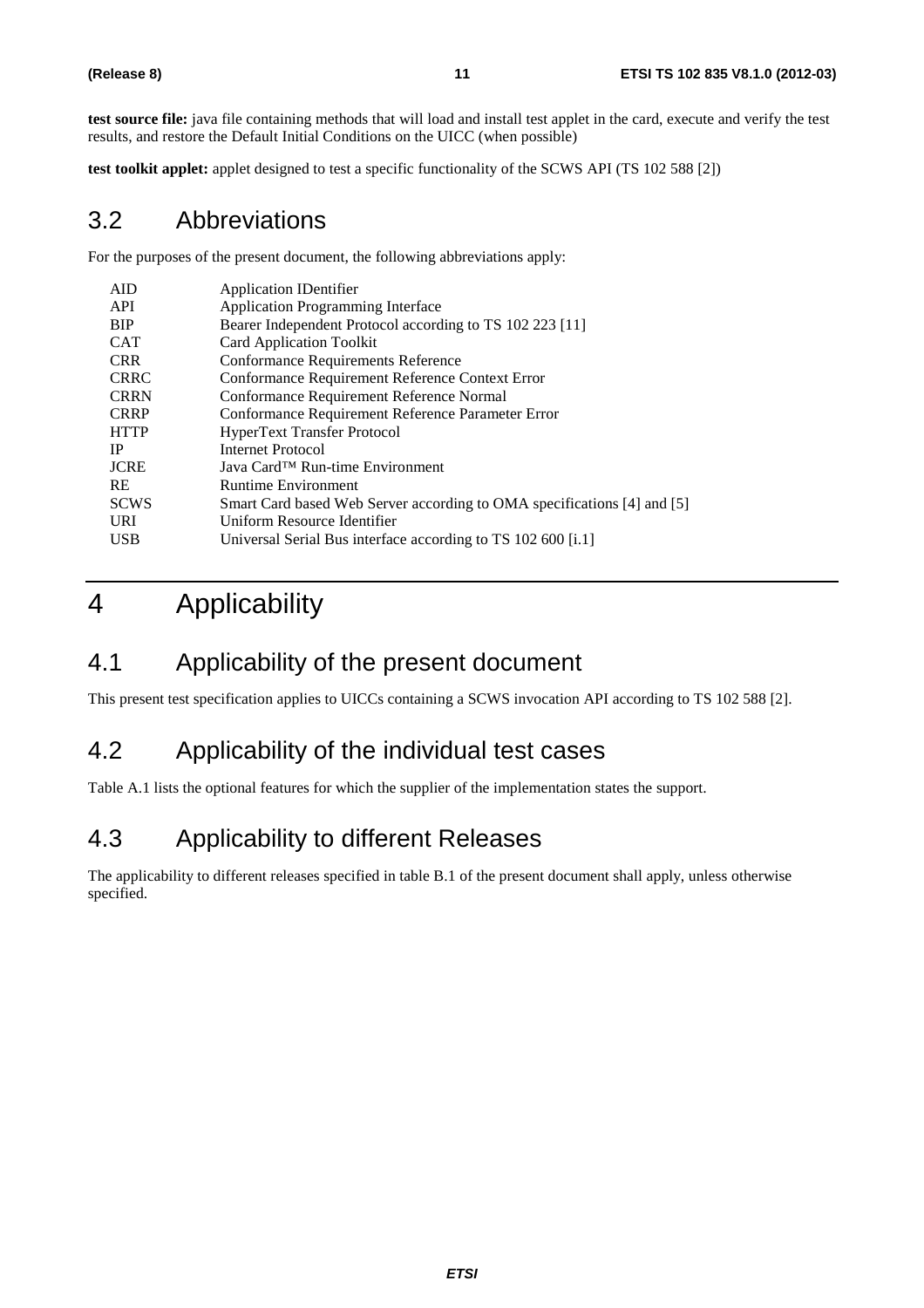# 4.4 Definitions

# 4.4.1 Format of table of the table of optional features

The columns in table A.1 have the following meaning.

| <b>Column</b> | <b>Meaning</b>                                                                                                                                                                                                                                                                                                                                                                                                                        |  |
|---------------|---------------------------------------------------------------------------------------------------------------------------------------------------------------------------------------------------------------------------------------------------------------------------------------------------------------------------------------------------------------------------------------------------------------------------------------|--|
| Option:       | The optional feature supported or not by the implementation.                                                                                                                                                                                                                                                                                                                                                                          |  |
| Status:       | See clause 4.4.3 'Status and Notations'                                                                                                                                                                                                                                                                                                                                                                                               |  |
| Support:      | The support columns shall be filled in by the supplier of the implementation. The following common<br>Inotations, defined in ISO/IEC 9646-7 [1], are used for the support column in table A.1.<br>supported by the implementation<br>Y or y<br>not supported by the implementation<br>$N$ or n<br>$N/A$ , n/a or -<br>no answer required (allowed only if the status is N/A, directly or after evaluation of a<br>conditional status) |  |
| Mnemonic:     | The mnemonic column contains mnemonic identifiers for each item.                                                                                                                                                                                                                                                                                                                                                                      |  |

# 4.4.2 Format of the applicability table

The applicability of every test in table B.1 is formally expressed by the use of Boolean expression defined in the following clause.

The columns in table B.1 have the following meaning.

| Column     | <b>Meaning</b>                                                                                                                                                                                              |
|------------|-------------------------------------------------------------------------------------------------------------------------------------------------------------------------------------------------------------|
| Test case: | The "Test case" column gives a reference to the test case number(s) detailed in the present document<br>and required to validate the implementation of the corresponding item in the "Description" column   |
|            |                                                                                                                                                                                                             |
| Release:   | The "Release" column gives the Release applicable and onwards, for the item in the "Test case" column                                                                                                       |
|            |                                                                                                                                                                                                             |
| Support:   | The "Support" column is blank in the proforma, and shall be completed by the manufacturer in respect of<br>each particular requirement to indicate the choices, which have been made in the implementation. |

# 4.4.3 Status and Notations

The following notations, defined in ISO/IEC 9646-7 [1], are used for the status column:

- M mandatory the capability is required to be supported.
- O optional the capability may be supported or not.
- N/A not applicable in the given context, it is impossible to use the capability.
- X prohibited (excluded) there is a requirement not to use this capability in the given context.
- O.i qualified optional for mutually exclusive or selectable options from a set. "i" is an integer which identifies an unique group of related optional items and the logic of their selection which is defined immediately following the table.
- Ci conditional the requirement on the capability ("M", "O", "X" or "N/A") depends on the support of other optional or conditional items. "i" is an integer identifying an unique conditional status expression which is defined immediately following the table. For nested conditional expressions, the syntax "IF ... THEN (IF ... THEN ... ELSE...) ELSE ..." shall be used to avoid ambiguities.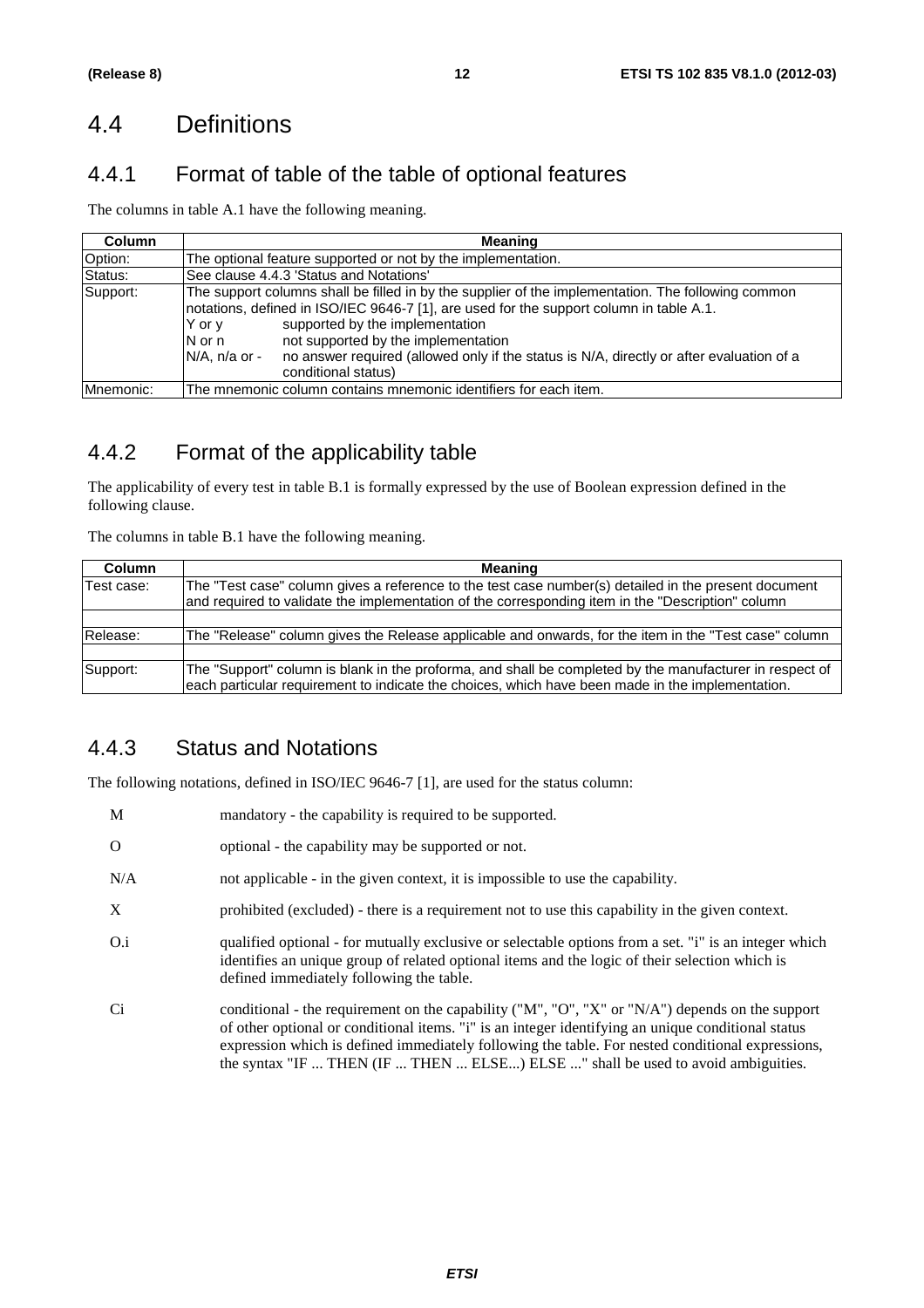# 4.5 Table of optional features

| <b>Item</b>   | <b>Option</b>             | <b>Status</b> | <b>Support</b> | <b>Mnemonic</b> |
|---------------|---------------------------|---------------|----------------|-----------------|
|               | ScwsExtension.doGet()     | М             |                | doGet           |
| $\mathcal{P}$ | ScwsExtension.doPost()    | М             |                | doPost          |
| 3             | ScwsExtension.doHead()    | М             |                | doHead          |
| 4             | ScwsExtension.doPut()     | М             |                | doPut           |
| 5             | ScwsExtension.doDelete()  | М             |                | doDelete        |
| 6             | ScwsExtension.doOptions() |               |                | doOptions       |
|               | ScwsExtension.doTrace()   |               |                | doTrace         |

# **Table A.1: Options**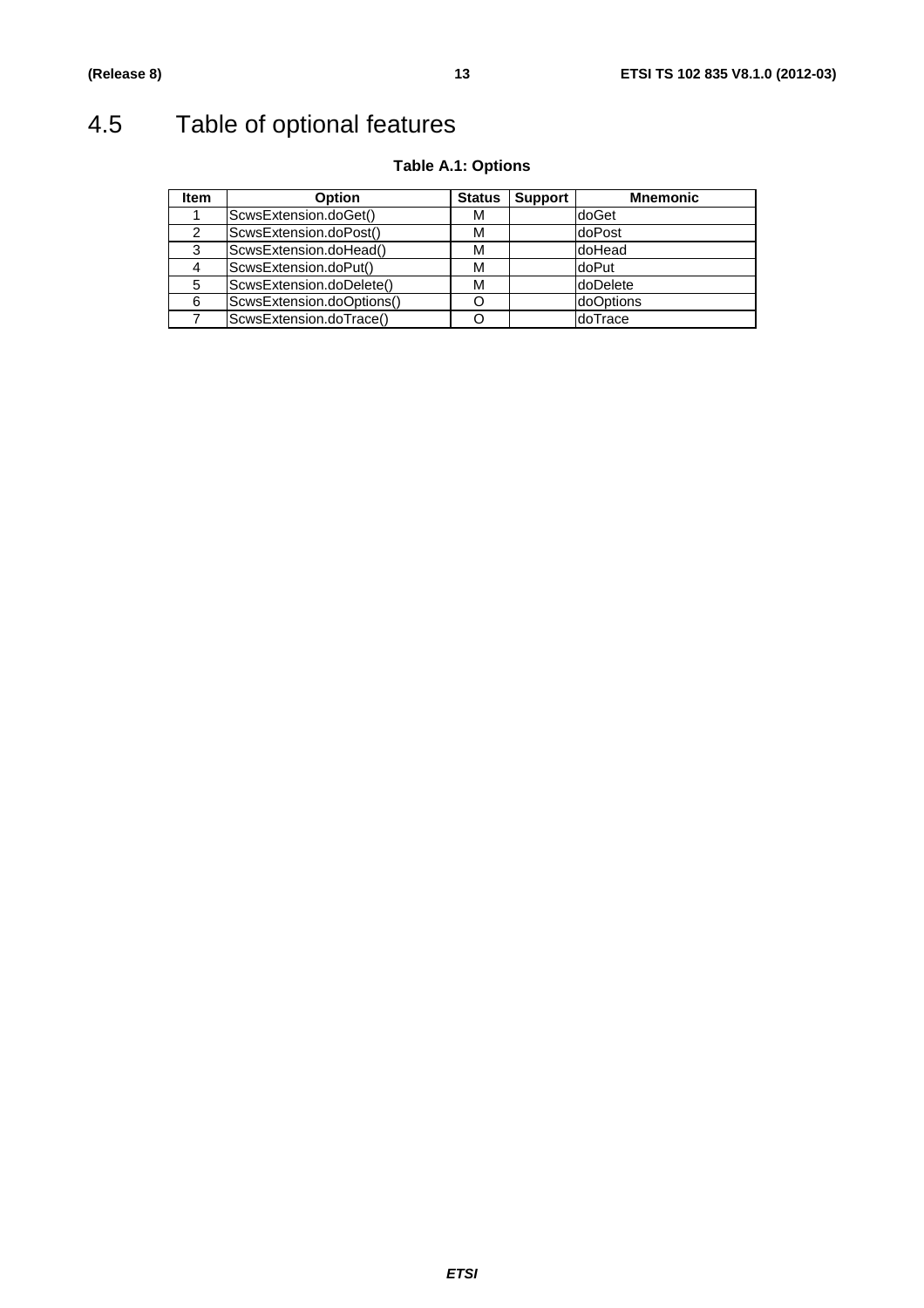# 4.6 Applicability table

# **Table B.1: Applicability of tests**

| <b>Test</b> | <b>Description</b>                                                    | <b>Release</b> | Rel-7  | Rel-8                   |
|-------------|-----------------------------------------------------------------------|----------------|--------|-------------------------|
| case        | <b>Class ScwsExtensionRegistry</b>                                    |                |        |                         |
| 6.1.1.1     |                                                                       | Rel-7          |        | M                       |
| 6.1.1.2     | Method register                                                       | Rel-7          | M<br>M | M                       |
|             | Method deregister<br><b>Class ScwsExtensionService</b>                |                |        |                         |
|             |                                                                       |                |        |                         |
| 6.1.3.1     | Method doDelete                                                       | Rel-7          | М      | М                       |
| 6.1.3.2     | Method doGet                                                          | Rel-7          | M      | M                       |
| 6.1.3.3     | Method doHead                                                         | Rel-7          | M      | M                       |
| 6.1.3.4     | Method doOptions                                                      | Rel-7          | C001   | C001                    |
| 6.1.3.5     | Method doPost                                                         | Rel-7          | M      | M                       |
| 6.1.3.6     | Method doPut                                                          | Rel-7          | M      | $\overline{\mathsf{M}}$ |
| 6.1.3.7     | Method doTrace                                                        | Rel-7          | C002   | C002                    |
|             | <b>Interface HttpRequest</b>                                          |                |        |                         |
| 6.1.4.1     | Method findAndCopyKeywordValue                                        | Rel-7          | M      | M                       |
| 6.1.4.2     | Method findAndCopyKeywordValue                                        | Rel-7          | M      | $\overline{M}$          |
| 6.1.4.3     | Method getContentLength                                               | Rel-7          | M      | M                       |
| 6.1.4.4     | Method getContentType                                                 | Rel-7          | M      | M                       |
| 6.1.4.5     | Method getRequestHttpVersion                                          | Rel-7          | M      | M                       |
| 6.1.4.6     | Method readContent                                                    | Rel-7          | M      | M                       |
| 6.1.4.7     | Method readContentType                                                | Rel-7          | м      | M                       |
|             | <b>Interface HttpResponse</b>                                         |                |        |                         |
| 6.1.5.1     | Method appendContent                                                  | Rel-7          | M      | M                       |
| 6.1.5.2     | Method appendHeaderVariable(byte[] data, short offset, short length)  | Rel-7          | M      | M                       |
| 6.1.5.3     | Method appendHeaderVariable (byte[] name, short nameOffset, short     | Rel-7          | M      | M                       |
|             | nameLength, byte[] value, short valueOffset, short valueLength)       |                |        |                         |
| 6.1.5.4     | Method appendHeaderVariable (short headerKeywordNameld, byte[] value, | Rel-7          | M      | M                       |
|             | short valueOffset, short valueLength)                                 |                |        |                         |
| 6.1.5.5     | Method enableChunkMode                                                | Rel-7          | M      | M                       |
| 6.1.5.6     | Method finalizeHeader                                                 | Rel-7          | M      | M                       |
| 6.1.5.7     | Method flush                                                          | Rel-7          | M      | M                       |
| 6.1.5.8     | Method getRemainingResponseBufferSize                                 | Rel-7          | M      | M                       |
| 6.1.5.9     | Method reset                                                          | Rel-7          | M      | M                       |
| 6.1.5.10    | Method sendError                                                      | Rel-7          | M      | M                       |
| 6.1.5.11    | Method setContentType                                                 | Rel-7          | M      | M                       |
| 6.1.5.12    | Method writeStatusCode                                                | Rel-7          | м      | M                       |
|             | <b>SCWS Runtime Environment: Applet state</b>                         |                |        |                         |
| 6.2.1.1     | Invokation of applets not in state selectable                         | Rel-7          | M      | M                       |
| 6.2.1.2     | Registration remains valid if applet is not in selectable state       | Rel-7          | M      | М                       |
|             | <b>SCWS Runtime Environment: Exception handling</b>                   |                |        |                         |
| 6.2.3.1     | No exception shall be propagated as HTTP error to the terminal        | Rel-7          | M      | M                       |
|             | <b>SCWS Runtime Environment: Response Header Management</b>           |                |        |                         |
| 6.2.4.1     | Send status code indicating success                                   | Rel-7          | Μ      | M                       |
|             | <b>SCWS Runtime Environment: Availability of ProactiveHandler /</b>   |                |        |                         |
|             | ProactiveResponseHandler                                              |                |        |                         |
| 6.2.5.1     | Incoming Http request                                                 | Rel-8          | N/A    | M                       |
| 6.2.5.2     | Available for complete Http response                                  | Rel-8          | N/A    | M                       |
| 6.2.5.3     | Availability of ProactiveResponseHandler                              | Rel-8          | N/A    | м                       |
| 6.2.5.4     | Triggering through the ToolkitInterface                               | Rel-8          | N/A    | M                       |
| 6.2.5.5     | Presence of CAT_TP multiplexing application                           | Rel-8          | N/A    | C003                    |
| C001:       | IF (doOptions supported) THEN M ELSE N/A.                             |                |        |                         |
| C002:       | IF (doTrace supported) THEN M ELSE N/A.                               |                |        |                         |
| C003:       | IF (CAT Multiplexing application present) THEN M ELSE N/A.            |                |        |                         |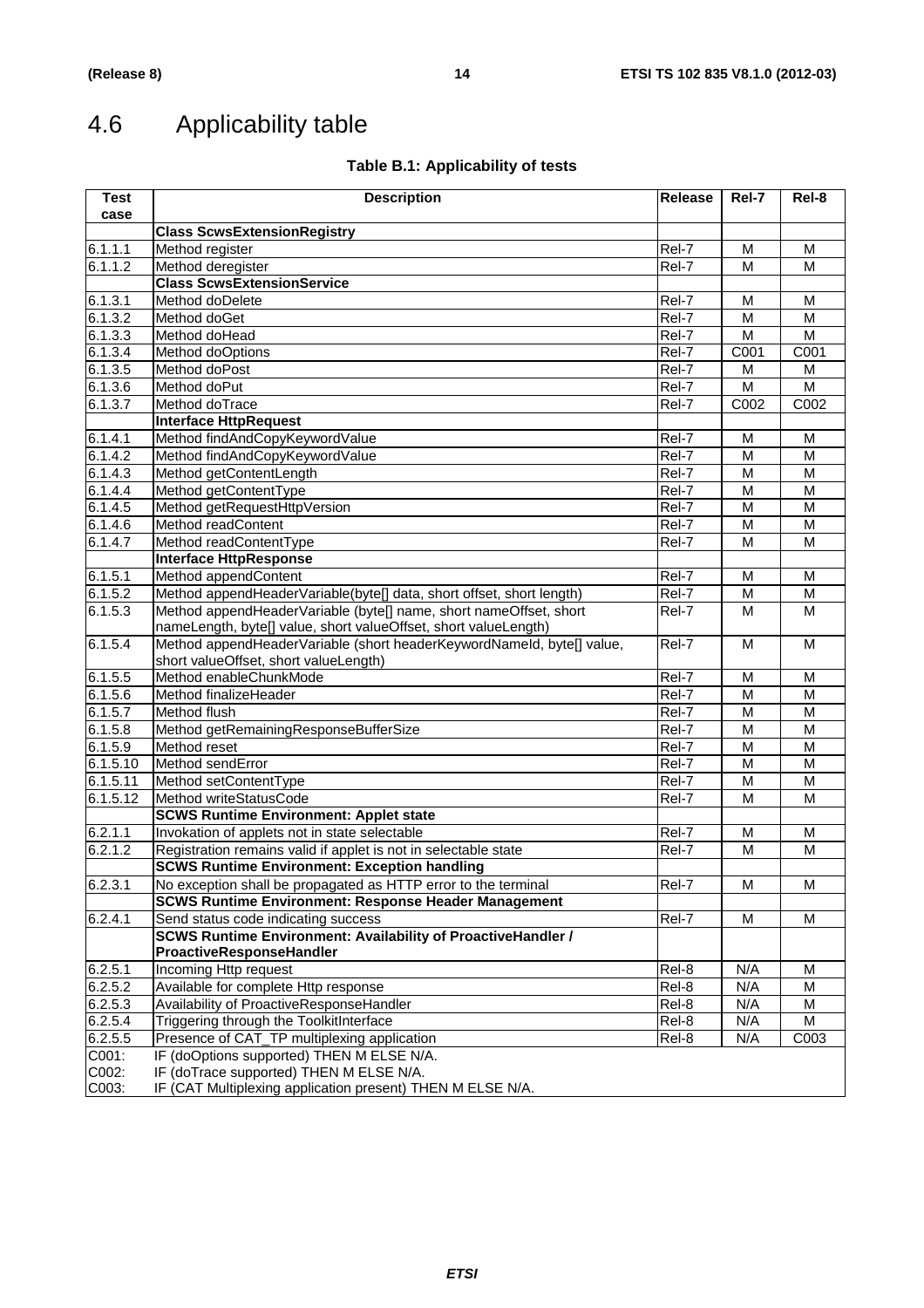# 5 Test environment

This clause specifies requirements that shall be met and the testing rules that shall be followed during the test procedure.

The test cases described in the present document shall be performed independently of the interface used between the UICC and the terminal. In particular, any test case shall have the same result regardless of using BIP in Server Mode as defined in TS 102 223 [11] or an IP connection according to TS 102 483 [3] and TS 102 600 [i.1].

# 5.1 Test environment description

The general architecture for the test environment is:



**Figure 5.1**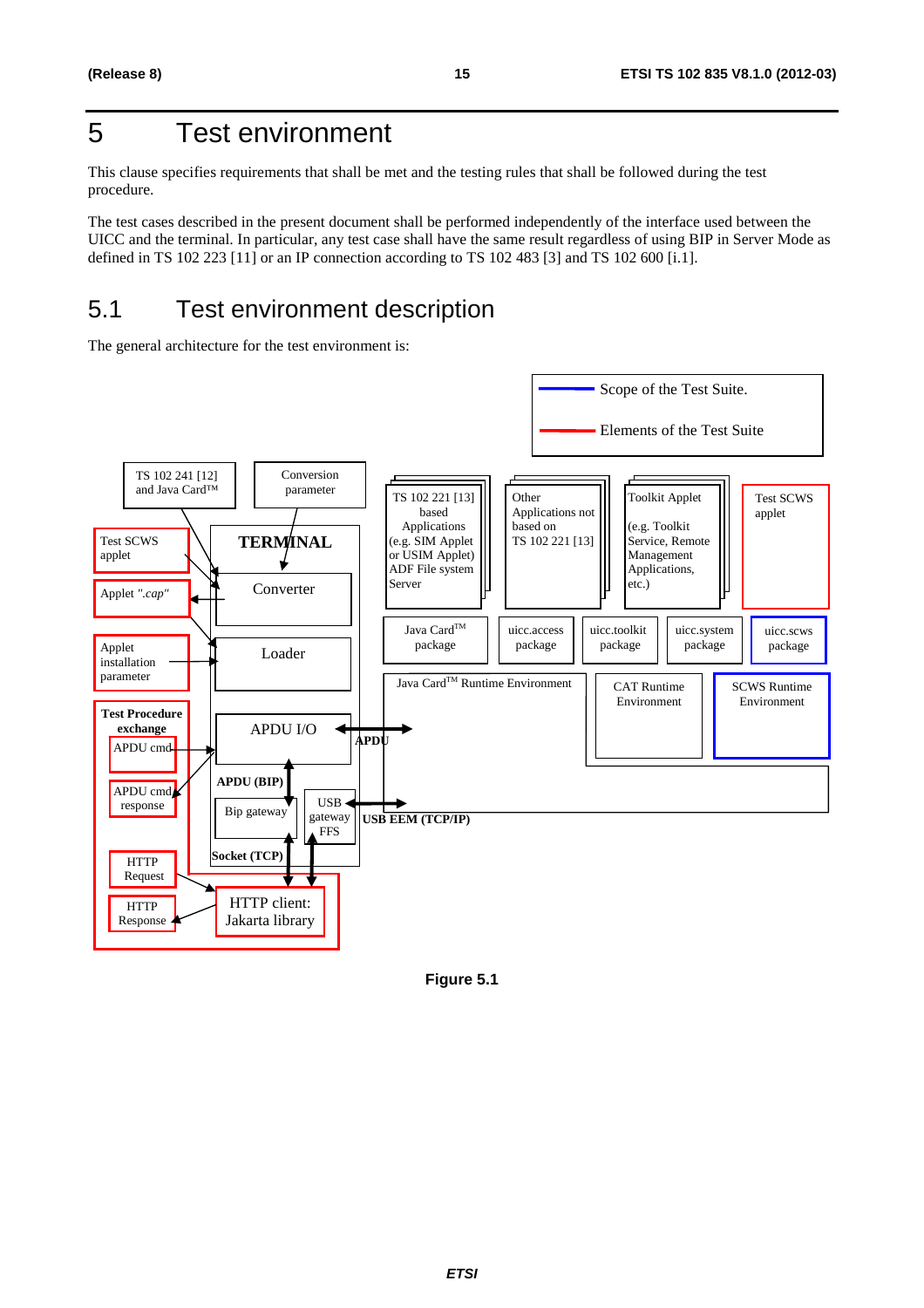# 5.2 Tests format

### 5.2.1 Test area reference

Each test area is referenced as follows:

For API Testing: 'API\_[package name]\_[class name]\_[method name]' where

• package name:

uicc.scws: '1'.

• class name:

yyy: 3 letters for each class.

See annex A for full classes acronyms list.

method name:

zzzz[input parameters]:

See annex A for full methods name acronyms list.

For SCWS Framework testing: 'API\_2\_[clause name]\_[subclause name]' where

• Clause name:

xxx: 3 letters for each clause.

See annex A for full clause acronyms list.

Subclause name:

yyyy: 4 letters for each subclause.

See annex A for full subclause acronyms list.

#### 5.2.1.1 Conformance requirements

The conformance requirements are expressed in the following way:

- Method prototype as listed in TS 102 588 [2].
- Normal execution:
	- Contains normal execution and correct parameters limit values, each referenced as a Conformance Requirement Reference Normal (CRRN).
- Parameters error:
	- Contains parameter errors and incorrect parameter limit values, each referenced as a Conformance Requirement Reference Parameter Error (CRRP).
- Context error:
	- Contains errors due to the context the method is used in, each referenced as a Conformance Requirement Reference Context Error (CRRC).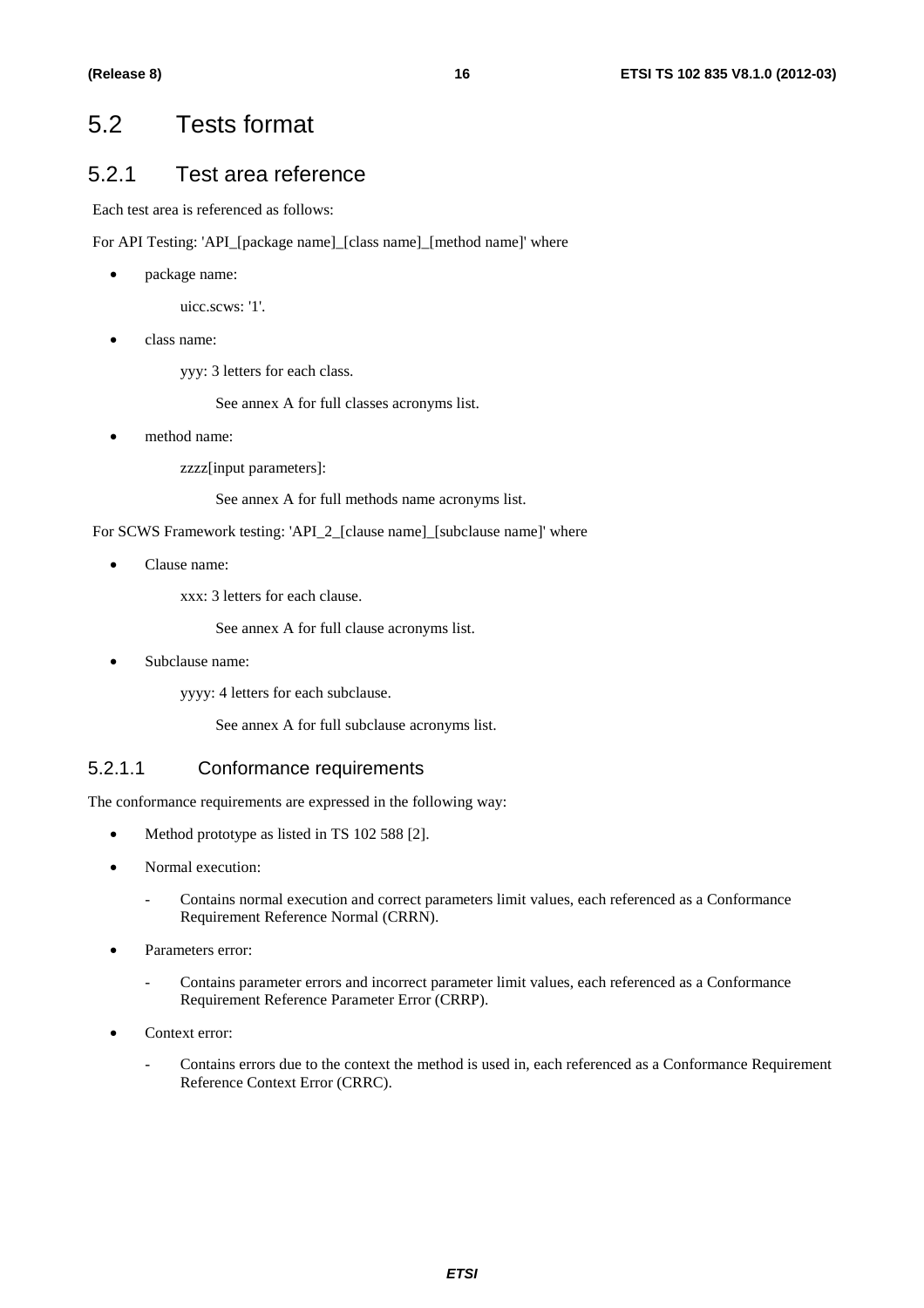#### 5.2.1.2 Test area files

The files included in the Test Area use the following naming convention:

- Test Source: Test\_[Test Area Reference].java
- Test Applet: [Test Area Reference] [Test applet number].java
- Cap File: [Test Area Reference].cap

The applet numbers start from '1'.

The test source shall use the common interfaces defined in annex C.

The Cap File format is described in Java Card™ Virtual Machine Specification [8].

Test files can be run in any order.

All files from the same test area are located in the same subfolder.

#### 5.2.1.3 Test procedure

Each test procedure contains a table to indicate the expected responses form the API and/or the HTTP level as follows.

|                          | <b>Test Case</b>                                                                                                 |                              |
|--------------------------|------------------------------------------------------------------------------------------------------------------|------------------------------|
| ld<br><b>Description</b> | <b>API/SCWS Framework Expectation</b>                                                                            | <b>APDU/HTTP Expectation</b> |
|                          | l Test Case detailed description\API and/or SCWS Framework expected behaviour.\Expected response at HTTP level.\ |                              |

#### 5.2.1.4 Test coverage

The table above each test procedure indicates the correspondence between the Conformance Requirements Reference (CRR) and the different test cases.

# 5.3 Initial conditions

The Initial Conditions are a set of general prerequisites for the (U)SIM prior to the execution of testing. For each test procedure described in the present document, the following rules apply to the Initial Conditions:

• unless otherwise stated, before installing the applet(s) relevant to the current test procedure, all packages specific to other test procedures shall not be present.

Prior to any test the test environment shall have the (U)SIM powered on and performed the PROFILE DOWNLOAD procedure.

# 5.4 Package name

Java packages integrating this Test Suite shall follow this naming convention:

**uicc.scws.test.[Test Area Reference]:** Java Card packages containing Test Area References for the TS 102 588 [2] uicc.scws package.

**uicc.scws.test.scwsframework.[Test Area Reference]:** Java Card packages containing Test Area References for the TS 102 588 [2] SCWS Framework.

**uicc.scws.test.util:** for the Test util package defined in this Test Suite. Requires package uicc.test.util from TS 102 268 [9].

where the Test Area Reference is written in lower case.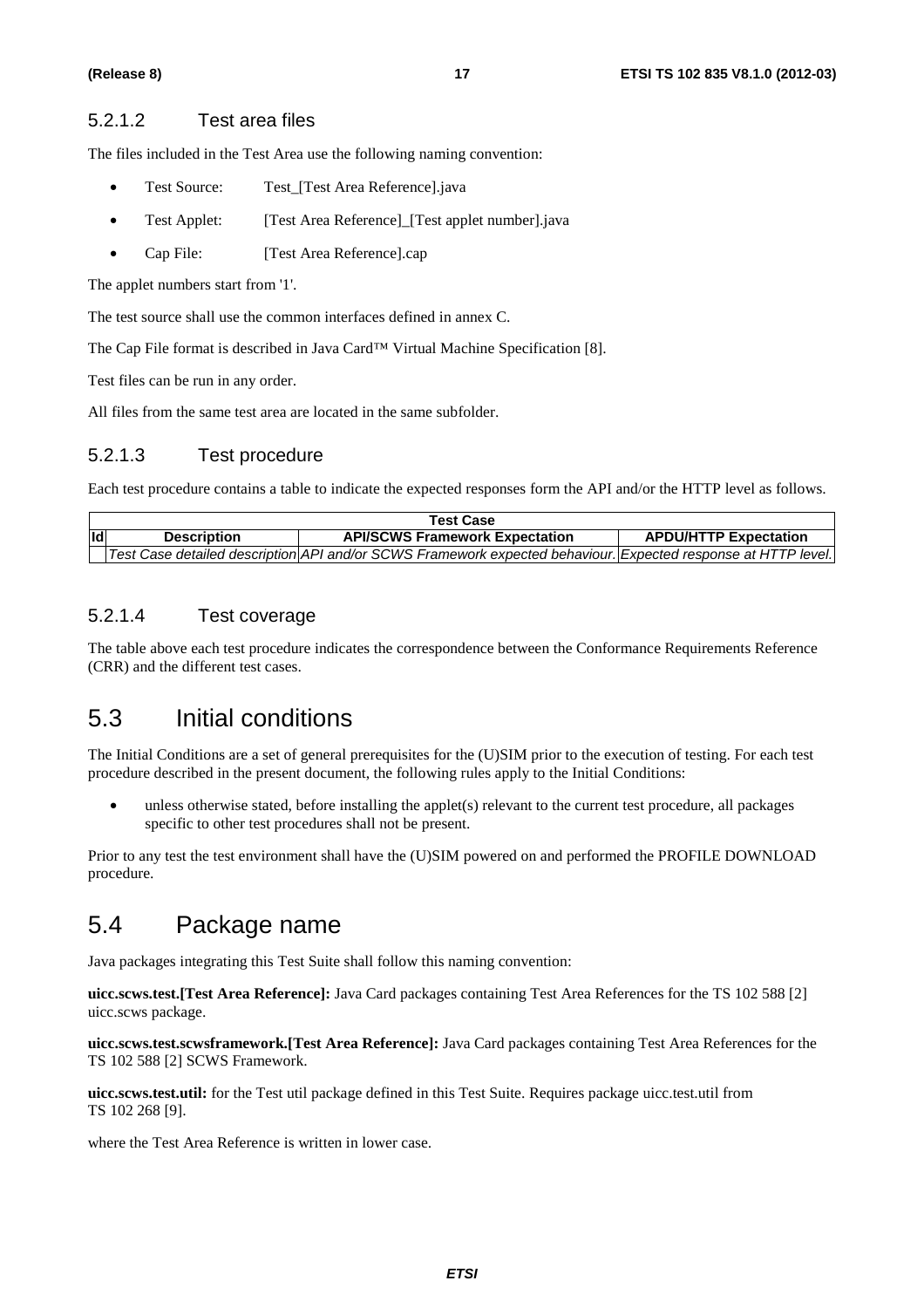EXAMPLE: The package *../uicc.scws.test.[Test Area Reference]* creates the following directory structure *../uicc/scws/test/[Test Area Reference]/Api\_1\_...\_[1..n].\*,* where '*Api\_1\_...\_[1..n].\**' are the different test applets Java source files used in *[Test Area Reference]*.

# 5.5 AID coding

The AID coding for the Test Packages, Applet classes and Applets shall be as specified in TS 101 220 [10]. In addition, the following TAR and Application Provider specific data values are defined for use within the present document:

AID coding

| Byte 1 | Byte 12 | Byte 13 | Byte 14 | Byte 15 | Byte 16 |                                    |
|--------|---------|---------|---------|---------|---------|------------------------------------|
|        |         |         |         |         |         | Application Provider specific data |
|        |         |         |         |         |         | TAR                                |
|        |         |         |         |         |         | Specified in TS 101 220 [10]       |

TAR coding (3 bytes/ 24 bits):

| b1 | b4 | b <sub>5</sub> | b8 | b <sub>9</sub> | b12 b13 | b16 b17 | b24                         |
|----|----|----------------|----|----------------|---------|---------|-----------------------------|
|    |    |                |    |                |         |         | Applet instance number      |
|    |    |                |    |                |         |         | Applet class number         |
|    |    |                |    |                |         |         | Package number              |
|    |    |                |    |                |         |         | RFU                         |
|    |    |                |    |                |         |         | <b>Test Part Identifier</b> |

Applet instance number, Applet Class number, Package number:

- For package AID, package number shall start from 0 and class and instance numbers shall be 0.
- For class AID, package number is the number of the class package, class number shall start from 1 and instance shall be 0.
- For instance AID, package and class number are the number of class and package of which instance belongs, and instance number shall start from 1.

Test part Identifier (bits b1-b4):

- 0000 reserved (as TAR= '00.00.00' is reserved for Issuer Security Domain).
- 0010 API uicc.scws.
- 0101 SCWS Framework.
- 1111 package uicc.scws.test.util
- other values are RFU.

Application Provider specific data (1 byte):

- '00' for Package.
- '01' for Applet class.
- '02' for Applet Instance.

EXAMPLE: The AID of Package uicc.scws is 'A0 00 00 00 87 10 05 FF FF FF FF 89 20 00 00 00'.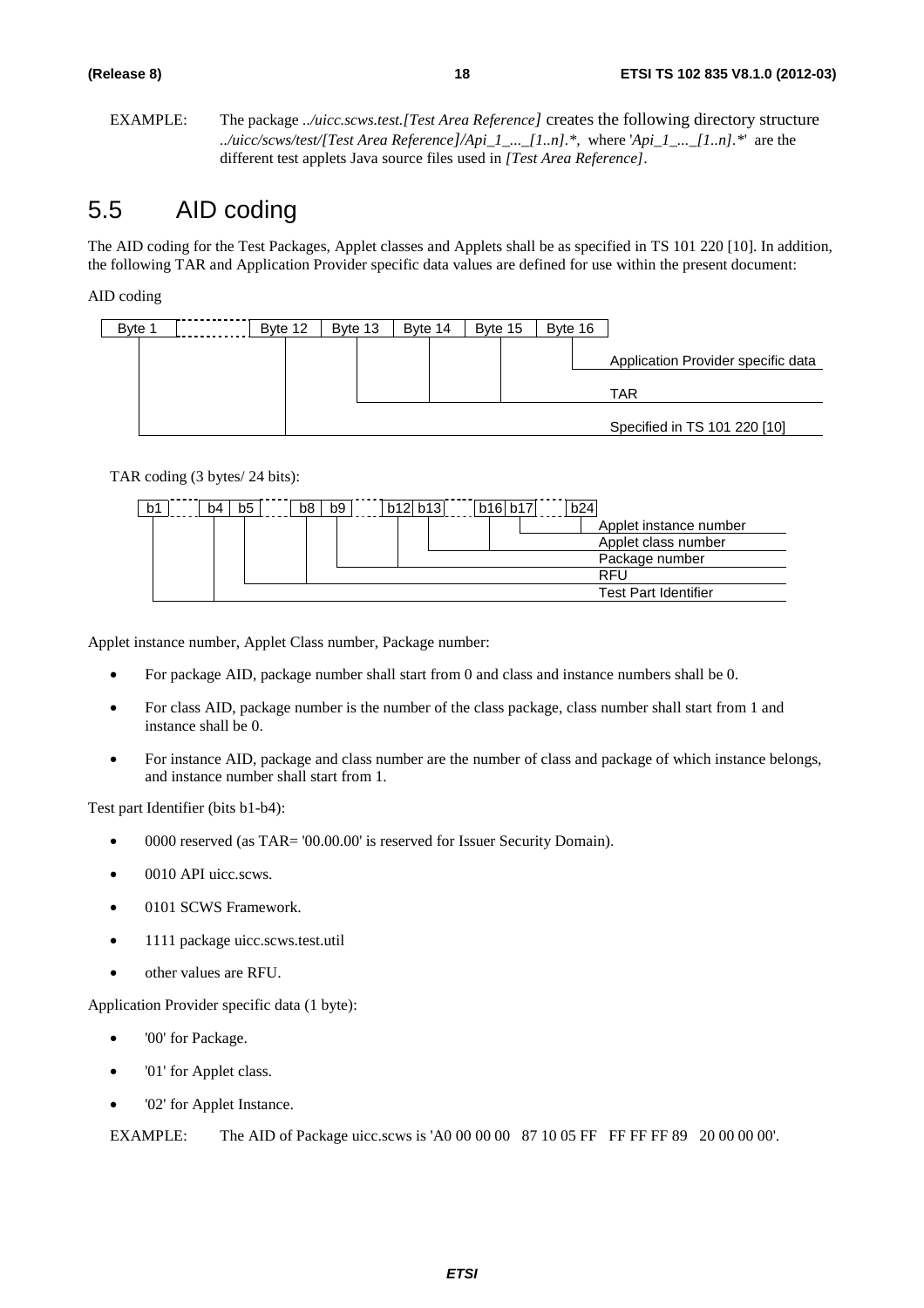# 5.6 Test equipment

These clauses recommend a minimum specification for each of the items of test equipment referenced in the tests.

### 5.6.1 Test tool

This test tool shall meet the following requirements:

- be able to send and receive HTTP messages to the SCWS in the UICC;
- the result of I/O commands must be presented at the application layer;
- be able to provide results of the tests;
- shall send and/or compare all HTTP messages specified in the test files.

### 5.6.2 Interfaces and classes use

The SCWS test tool extends the UICC test tool defined in TS 102 268 [9]. Therefore the SCWS test tool cannot be run without having implemented the UICC test tool.

The SCWS test tool shall use the interfaces and classes as defined in Annex C. They define the only allowed methods to write the test sources.

Interfaces and classes are defined as follow:

- ScwsApplicationManagementService defines methods to manage applications;
- ScwsCardManagementService defines methods to manage the UICC;
- ScwsToolkitService defines methods to manage toolkit commands;
- ScwsHttpManagement defines methods to send and receive HTTP messages;
- ScwsAPITestCardService defines the static method to get a reference of the class implementing all interfaces.

### 5.6.3 Util package

Annex C includes java source code of TestScwsApplet abstract class of the uicc.scws package. Each test applet shall extend this abstract class in order to retrieve test results when selecting it.

### 5.6.4 Java Software Development Kit

Java Card™ software development kit (SDK) version supported by Java Card 2.2.2 specifications ([6], [7], [8]) is 1.4.1.

# 6 Test Cases

- 6.1 class uicc.scws
- 6.1.1 Class ScwsExtensionRegistry
- 6.1.1.1 Method register

Test Area Reference: API\_1\_Ser\_Regi.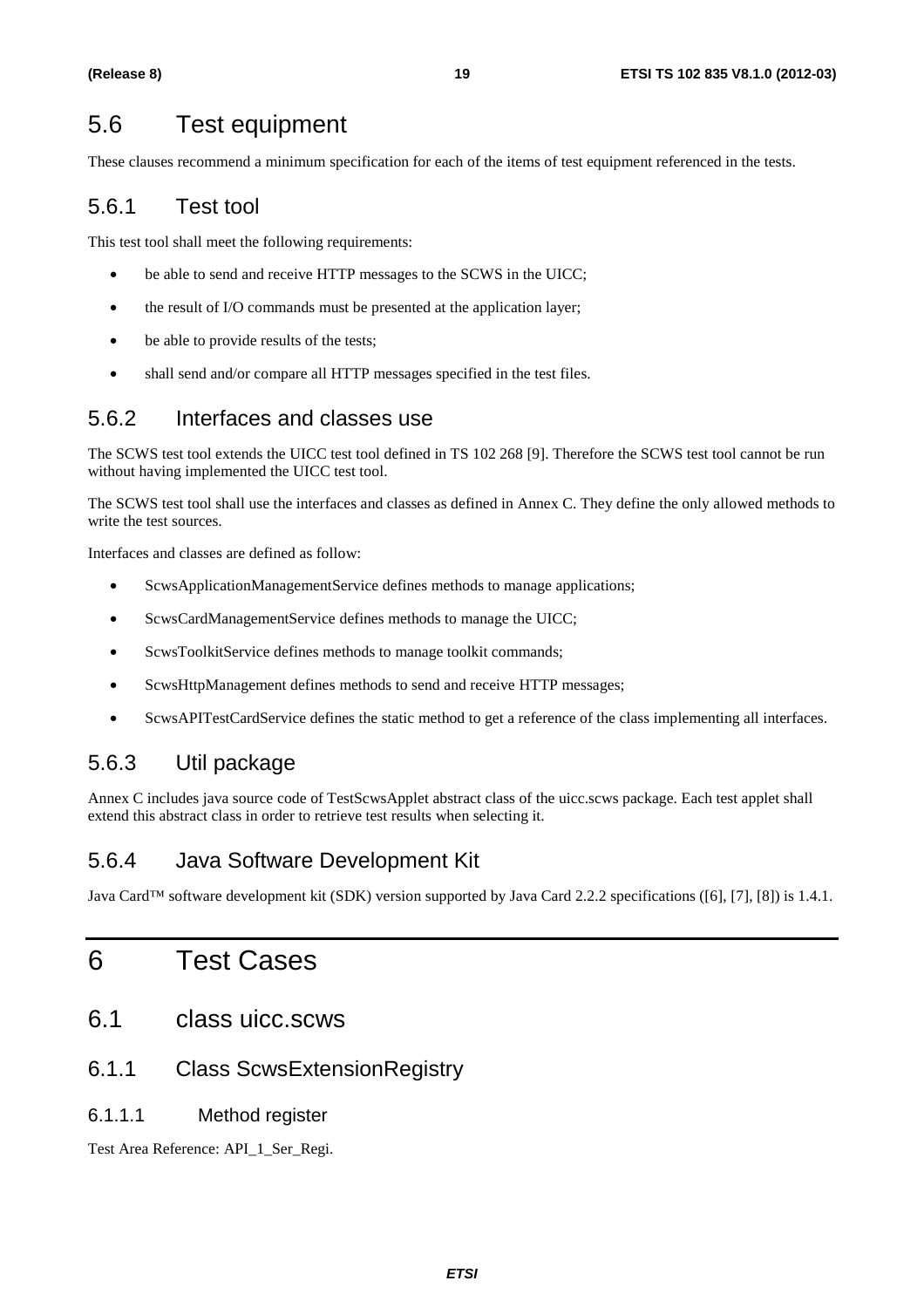#### 6.1.1.1.1 Conformance Requirement

The method with following header shall be compliant to its definition in the API.

static void register(ScwsExtension scwsExtension,

 byte[] appId, short offset, short length) throws java.lang.NullPointerException, java.lang.ArrayIndexOutOfBoundsException, ScwsException

#### 6.1.1.1.1.1 Normal execution

• CRRN1: registers the scwsExtension object to the SCWS.

#### 6.1.1.1.1.2 Parameter Errors

- CRRP1: if scwsExtension is null, a NullPointerException is thrown.
- CRRP2: if appId is null, a NullPointerException is thrown.
- CRRP3: if offset or length or both would cause access outside of the array bounds, or if length is negative an ArrayIndexOutOfBoundsException is thrown.

#### 6.1.1.1.1.3 Context errors

• CRRC1: if the appId is already registered, an ScwsException with reason code SCWSEXTENSION\_REGISTRY\_ERROR is thrown.

#### 6.1.1.1.2 Test area files

Specific triggering: Unrecognized envelope:

| Test Source: | Test_Api_1_Ser_Regi.java. |
|--------------|---------------------------|
|--------------|---------------------------|

|  | Test Applet: | Api_1_Ser_Regi_1.java. |
|--|--------------|------------------------|
|--|--------------|------------------------|

Cap File: Api\_1\_Ser\_Regi.cap.

#### 6.1.1.1.3 Test coverage

| <b>CRR</b> number | Test case number |
|-------------------|------------------|
| N1                |                  |
|                   |                  |
| P2                |                  |
| PЗ                | 3, 4, 5, 6, 7    |
|                   |                  |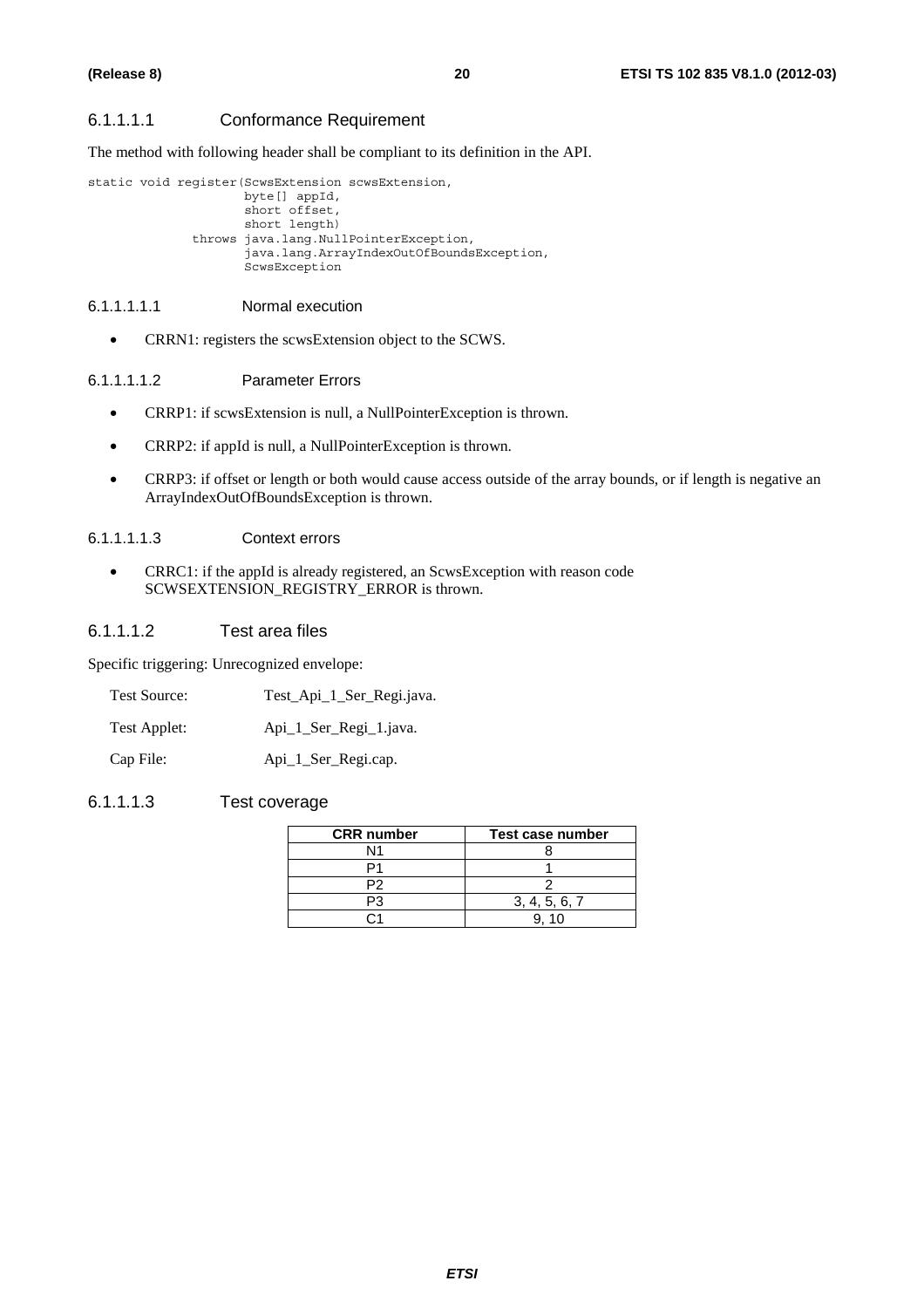### 6.1.1.1.4 Test procedure

|                |                                                                                                                                                                                                                                                          | <b>Test Case</b>                                                         |                                        |  |  |  |
|----------------|----------------------------------------------------------------------------------------------------------------------------------------------------------------------------------------------------------------------------------------------------------|--------------------------------------------------------------------------|----------------------------------------|--|--|--|
| ld             | <b>Description</b>                                                                                                                                                                                                                                       | <b>API/SCWS Framework Expectation</b>                                    | <b>APDU/HTTP</b><br><b>Expectation</b> |  |  |  |
| 0              | Instanciate an object implementing<br>the scwsExtension interface                                                                                                                                                                                        |                                                                          |                                        |  |  |  |
| 1              | <b>Null scwsExtension</b><br>register()                                                                                                                                                                                                                  | NullPointerException is thrown                                           |                                        |  |  |  |
| $\overline{2}$ | <b>Null appid</b><br>register()                                                                                                                                                                                                                          | NullPointerException is thrown                                           |                                        |  |  |  |
| 3              | offset > appld.length<br>register()<br>$appId.length = 5$<br>$offset = 6$<br>length = $0$                                                                                                                                                                | ArrayIndexOutOfBoundsException is thrown                                 |                                        |  |  |  |
| 4              | offset $< 0$<br>register()<br>$appId.length = 5$<br>$offset = -1$<br>$length = 1$                                                                                                                                                                        | ArrayIndexOutOfBoundsException is thrown                                 |                                        |  |  |  |
| 5              | length > appld.length<br>register()<br>$appId.length = 5$<br>$offset = 0$<br>$length = 6$                                                                                                                                                                | ArrayIndexOutOfBoundsException is thrown                                 |                                        |  |  |  |
| 6              | offset + length > appld.length<br>register()<br>$appId.length = 5$<br>$offset = 3$<br>$length = 3$                                                                                                                                                       | ArrayIndexOutOfBoundsException is thrown                                 |                                        |  |  |  |
| 7              | length < 0<br>register()<br>$appId.length = 5$<br>$offset = 0$<br>$length = -1$<br>register the object implementing the<br>scwsExtension interface with the                                                                                              | ArrayIndexOutOfBoundsException is thrown                                 |                                        |  |  |  |
| 8              | name "Name1" to the SCWS.<br>successful registration<br>register()<br>$appId = (byte) 'N', (byte) 'a',$<br>(byte) 'm', (byte) 'e', (byte) '1'<br>$offset = 0$<br>$length = 5$<br>reqister the same object a second                                       |                                                                          |                                        |  |  |  |
| 9              | time with the same name<br>unsuccessful registration<br>register()<br>$appId = (byte) 'N', (byte) 'a',$<br>(byte) 'm', (byte) 'e', (byte) '1'<br>$offset = 0$<br>$length = 5$<br>retrieve a second object<br>implementing the scwsExtension<br>interface | ScwsException with reason code<br>SCWSEXTENSION_REGISTRY_ERROR is thrown |                                        |  |  |  |
| 10             | register different object with the same<br>appid<br>register()<br>$appId = (byte) 'N', (byte) 'a',$<br>(byte) 'm', (byte) 'e', (byte) '1'<br>$offset = 0$<br>length = $5$                                                                                | ScwsException with reason code<br>SCWSEXTENSION_REGISTRY_ERROR is thrown |                                        |  |  |  |

### 6.1.1.2 Method deregister

Test Area Reference: API\_1\_Ser\_Dreg, Api\_1\_Ser\_Dreg\_Helper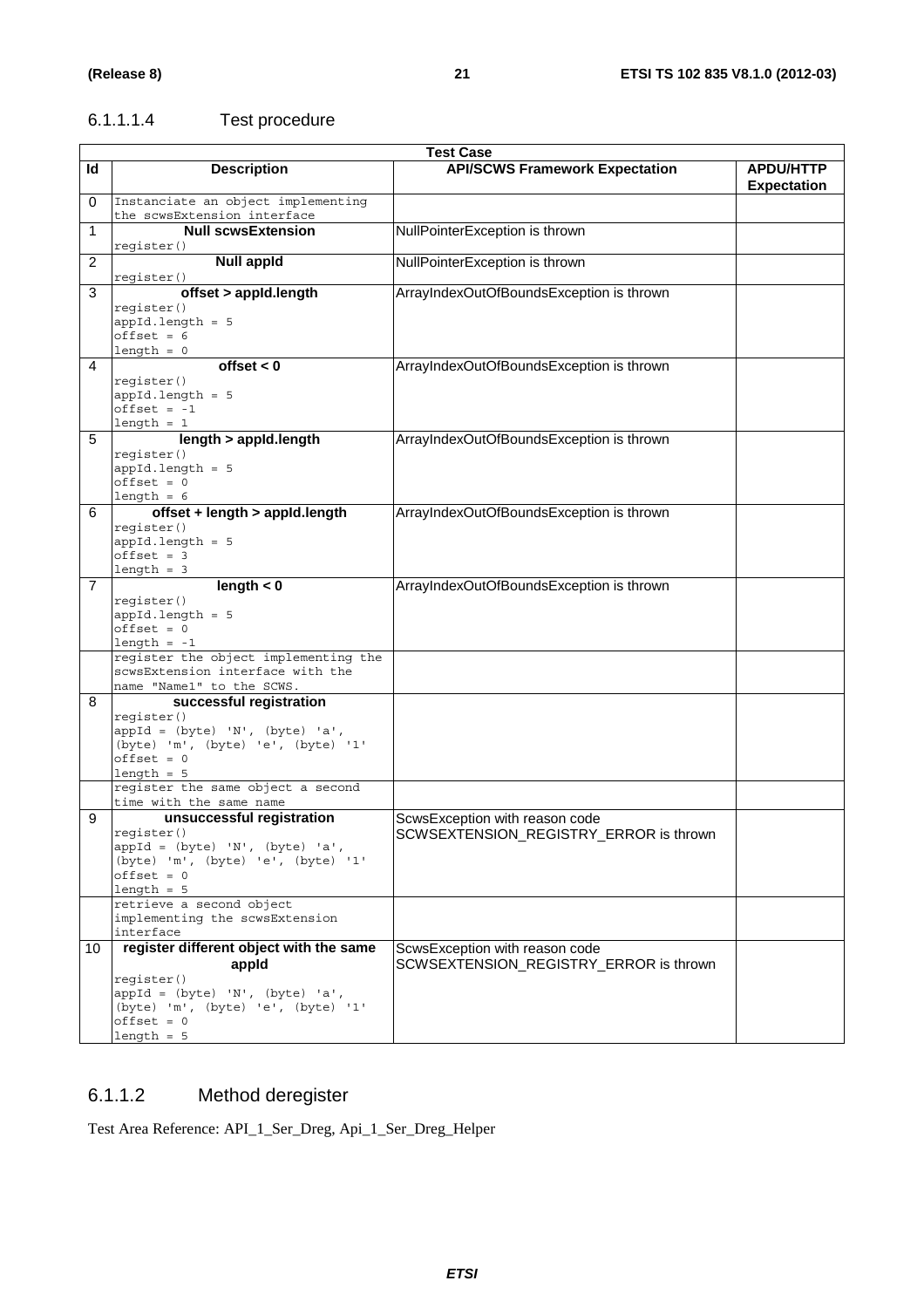#### 6.1.1.2.1 Conformance Requirement

The method with following header shall be compliant to its definition in the API.

```
static void deregister(ScwsExtension scwsExtension) 
      throws java.lang.NullPointerException, 
             ScwsException, 
             java.lang.SecurityException
```
#### 6.1.1.2.1.1 Normal execution

• CRRN1: deregisters the scwsExtension object from the SCWS.

#### 6.1.1.2.1.2 Parameter Errors

• CRRP1: if scwsExtension is null, a NullPointerException is thrown.

#### 6.1.1.2.1.3 Context errors

- CRRC1: if the scwsExtension was not registered before, an ScwsException with reason code SCWSEXTENSION\_REGISTRY\_ERROR is thrown.
- CRRC2: if the scwsExtension was previously registered by a different JCRE context than it is used for the deregistration, a java.lang.SecurityException shall be thrown.
- CRRC3: if the scwsExtension was already deregistered, an ScwsException with reason code SCWSEXTENSION\_REGISTRY\_ERROR is thrown.

#### 6.1.1.2.2 Test area files

Specific triggering: Unrecognized envelope:

| <b>Test Source:</b> | Test_Api_1_Ser_Dreg.java.   |
|---------------------|-----------------------------|
| Test Applet:        | Api_1_Ser_Dreg_1.java.      |
|                     | Api_1_Ser_Dreg_Helper.java. |
| Cap File:           | Api_1_Ser_Dreg.cap.         |
| Cap File:           | Api_1_Ser_Dreg_Helper.cap.  |

#### 6.1.1.2.3 Test coverage

| <b>CRR</b> number | Test case number |
|-------------------|------------------|
| N1                |                  |
|                   |                  |
|                   |                  |
|                   |                  |
|                   |                  |

#### 6.1.1.2.4 Test procedure

|                | <b>Test Case</b>                     |                                        |                                        |  |  |  |
|----------------|--------------------------------------|----------------------------------------|----------------------------------------|--|--|--|
| <b>Id</b>      | <b>Description</b>                   | <b>API/SCWS Framework Expectation</b>  | <b>APDU/HTTP</b><br><b>Expectation</b> |  |  |  |
|                | 0 Instanciate an object implementing |                                        |                                        |  |  |  |
|                | the scwsExtension interface.         |                                        |                                        |  |  |  |
| $\vert$ 1      | No previous registration             | ScwsException with reason code         |                                        |  |  |  |
|                | deregister()                         | SCWSEXTENSION_REGISTRY_ERROR is thrown |                                        |  |  |  |
|                | Register the object to the SCWS      |                                        |                                        |  |  |  |
| $\overline{2}$ | <b>Null scwsExtension</b>            | NullPointerException is thrown         |                                        |  |  |  |
|                | deregister()                         |                                        |                                        |  |  |  |
|                | scwsExtension = null                 |                                        |                                        |  |  |  |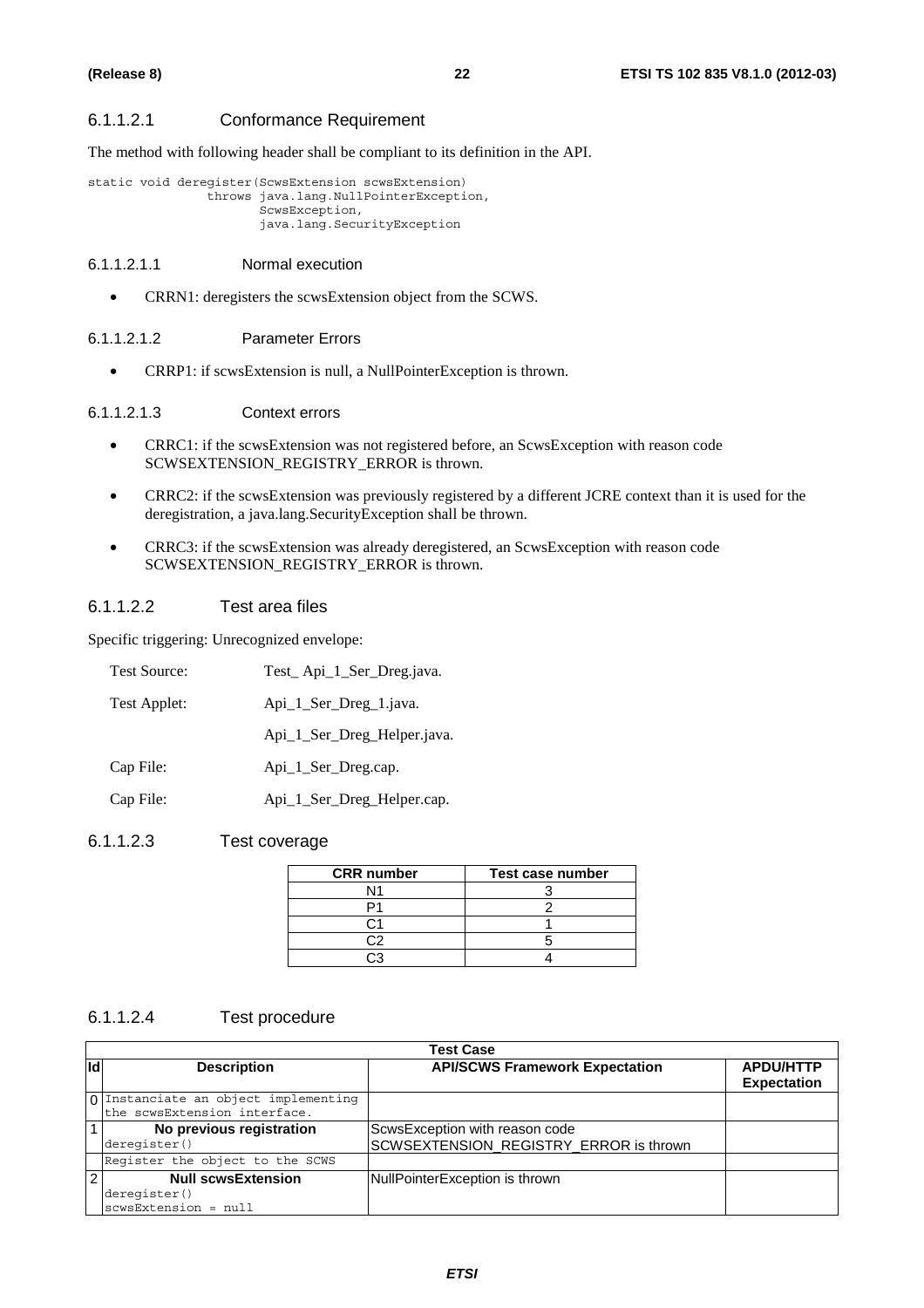|     | Test Case                        |                                        |                    |  |  |  |
|-----|----------------------------------|----------------------------------------|--------------------|--|--|--|
| lld | <b>Description</b>               | <b>API/SCWS Framework Expectation</b>  | <b>APDU/HTTP</b>   |  |  |  |
|     |                                  |                                        | <b>Expectation</b> |  |  |  |
|     | <b>Succesful deregistration</b>  |                                        |                    |  |  |  |
|     | deregister()                     |                                        |                    |  |  |  |
|     | <b>Second deregistration</b>     | ScwsException with reason code         |                    |  |  |  |
|     | deregister()                     | SCWSEXTENSION_REGISTRY_ERROR is thrown |                    |  |  |  |
| 5   | Different context                | java.lang.SecurityException is thrown  |                    |  |  |  |
|     | Request the SCWSExtension object |                                        |                    |  |  |  |
|     | from a different context and     |                                        |                    |  |  |  |
|     | deregister it.                   |                                        |                    |  |  |  |

# 6.1.2 Interface ScwsExtension

This interface is implicitely tested by the tests covering the SCWSExtensionService.

### 6.1.3 Class ScwsExtensionService

#### 6.1.3.1 Method doDelete

Test Area Reference: Api\_1\_Ses\_Ddel.

#### 6.1.3.1.1 Conformance Requirement

The method with following header shall be compliant to its definition in the API.

```
public void doDelete(HttpRequest request, 
           HttpResponse response) 
 throws ScwsException
```
#### 6.1.3.1.1.1 Normal execution

 $n/a$ .

#### 6.1.3.1.1.2 Parameter Errors

 $\bullet$   $\mathsf{n}/\mathsf{a}$ .

#### 6.1.3.1.1.3 Context errors

• CRRC1: if a ScwsException with reason code METHOD\_NOT\_SUPPORTED was thrown by the application then an appropriate HTML status page is returned by the SCWS (status code 5xx, 4xx).

#### 6.1.3.1.2 Test area files

Specific triggering: Unrecognized envelope:

- Test Source: Test\_Api\_1\_Ses\_Ddel.java.
- Test Applet: Api\_1\_Ses\_Ddel\_1.java.

Cap File: Api\_1\_Ses\_Ddel.cap.

#### 6.1.3.1.3 Test coverage

| <b>CRR</b> number | Test case number |
|-------------------|------------------|
|                   |                  |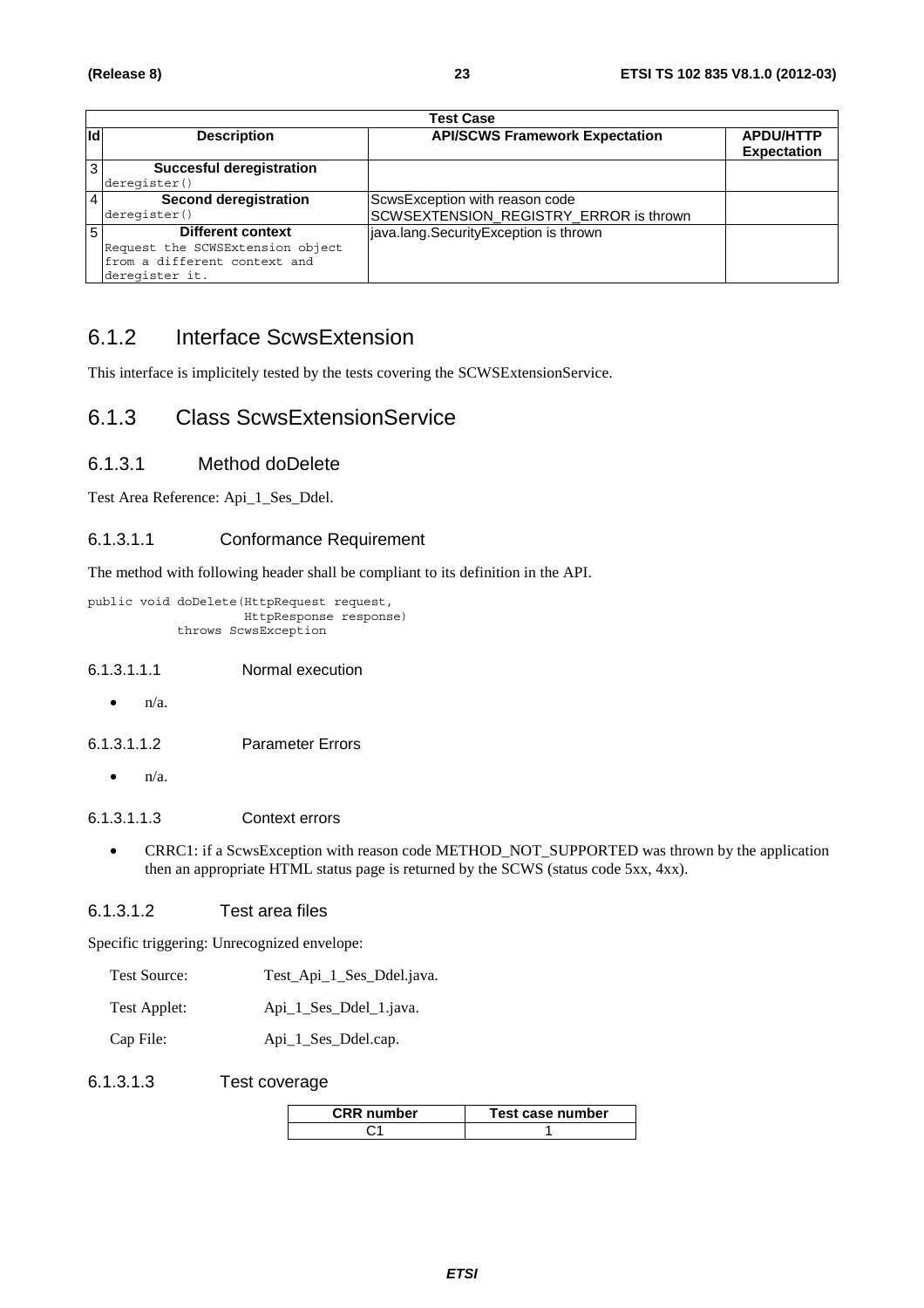#### 6.1.3.1.4 Test procedure

|     | <b>Test Case</b>                                                                                                                                                                                                                   |                                                           |                                                                         |  |  |  |
|-----|------------------------------------------------------------------------------------------------------------------------------------------------------------------------------------------------------------------------------------|-----------------------------------------------------------|-------------------------------------------------------------------------|--|--|--|
| lld | <b>Description</b>                                                                                                                                                                                                                 | <b>API/SCWS</b><br><b>Framework</b><br><b>Expectation</b> | <b>APDU/HTTP</b><br><b>Expectation</b>                                  |  |  |  |
|     | O Instantiate an doDeleteScwsExtensionServiceObject object and<br>register to the SCWS. Map the object to the path<br>"/Test Api 1 Ses Ddel" in the SCWS and send a HTTP Delete request<br>to the SCWS triggering the application. |                                                           |                                                                         |  |  |  |
|     | 1 Throw ScwsException with reason code METHOD_NOT_SUPPORTED                                                                                                                                                                        |                                                           | Appropriate status<br>code $(405)$ is<br>returned by the<br><b>SCWS</b> |  |  |  |

### 6.1.3.2 Method doGet

Test Area Reference: Api\_1\_Ses\_Dget.

#### 6.1.3.2.1 Conformance Requirement

The method with following header shall be compliant to its definition in the API.

```
public void doGet(HttpRequest request, 
       HttpResponse response) 
 throws ScwsException
```
#### 6.1.3.2.1.1 Normal execution

 $\bullet$   $n/a$ .

6.1.3.2.1.2 Parameter Errors

 $\bullet$   $n/a$ .

#### 6.1.3.2.1.3 Context errors

• CRRC1: if an ScwsException with reason code METHOD\_NOT\_SUPPORTED was thrown by the application then an appropriate HTML status page is returned by the SCWS (status code 4xx, 5xx).

#### 6.1.3.2.2 Test area files

Specific triggering: Unrecognized envelope:

| Test Source: | Test_Api_1_Ses_Dget.java. |
|--------------|---------------------------|
|--------------|---------------------------|

| Test Applet: |  | Api_1_Ses_Dget_1.java. |
|--------------|--|------------------------|

Cap File: Api\_1\_Ses\_Dget.cap.

#### 6.1.3.2.3 Test coverage

| <b>CRR</b> number | Test case number |
|-------------------|------------------|
|                   |                  |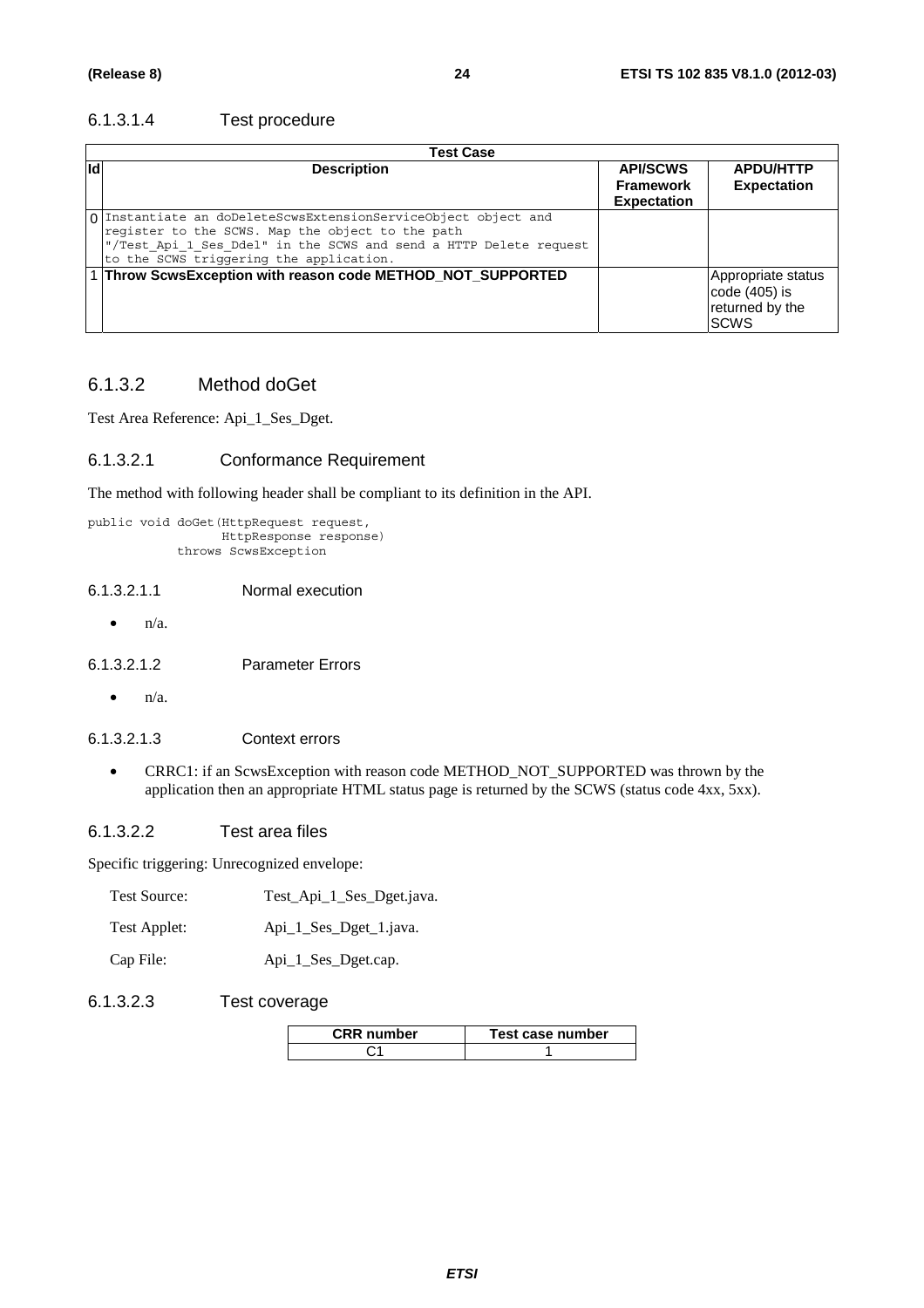#### 6.1.3.2.4 Test procedure

| Test Case                                                                                                                                                                                                                    |                                                           |                                                                         |  |  |
|------------------------------------------------------------------------------------------------------------------------------------------------------------------------------------------------------------------------------|-----------------------------------------------------------|-------------------------------------------------------------------------|--|--|
| <b>Id</b><br><b>Description</b>                                                                                                                                                                                              | <b>API/SCWS</b><br><b>Framework</b><br><b>Expectation</b> | <b>APDU/HTTP</b><br><b>Expectation</b>                                  |  |  |
| n Instantiate an doGetScwsExtensionServiceObject object and<br>register to the SCWS. Map the object to the path<br>"/Test_Api_1_Ses_Dget" in the SCWS and send a HTTP Get request to<br>the SCWS triggering the application. |                                                           |                                                                         |  |  |
| Throw ScwsException with reason code METHOD NOT SUPPORTED                                                                                                                                                                    |                                                           | Appropriate status<br>code $(405)$ is<br>returned by the<br><b>SCWS</b> |  |  |

### 6.1.3.3 Method doHead

Test Area Reference: Api\_1\_Ses\_Dhea.

#### 6.1.3.3.1 Conformance Requirement

The method with following header shall be compliant to its definition in the API.

```
public void doHead(HttpRequest request, 
        HttpResponse response) 
 throws ScwsException
```
#### 6.1.3.3.1.1 Normal execution

 $\bullet$   $n/a$ .

6.1.3.3.1.2 Parameter Errors

 $\bullet$   $n/a$ .

#### 6.1.3.3.1.3 Context errors

• CRRC1: if an ScwsException with reason code METHOD\_NOT\_SUPPORTED was thrown by the application then an appropriate HTML status page is returned by the SCWS (status code 4xx, 5xx).

#### 6.1.3.3.2 Test area files

Specific triggering: Unrecognized envelope:

| Test Source: | Test_Api_1_Ses_Dhea.java. |
|--------------|---------------------------|
|--------------|---------------------------|

| Test Applet: |  |  | Api_1_Ses_Dhea_1.java. |
|--------------|--|--|------------------------|
|              |  |  |                        |

Cap File: Api\_1\_Ses\_Dhea.cap.

#### 6.1.3.3.3 Test coverage

| <b>CRR</b> number | Test case number |
|-------------------|------------------|
|                   |                  |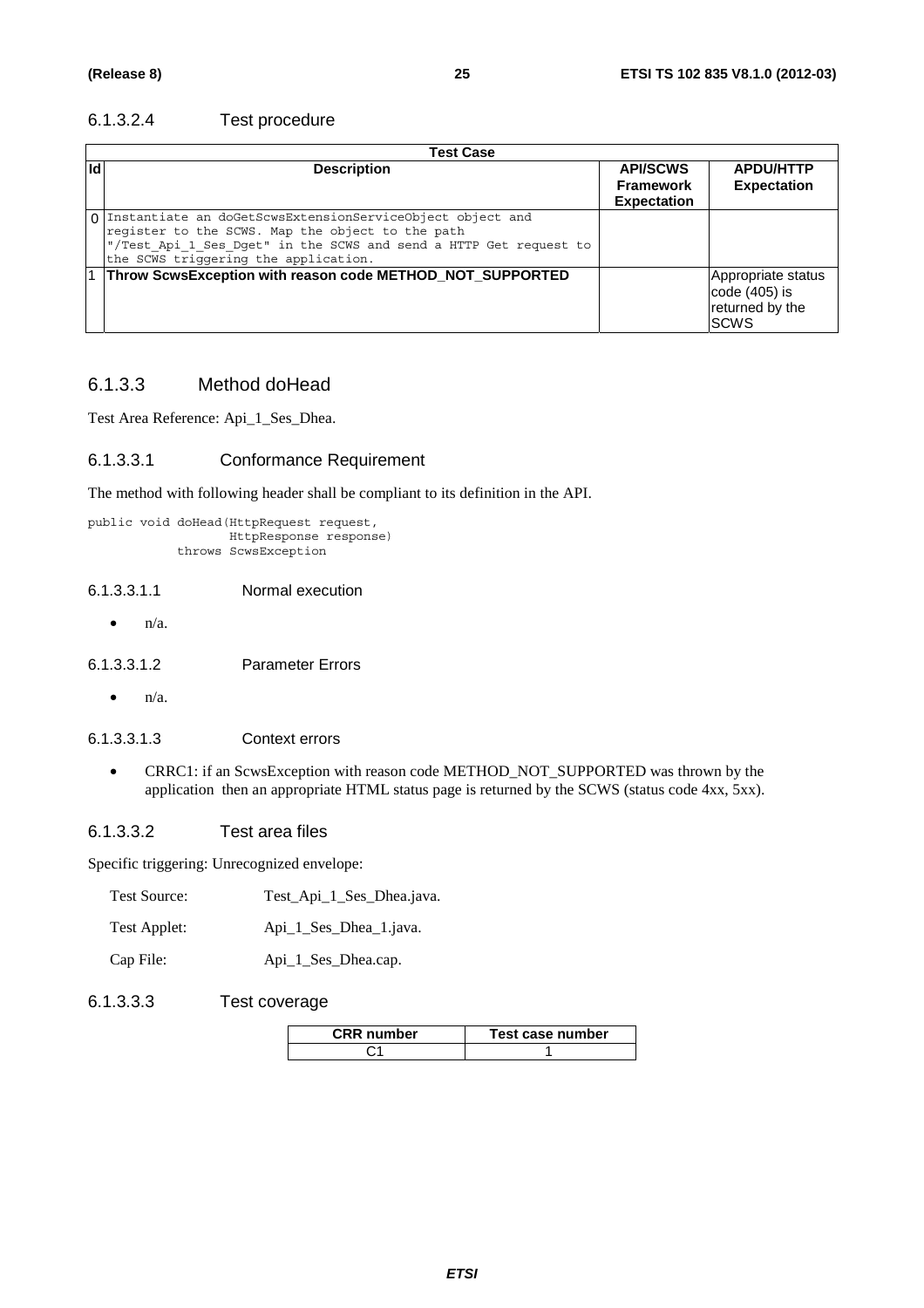#### 6.1.3.3.4 Test procedure

|    | <b>Test Case</b>                                                                                                                                                                                                               |                                                           |                                                                         |  |  |
|----|--------------------------------------------------------------------------------------------------------------------------------------------------------------------------------------------------------------------------------|-----------------------------------------------------------|-------------------------------------------------------------------------|--|--|
| Id | <b>Description</b>                                                                                                                                                                                                             | <b>API/SCWS</b><br><b>Framework</b><br><b>Expectation</b> | <b>APDU/HTTP</b><br><b>Expectation</b>                                  |  |  |
|    | O Instantiate an doHeadScwsExtensionServiceObject object and<br>register to the SCWS. Map the object to the path<br>"/Test_Api_1_Ses_Dhea" in the SCWS and send a HTTP Head request<br>to the SCWS triggering the application. |                                                           |                                                                         |  |  |
|    | Throw ScwsException with reason code METHOD_NOT_SUPPORTED                                                                                                                                                                      |                                                           | Appropriate status<br>code $(405)$ is<br>returned by the<br><b>SCWS</b> |  |  |

### 6.1.3.4 Method doOptions

Test Area Reference: Api\_1\_Ses\_Dopt.

#### 6.1.3.4.1 Conformance Requirement

The method with following header shall be compliant to its definition in the API.

```
public void doOptions(HttpRequest request, 
            HttpResponse response) 
 throws ScwsException
```
#### 6.1.3.4.1.1 Normal execution

 $\bullet$   $n/a$ .

6.1.3.4.1.2 Parameter Errors

 $\bullet$   $n/a$ .

#### 6.1.3.4.1.3 Context errors

• CRRC1: if a ScwsException with reason code METHOD\_NOT\_SUPPORTED was thrown by the application (which is Intercept or Non Intercept Application ) then an appropriate HTML status page is returned by the SCWS (status code 4xx, 5xx).

#### 6.1.3.4.2 Test area files

Specific triggering: Unrecognized envelope:

| Test Source: | Test_Api_1_Ses_Dopt.java. |
|--------------|---------------------------|
|--------------|---------------------------|

| Api_1_Ses_Dopt_1.java. |
|------------------------|
|                        |

Cap File: Api\_1\_Ses\_Dopt.cap.

#### 6.1.3.4.3 Test coverage

| <b>CRR</b> number | Test case number |
|-------------------|------------------|
|                   |                  |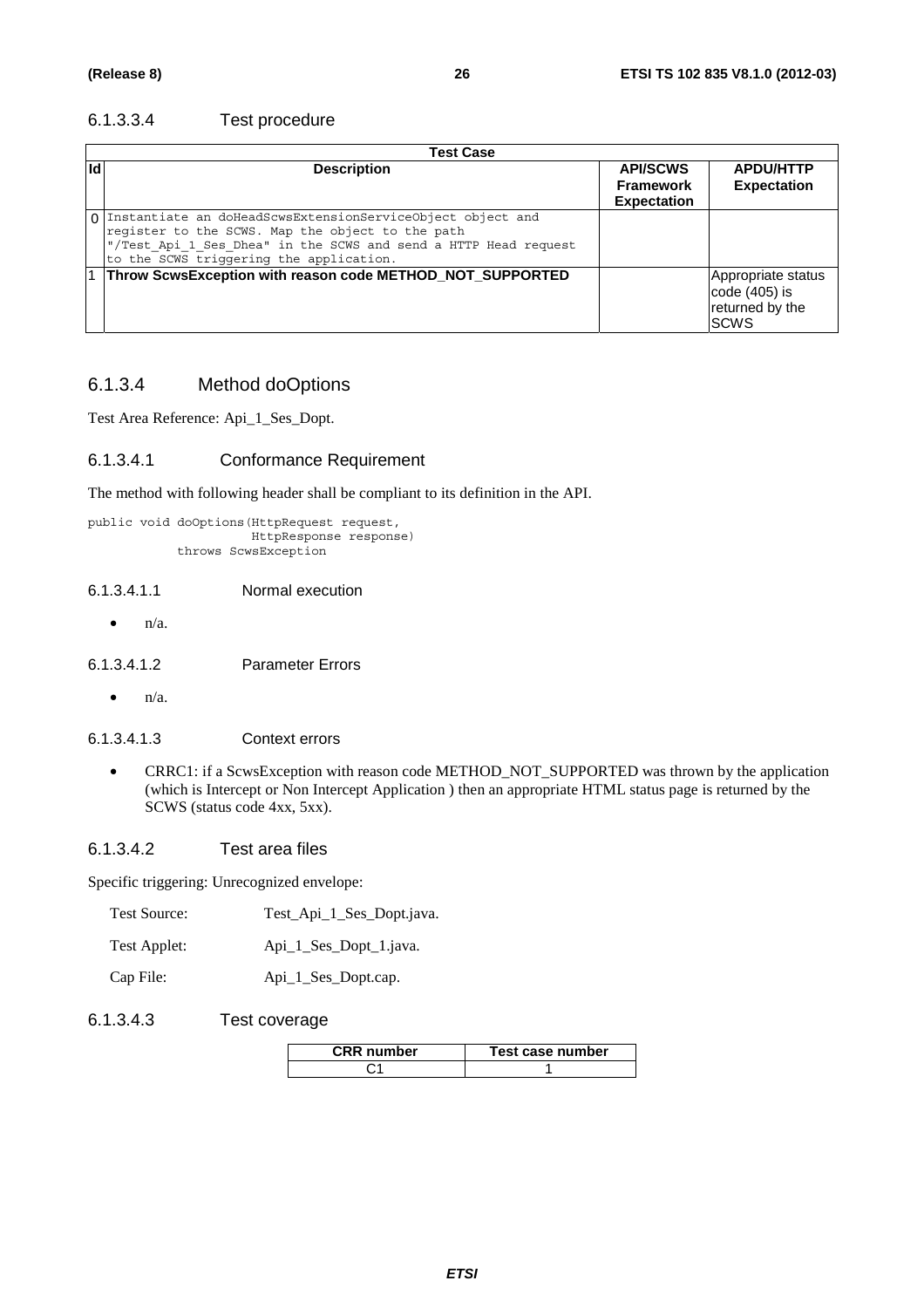#### 6.1.3.4.4 Test procedure

|           | Test Case                                                                                                                                                                                                                            |                                                           |                                                                          |  |  |
|-----------|--------------------------------------------------------------------------------------------------------------------------------------------------------------------------------------------------------------------------------------|-----------------------------------------------------------|--------------------------------------------------------------------------|--|--|
| <b>Id</b> | <b>Description</b>                                                                                                                                                                                                                   | <b>API/SCWS</b><br><b>Framework</b><br><b>Expectation</b> | <b>APDU/HTTP</b><br><b>Expectation</b>                                   |  |  |
|           | 0 Instantiate an doOptionsScwsExtensionServiceObject object and<br>register to the SCWS. Map the object to the path<br>"/Test Api 1 Ses Dopt" in the SCWS and send a HTTP Options<br>request to the SCWS triggering the application. |                                                           |                                                                          |  |  |
|           | 1 Throw ScwsException with reason code METHOD_NOT_SUPPORTED                                                                                                                                                                          |                                                           | Appropriate status<br>code $(405)$ is<br>returned by the<br><b>ISCWS</b> |  |  |

### 6.1.3.5 Method doPost

Test Area Reference: Api\_1\_Ses\_Dpos.

#### 6.1.3.5.1 Conformance Requirement

The method with following header shall be compliant to its definition in the API.

```
public void doPost(HttpRequest request, 
        HttpResponse response) 
 throws ScwsException
```
#### 6.1.3.5.1.1 Normal execution

 $\bullet$   $n/a$ .

6.1.3.5.1.2 Parameter Errors

 $\bullet$  n/a.

#### 6.1.3.5.1.3 Context errors

• CRRC1: if an ScwsException with reason code METHOD\_NOT\_SUPPORTED was thrown by the application then an appropriate HTML status page is returned by the SCWS (status code 4xx, 5xx).

#### 6.1.3.5.2 Test area files

Specific triggering: Unrecognized envelope:

| Test Applet: |  |  | Api_1_Ses_Dpos_1.java. |  |
|--------------|--|--|------------------------|--|

Cap File: Api\_1\_Ses\_Dpos.cap.

#### 6.1.3.5.3 Test coverage

| CRR number | Test case number |
|------------|------------------|
|            |                  |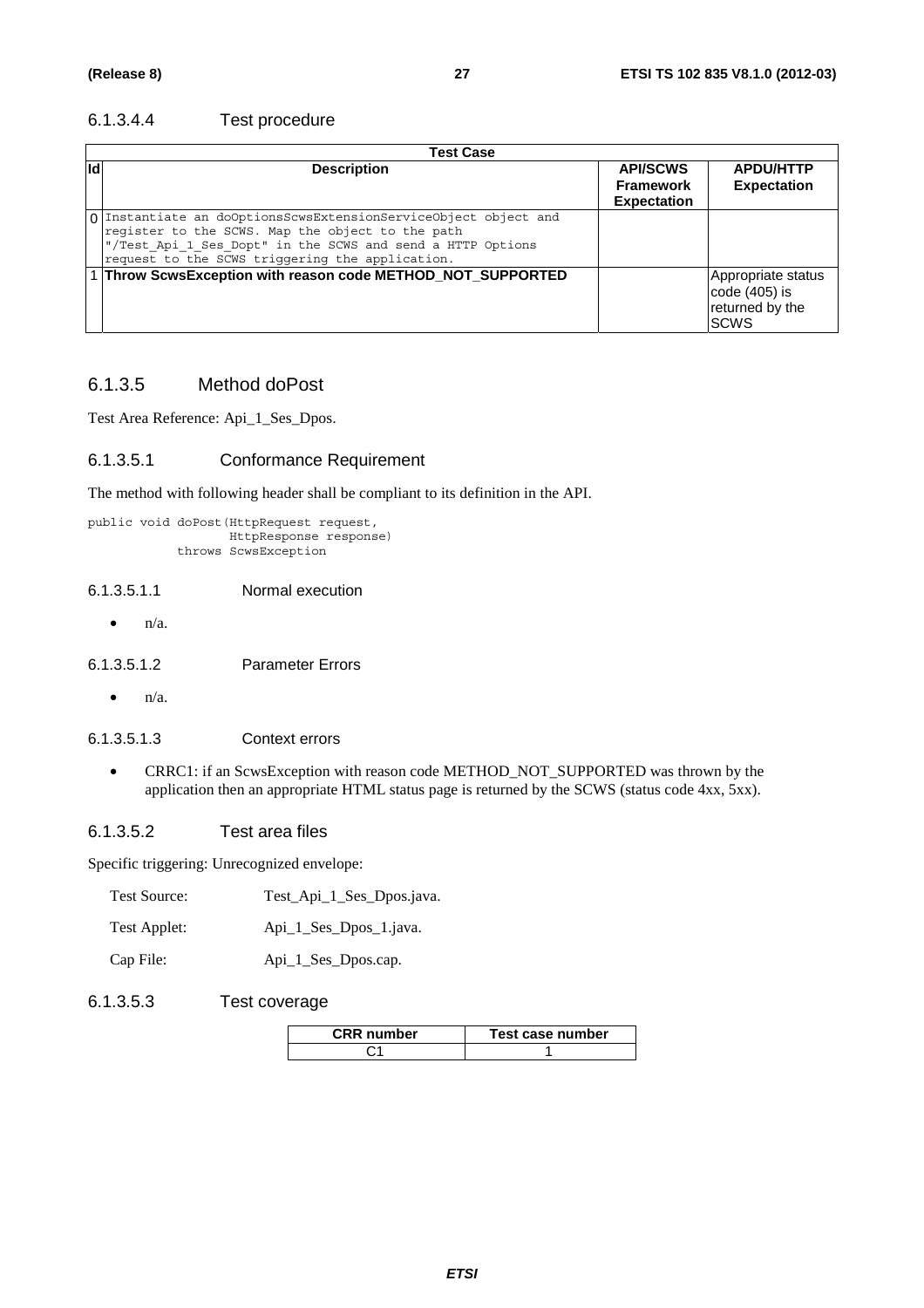#### 6.1.3.5.4 Test procedure

|           | <b>Test Case</b>                                                                                                                                                                                                               |                                                           |                                                                          |
|-----------|--------------------------------------------------------------------------------------------------------------------------------------------------------------------------------------------------------------------------------|-----------------------------------------------------------|--------------------------------------------------------------------------|
| <b>Id</b> | <b>Description</b>                                                                                                                                                                                                             | <b>API/SCWS</b><br><b>Framework</b><br><b>Expectation</b> | <b>APDU/HTTP</b><br><b>Expectation</b>                                   |
|           | 0 Instantiate an doPostScwsExtensionServiceObject object and<br>register to the SCWS. Map the object to the path<br>"/Test Api 1 Ses Dpos" in the SCWS and send a HTTP Post request<br>to the SCWS triggering the application. |                                                           |                                                                          |
|           | 1 Throw ScwsException with reason code METHOD_NOT_SUPPORTED                                                                                                                                                                    |                                                           | Appropriate status<br>code $(405)$ is<br>returned by the<br><b>ISCWS</b> |

### 6.1.3.6 Method doPut

Test Area Reference: Api\_1\_Ses\_Dput.

#### 6.1.3.6.1 Conformance Requirement

The method with following header shall be compliant to its definition in the API.

public void doPut(HttpRequest request, HttpResponse response) throws ScwsException

#### 6.1.3.6.1.1 Normal execution

 $\bullet$   $n/a$ .

6.1.3.6.1.2 Parameter Errors

 $\bullet$   $n/a$ .

#### 6.1.3.6.1.3 Context errors

• CRRC1: if a ScwsException with reason code METHOD\_NOT\_SUPPORTED was thrown by the application (which is Intercept or Non Intercept Application) then an appropriate HTML status page is returned by the SCWS (status code 4xx, 5xx).

#### 6.1.3.6.2 Test area files

Specific triggering: Unrecognized envelope:

| Test Applet: | Api_1_Ses_Dput_1.java. |
|--------------|------------------------|
|--------------|------------------------|

Cap File: Api\_1\_Ses\_Dput.cap.

#### 6.1.3.6.3 Test coverage

| <b>CRR</b> number | Test case number |
|-------------------|------------------|
|                   |                  |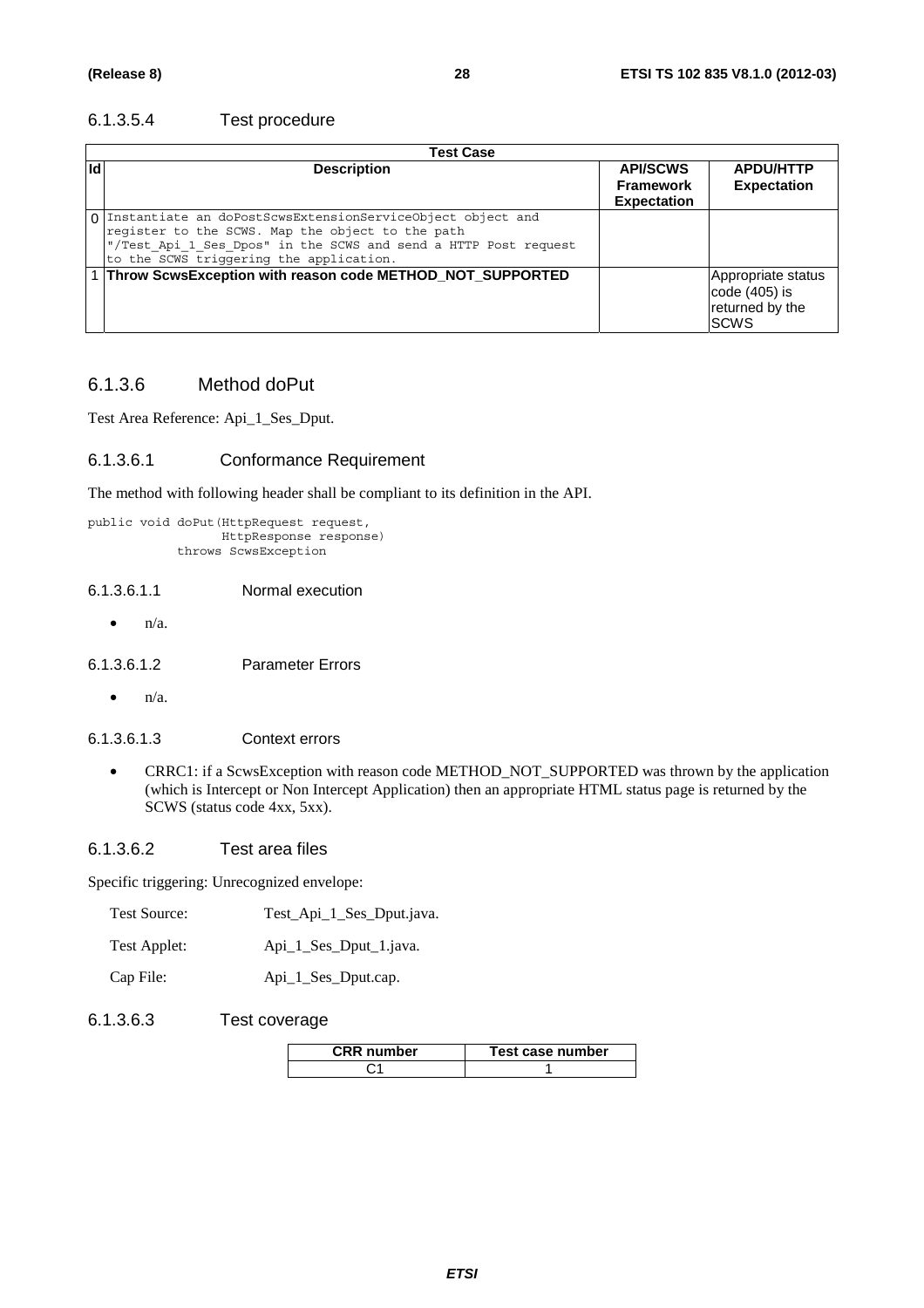#### 6.1.3.6.4 Test procedure

|     | <b>Test Case</b>                                                                                                                                                                                                             |                                                           |                                                                         |
|-----|------------------------------------------------------------------------------------------------------------------------------------------------------------------------------------------------------------------------------|-----------------------------------------------------------|-------------------------------------------------------------------------|
| lld | <b>Description</b>                                                                                                                                                                                                           | <b>API/SCWS</b><br><b>Framework</b><br><b>Expectation</b> | <b>APDU/HTTP</b><br><b>Expectation</b>                                  |
|     | 0 Instantiate an doPutScwsExtensionServiceObject object and<br>register to the SCWS. Map the object to the path<br>"/Test_Api_1_Ses_Dput" in the SCWS and send a HTTP Put request to<br>the SCWS triggering the application. |                                                           |                                                                         |
|     | Throw ScwsException with reason code METHOD_NOT_SUPPORTED                                                                                                                                                                    |                                                           | Appropriate status<br>code $(405)$ is<br>returned by the<br><b>SCWS</b> |

### 6.1.3.7 Method doTrace

Test Area Reference: Api\_1\_Ses\_Dtra.

#### 6.1.3.7.1 Conformance Requirement

The method with following header shall be compliant to its definition in the API.

```
public void doTrace(HttpRequest request, 
         HttpResponse response) 
 throws ScwsException
```
#### 6.1.3.7.1.1 Normal execution

 $\bullet$   $n/a$ .

6.1.3.7.1.2 Parameter Errors

 $\bullet$  n/a.

#### 6.1.3.7.1.3 Context errors

• CRRC1: if a ScwsException with reason code METHOD\_NOT\_SUPPORTED was thrown by the application (which is Intercept or Non Intercept Application ) then an appropriate HTML status page is returned by the SCWS (status code 4xx, 5xx).

#### 6.1.3.7.2 Test area files

Specific triggering: Unrecognized envelope:

| Test Source: | Test_Api_1_Ses_Dtra.java. |
|--------------|---------------------------|
| Test Applet: | Api_1_Ses_Dtra_1.java.    |

Cap File: Api\_1\_Ses\_Dtra.cap.

#### 6.1.3.7.3 Test coverage

| <b>CRR</b> number | Test case number |
|-------------------|------------------|
|                   |                  |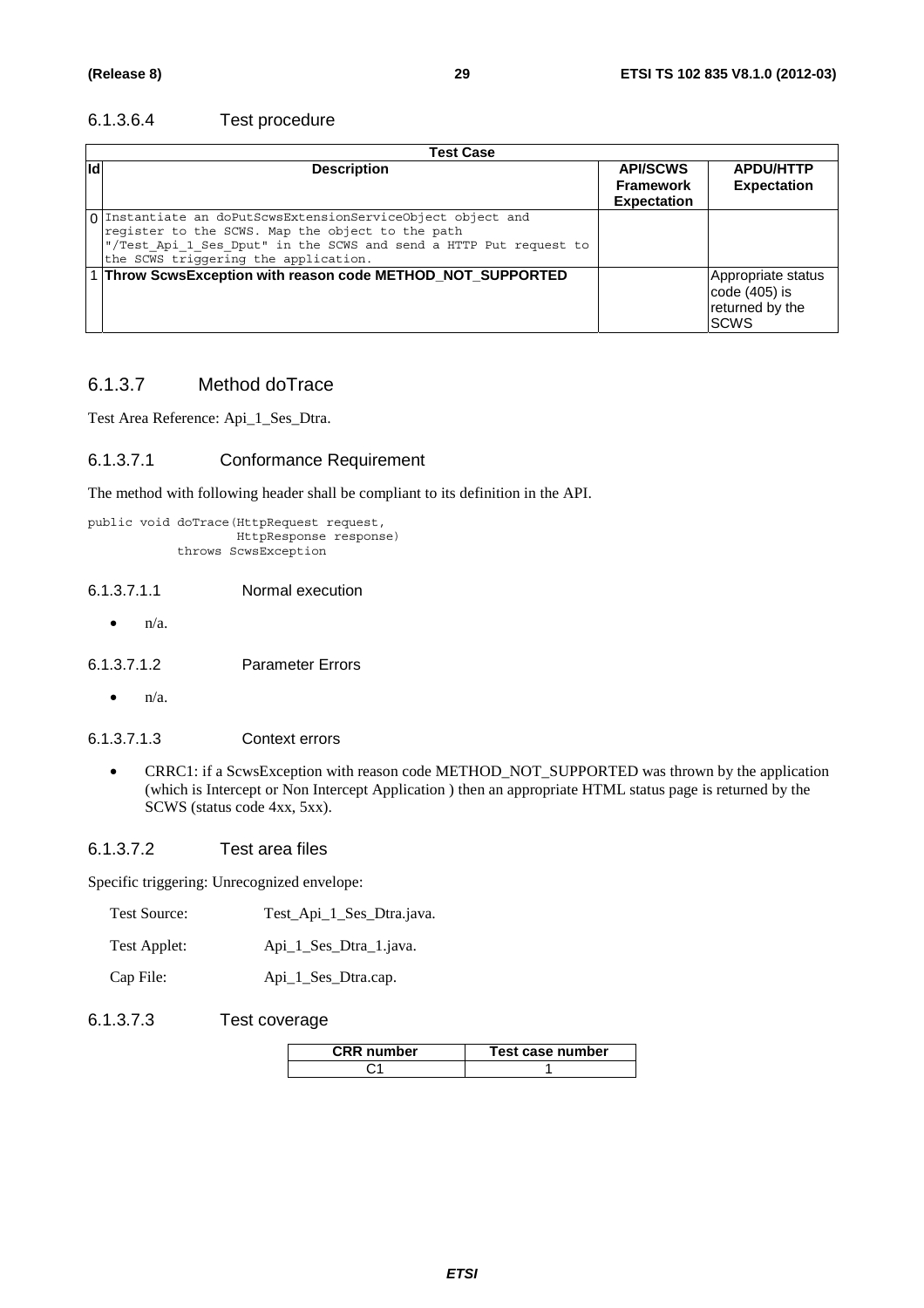#### 6.1.3.7.4 Test procedure

|     | Test Case                                                                                                                                                                                                                        |                                                           |                                                                   |
|-----|----------------------------------------------------------------------------------------------------------------------------------------------------------------------------------------------------------------------------------|-----------------------------------------------------------|-------------------------------------------------------------------|
| lld | <b>Description</b>                                                                                                                                                                                                               | <b>API/SCWS</b><br><b>Framework</b><br><b>Expectation</b> | <b>APDU/HTTP</b><br><b>Expectation</b>                            |
|     | 0 Instantiate an doTraceScwsExtensionServiceObject object and<br>register to the SCWS. Map the object to the path<br>"/Test Api 1 Ses Dtra" in the SCWS and send a HTTP Trace request<br>to the SCWS triggering the application. |                                                           |                                                                   |
|     | 1 Throw ScwsException with reason code METHOD_NOT_SUPPORTED                                                                                                                                                                      |                                                           | Appropriate status<br>code $(405)$ is<br>returned by the<br>SCWS. |

### 6.1.4 Interface HttpRequest

#### 6.1.4.1 Method findAndCopyKeywordValue

Test Area Reference: Api\_1\_Hrq\_Fckw.

#### 6.1.4.1.1 Conformance Requirement

The method with following header shall be compliant to its definition in the API.

short findAndCopyKeywordValue(byte[] headerKeywordName,  $short$  nameOffs, short nameLength, byte[] buffer, short bufferOffs, short maxLength) throws: java.lang.NullPointerException, java.lang.ArrayIndexOutOfBoundsException.

#### 6.1.4.1.1.1 Normal execution

- CRRN1: Find and copy the value of a header.
- CRRN2: bufferOffs+length of the copied value or KEYWORD\_NOT\_FOUND in case the keyword is not found.

#### 6.1.4.1.1.2 Parameter Errors

- CRRP1: if headerKeywordName is equal to null a java.lang.NullPointerException is thrown.
- CRRP2: if buffer is equal to null a NullPointerException is thrown.
- CRRP3: if the copy operation would cause access out of bounds an ArrayIndexOutOfBoundsException is thrown.

#### 6.1.4.1.1.3 Context errors

 $\bullet$   $n/a$ .

#### 6.1.4.1.2 Test area files

Specific triggering: Unrecognized envelope:

| <b>Test Source:</b> | Test_Api_1_Hrq_Fckw_Bss_Bss.java. |
|---------------------|-----------------------------------|
| Test Applet:        | Api 1 Hrq Fckw Bss Bss 1.java.    |
| Cap File:           | Api_1_Hrq_Fckw_Bss_Bss.cap.       |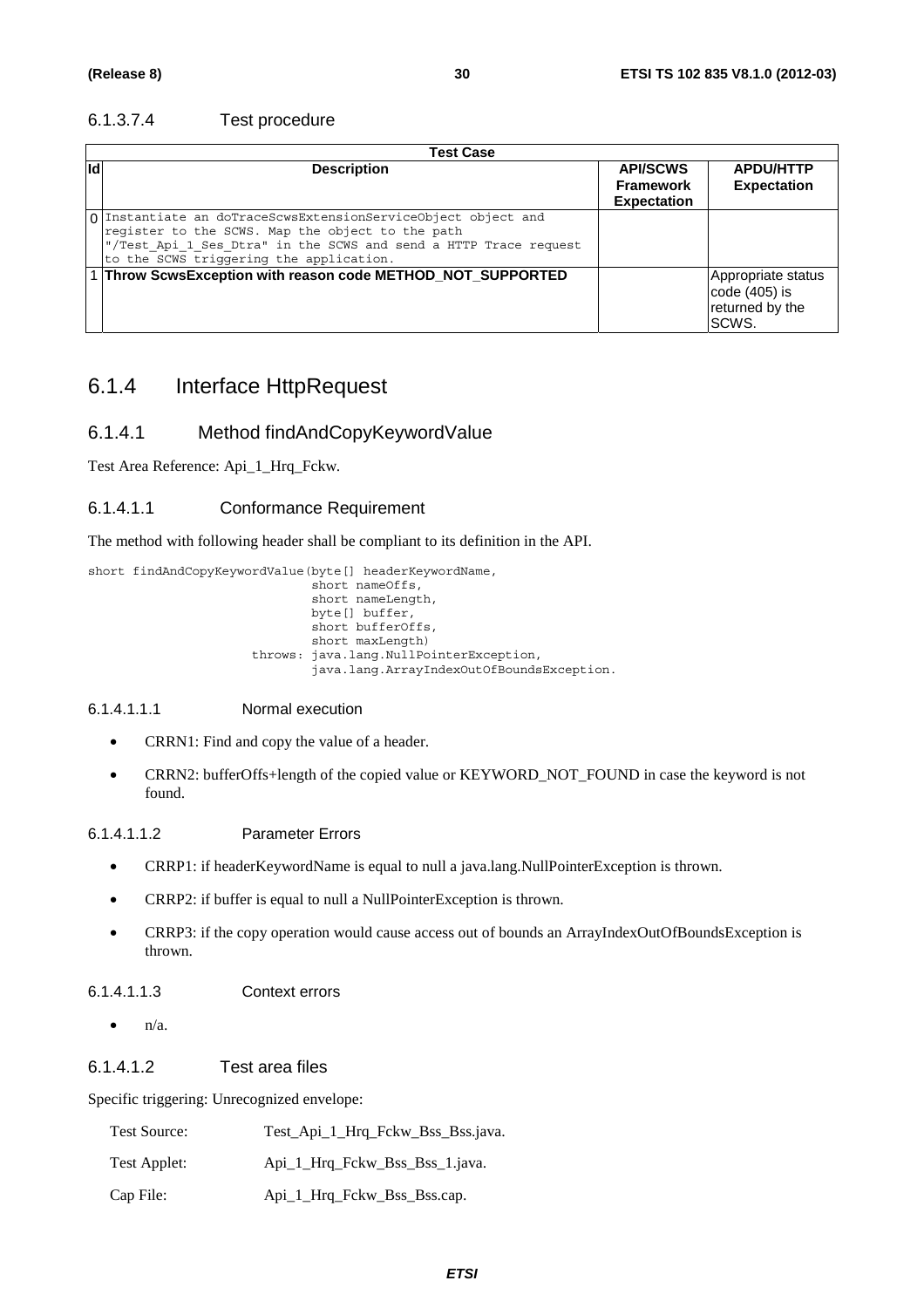#### 6.1.4.1.3 Test coverage

| <b>CRR</b> number | Test case number |
|-------------------|------------------|
|                   |                  |
|                   |                  |
|                   | 3, 4, 5, 6, 7    |
| ۱1                |                  |
|                   |                  |

#### 6.1.4.1.4 Test procedure

| <b>Test Case</b>                                                                                  |                    |  |  |  |
|---------------------------------------------------------------------------------------------------|--------------------|--|--|--|
| <b>API/SCWS Framework Expectation</b><br><b>Description</b><br>Id                                 | <b>APDU/HTTP</b>   |  |  |  |
|                                                                                                   | <b>Expectation</b> |  |  |  |
| findAndCopyKeywordValue () with a null<br>1<br>NullPointerException is thrown                     |                    |  |  |  |
| headerKeywordName                                                                                 |                    |  |  |  |
| findAndCopyKeywordValue () with a null buffer<br>$\overline{c}$<br>NullPointerException is thrown |                    |  |  |  |
| $\overline{3}$<br>bufferOffs ≥ buffer.length<br>ArrayIndexOutOfBoundsException is                 |                    |  |  |  |
| findAndCopyKeywordValue ()<br>thrown                                                              |                    |  |  |  |
| $nameOffs = 0$                                                                                    |                    |  |  |  |
| $buffer.length = 2$                                                                               |                    |  |  |  |
| $bufferOffs = 2$                                                                                  |                    |  |  |  |
| $maxLength = 1$                                                                                   |                    |  |  |  |
| bufferOffs $< 0$<br>4<br>ArrayIndexOutOfBoundsException is                                        |                    |  |  |  |
| findAndCopyKeywordValue()<br>thrown                                                               |                    |  |  |  |
| $buffer.length = 2$                                                                               |                    |  |  |  |
| $bufferOffs = -1$                                                                                 |                    |  |  |  |
| $maxLength = 1$                                                                                   |                    |  |  |  |
| 5<br>maxLength > buffer.length<br>ArrayIndexOutOfBoundsException is                               |                    |  |  |  |
| findAndCopyKeywordValue()<br>thrown                                                               |                    |  |  |  |
| $buffer.length = 2$                                                                               |                    |  |  |  |
| $bufferOffs = 0$                                                                                  |                    |  |  |  |
| $maxLength = 3$                                                                                   |                    |  |  |  |
| bufferOffs + maxLength > buffer.length<br>ArrayIndexOutOfBoundsException is<br>6                  |                    |  |  |  |
| findAndCopyKeywordValue()<br>thrown                                                               |                    |  |  |  |
| $buffer.length = 2$                                                                               |                    |  |  |  |
| $bufferOffs = 1$                                                                                  |                    |  |  |  |
| $maxLength = 2$                                                                                   |                    |  |  |  |
| $\overline{7}$<br>ArrayIndexOutOfBoundsException is<br>maxLength < 0                              |                    |  |  |  |
| findAndCopyKeywordValue()<br>thrown                                                               |                    |  |  |  |
| $buffer.length = 2$                                                                               |                    |  |  |  |
| $bufferOffs = 0$                                                                                  |                    |  |  |  |
| $maxLength = -1$<br>findAndCopyKeywordValue()                                                     |                    |  |  |  |
| 8<br>ScwsConstants.KEYWORD NOT FOU<br>headerKeywordName= HEADER AB [ This header is               |                    |  |  |  |
| <b>ND</b><br>not present in the request]                                                          |                    |  |  |  |
| $bufferOffs = 0$                                                                                  |                    |  |  |  |
| findAndCopyKeywordValue()<br>lenght of Header AB (1) + bufferOffs (1)<br>9                        |                    |  |  |  |
| headerKeywordName= HEADER AB [ This header is                                                     |                    |  |  |  |
| $= 2$                                                                                             |                    |  |  |  |
| present in the request]                                                                           |                    |  |  |  |

### 6.1.4.2 Method findAndCopyKeywordValue

Test Area Reference: Api\_1\_Hrq\_Fckw.

#### 6.1.4.2.1 Conformance Requirement

The method with following header shall be compliant to its definition in the API.

```
short findAndCopyKeywordValue(short keywordId, 
                     byte[] buffer, 
                    short bufferOffs,
                   short maxLength)
             throws ScwsException, 
                    NullPointerException, 
                    ArrayIndexOutOfBoundsException
```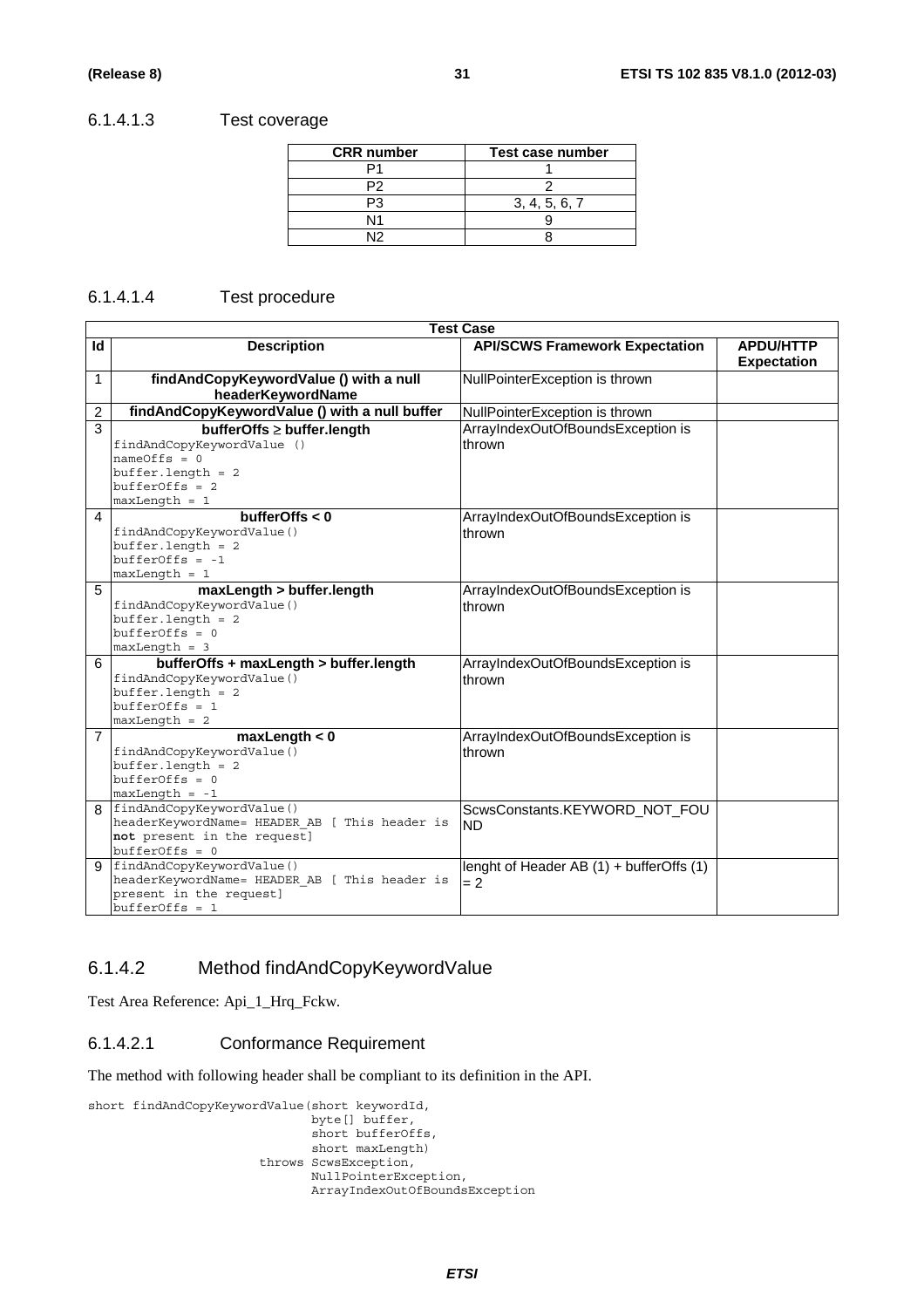#### 6.1.4.2.1.1 Normal execution

• CRRN1 Find and copy the value of a header or the value of a keyword/value part of the URI indicated by a keywordId. The supported keywords are defined in ScwsConstants Interface.

#### 6.1.4.2.1.2 Parameter Errors

- CRRP1 KEYWORD NOT FOUND in case the keyword is not found.
- CRRP2 if the keywordId is not recognized a ScwsException with reason UNKNOWN KEYWORD ID.
- CRRP3: if buffer is equal to null a NullPointerException is thrown.
- CRRP4: if the copy operation would cause access out of bounds an ArrayIndexOutOfBoundsException is thrown.

#### 6.1.4.2.1.3 Context errors

 $\bullet$   $n/a$ .

#### 6.1.4.2.2 Test area files

Specific triggering: Unrecognized envelope:

Test Source: Test\_Api\_1\_Hrq\_Fckws\_Bss.java.

Test Applet: Api\_1\_Hrq\_Fckws\_Bss\_1.java.

Cap File: Api\_1\_Hrq\_Fckws\_Bss.cap.

#### 6.1.4.2.3 Test coverage

| <b>CRR</b> number | Test case number                                           |
|-------------------|------------------------------------------------------------|
|                   |                                                            |
| P2                |                                                            |
| Р3                | 19                                                         |
| PΔ                | 20, 21, 22, 23, 24                                         |
| N1                | 3, 4, 5, 6, 7, 8, 9, 10, 11,<br>12, 13, 14, 15, 16, 17, 18 |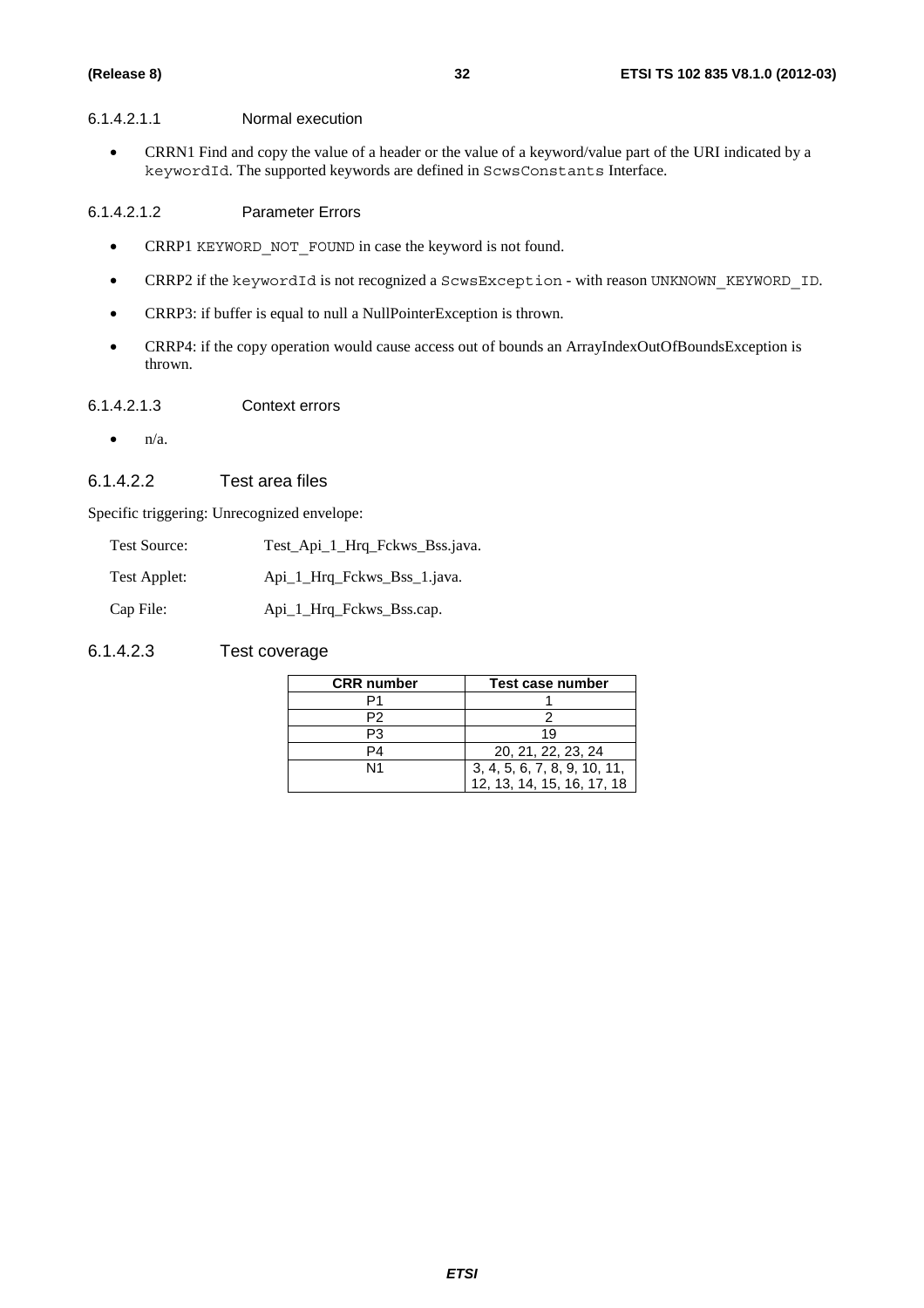### 6.1.4.2.4 Test procedure

|    | <b>Test Case</b>                                                                                                                |                                                   |                                        |  |  |
|----|---------------------------------------------------------------------------------------------------------------------------------|---------------------------------------------------|----------------------------------------|--|--|
| Id | <b>Description</b>                                                                                                              | <b>API/SCWS Framework Expectation</b>             | <b>APDU/HTTP</b><br><b>Expectation</b> |  |  |
|    | 1 findAndCopyKeywordValue()<br>keywordId = ScwsConstants.HEADER_ACCEPT_ENCODING<br>[not present in request]<br>$bufferOffs = 0$ | ScwsConstants.KEYWORD_NOT_FOUND                   |                                        |  |  |
|    | 2   findAndCopyKeywordValue()<br>keywordId = 99 (Unknown)<br>$bufferOffs = 0$                                                   | ScwsException - with reason<br>UNKNOWN KEYWORD ID |                                        |  |  |
|    | 3 findAndCopyKeywordValue()<br>keywordId = ScwsConstants.HEADER ACCEPT<br>[present in request]<br>$bufferOffs = 0$              |                                                   |                                        |  |  |
|    | 4 findAndCopyKeywordValue()<br>keywordId = ScwsConstants.HEADER ACCEPT CHARSET<br>[present in request]<br>$bufferOffs = 0$      |                                                   |                                        |  |  |
|    | 5 findAndCopyKeywordValue()<br>keywordId = ScwsConstants.HEADER ACCEPT ENCODING<br>[present in request]<br>$bufferOffs = 0$     |                                                   |                                        |  |  |
|    | 6 findAndCopyKeywordValue()<br>keywordId = ScwsConstants.HEADER ACCEPT LANGUAGE<br>[present in request]<br>$bufferOffs = 0$     |                                                   |                                        |  |  |
|    | 7 findAndCopyKeywordValue()<br>keywordId = ScwsConstants.HEADER_HOST<br>[present in request]<br>$bufferOffs = 0$                |                                                   |                                        |  |  |
|    | 8 findAndCopyKeywordValue()<br>keywordId = ScwsConstants.HEADER_USER_AGENT<br>[present in request]<br>$bufferOffs = 0$          |                                                   |                                        |  |  |
|    | 9 findAndCopyKeywordValue()<br>keywordId = ScwsConstants.HEADER_CONTENT_ENCODING<br>[present in request]<br>$bufferOffs = 0$    |                                                   |                                        |  |  |
|    | 10 findAndCopyKeywordValue()<br>keywordId = ScwsConstants.HEADER CONTENT LANGUAGE<br>[present in request]<br>$bufferOffs = 0$   |                                                   |                                        |  |  |
|    | 11 findAndCopyKeywordValue()<br>keywordId = ScwsConstants.HEADER CONTENT LENGTH<br>[present in request]<br>$bufferOffs = 0$     |                                                   |                                        |  |  |
|    | 12 findAndCopyKeywordValue()<br>keywordId = ScwsConstants.HEADER CONTENT TYPE<br>[present in request]<br>$bufferOffs = 0$       |                                                   |                                        |  |  |
|    | 13 findAndCopyKeywordValue()<br>keywordId = ScwsConstants.HEADER SERVER<br>[present in request]<br>$bufferOffs = 0$             |                                                   |                                        |  |  |
|    | 14 findAndCopyKeywordValue()<br>keywordId = ScwsConstants.URI TAG<br>[present in request]<br>$bufferOffs = 0$                   |                                                   |                                        |  |  |
|    | 15 findAndCopyKeywordValue()<br>keywordId = ScwsConstants.URI SCHEMA TAG<br>[present in request]<br>$bufferOffs = 0$            |                                                   |                                        |  |  |
|    | 16 findAndCopyKeywordValue()<br>keywordId = ScwsConstants.URI_AUTHORITY_TAG<br>[present in request]<br>$bufferOffs = 0$         |                                                   |                                        |  |  |
|    | 17 findAndCopyKeywordValue()<br>keywordId = ScwsConstants.URI_PATH_TAG<br>[present in request]<br>$bufferOffs = 0$              |                                                   |                                        |  |  |
|    | 18 findAndCopyKeywordValue()<br>keywordId = ScwsConstants.URI QUERY TAG<br>[present in request]<br>$bufferOffs = 0$             |                                                   |                                        |  |  |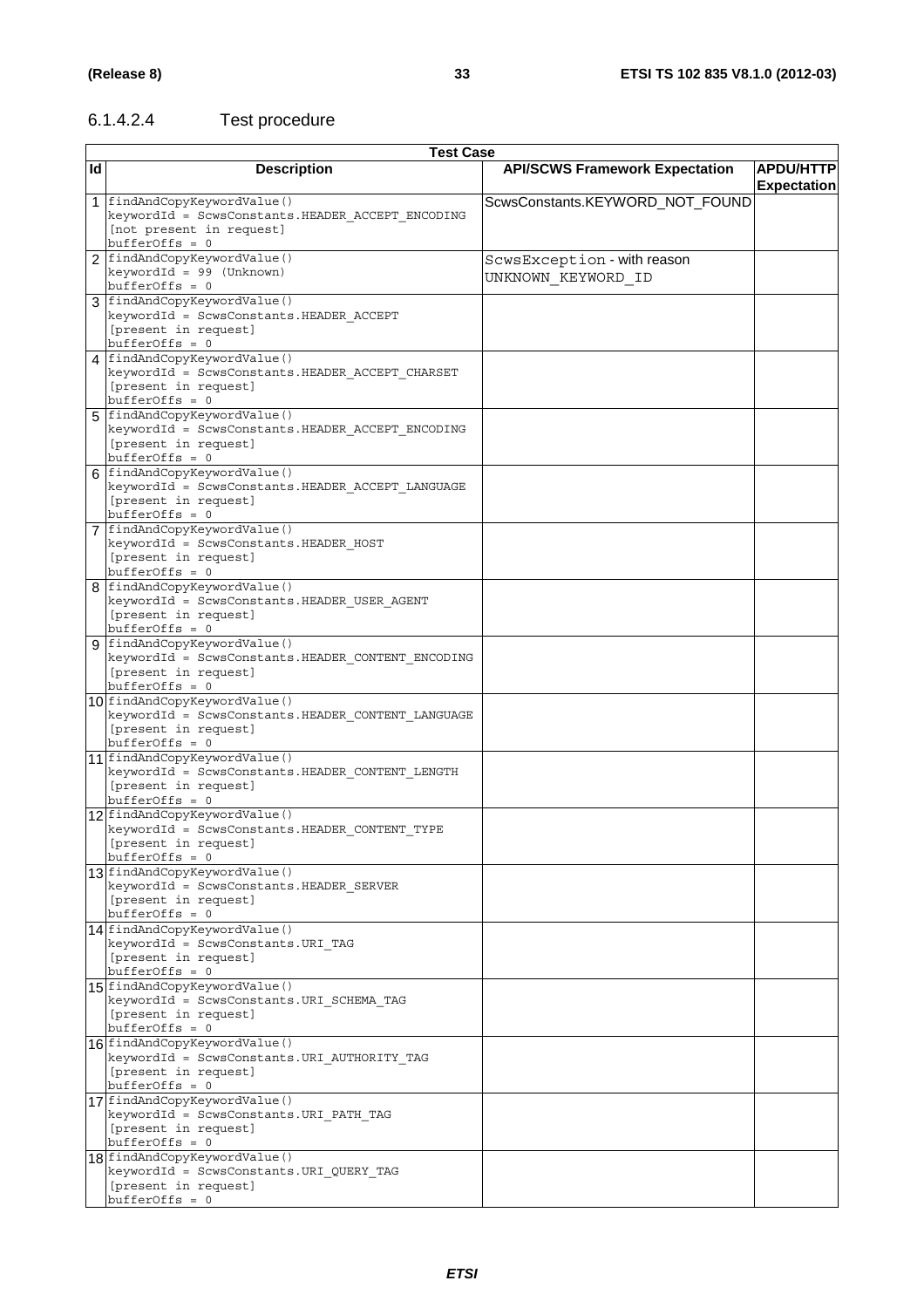|                 | <b>Test Case</b>                                                                                                                  |                                             |                                        |
|-----------------|-----------------------------------------------------------------------------------------------------------------------------------|---------------------------------------------|----------------------------------------|
| Id              | <b>Description</b>                                                                                                                | <b>API/SCWS Framework Expectation</b>       | <b>APDU/HTTP</b><br><b>Expectation</b> |
|                 | 19 findAndCopyKeywordValue() with a null buffer                                                                                   | NullPointerException is thrown              |                                        |
| 20              | $bufferOffs \geq buffer.length$<br>findAndCopyKeywordValue ()<br>$buffer.length = 2$<br>$bufferOffs = 3$<br>$maxLength = 1$       | ArrayIndexOutOfBoundsException is<br>thrown |                                        |
| $\overline{21}$ | bufferOffs $< 0$<br>findAndCopyKeywordValue()<br>$buffer.length = 2$<br>$bufferOffs = -1$<br>$maxLength = 1$                      | ArrayIndexOutOfBoundsException is<br>thrown |                                        |
| 22              | maxLength > buffer.length<br>findAndCopyKeywordValue()<br>$buffer.length = 2$<br>$bufferOffs = 0$<br>$maxLength = 3$              | ArrayIndexOutOfBoundsException is<br>thrown |                                        |
| 23              | bufferOffs + maxLength > buffer.length<br>findAndCopyKeywordValue()<br>$buffer.length = 2$<br>$bufferOffs = 1$<br>$maxLength = 2$ | ArrayIndexOutOfBoundsException is<br>thrown |                                        |
| 24              | maxLength < 0<br>findAndCopyKeywordValue()<br>$buffer.length = 2$<br>$bufferOffs = 0$<br>$maxLength = -1$                         | ArrayIndexOutOfBoundsException is<br>thrown |                                        |

### 6.1.4.3 Method getContentLength

Test Area Reference: Api\_1\_Hrq\_Gcle.

#### 6.1.4.3.1 Conformance Requirement

The method with following header shall be compliant to its definition in the API.

int getContentLength()

- 6.1.4.3.1.1 Normal execution
	- CRRN1: Returns the length of the HTTP request content.
- 6.1.4.3.1.2 Parameter Errors
	- None.
- 6.1.4.3.1.3 Context errors
	- None.

#### 6.1.4.3.2 Test area files

Specific triggering: Unrecognized envelope:

| Test Source: | Test_Api_1_Hrq_Gcle.java. |
|--------------|---------------------------|
| Test Applet: | Api 1 Hrg Gele 1.java.    |
| Cap File:    | Api_1_Hrq_Gcle.cap.       |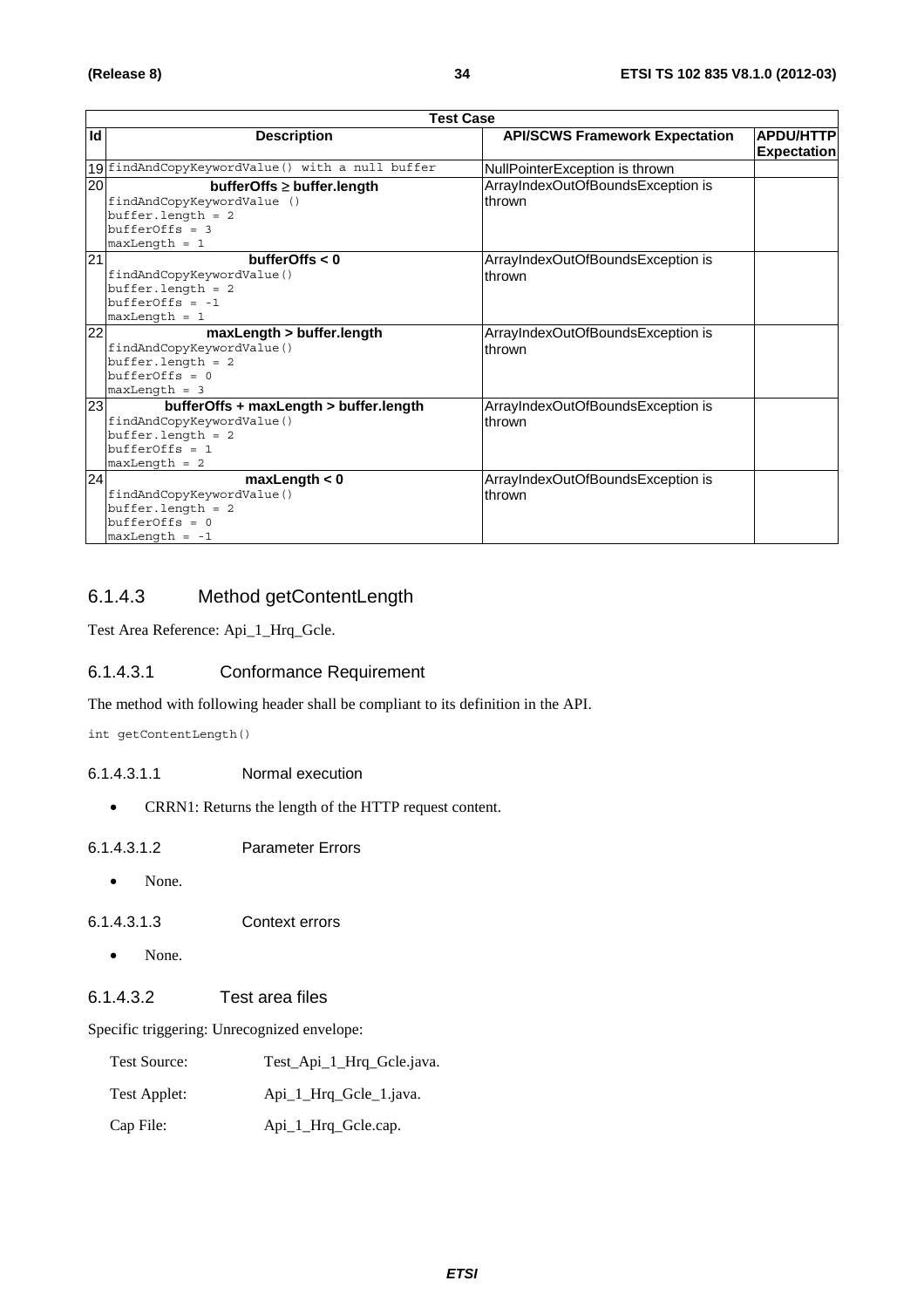#### 6.1.4.3.3 Test coverage

| <b>CRR</b> number | Test case number |
|-------------------|------------------|
|                   |                  |

#### 6.1.4.3.4 Test procedure

|                                                                                                                          | <b>Test Case</b>                        |                    |                    |  |  |
|--------------------------------------------------------------------------------------------------------------------------|-----------------------------------------|--------------------|--------------------|--|--|
| <b>Id</b>                                                                                                                | <b>Description</b>                      | <b>API/SCWS</b>    | <b>APDU/HTTP</b>   |  |  |
|                                                                                                                          |                                         | <b>Framework</b>   | <b>Expectation</b> |  |  |
|                                                                                                                          |                                         | <b>Expectation</b> |                    |  |  |
|                                                                                                                          | <b>Normal execution</b>                 | getContentLenght() |                    |  |  |
|                                                                                                                          | Send a HTTP request of 0xFF bytes.      | returns 0xFF       |                    |  |  |
| $\overline{2}$                                                                                                           | <b>Normal execution</b>                 | getContentLenght() |                    |  |  |
|                                                                                                                          | Send a HTTP request of 0x00 bytes.      | returns 0x00       |                    |  |  |
| Tests regarding the upper boundaries of the HTTPRequest buffer can not be performed since a minimum size<br><b>NOTE:</b> |                                         |                    |                    |  |  |
|                                                                                                                          | of the request buffer is not specified. |                    |                    |  |  |

### 6.1.4.4 Method getContentType

Test Area Reference: Api\_1\_Hrq\_Gcty.

#### 6.1.4.4.1 Conformance Requirement

The method with following header shall be compliant to its definition in the API.

short getContentType()

#### 6.1.4.4.1.1 Normal execution

• CRRN1: Returns the content-type keyword of the HTTP request or an appropriate error code.

#### 6.1.4.4.1.2 Parameter Errors

• None.

6.1.4.4.1.3 Context errors

• None.

#### 6.1.4.4.2 Test area files

Specific triggering: Unrecognized envelope:

| Test Source: |  |  |  |  | Test_Api_1_Hrq_Gcty.java. |  |
|--------------|--|--|--|--|---------------------------|--|
|--------------|--|--|--|--|---------------------------|--|

- Test Applet: Api\_1\_Hrq\_Gcty\_1.java.
- Cap File: Api\_1\_Hrq\_Gcty.cap.

#### 6.1.4.4.3 Test coverage

| <b>CRR</b> number | Test case number |
|-------------------|------------------|
|                   |                  |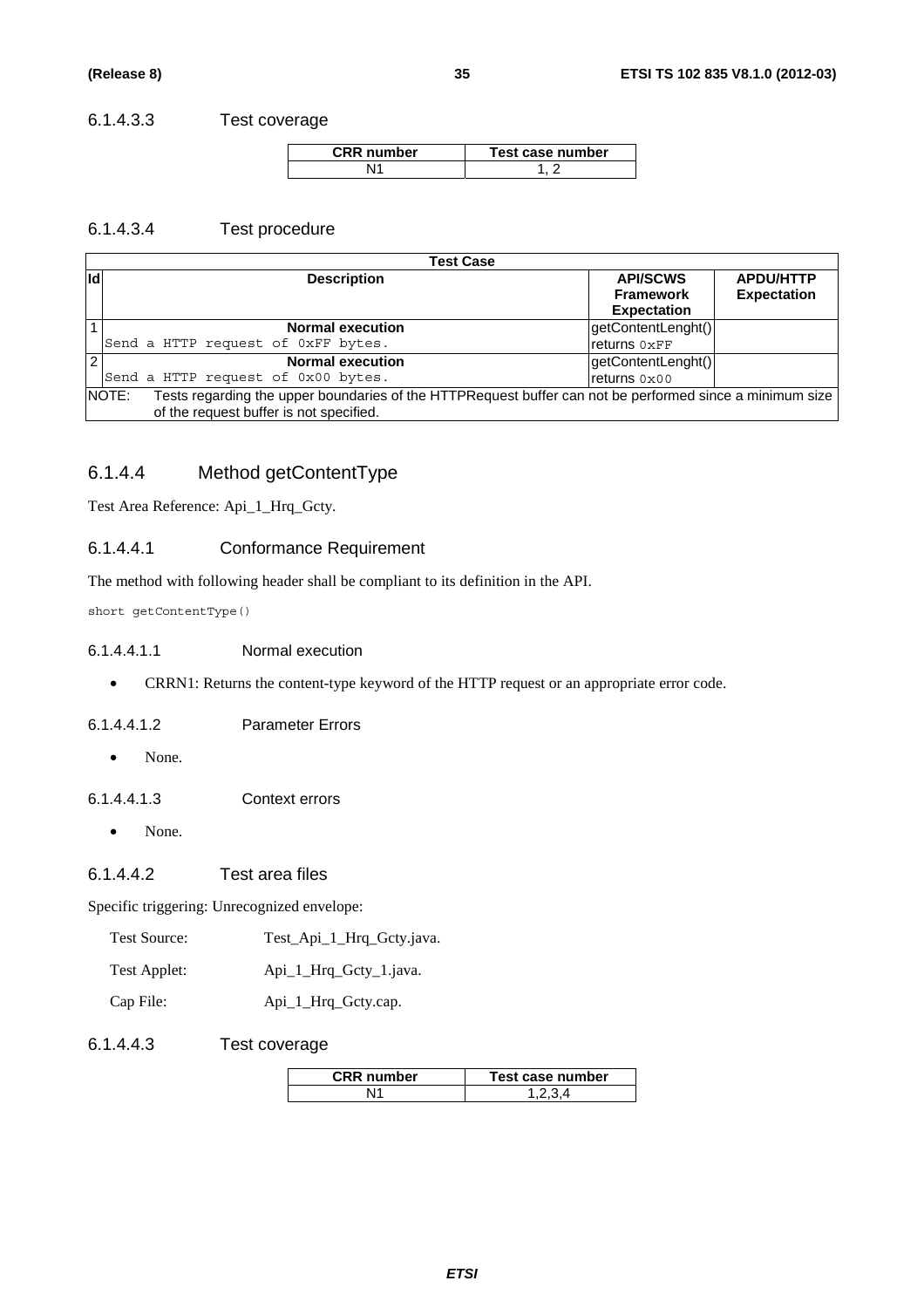#### 6.1.4.4.4 Test procedure

|    | <b>Test Case</b>                                                             |                                       |                                        |  |
|----|------------------------------------------------------------------------------|---------------------------------------|----------------------------------------|--|
| Id | <b>Description</b>                                                           | <b>API/SCWS Framework Expectation</b> | <b>APDU/HTTP</b><br><b>Expectation</b> |  |
|    | <b>Normal execution</b>                                                      | Returns                               |                                        |  |
|    | Send a HTTP request with content type set to:<br>text/html.                  | ScwsConstants.CONTENT_TYPE_TEXT_HTML  |                                        |  |
| 2  | <b>Normal execution</b>                                                      | Returns                               |                                        |  |
|    | Send a HTTP request with content type set to:                                | ScwsConstants.CONTENT_TYPE_TEXT_PLAIN |                                        |  |
|    | text/plain.                                                                  |                                       |                                        |  |
| 3  | <b>Keyword not found</b>                                                     | Returns                               |                                        |  |
|    | Send a HTTP request with content type header ScwsConstants.KEYWORD_NOT_FOUND |                                       |                                        |  |
|    | field missing                                                                |                                       |                                        |  |
| 4  | Content type unknown                                                         | Returns                               |                                        |  |
|    | Send a HTTP request with content type which                                  | ScwsConstants.CONTENT TYPE UNKNOWN    |                                        |  |
|    | doesn't match one of the possible contents                                   |                                       |                                        |  |

### 6.1.4.5 Method getRequestHttpVersion

Test Area Reference: Api\_1\_Hrq\_Grhv.

#### 6.1.4.5.1 Conformance Requirement

The method with following header shall be compliant to its definition in the API.

short getRequestHttpVersion()

#### 6.1.4.5.1.1 Normal execution

• CRRN1: Returns the version of the HTTP protocol of the current request.

#### 6.1.4.5.1.2 Parameter Errors

• None.

6.1.4.5.1.3 Context errors

- None.
- 6.1.4.5.2 Test area files

Specific triggering: Unrecognized envelope:

| Test Source: | Test_Api_1_Hrq_Grhv.java. |
|--------------|---------------------------|
|--------------|---------------------------|

| Test Applet: | Api_1_Hrq_Grhv_1.java. |
|--------------|------------------------|
|--------------|------------------------|

Cap File: Api\_1\_Hrq\_Grhv.cap.

#### 6.1.4.5.3 Test coverage

| <b>CRR</b> number | Test case number |
|-------------------|------------------|
|                   |                  |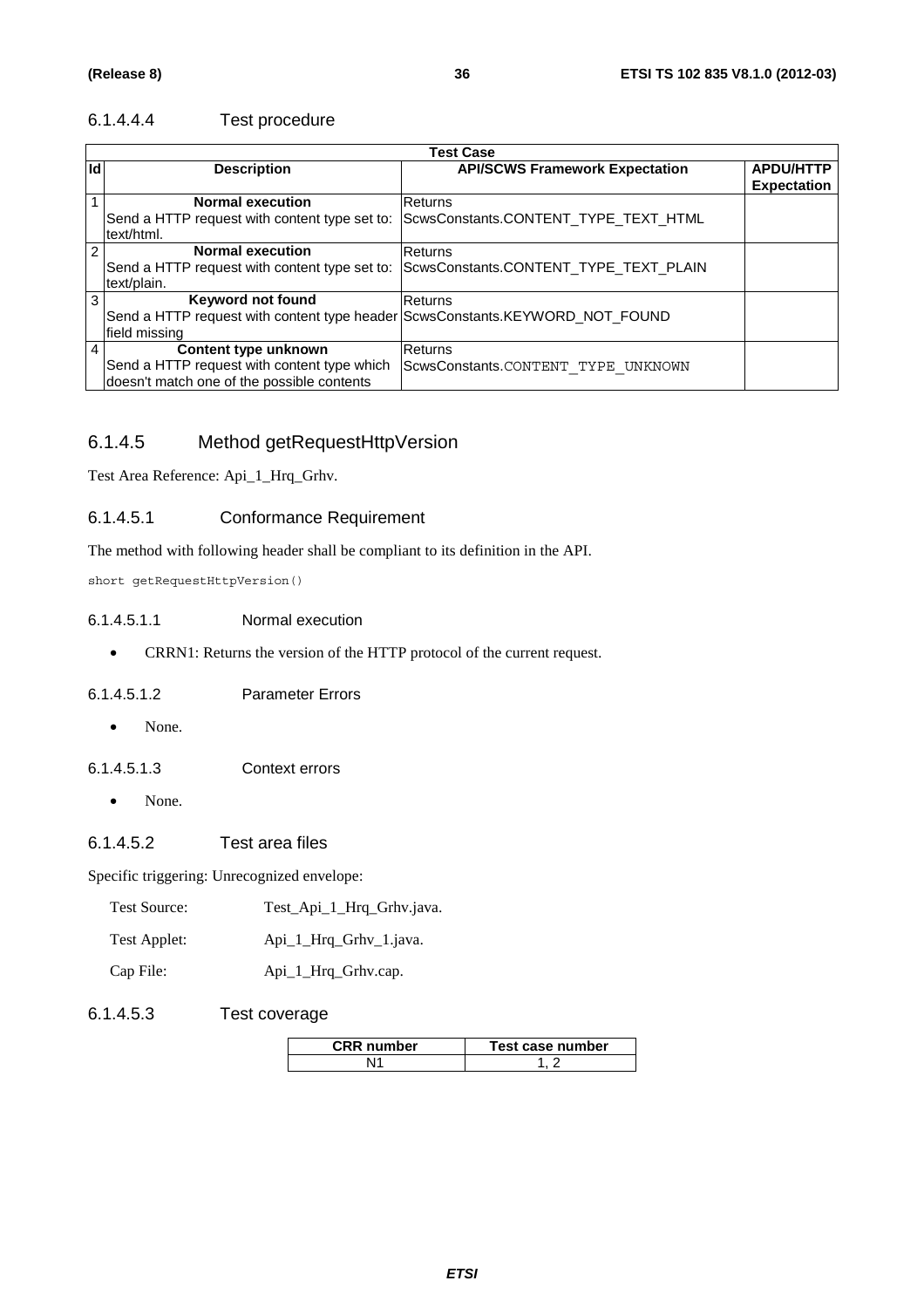### 6.1.4.5.4 Test procedure

|     | <b>Test Case</b>                                                                          |                                                   |                                        |  |
|-----|-------------------------------------------------------------------------------------------|---------------------------------------------------|----------------------------------------|--|
| lld | <b>Description</b>                                                                        | <b>API/SCWS Framework Expectation</b>             | <b>APDU/HTTP</b><br><b>Expectation</b> |  |
|     | <b>Normal execution</b><br>Send a HTTP request with protocol version<br>set to: HTTP/1.0. | Returns<br>ScwsConstants.HTTP_PROTOCOL_VERSION_10 |                                        |  |
|     | <b>Normal execution</b><br>Send a HTTP request with protocol version<br>set to: HTTP/1.1. | Returns<br>ScwsConstants.HTTP_PROTOCOL_VERSION_11 |                                        |  |

### 6.1.4.6 Method readContent

Test Area Reference: Api\_1\_Hrq\_Rcon.

#### 6.1.4.6.1 Conformance Requirement

The method with following header shall be compliant to its definition in the API.

```
short readContent(int requestOffset,
         byte[] data, 
         short offset, 
         short len) 
throws: ScwsException 
         java.lang.NulPointerException 
         java.lang.ArrayIndexOutOfBoundsException
```
#### 6.1.4.6.1.1 Normal execution

• CRRN1: Read a part of the request content and copy it in the data buffer.

6.1.4.6.1.2 Parameter Errors

- CRRP1: if the data buffer is equal to null, a java.lang.Null PointerException is thrown.
- CRRP2: if the copy operation would cause access out of bounds, a java.lang.ArrayIndexOutOfBoundsException will be thrown.
- CRRP3: if the requested offset is out of the request bounds, a ScwsException.UNREACHABLE\_OFFSET will be thrown.

6.1.4.6.1.3 Context errors

• None.

6.1.4.6.2 Test area files

Specific triggering: Unrecognized envelope:

Test Source: Test\_Api\_1\_Hrq\_Rcon.java.

- Test Applet: Api\_1\_Hrq\_Rcon\_1.java.
- Cap File: Api\_1\_Hrq\_Rcon.cap.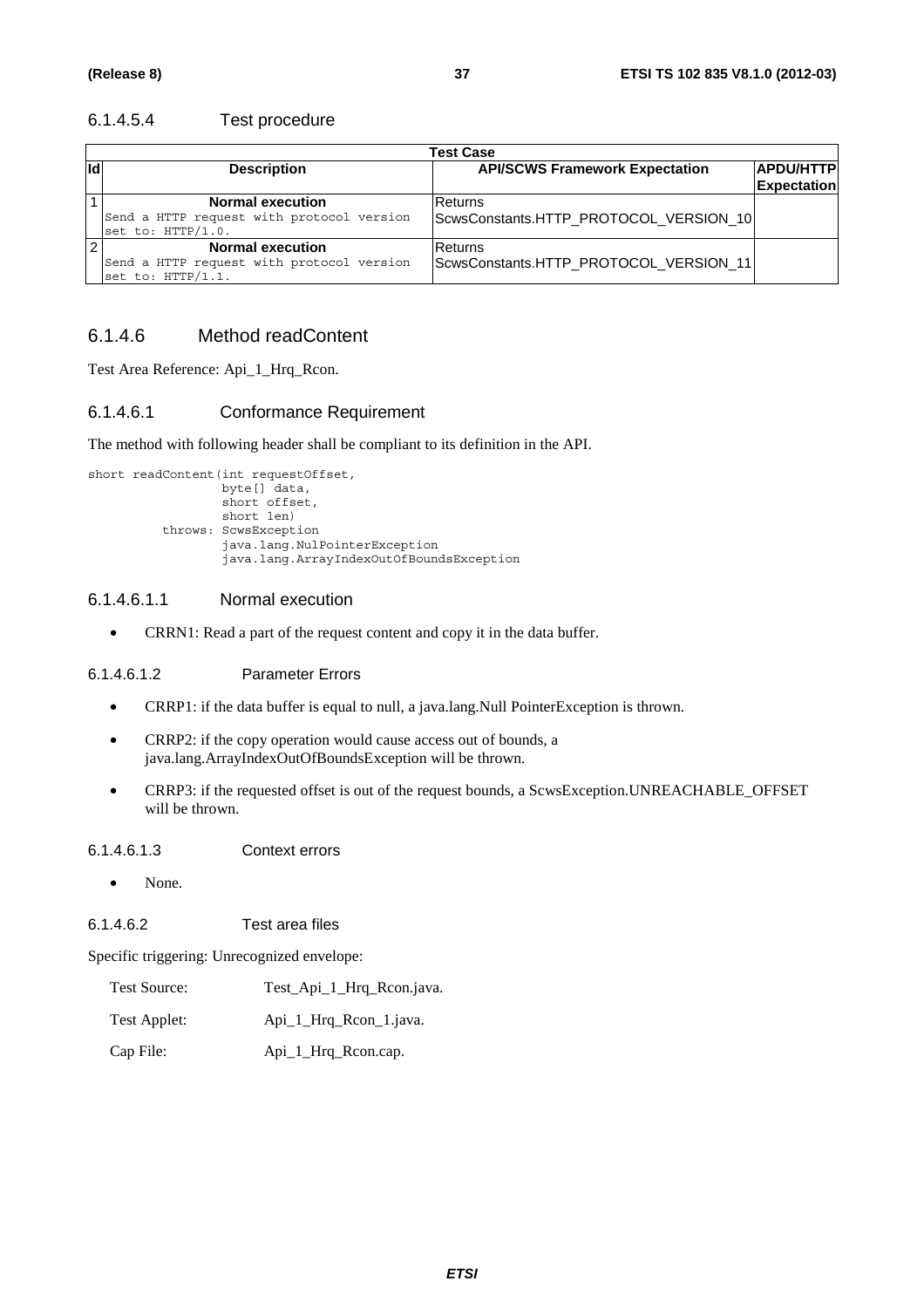# 6.1.4.6.3 Test coverage

| <b>CRR</b> number | Test case number |
|-------------------|------------------|
| N1                |                  |
|                   |                  |
|                   | 4, 5, 6, 7, 8    |
|                   |                  |

# 6.1.4.6.4 Test procedure

|                | Test Case                                 |                                                  |                    |
|----------------|-------------------------------------------|--------------------------------------------------|--------------------|
| Id             | <b>Description</b>                        | <b>API/SCWS Framework Expectation</b>            | <b>APDU/HTTP</b>   |
|                |                                           |                                                  | <b>Expectation</b> |
| 1              | <b>Normal execution</b>                   | Data buffers contains the first bytes of the     |                    |
|                | Send a request with Content-length set to | request content                                  |                    |
|                | 0x20                                      |                                                  |                    |
|                | readContent()                             |                                                  |                    |
|                | $requestOffset = 0$                       |                                                  |                    |
|                | $offset = 0$                              |                                                  |                    |
|                | $len = 0x10$                              |                                                  |                    |
| $\overline{2}$ | Normal execution                          | Data buffers contains the entire request content |                    |
|                | Send a request with Content-length set to |                                                  |                    |
|                | 0x20                                      |                                                  |                    |
|                | readContent()<br>$requestOffset = 0$      |                                                  |                    |
|                | $offset = 0$                              |                                                  |                    |
|                | $len = 0x20$                              |                                                  |                    |
| 3              | <b>Null pointer exception</b>             | NullPointerException is thrown                   |                    |
|                | Send a request with Content-length set to |                                                  |                    |
|                | 0x20                                      |                                                  |                    |
|                | readContent()                             |                                                  |                    |
|                | data[] is set to null                     |                                                  |                    |
| 4              | offset > data.length                      | ArrayIndexOutOfBoundException is thrown          |                    |
|                | Send a request with Content-length set to |                                                  |                    |
|                | 0x20                                      |                                                  |                    |
|                | readContent()                             |                                                  |                    |
|                | $data.length = 0x20$<br>$offset = 0x20$   |                                                  |                    |
|                | $length = 0x10$                           |                                                  |                    |
| 5              | length > data.length                      | ArrayIndexOutOfBoundException is thrown          |                    |
|                | Send a request with Content-length set to |                                                  |                    |
|                | 0x20                                      |                                                  |                    |
|                | readContent()                             |                                                  |                    |
|                | $data.length = 0x1F$                      |                                                  |                    |
|                | $offset = 0x00$                           |                                                  |                    |
|                | $length = 0x20$                           |                                                  |                    |
| 6              | offset + length > data.length             | ArrayIndexOutOfBoundException is thrown          |                    |
|                | Send a request with Content-length set to |                                                  |                    |
|                | 0x20                                      |                                                  |                    |
|                | readContent()<br>$data.length = 0x20$     |                                                  |                    |
|                | $offset = 0x10$                           |                                                  |                    |
|                | $length = 0x11$                           |                                                  |                    |
| $\overline{7}$ | length $< 0$                              | ArrayIndexOutOfBoundException is thrown          |                    |
|                | Send a request with Content-length set to |                                                  |                    |
|                | 0x20                                      |                                                  |                    |
|                | readContent()                             |                                                  |                    |
|                | $data.length = 0x20$                      |                                                  |                    |
|                | $offset = 0x00$                           |                                                  |                    |
|                | $length = -1$                             |                                                  |                    |
| 8              | offset $< 0$                              | ArrayIndexOutOfBoundException is thrown          |                    |
|                | Send a request with Content-length set to |                                                  |                    |
|                | 0x20<br>readContent()                     |                                                  |                    |
|                | $data.length = 0x20$                      |                                                  |                    |
|                | $offset = -1$                             |                                                  |                    |
|                | $length = 0x10$                           |                                                  |                    |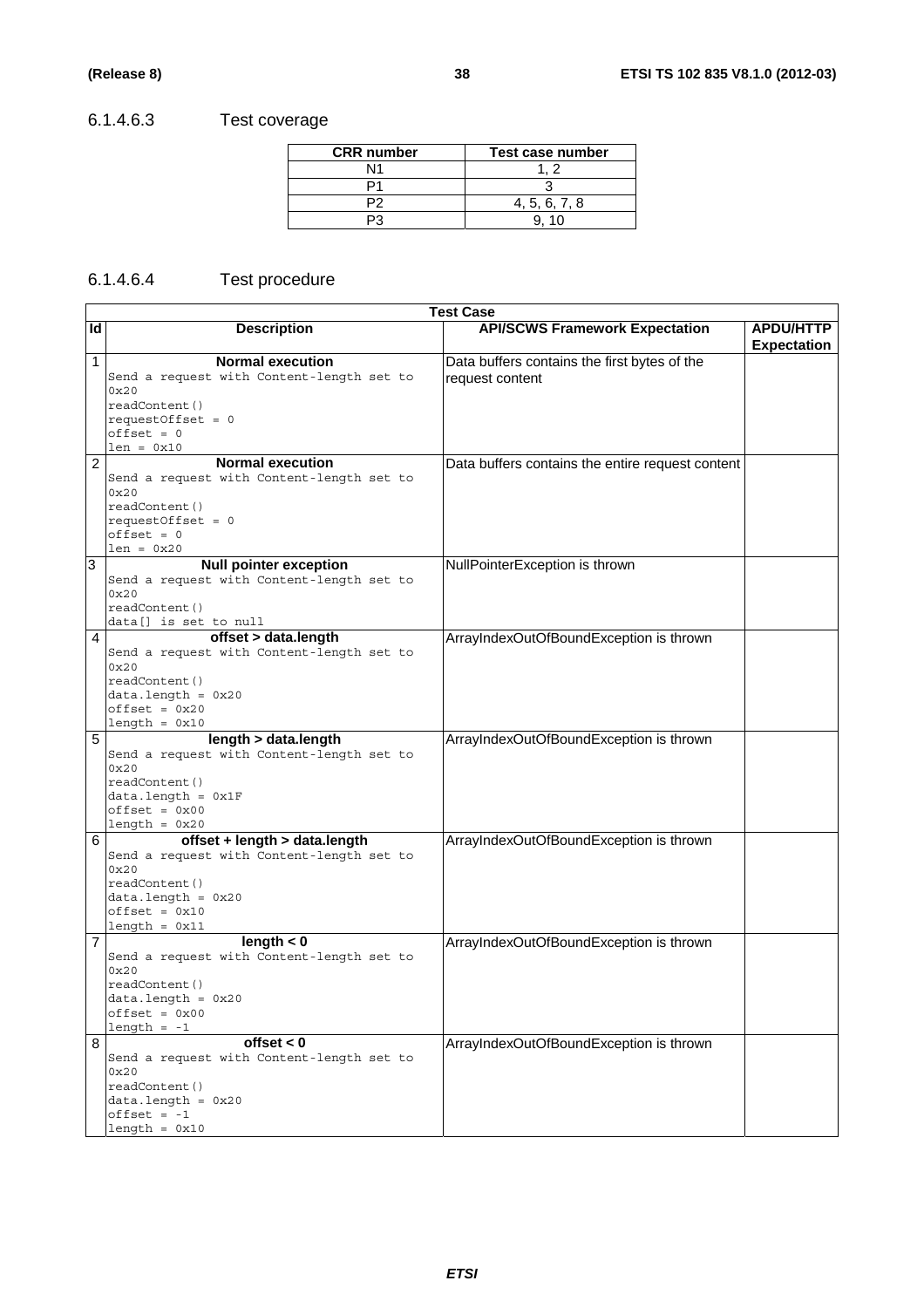|                 |                                           | Test Case                             |                    |
|-----------------|-------------------------------------------|---------------------------------------|--------------------|
| Id              | <b>Description</b>                        | <b>API/SCWS Framework Expectation</b> | <b>APDU/HTTP</b>   |
|                 |                                           |                                       | <b>Expectation</b> |
| 9               | requestOffset > request length            | ScwsException.UNREACHABLE OFFSET is   |                    |
|                 | Send a request with Content-length set to | Ithrown                               |                    |
|                 | 0x20                                      |                                       |                    |
|                 | readContent()                             |                                       |                    |
|                 | Request length is 0x20                    |                                       |                    |
|                 | requestOffset = $0x20$                    |                                       |                    |
|                 | $data.length = 0x20$                      |                                       |                    |
|                 | $offset = 0$                              |                                       |                    |
|                 | $length = 0x10$                           |                                       |                    |
| 10 <sup>1</sup> | requestOffset $< 0$                       | ScwsException.UNREACHABLE OFFSET is   |                    |
|                 | Send a request with Content-length set to | thrown                                |                    |
|                 | 0x20                                      |                                       |                    |
|                 | readContent()                             |                                       |                    |
|                 | Request length is 0x20                    |                                       |                    |
|                 | requestOffset = $-1$                      |                                       |                    |
|                 | $data.length = 0x20$                      |                                       |                    |
|                 | $offset = 0$                              |                                       |                    |
|                 | $l$ ength = $0x10$                        |                                       |                    |

## 6.1.4.7 Method readContentType

Test Area Reference: Api\_1\_Hrq\_Rcty.

### 6.1.4.7.1 Conformance Requirement

The method with following header shall be compliant to its definition in the API.

```
short readContentType(byte[] data, 
             short offs, 
             short len) 
     throws: java.lang.NulPointerException 
             java.lang.ArrayIndexOutOfBoundsException
```
#### 6.1.4.7.1.1 Normal execution

• CRRN1: Reads the content type given in the HTTP request and copy it in the data[ ] buffer. Returns the offset of the last data written in the buffer.

#### 6.1.4.7.1.2 Parameter Errors

- CRRP1: if the data buffer is null, a java.lang.NullPointerException will be thrown.
- CRRP2: if the copy operation would cause access out of bounds, a java.lang.ArrayIndexOutOfBoundsException will be thrown.

#### 6.1.4.7.1.3 Context errors

• None.

#### 6.1.4.7.2 Test area files

Specific triggering: Unrecognized envelope:

| <b>Test Source:</b> | Test_Api_1_Hrq_Rcty.java. |
|---------------------|---------------------------|
| Test Applet:        | Api_1_Hrq_Rcty_1.java.    |
| Cap File:           | Api_1_Hrq_Rcty.cap.       |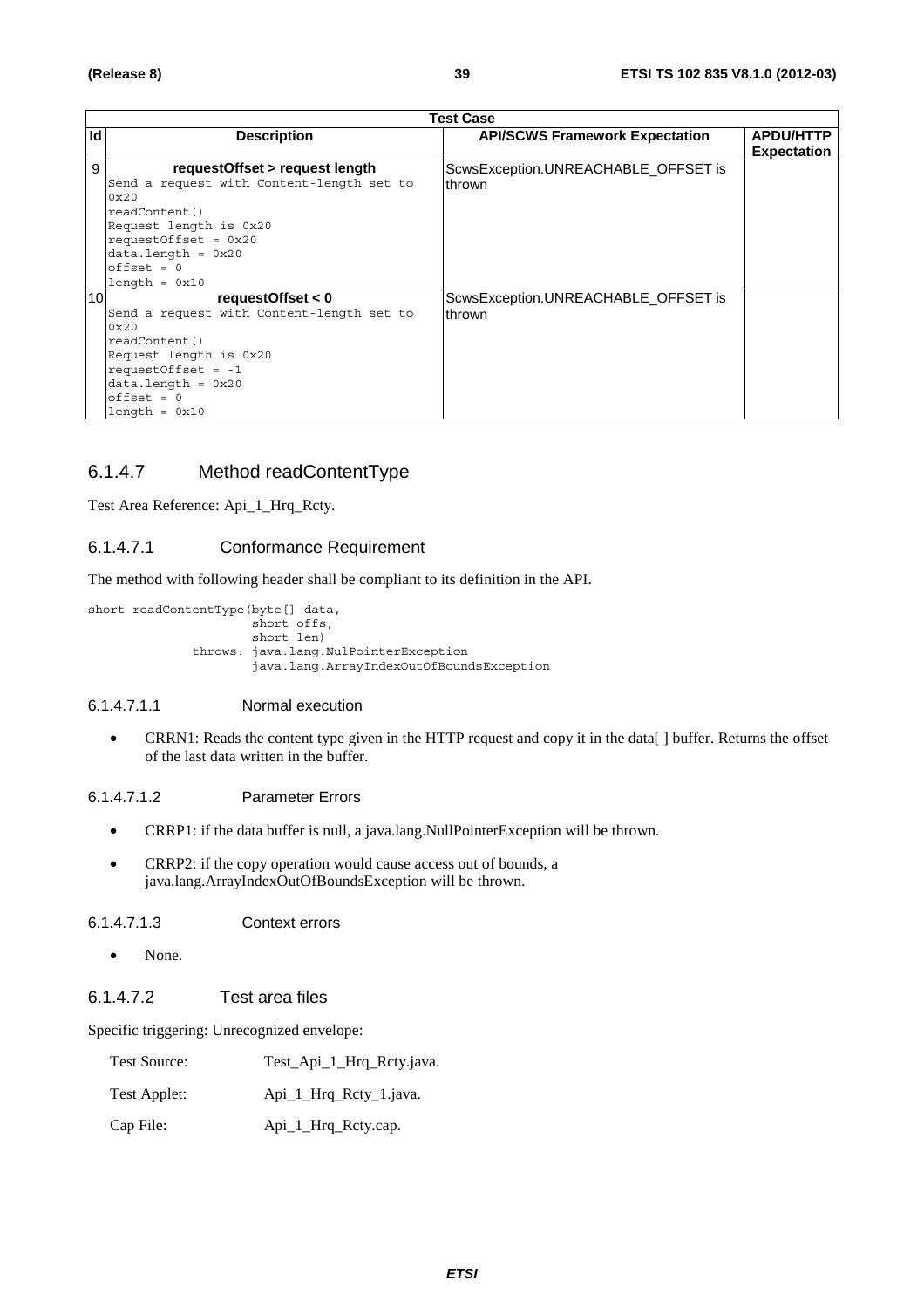# 6.1.4.7.3 Test coverage

| <b>CRR</b> number | Test case number |
|-------------------|------------------|
|                   |                  |
|                   |                  |
|                   | 4.5.6.7.8        |

# 6.1.4.7.4 Test procedure

|                | Test Case                                                                                                                                                             |                                                                           |                                        |
|----------------|-----------------------------------------------------------------------------------------------------------------------------------------------------------------------|---------------------------------------------------------------------------|----------------------------------------|
| Id             | <b>Description</b>                                                                                                                                                    | <b>API/SCWS Framework</b><br><b>Expectation</b>                           | <b>APDU/HTTP</b><br><b>Expectation</b> |
| 1              | <b>Normal execution</b><br>Send a HTTP request with content type set to: text/html.<br>readContentType()<br>$data.length = 0x20$<br>$offset = 0x00$<br>$len = 0x0A$   | text/html is written in the data<br>buffer and the method returns<br>0x08 |                                        |
| $\overline{2}$ | <b>Normal execution</b><br>Send a HTTP request with content type set to: text/html.<br>readContentType()<br>$data.length = 0x20$<br>$offset = 0x00$<br>$len = 0x05$   | text/ is written in the data buffer<br>and the method returns 0x04        |                                        |
| 3              | <b>Null pointer</b><br>Send a HTTP request with content type set to: text/html<br>readContentType()<br>$data = null$<br>$offsets = 0x00$<br>$len = 0x0A$              | NullPointerException is thrown                                            |                                        |
| 4              | offs > data.length<br>Send a HTTP request with content type set to: text/html.<br>readContentType()<br>$data.length = 0x20$<br>$offs = 0x20$<br>$len = 0x10$          | ArrayIndexOutOfBoundException<br>is thrown                                |                                        |
| 5              | len > data.length<br>Send a HTTP request with content type set to: text/html.<br>readContentType()<br>$data.length = 0x05$<br>$offset = 0x00$<br>$len = 0x09$         | ArrayIndexOutOfBoundException<br>is thrown                                |                                        |
| 6              | offs + len > data.length<br>Send a HTTP request with content type set to: text/html.<br>readContentType()<br>$data.length = 0x05$<br>$offsets = 0x01$<br>$len = 0x05$ | ArrayIndexOutOfBoundException<br>is thrown                                |                                        |
| 7              | len < 0<br>Send a HTTP request with content type set to: text/html.<br>readContent()<br>$data.length = 0x20$<br>$offset = 0x00$<br>Len = $-1$                         | ArrayIndexOutOfBoundException<br>is thrown                                |                                        |
| $\infty$       | offs $< 0$<br>Send a HTTP request with content type set to: text/html.<br>readContent()<br>$data.length = 0x20$<br>$offs = -1$<br>Len = $0x10$                        | ArrayIndexOutOfBoundException<br>is thrown                                |                                        |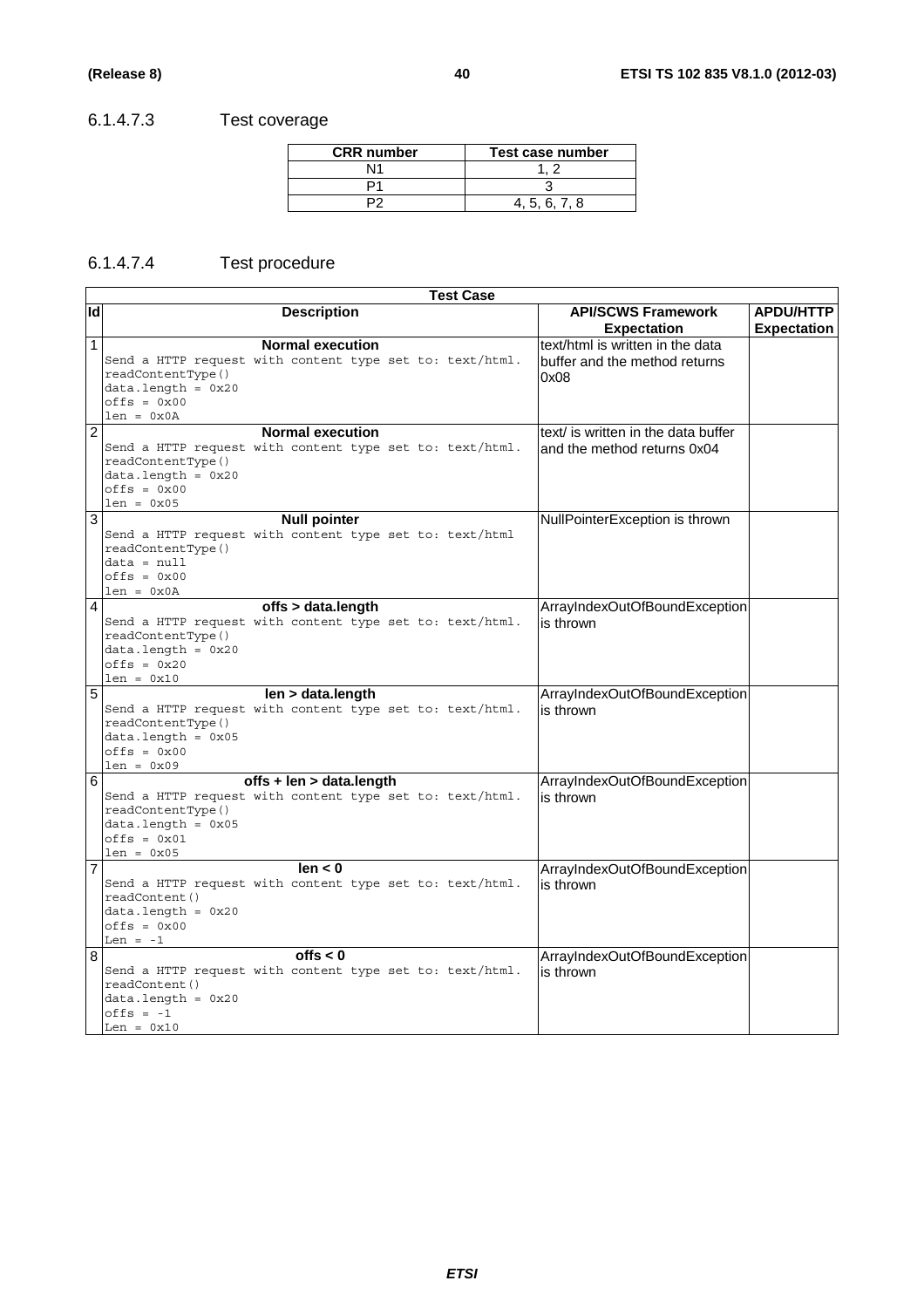# 6.1.5 Interface HttpResponse

### 6.1.5.1 Method appendContent

Test Area Reference: Api\_1\_Hrs\_Acon.

### 6.1.5.1.1 Conformance Requirement

The method with following header shall be compliant to its definition in the API.

```
void appendContent(byte[] data, 
           short offset, 
           short length) 
           throws ScwsException
```
#### 6.1.5.1.1.1 Normal execution

- CRRN1: Writes the content of data into the HttpResponse.
- CRRN2: Invoking this method implicitly finalizes the header of the HttpResponse.
- CRRN3: In case of chunked transfer encoding hex length of chunked data is automatically added by the framework.

#### 6.1.5.1.1.2 Parameter Errors

- CRRP1: if data is null, a java.lang.NullPointerException is thrown.
- CRRP2: if parameter offset is negative, a java.lang.ArrayIndexOutOfBoundsException is thrown.
- CRRP3: if parameter length is negative, a java.lang.ArrayIndexOutOfBoundsException is thrown.
- CRRP4: if parameter offset plus length are greater than the length of array data, a java.lang.ArrayIndexOutOfBoundsException is thrown.

#### 6.1.5.1.1.3 Context errors

- CRRC1: if appending the content would cause an overflow of the response buffer, a uicc.scws.ScwsException with reason codes BUFFER\_OVERFLOW is thrown.
- CRRC2: if the flush method was called previously, a uicc.scws.ScwsException with reason codes HTTP\_RESPONSE\_ALREADY\_SENT is thrown.
- CRRC3: if the sendError method was called previously, a uicc.scws.ScwsException with reason codes HTTP\_RESPONSE\_ALREADY\_SENT is thrown.

#### 6.1.5.1.2 Test area files

Specific triggering: None:

- Test Source: Test\_Api\_1\_Hrs\_Acon.java.
- Test Applet: Api\_1\_Hrs\_Acon \_1.java.

Cap File: Api 1 Hrs Acon.cap.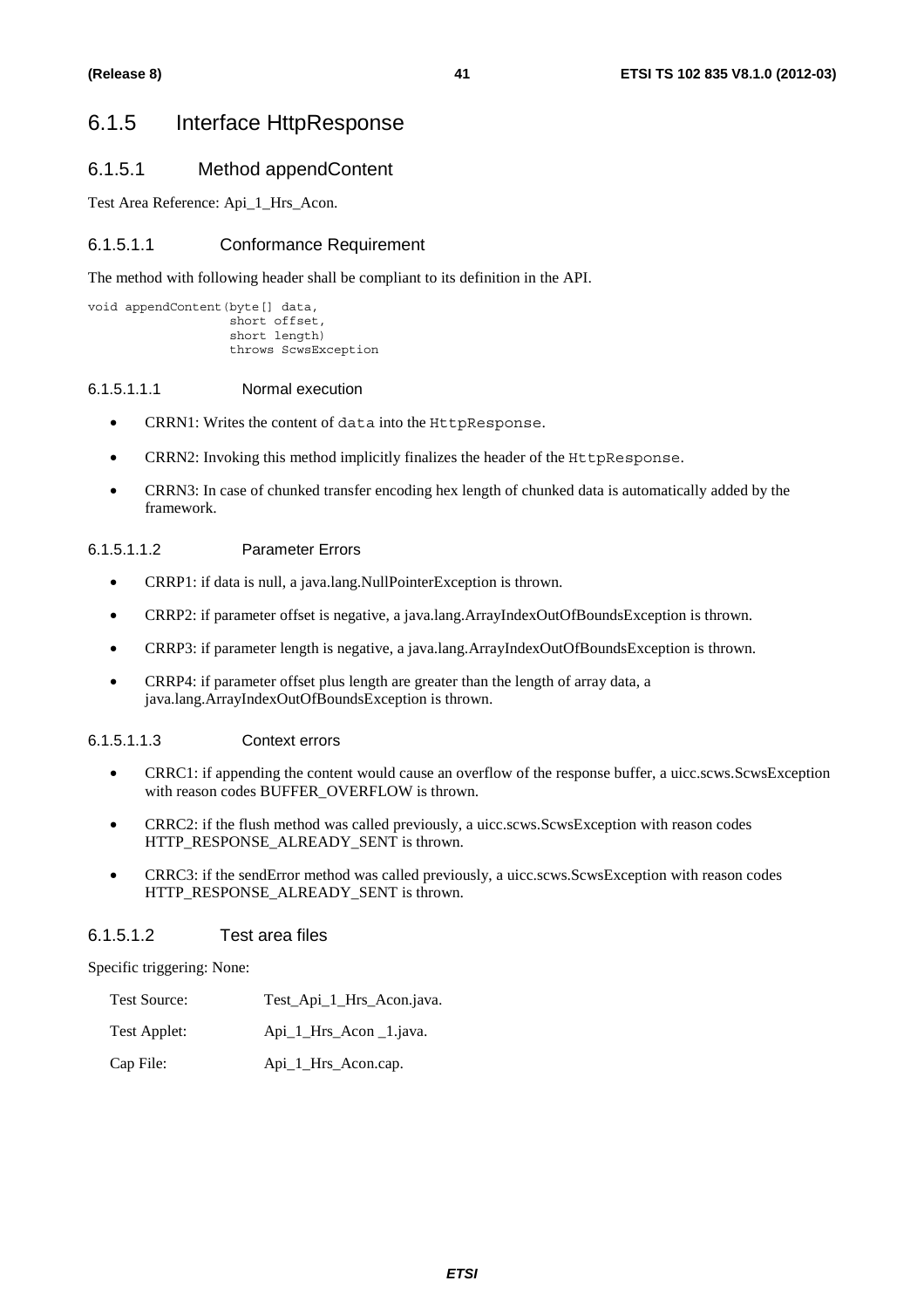# 6.1.5.1.3 Test coverage

| <b>CRR</b> number | <b>Test case number</b> |
|-------------------|-------------------------|
| N <sub>1</sub>    | 1, 2, 3, 4, 5, 14       |
| N <sub>2</sub>    |                         |
| N <sub>3</sub>    | 2, 14                   |
| P1                |                         |
| P2                |                         |
| P3                |                         |
| P <sub>4</sub>    |                         |
| C1                | 12, 13                  |
| $\overline{C2}$   | 10                      |
| CЗ                |                         |

## 6.1.5.1.4 Test procedure

|    | <b>Test Case</b>                                                                                                                                                                                                                                     |                                       |                                                                                                                       |
|----|------------------------------------------------------------------------------------------------------------------------------------------------------------------------------------------------------------------------------------------------------|---------------------------------------|-----------------------------------------------------------------------------------------------------------------------|
| Id | <b>Description</b>                                                                                                                                                                                                                                   | <b>API/SCWS Framework Expectation</b> | <b>APDU/HTTP Expectation</b>                                                                                          |
| 1  | append chunk off<br>writeStatusCode(200)<br>finalizeHeader()                                                                                                                                                                                         |                                       |                                                                                                                       |
|    | appendContent (<br>data = [Hello World]<br>$offset = 0$<br>$length = 6$                                                                                                                                                                              |                                       | HTTPResponse (<br>statusCode = $"200"$<br>Header("Content-Length") = "11"<br>contentBody = "Hello World"              |
|    | appendContent (<br>$data = [Hello World]$<br>$offset = 6$<br>$length = 5$                                                                                                                                                                            |                                       |                                                                                                                       |
|    | flush()                                                                                                                                                                                                                                              |                                       |                                                                                                                       |
| 2  | append chunk on<br>writeStatusCode(200)<br>enableChunkMode()<br>finalizeHeader()<br>appendContent (<br>data = [Hello World]<br>$offset = 0$<br>length = $6)$<br>appendContent (<br>$data = [Hello World]$<br>$offset = 6$<br>$length = 5$<br>flush() |                                       | HTTPResponse (<br>statusCode = $"200"$<br>Header("Transfer-Encoding") =<br>"chunked"<br>$contentBody = "Hello World"$ |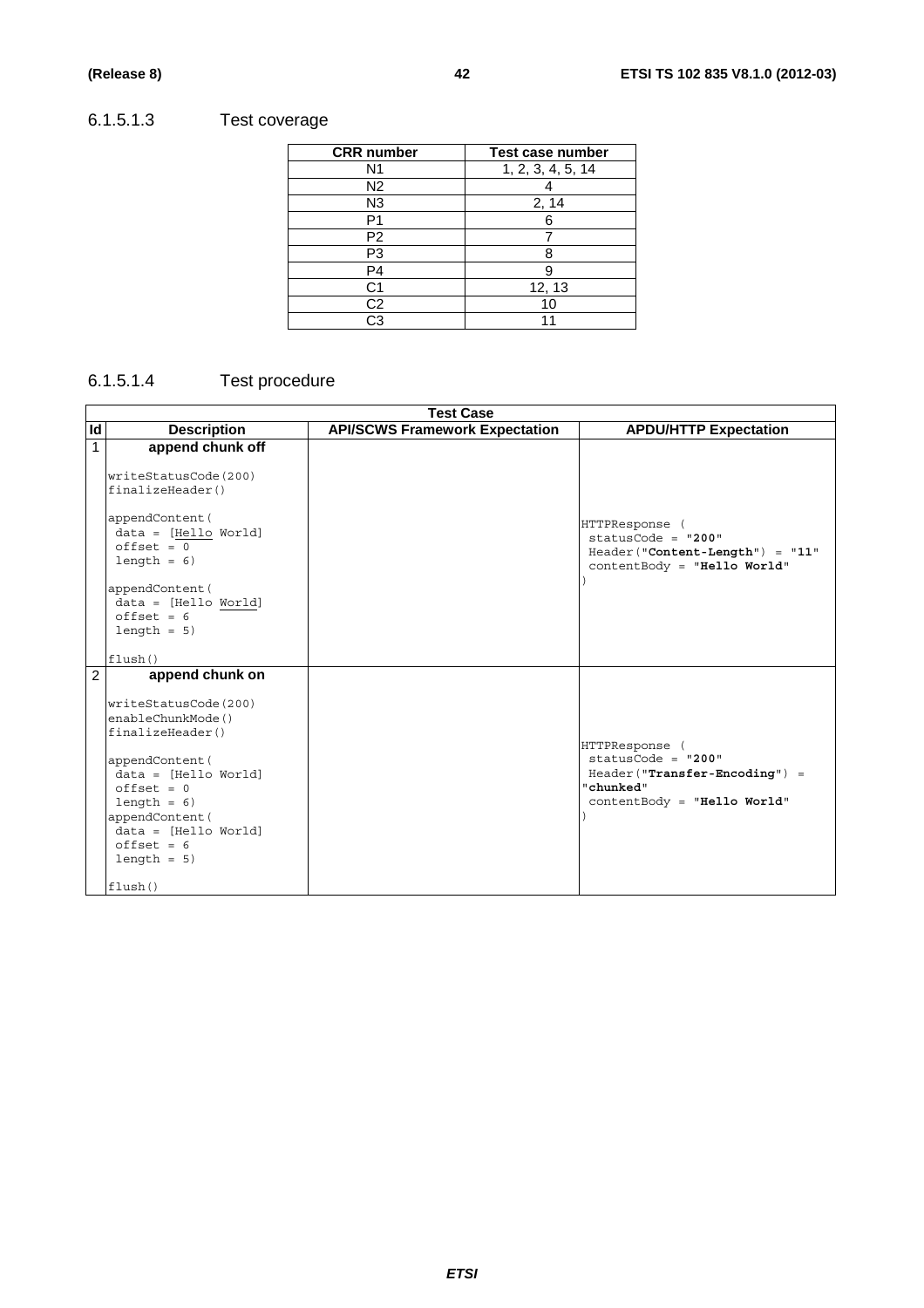|                | <b>Test Case</b>                                               |                                                                                                                |                                                                                             |
|----------------|----------------------------------------------------------------|----------------------------------------------------------------------------------------------------------------|---------------------------------------------------------------------------------------------|
| Id             | <b>Description</b>                                             | <b>API/SCWS Framework Expectation</b>                                                                          | <b>APDU/HTTP Expectation</b>                                                                |
| 3              | append up to remaining<br>buffer length                        |                                                                                                                |                                                                                             |
|                | writeStatusCode(200)<br>finalizeHeader()                       |                                                                                                                | HTTPResponse (<br>statusCode = $"200"$                                                      |
|                | appendContent (<br>$data = 'aaa'$                              |                                                                                                                | Header ("Content-Length") =<br>bufferLength                                                 |
|                | $offset = 0$                                                   |                                                                                                                | contentBody = $"aaa"$                                                                       |
|                | $length =$<br>remainingBufferLength)                           |                                                                                                                |                                                                                             |
|                | flush()                                                        |                                                                                                                |                                                                                             |
| 4              | append implicitly finalizes<br>the header                      |                                                                                                                |                                                                                             |
|                | writeStatusCode(200)                                           |                                                                                                                | HTTPResponse (<br>statusCode = "200"                                                        |
|                | appendContent (<br>data= [Hello World]                         |                                                                                                                | Header("Content-Length") = "11"<br>$contentBody = "Hello World"$                            |
|                | offset= 0<br>$length = 11)$                                    |                                                                                                                |                                                                                             |
|                | flush()                                                        |                                                                                                                |                                                                                             |
| 5              | $length = 0$                                                   |                                                                                                                |                                                                                             |
|                | writeStatusCode(200)<br>finalizeHeader()                       |                                                                                                                | HTTPResponse (<br>$statusCode = "200"$                                                      |
|                | appendContent (<br>$data = [Hello World]$                      |                                                                                                                | $Header('Content-Length") = "0"$<br>contentBody = $^{\blacksquare\blacksquare\blacksquare}$ |
|                | $offset = 0$<br>$length = 0)$                                  |                                                                                                                |                                                                                             |
|                | flush()                                                        |                                                                                                                |                                                                                             |
| 6              | data[] is null                                                 |                                                                                                                |                                                                                             |
|                | appendContent (<br>data= null<br>$offset = 0$<br>$length = 10$ | java.lang.NullPointerException is thrown :<br>Catch the exception and build a page with<br>status code = $204$ | HTTPResponse (<br>statusCode = $"204"$                                                      |
| $\overline{7}$ | offset<0                                                       |                                                                                                                |                                                                                             |
|                |                                                                | java.lang.ArrayIndexOutOfBoundsExceptio<br>n is thrown.                                                        | HTTPResponse (                                                                              |
|                | appendContent (<br>$data = [Hello World]$                      | Catch the exception and build a page with                                                                      | statusCode = $"204"$                                                                        |
|                | $offset = -1$                                                  | status $code = 204$                                                                                            |                                                                                             |
| 8              | $length = 10$<br>length<0                                      |                                                                                                                |                                                                                             |
|                |                                                                | java.lang.ArrayIndexOutOfBoundsExce                                                                            |                                                                                             |
|                | appendContent (                                                | ption is thrown.                                                                                               | HTTPResponse (<br>statusCode = $"204"$                                                      |
|                | $data = [Hello World]$<br>$offset = 0$                         | Catch the exception and build a page with<br>status $code = 204$                                               |                                                                                             |
|                | length $= -1$ )                                                |                                                                                                                |                                                                                             |
| 9              | offset + length > data.length                                  | java.lang.ArrayIndexOutOfBoundsExce                                                                            |                                                                                             |
|                | appendContent (                                                | ption is thrown.                                                                                               | HTTPResponse (<br>$statusCode = "204"$                                                      |
|                | $data = [Hello World]$<br>$offset = 10$                        | Catch the exception and build a page with<br>status code = $204$                                               |                                                                                             |
|                | $length = 11$                                                  |                                                                                                                |                                                                                             |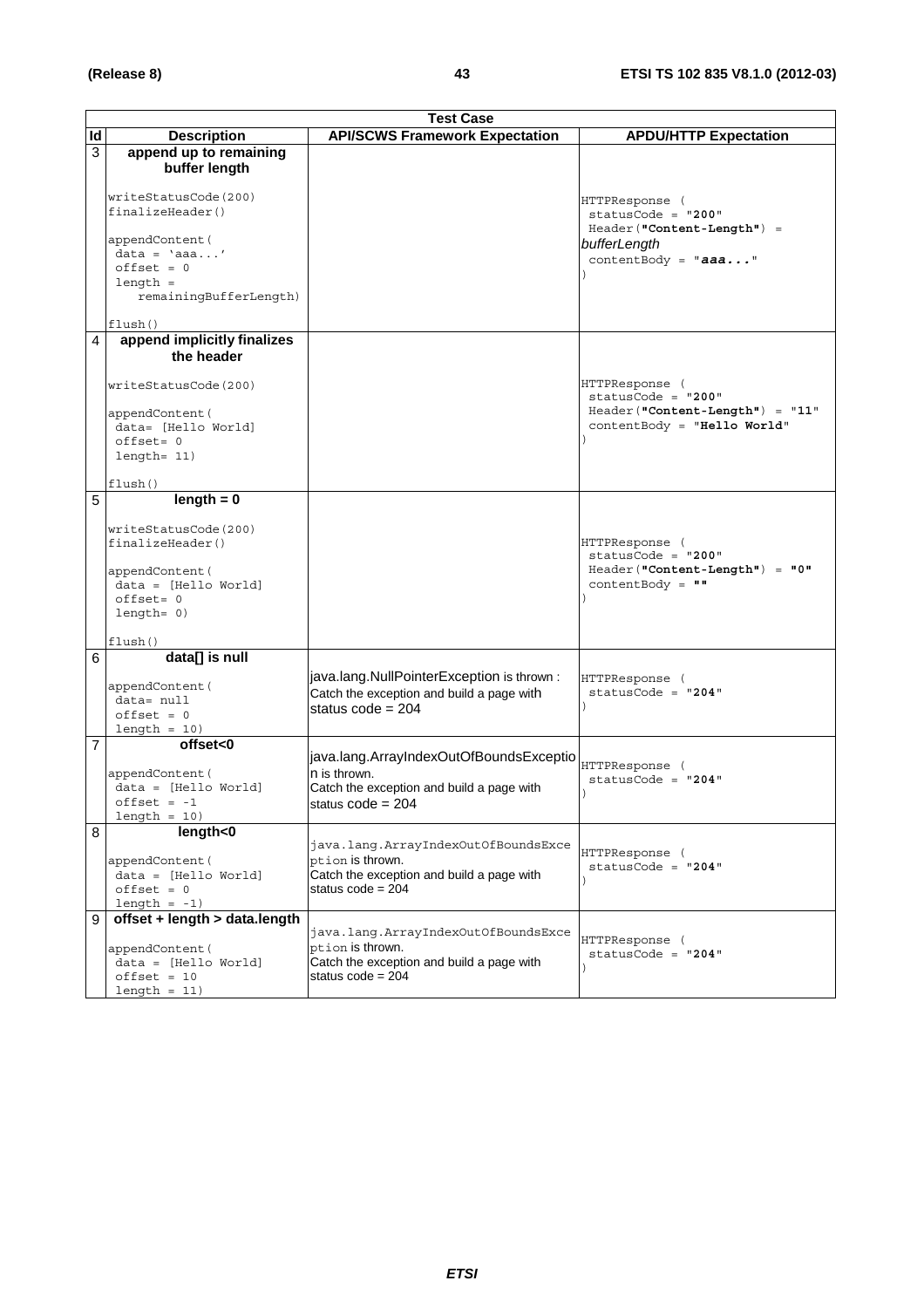|                 | <b>Test Case</b>                                                                                                                 |                                                                                                                                             |                                                                                                     |
|-----------------|----------------------------------------------------------------------------------------------------------------------------------|---------------------------------------------------------------------------------------------------------------------------------------------|-----------------------------------------------------------------------------------------------------|
| <b>Id</b>       | <b>Description</b>                                                                                                               | <b>API/SCWS Framework Expectation</b>                                                                                                       | <b>APDU/HTTP Expectation</b>                                                                        |
| 10              | flush called previously                                                                                                          |                                                                                                                                             |                                                                                                     |
|                 | writeStatusCode(200)<br>finalizeHeader()<br>appendContent (<br>$data = 'Hello'$<br>$offset = 0$<br>$length = 5$<br>flush()       |                                                                                                                                             | HTTPResponse (<br>$statusCode = "200"$<br>Header("Content-Length") = "5"<br>$contentBody = "Hello"$ |
|                 | appendContent (<br>$data = 'World'$<br>$offset = 0$<br>$length = 5$                                                              | uicc.scws.ScwsException with reason<br>codes HTTP RESPONSE ALREADY SENT is<br>thrown.<br>Catch the exception and continue the<br>procedure. |                                                                                                     |
|                 | 11 sendError called previously                                                                                                   |                                                                                                                                             |                                                                                                     |
|                 | sendError(500)<br>appendContent (<br>$data = 'World'$<br>$offset = 0$<br>$length = 5$                                            | uicc.scws.ScwsException with reason<br>codes HTTP RESPONSE ALREADY SENT is<br>thrown.<br>Catch the exception and continue the               | HTTPResponse (<br>$statusCode = "500"$                                                              |
| 12              | response buffer overflow                                                                                                         | procedure.                                                                                                                                  |                                                                                                     |
|                 | writeStatusCode(200)<br>finalizeHeader()<br>appendContent (<br>$data = 'aaa'$<br>$offset = 0$<br>$length =$<br>responseBuffer+1) | uicc.scws.ScwsException with reason<br>codes BUFFER OVERFLOW is thrown.<br>Catch the exception and continue the<br>procedure.               | HTTPResponse (<br>$statusCode = "200"$<br>Header("Content-Length") = "0"<br>contentBody = $""$      |
|                 | 13 Void                                                                                                                          |                                                                                                                                             |                                                                                                     |
|                 | 14 Void                                                                                                                          |                                                                                                                                             |                                                                                                     |
| 15 <sub>l</sub> | Not present<br>writeStatusCode(200)<br>finalizeHeader()                                                                          |                                                                                                                                             | HTTPResponse (<br>$statusCode = "200"$<br>Header("Content-Length") = "0"<br>ContentBody = $""$      |
|                 | flush()                                                                                                                          |                                                                                                                                             |                                                                                                     |

### 6.1.5.2 Method appendHeaderVariable(byte[] data, short offset, short length)

Test Area Reference: Api\_1\_Hrs\_Ahva\_Bss.

#### 6.1.5.2.1 Conformance Requirement

The method with following header shall be compliant to its definition in the API.

```
void appendHeaderVariable(byte[] data, 
                   short offset, 
                   short length) 
                   throws ScwsException
```
#### 6.1.5.2.1.1 Normal execution

- CRRN1: Writes a header variable to outgoing buffer, "CRLF" will be appended automatically.
- CRRN2: The header variables content-length or transfer-encoding are inserted by the framework depending on the transfer mode.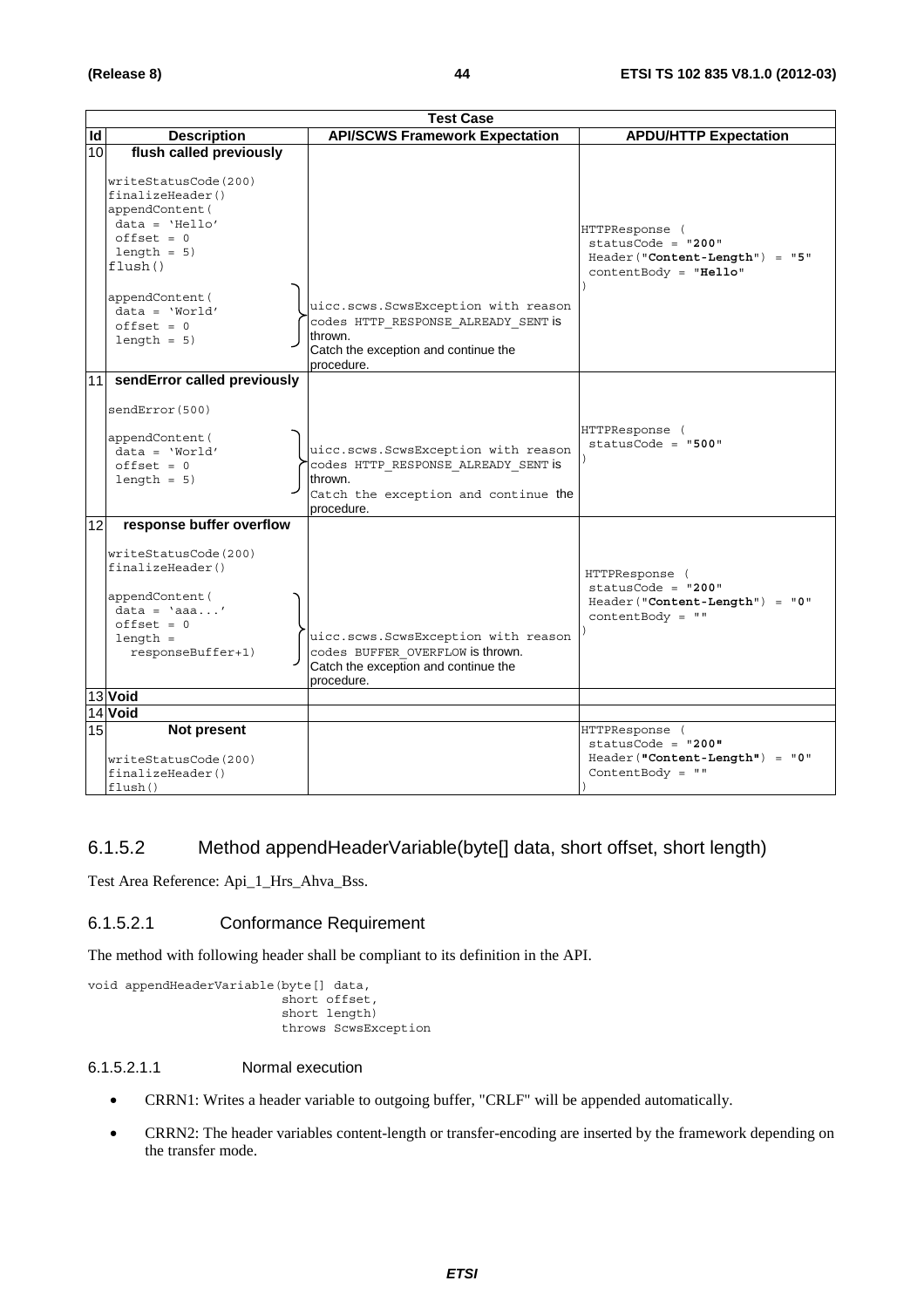#### 6.1.5.2.1.2 Parameter Errors

- CRRP1: if data is null, a java.lang.NullPointerException is thrown.
- CRRP2: if parameter offset is negative, a java.lang.ArrayIndexOutOfBoundsException is thrown.
- CRRP3: if parameter length is negative, a java.lang.ArrayIndexOutOfBoundsException is thrown.
- CRRP4: if parameter offset plus length are greater than the length of array data, a java.lang.ArrayIndexOutOfBoundsException is thrown.

#### 6.1.5.2.1.3 Context errors

- CRRC1: if the HTTP header was already finalized, a uicc.scws.ScwsException with reason codes HEADER\_ALREADY\_FINALIZED is thrown.
- CRRC2: if appending the header variable would cause an overflow of the response buffer, a uicc.scws.ScwsException with reason codes BUFFER\_OVERFLOW is thrown.
- CRRC3: if the flush method was called previously, a uicc.scws.ScwsException with reason codes HTTP\_RESPONSE\_ALREADY\_SENT is thrown.
- CRRC4: if the sendError method was called previously, a uicc.scws.ScwsException with reason codes HTTP\_RESPONSE\_ALREADY\_SENT is thrown.

#### 6.1.5.2.2 Test area files

Specific triggering: None:

| Test Source: | Test_Api_1_Hrs_Ahva_Bss.java.       |
|--------------|-------------------------------------|
| Test Applet: | Api 1 Hrs Ahva Bss 1. <i>java</i> . |
| Cap File:    | Api_1_Hrs_Ahva_Bss.cap.             |

### 6.1.5.2.3 Test coverage

| <b>CRR</b> number | <b>Test case number</b> |
|-------------------|-------------------------|
| N1                | 1, 2, 3, 4              |
| N2                | 1, 2, 3, 4              |
| P1                | 5                       |
| P <sub>2</sub>    | ค                       |
| P3                |                         |
| $\overline{P4}$   | ጸ                       |
| C1                | 9, 10                   |
| C <sub>2</sub>    |                         |
| $\overline{C3}$   | 12                      |
| $\mathbin{\cap}4$ | 13                      |

#### 6.1.5.2.4 Test procedure

|    | Test Case                                                                   |                                       |                                                                                                                           |
|----|-----------------------------------------------------------------------------|---------------------------------------|---------------------------------------------------------------------------------------------------------------------------|
| Id | <b>Description</b>                                                          | <b>API/SCWS Framework Expectation</b> | <b>APDU/HTTP Expectation</b>                                                                                              |
|    | <b>Basic</b>                                                                |                                       |                                                                                                                           |
|    | writeStatusCode(200)                                                        |                                       |                                                                                                                           |
|    | appendHeaderVariable(<br>data= $[A; B]$ ,<br>$offset = 0,$<br>$l$ ength= 4) |                                       | HTTPResponse (<br>$statusCode = "200"$<br>$Header("A") = "B"$<br>$Header('Content-Length") = "2"$<br>$contentBody = "OK"$ |
|    | $finalizeHeader()$ ;<br>appendContent $([OK], 0, 2)$ ;<br>$flush()$ ;       |                                       |                                                                                                                           |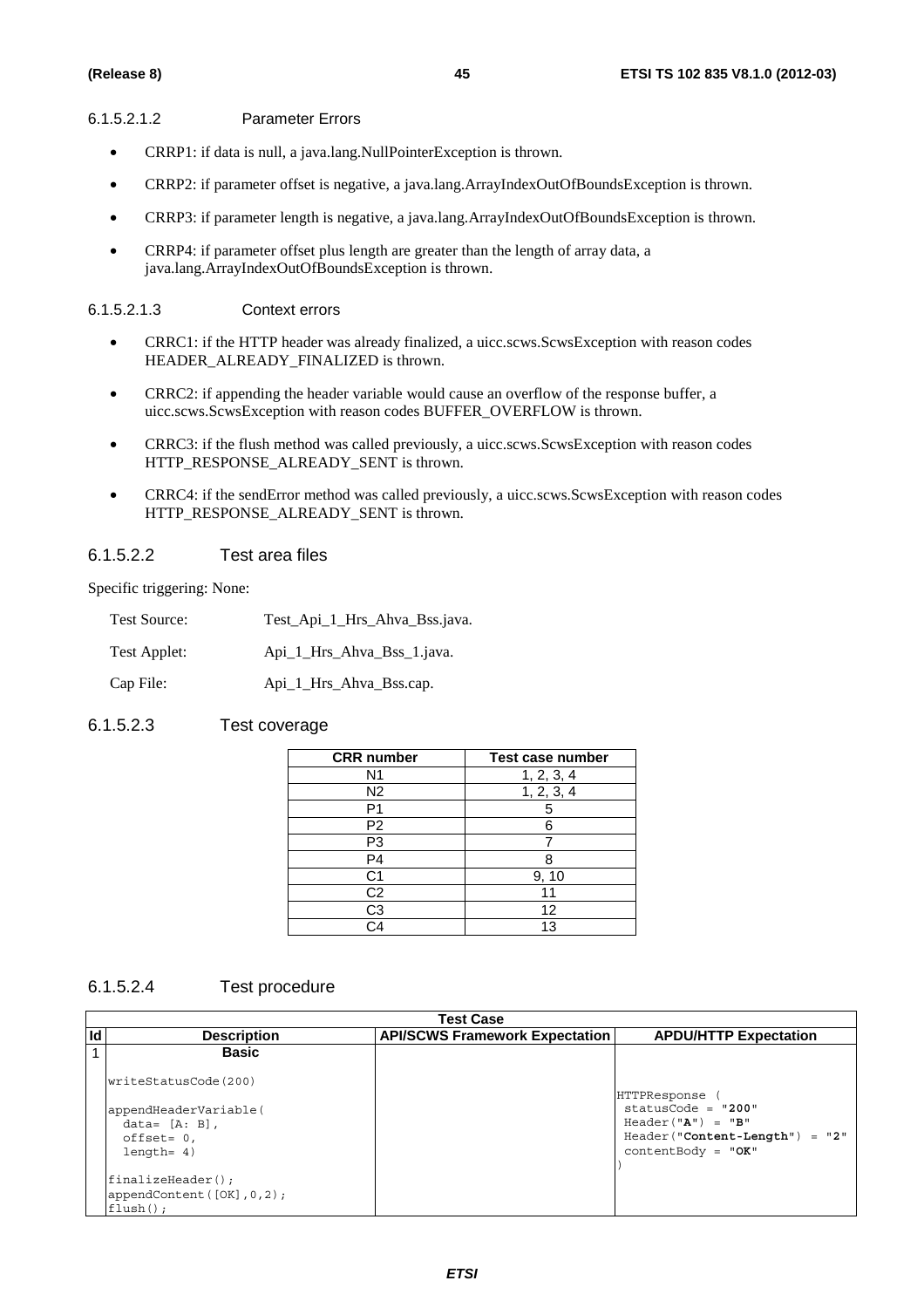|                | <b>Test Case</b>                        |                                                                   |                                                       |
|----------------|-----------------------------------------|-------------------------------------------------------------------|-------------------------------------------------------|
| Id             | <b>Description</b>                      | <b>API/SCWS Framework Expectation</b>                             | <b>APDU/HTTP Expectation</b>                          |
| $\overline{2}$ | offset>0                                |                                                                   |                                                       |
|                |                                         |                                                                   |                                                       |
|                | writeStatusCode(200)                    |                                                                   |                                                       |
|                | appendHeaderVariable(                   |                                                                   | HTTPResponse (                                        |
|                | $data = [A: BC: Dd],$                   |                                                                   | statusCode= "200"                                     |
|                | $offset = 4,$                           |                                                                   | $Header('C") = "Dd"$                                  |
|                | $l$ ength= $5)$                         |                                                                   | $Header('Content-Length") = "2"$<br>contentBody= "OK" |
|                | $finalizeHeader()$ ;                    |                                                                   |                                                       |
|                | appendContent([OK], 0, 2);              |                                                                   |                                                       |
|                | $flush()$ ;                             |                                                                   |                                                       |
| 3              | No SP char                              |                                                                   |                                                       |
|                |                                         |                                                                   |                                                       |
|                | writeStatusCode(200)                    |                                                                   |                                                       |
|                | appendHeaderVariable(                   |                                                                   |                                                       |
|                | $data = [A:B],$                         |                                                                   | HTTPResponse (<br>statusCode= "200"                   |
|                | $offset = 0,$                           |                                                                   | $Header("A") = "B"$                                   |
|                | $l$ enqth= 3)                           |                                                                   | $Header('Content-Length") = "2"$                      |
|                | finalizeHeader();                       |                                                                   | contentBody= "OK"                                     |
|                | appendContent([OK], 0, 2);              |                                                                   |                                                       |
|                | $flush()$ ;                             |                                                                   |                                                       |
| 4              | $length = 0$                            |                                                                   |                                                       |
|                |                                         |                                                                   |                                                       |
|                | writeStatusCode(200)                    |                                                                   |                                                       |
|                | appendHeaderVariable(                   |                                                                   | HTTPResponse (                                        |
|                | $data = [A: B],$                        |                                                                   | statusCode= "200"<br>$Header('Content-Length") = "2"$ |
|                | $offset = 0,$                           |                                                                   | contentBody= "OK"                                     |
|                | $length = 0)$                           |                                                                   |                                                       |
|                | $finalizeHeader()$ ;                    |                                                                   |                                                       |
|                | appendContent([OK], 0, 2);              |                                                                   |                                                       |
|                | $flush()$ ;                             |                                                                   |                                                       |
| 5              | data[] is null                          |                                                                   |                                                       |
|                |                                         | java.lang.NullPointerException                                    | HTTPResponse (                                        |
|                | appendHeaderVariable(<br>$data = null,$ | is thrown.                                                        | $statusCode = "204"$                                  |
|                | $offset = 0,$                           | Catch the exception and build a page with                         |                                                       |
|                | $length = 2)$                           | status code = $204$                                               |                                                       |
| 6              | offset<0                                |                                                                   |                                                       |
|                |                                         | java.lang.ArrayIndexOutOfBounds                                   | HTTPResponse (                                        |
|                | appendHeaderVariable(                   | Exception is thrown.<br>Catch the exception and build a page with | statusCode = $"204"$                                  |
|                | $data = [A: B],$<br>$offset = -1$ ,     | status $code = 204$                                               |                                                       |
|                | $l$ enqth= 4)                           |                                                                   |                                                       |
| $\overline{7}$ | $L$ ength $<$ 0                         |                                                                   |                                                       |
|                |                                         | java.lang.ArrayIndexOutOfBounds                                   | HTTPResponse (                                        |
|                | appendHeaderVariable(                   | Exception is thrown.                                              | $statusCode = "204"$                                  |
|                | $data = [A: B],$<br>$offset = 0$ ,      | Catch the exception and build a page with<br>status code = $204$  |                                                       |
|                | length $= -1$ )                         |                                                                   |                                                       |
| 8              | valueOffset + valueLength >             |                                                                   |                                                       |
|                | value.length                            | java.lang.ArrayIndexOutOfBounds                                   |                                                       |
|                |                                         | Exception is thrown.                                              | HTTPResponse (                                        |
|                | appendHeaderVariable(                   | Catch the exception and build a page with                         | $statusCode = "204"$                                  |
|                | $data = [A: B],$                        | status code = $204$                                               |                                                       |
|                | valueOffset= 1,<br>length = $4)$        |                                                                   |                                                       |
|                |                                         |                                                                   |                                                       |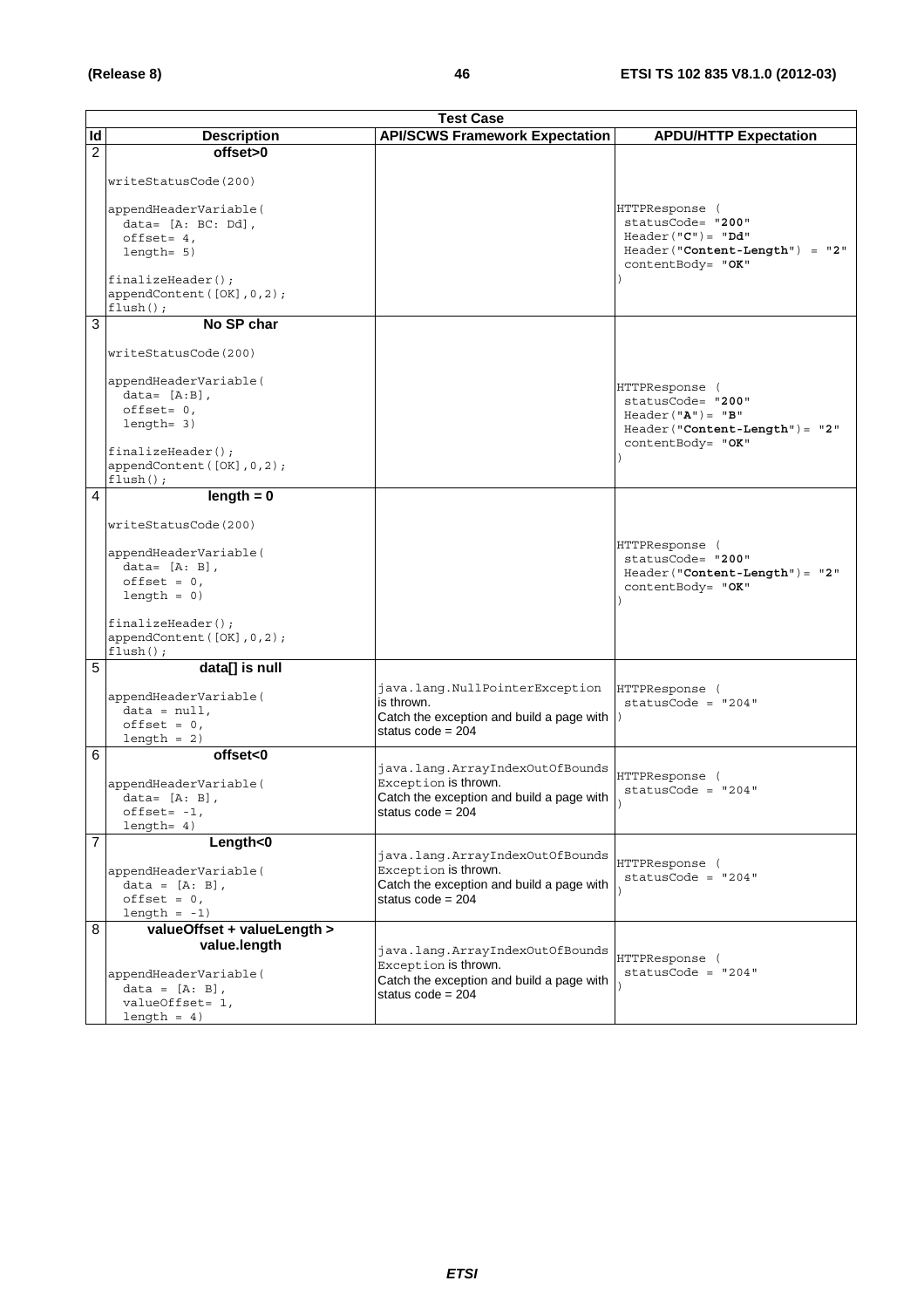|                 | <b>Test Case</b>                                                                                                                                                                                                                                          |                                                                                                                                                |                                                                                                                                               |
|-----------------|-----------------------------------------------------------------------------------------------------------------------------------------------------------------------------------------------------------------------------------------------------------|------------------------------------------------------------------------------------------------------------------------------------------------|-----------------------------------------------------------------------------------------------------------------------------------------------|
| Id              | <b>Description</b>                                                                                                                                                                                                                                        | <b>API/SCWS Framework Expectation</b>                                                                                                          | <b>APDU/HTTP Expectation</b>                                                                                                                  |
| 9               | finalizeHeader called previously                                                                                                                                                                                                                          |                                                                                                                                                |                                                                                                                                               |
|                 | writeStatusCode(200)<br>appendHeaderVariable(<br>$data = [A: B],$<br>valueOffset= 0,<br>$length = 4)$<br>finalizeHeader();<br>appendHeaderVariable(<br>$data = [C: D],$<br>valueOffset= 0,<br>length = $4$ )<br>appendContent([OK], 0, 2);<br>$flush()$ ; | Uicc.scws.ScwsException with<br>reason codes<br>HEADER ALREADY FINALIZED is<br>thrown.<br>Catch the exception and continue the<br>procedure.   | HTTPResponse (<br>statusCode= "200"<br>$Header("A") = "B"$<br>$Header('Content-Length") = "2"$<br>HeaderNotPresent ("C")<br>contentBody= "OK" |
| 10 <sup>1</sup> | appendContent called previously                                                                                                                                                                                                                           |                                                                                                                                                |                                                                                                                                               |
|                 |                                                                                                                                                                                                                                                           |                                                                                                                                                |                                                                                                                                               |
|                 | writeStatusCode(200)<br>appendHeaderVariable(<br>$data = [A: B],$<br>valueOffset= 0,<br>$l$ ength = 4)<br>appendContent([OK], 0, 2);<br>appendHeaderVariable(<br>$data = [C: D],$<br>valueOffset= 0,<br>$length = 4)$<br>$flush()$ ;                      | Uicc.scws.ScwsException with<br>reason codes<br>HEADER ALREADY FINALIZED is<br>thrown.<br>Catch the exception and<br>continue the procedure.   | HTTPResponse (<br>statusCode= "200"<br>$Header("A") = "B"$<br>$Header('Content-Length") = "2"$<br>HeaderNotPresent ("C")<br>contentBody= "OK" |
| 11              | <b>BUFFER_OVERFLOW</b>                                                                                                                                                                                                                                    |                                                                                                                                                |                                                                                                                                               |
|                 | writeStatusCode(200)<br>appendHeaderVariable(<br>$data = [A: BbB],$<br>valueOffset= 0,<br>length = remainingBufferLength+1)                                                                                                                               | uicc.scws.ScwsException with<br>reason codes BUFFER OVERFLOW is<br>thrown.<br>Catch the exception and<br>continue the procedure.               | HTTPResponse (<br>statusCode = $"200"$<br>$Header('Content-Length") = "0"$<br>HeaderNotPresent ("A")<br>Ι.                                    |
| 12              | flush called previously                                                                                                                                                                                                                                   |                                                                                                                                                |                                                                                                                                               |
|                 | writeStatusCode(200)<br>appendHeaderVariable(<br>$data = [A: B],$<br>valueOffset= 0,<br>length $= 4$ )<br>appendContent([OK], 0, 2);<br>$flush()$ ;<br>appendHeaderVariable(<br>$data = [C: D],$<br>valueOffset= 0,<br>length = $4)$                      | uicc.scws.ScwsException with<br>reason codes<br>HTTP RESPONSE ALREADY SENT is<br>thrown.<br>Catch the exception and continue the<br>procedure. | HTTPResponse (<br>statusCode= "200"<br>$Header('A") = "B"$<br>$Header("Content-Length") = "2"$<br>HeaderNotPresent ("C")<br>contentBody= "OK" |
| 13              | sendError called previously                                                                                                                                                                                                                               |                                                                                                                                                |                                                                                                                                               |
|                 | sendError(500)<br>appendHeaderVariable(<br>$data = [A: B],$<br>valueOffset= 0,<br>$length = 4)$                                                                                                                                                           | uicc.scws.ScwsException with<br>reason codes<br>HTTP RESPONSE ALREADY SENT is<br>thrown.<br>Catch the exception and continue the<br>procedure. | HTTPResponse (<br>statusCode= "500"<br>HeaderNotPresent ("A")                                                                                 |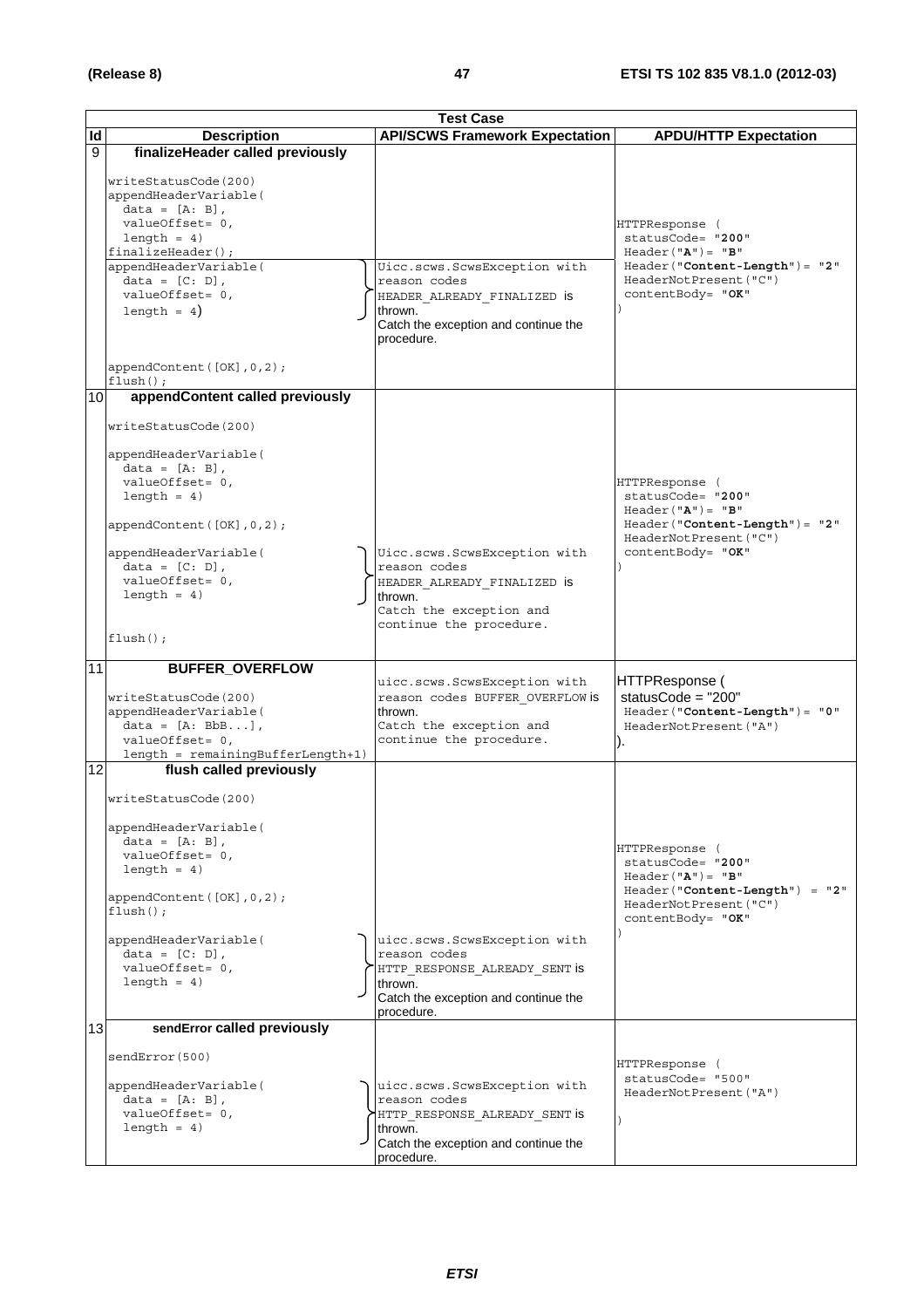### 6.1.5.3 Method appendHeaderVariable (byte[] name, short nameOffset, short nameLength, byte[] value, short valueOffset, short valueLength)

Test Area Reference: Api\_1\_Hrs\_Ahva\_Bss\_Bss.

#### 6.1.5.3.1 Conformance Requirement

The method with following header shall be compliant to its definition in the API.

```
void appendHeaderVariable(byte[] name, 
                   short nameOffset, 
                   short nameLength, 
                   byte[] value, 
                  short valueOffset,
                   short valueLength) 
                   throws ScwsException
```
#### 6.1.5.3.1.1 Normal execution

- CRRN1: Appends a header variable to outgoing. The colon and space (":") as well as the "CRLF" will be appended automatically.
- CRRN2: The header variables content-length or transfer-encoding are inserted by the framework depending on the transfer mode.

#### 6.1.5.3.1.2 Parameter Errors

- CRRP1: if name is null, a java.lang.NullPointerException is thrown.
- CRRP2: if value is null, a java.lang.NullPointerException is thrown.
- CRRP3: if parameter nameOffset is negative, a java.lang.ArrayIndexOutOfBoundsException is thrown.
- CRRP4: if parameter nameLength is negative, a java.lang.ArrayIndexOutOfBoundsException is thrown.
- CRRP5: if parameter nameOffset plus nameLength are greater than the length of array name, a java.lang.ArrayIndexOutOfBoundsException is thrown.
- CRRP6: if parameter valueOffset is negative, a java.lang.ArrayIndexOutOfBoundsException is thrown.
- CRRP7: if parameter valueLength is negative, a java.lang.ArrayIndexOutOfBoundsException is thrown.
- CRRP8: if parameter valueOffset plus valueLength are greater than the length of array value, a java.lang.ArrayIndexOutOfBoundsException is thrown.

#### 6.1.5.3.1.3 Context errors

- CRRC1: if the HTTP header was already finalized, a uicc.scws.ScwsException with reason codes HEADER\_ALREADY\_FINALIZED is thrown.
- CRRC2: if appending the header variable would cause an overflow of the response buffer, a uicc.scws.ScwsException with reason codes BUFFER\_OVERFLOW is thrown.
- CRRC3: if the flush method was called previously, a uicc.scws.ScwsException with reason codes HTTP\_RESPONSE\_ALREADY\_SENT is thrown.
- CRRC4: if the sendError method was called previously, a uicc.scws.ScwsException with reason codes HTTP\_RESPONSE\_ALREADY\_SENT is thrown.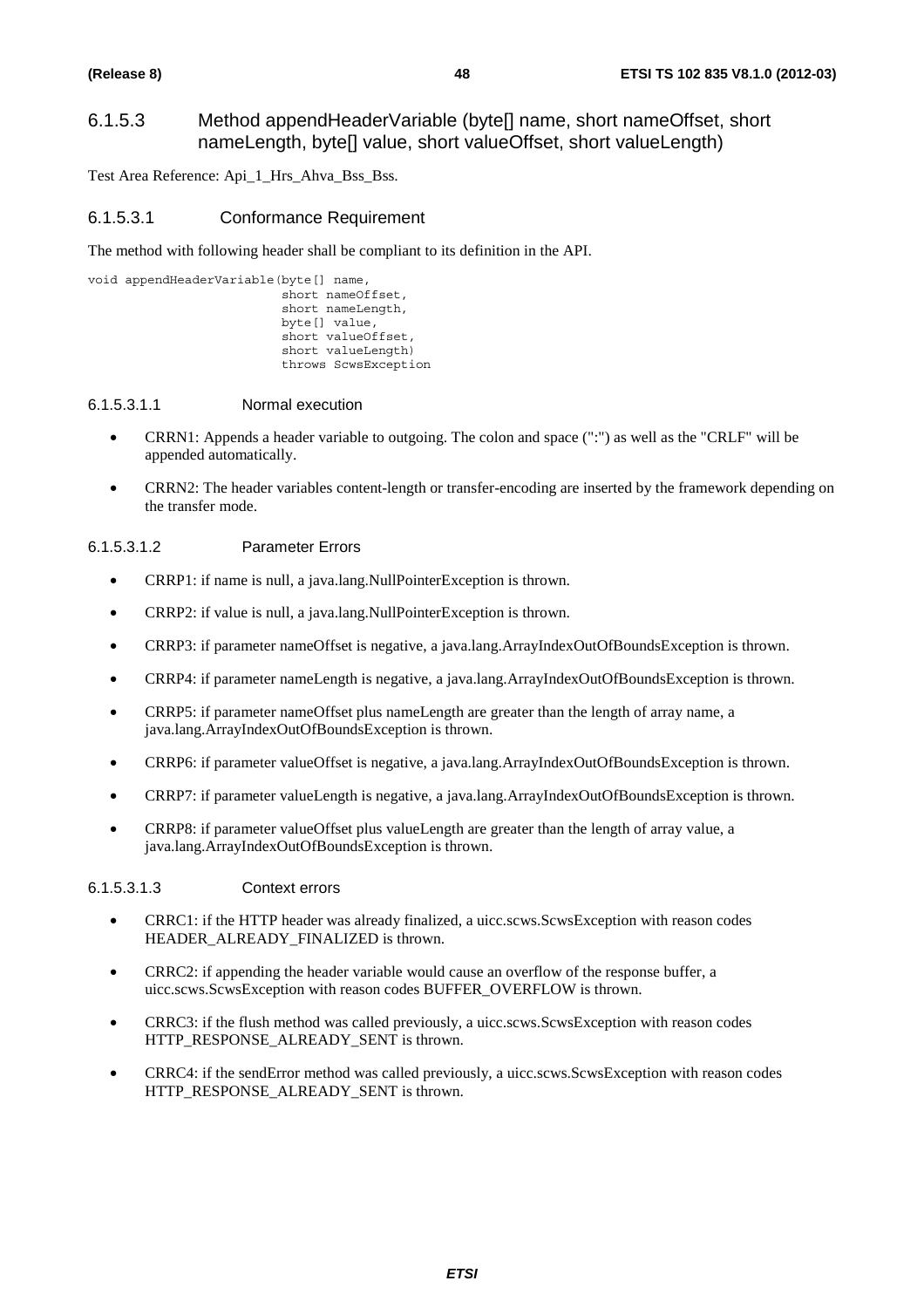### 6.1.5.3.2 Test area files

Specific triggering: None:

| Test Source: | Test_Api_1_Hrs_Ahva_Bss_Bss .java. |
|--------------|------------------------------------|
| Test Applet: | Api_1_Hrs_Ahva_Bss_Bss_1.java.     |
| Cap File:    | Api_1_Hrs_Ahva_Bss_Bss.cap.        |

# 6.1.5.3.3 Test coverage

| <b>CRR</b> number      | <b>Test case number</b> |
|------------------------|-------------------------|
| N1                     | 1, 2, 3, 4, 5           |
| N <sub>2</sub>         | 1, 2, 3, 4, 5           |
| P <sub>1</sub>         | 6                       |
| P <sub>2</sub>         | 7                       |
| P3                     | 8                       |
| P4                     | 10                      |
| P <sub>5</sub>         | 12                      |
| P <sub>6</sub>         | 9                       |
| P7                     | 11                      |
| P8                     | 13                      |
| C <sub>1</sub>         | 14, 15                  |
| $\overline{C2}$        | 16                      |
| $\overline{\text{C3}}$ | 17                      |
| $\overline{\text{C4}}$ | 18                      |

# 6.1.5.3.4 Test procedure

|                | <b>Test Case</b>                                                                                                                                                                                                                                          |                                       |                                                                                                                          |
|----------------|-----------------------------------------------------------------------------------------------------------------------------------------------------------------------------------------------------------------------------------------------------------|---------------------------------------|--------------------------------------------------------------------------------------------------------------------------|
| Id             | <b>Description</b>                                                                                                                                                                                                                                        | <b>API/SCWS Framework Expectation</b> | <b>APDU/HTTP Expectation</b>                                                                                             |
| 1              | <b>Basic</b><br>writeStatusCode(200)                                                                                                                                                                                                                      |                                       |                                                                                                                          |
|                | appendHeaderVariable(<br>$name = [A]$ ,<br>$nameOffset = 0$ ,<br>nameLength= 1,<br>$value = [B]$ ,<br>value Offset= $0,$<br>value Length= 1)                                                                                                              |                                       | <b>HTTPResponse</b><br>statusCode= "200"<br>$Header("A") = "B"$<br>$Header('Content-Length") = "2"$<br>contentBody= "OK" |
|                | $finalizeHeader()$ ;<br>appendContent $([OK], 0, 2)$ ;<br>$flush()$ ;                                                                                                                                                                                     |                                       |                                                                                                                          |
| $\overline{2}$ | nameOffset>0<br>writeStatusCode(200)<br>appendHeaderVariable(<br>$name = [XAa]$ ,<br>nameOffset= 1,<br>nameLength= 2,<br>$value = [B]$ ,<br>value Offset= 0,<br>value Length= 1)<br>$finalizeHeader()$ ;<br>appendContent $([OK], 0, 2)$ ;<br>$flush()$ ; |                                       | HTTPResponse<br>statusCode= "200"<br>$Header('Aa") = "B"$<br>$Header('Content-Length") = "2"$<br>contentBody= "OK"       |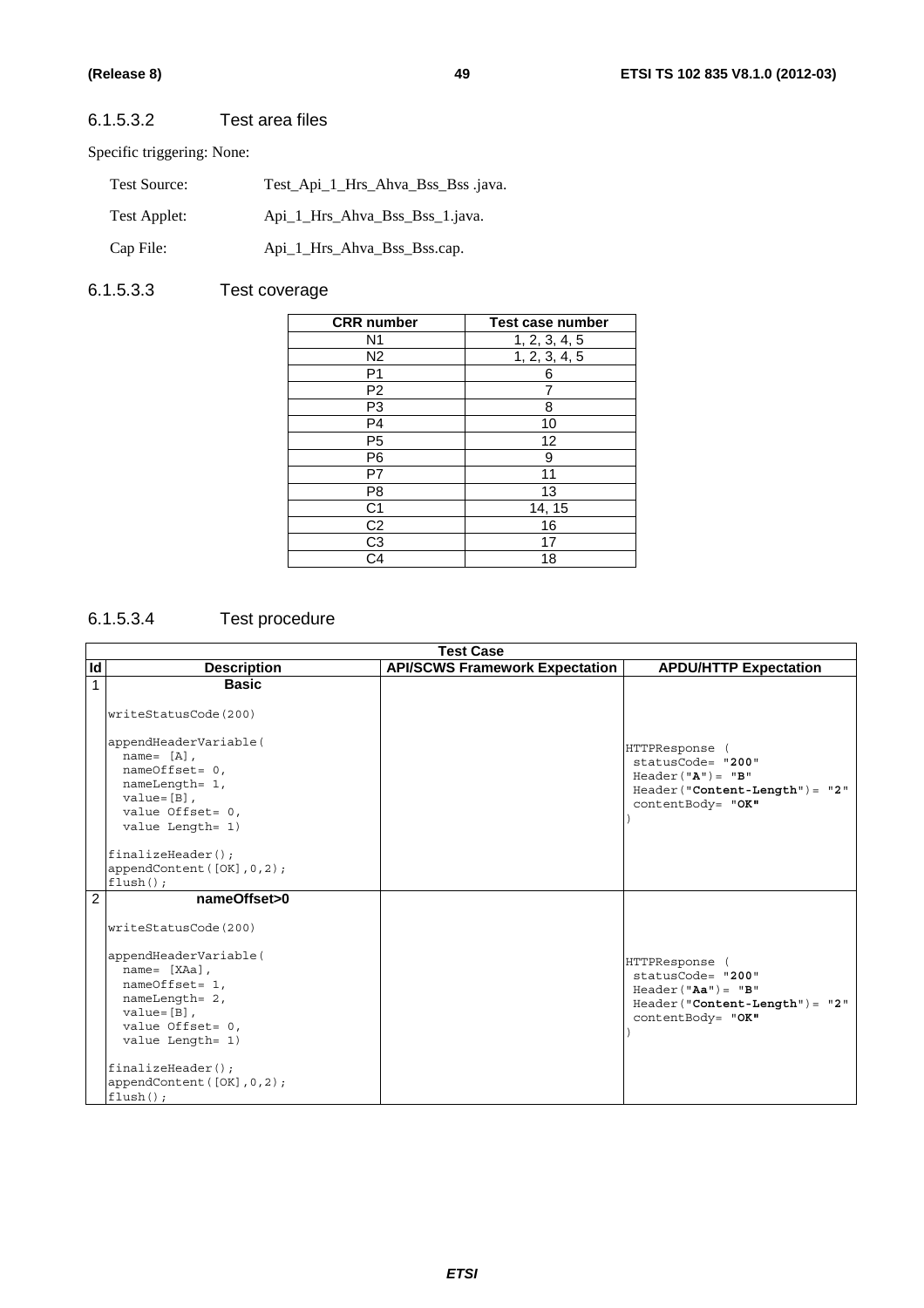|                | <b>Test Case</b>                                                  |                                           |                                  |
|----------------|-------------------------------------------------------------------|-------------------------------------------|----------------------------------|
| Id             | <b>Description</b>                                                | <b>API/SCWS Framework Expectation</b>     | <b>APDU/HTTP Expectation</b>     |
| 3              | valueOffset>0                                                     |                                           |                                  |
|                | writeStatusCode(200)                                              |                                           |                                  |
|                | appendHeaderVariable(                                             |                                           | HTTPResponse (                   |
|                | name= $[A]$ ,                                                     |                                           | statusCode= "200"                |
|                | nameOffset= 0,<br>nameLength= 1,                                  |                                           | $Header('A") = "Bb"$             |
|                | $value = [XBb]$ ,                                                 |                                           | Header("Content-Length")= "2"    |
|                | valueOffset= 1,                                                   |                                           | contentBody= "OK"                |
|                | valueLength= 2)                                                   |                                           |                                  |
|                | $finalizeHeader()$ ;<br>appendContent([OK], 0, 2);<br>$flush()$ ; |                                           |                                  |
| 4              | $nameLength = 0$                                                  |                                           |                                  |
|                |                                                                   |                                           |                                  |
|                | writeStatusCode(200)                                              |                                           |                                  |
|                | appendHeaderVariable(                                             |                                           |                                  |
|                | name= $[A]$ ,                                                     |                                           | HTTPResponse (                   |
|                | $nameOffset = 0$ ,                                                |                                           | statusCode= "200"                |
|                | nameLength= 0,                                                    | When header name length is 0 then         | $Header('Content-Length") = "2"$ |
|                | $value = [B]$ ,                                                   | nothing is append to the responseBuffer.  | contentBody= "OK"                |
|                | valueOffset= 0,<br>valueLength= 1)                                |                                           | HeaderNotPresent ("A")           |
|                |                                                                   |                                           |                                  |
|                | $finalizeHeader()$ ;                                              |                                           |                                  |
|                | appendContent([OK], 0, 2);                                        |                                           |                                  |
|                | flush()                                                           |                                           |                                  |
|                |                                                                   |                                           |                                  |
| $\sqrt{5}$     | valueLength = $0$                                                 |                                           |                                  |
|                | writeStatusCode(200)                                              |                                           |                                  |
|                | appendHeaderVariable(                                             |                                           |                                  |
|                | name= $[A]$ ,                                                     |                                           |                                  |
|                | nameOffset= 0,                                                    |                                           | HTTPResponse (                   |
|                | nameLength= 1,<br>$value = [B]$ ,                                 |                                           | statusCode= "200"                |
|                | valueOffset= 0,                                                   |                                           | $Header("Content-Length") = "2"$ |
|                | valueLength= 0)                                                   |                                           | $Header("A") = ""$               |
|                |                                                                   |                                           | contentBody= "OK"                |
|                | $finalizeHeader()$ ;                                              |                                           |                                  |
|                | appendContent([OK], 0, 2);                                        |                                           |                                  |
| 6              | $flush()$ ;<br>name[] is null                                     |                                           |                                  |
|                |                                                                   |                                           |                                  |
|                | appendHeaderVariable(                                             |                                           |                                  |
|                | $name = null$ ,                                                   | java.lang.NullPointerException is         | HTTPResponse (                   |
|                | $nameOffset = 0.$                                                 | thrown.                                   | $statusCode = "204"$             |
|                | nameLength= 1,                                                    | Catch the exception and build a page with |                                  |
|                | $value = [B]$ ,<br>value Offset= 0,                               | status code = $204$                       |                                  |
|                | value Length= 1                                                   |                                           |                                  |
|                |                                                                   |                                           |                                  |
| $\overline{7}$ | value[] is null                                                   |                                           |                                  |
|                | appendHeaderVariable(                                             |                                           |                                  |
|                | name= $[A]$ ,                                                     | java.lang.NullPointerException            |                                  |
|                | nameOffset= 0,                                                    | is thrown.                                | HTTPResponse (                   |
|                | nameLength= 1,                                                    | Catch the exception and build a page with | $statusCode = "204"$             |
|                | value= null,                                                      | status code = $204$                       |                                  |
|                | value Offset= 0,<br>value Length= 1)                              |                                           |                                  |
| 8              | nameOffset<0                                                      |                                           |                                  |
|                |                                                                   |                                           |                                  |
|                | appendHeaderVariable(                                             | java.lang.ArrayIndexOutOfBoundsE          |                                  |
|                | name= $[A]$ ,                                                     | xception is thrown.                       | HTTPResponse (                   |
|                | $nameOffset = -1$ ,                                               | Catch the exception and build a page with | $statusCode = "204"$             |
|                | nameLength= 1,                                                    | status code = $204$                       |                                  |
|                | $value = [B]$ ,                                                   |                                           |                                  |
|                | valueOffset= 0,<br>valueLength= 1)                                |                                           |                                  |
|                |                                                                   |                                           |                                  |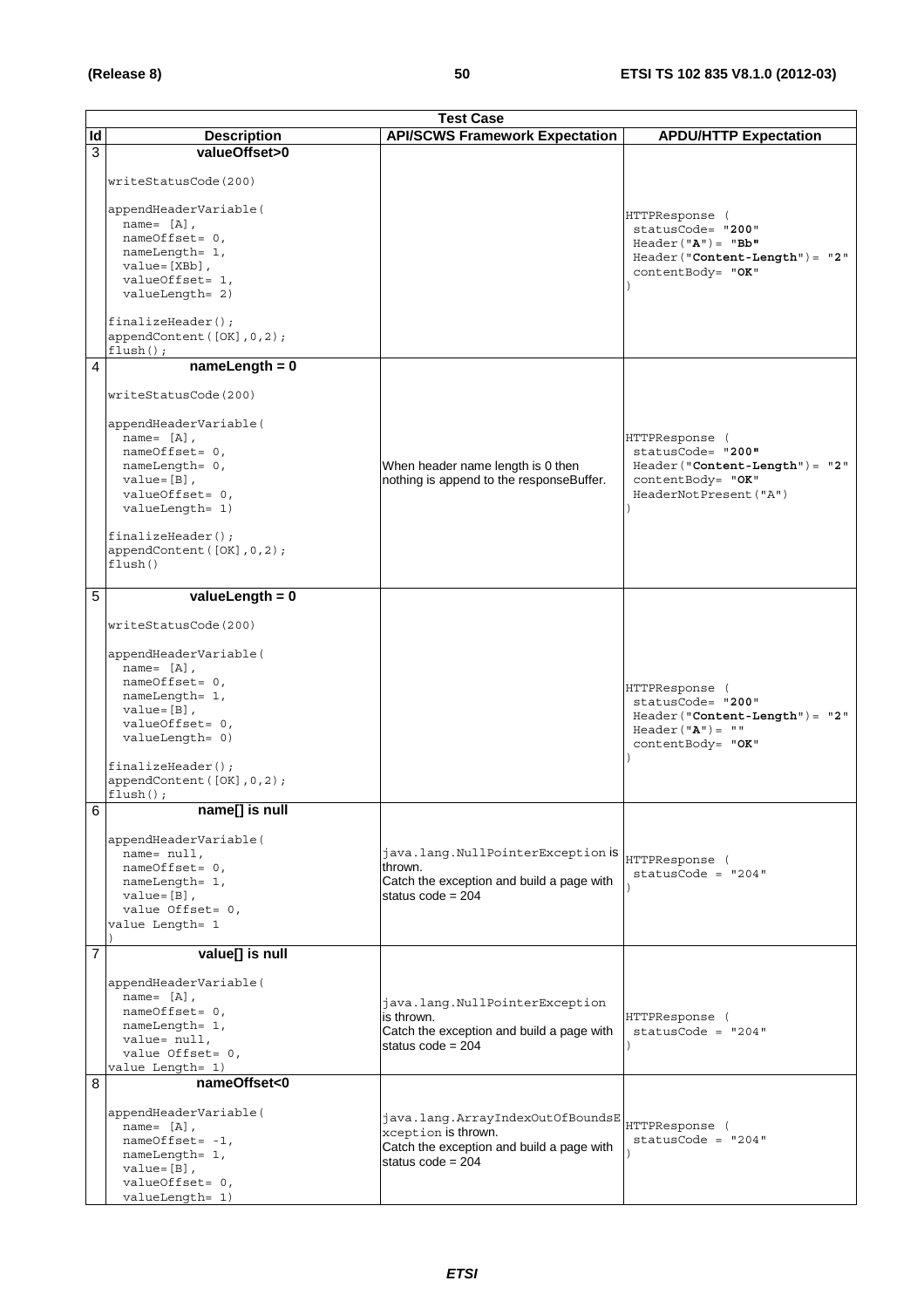|                          | <b>Test Case</b>                                                                                                                                                                                                                                                                                                                                                                                                |                                                                                                                                           |                                                                                                                                               |
|--------------------------|-----------------------------------------------------------------------------------------------------------------------------------------------------------------------------------------------------------------------------------------------------------------------------------------------------------------------------------------------------------------------------------------------------------------|-------------------------------------------------------------------------------------------------------------------------------------------|-----------------------------------------------------------------------------------------------------------------------------------------------|
| $\overline{\mathsf{Id}}$ | <b>Description</b>                                                                                                                                                                                                                                                                                                                                                                                              | <b>API/SCWS Framework Expectation</b>                                                                                                     | <b>APDU/HTTP Expectation</b>                                                                                                                  |
| 9                        | valueOffset<0<br>appendHeaderVariable(<br>$name = [A],$<br>nameOffset= 0,<br>nameLength= 1,<br>$value = [B]$ ,<br>$valueOffset = -1,$<br>valueLength= 1)                                                                                                                                                                                                                                                        | java.lang.ArrayIndexOutOfBoundsE<br>xception is thrown.<br>Catch the exception and build a page with<br>status code = $204$               | HTTPResponse (<br>$statusCode = "204"$                                                                                                        |
| 10                       | nameLength<0<br>appendHeaderVariable(<br>name= $[A]$ ,<br>nameOffset= 0,<br>$nameLength = -1,$<br>$value = [B]$ ,<br>valueOffset= 0,<br>valueLength= 1)                                                                                                                                                                                                                                                         | java.lang.ArrayIndexOutOfBoundsE<br>xception is thrown.<br>Catch the exception and build a page with<br>status $code = 204$               | HTTPResponse (<br>$statusCode = "204"$                                                                                                        |
| 11                       | valueLength<0<br>appendHeaderVariable(<br>name= $[A]$ ,<br>nameOffset= 0,<br>nameLength= 1,<br>$value = [B]$ ,<br>valueOffset= 0,<br>$valueLength = -1)$                                                                                                                                                                                                                                                        | java.lang.ArrayIndexOutOfBoundsE<br>xception is thrown.<br>Catch the exception and build a page with<br>status code = $204$               | HTTPResponse (<br>$statusCode = "204"$                                                                                                        |
| 12                       | nameOffset + nameLength ><br>name.length<br>appendHeaderVariable(<br>$name = [A],$<br>nameOffset= 0,<br>nameLength= 2,<br>$value = [B]$ ,<br>valueOffset= 0,<br>valueLength= 1)                                                                                                                                                                                                                                 | java.lang.ArrayIndexOutOfBoundsE<br>xception is thrown.<br>Catch the exception and build a page with<br>status $code = 204$               | HTTPResponse (<br>$statusCode = "204"$                                                                                                        |
| 13                       | valueOffset + valueLength ><br>value.length<br>appendHeaderVariable(<br>$name = [A],$<br>$nameOffset = 0$ ,<br>nameLength= 1,<br>$value = [B]$ ,<br>valueOffset= 0,<br>valueLength= 2)                                                                                                                                                                                                                          | java.lang.ArrayIndexOutOfBoundsE<br>xception is thrown.<br>Catch the exception and build a page with<br>status $code = 204$               | HTTPResponse (<br>$statusCode = "204"$                                                                                                        |
| 14                       | finalizeHeader called previously<br>writeStatusCode(200)<br>appendHeaderVariable(<br>$name = [A]$ ,<br>nameOffset= 0,<br>nameLength= 1,<br>$value = [B]$ ,<br>valueOffset= 0,<br>valueLength= 1)<br>$finalizeHeader()$ ;<br>appendHeaderVariable(<br>name= $[C]$ ,<br>nameOffset= 0,<br>nameLength= 1,<br>$value = [D]$ ,<br>valueOffset= 0,<br>$valueLength = 1)$<br>appendContent([OK], 0, 2);<br>$flush()$ ; | Uicc.scws.ScwsException with<br>reason codes<br>HEADER ALREADY FINALIZED is thrown.<br>Catch the exception and continue the<br>procedure. | HTTPResponse (<br>statusCode= "200"<br>$Header("A") = "B"$<br>$Header('Content-Length') = "2"$<br>HeaderNotPresent ("C")<br>contentBody= "OK" |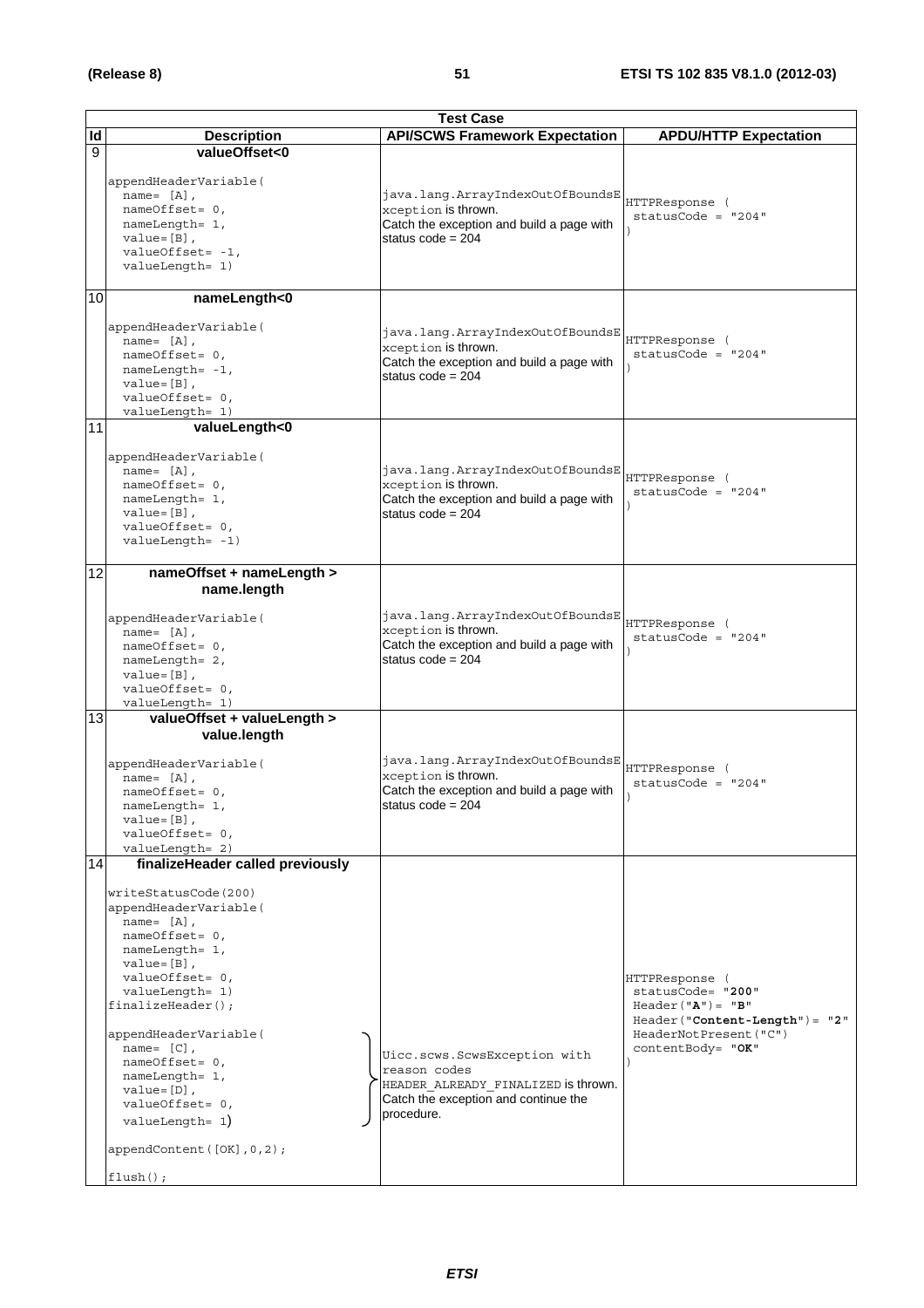|                          | <b>Test Case</b>                                                                                                                                                                                                                                                                                                                                                                |                                                                                                                                                |                                                                                                                                                |
|--------------------------|---------------------------------------------------------------------------------------------------------------------------------------------------------------------------------------------------------------------------------------------------------------------------------------------------------------------------------------------------------------------------------|------------------------------------------------------------------------------------------------------------------------------------------------|------------------------------------------------------------------------------------------------------------------------------------------------|
| $\overline{\mathsf{Id}}$ | <b>Description</b>                                                                                                                                                                                                                                                                                                                                                              | <b>API/SCWS Framework Expectation</b>                                                                                                          | <b>APDU/HTTP Expectation</b>                                                                                                                   |
| $\overline{15}$          | appendContent called previously<br>writeStatusCode(200)<br>appendHeaderVariable(<br>name= $[A]$ ,<br>nameOffset= 0,<br>nameLength= 1,<br>$value = [B]$ ,<br>valueOffset= 0,<br>valueLength= 1)<br>appendContent([OK], 0, 2);<br>appendHeaderVariable(<br>name= $[C]$ ,<br>nameOffset= 0,<br>nameLength= 1,<br>$value = [D]$ ,<br>valueOffset= 0,<br>valueLength= 1)             | Uicc.scws.ScwsException with<br>reason codes<br>HEADER ALREADY FINALIZED is thrown.<br>Catch the exception and continue the<br>procedure.      | HTTPResponse (<br>statusCode= "200"<br>$Header("A") = "B"$<br>Header("Content-Length")= "2"<br>HeaderNotPresent ("C")<br>contentBody= "OK"     |
|                          | $flush()$ ;                                                                                                                                                                                                                                                                                                                                                                     |                                                                                                                                                |                                                                                                                                                |
| 16                       | <b>BUFFER_OVERFLOW</b><br>writeStatusCode(200)<br>appendHeaderVariable(<br>name= $[A]$ ,<br>nameOffset= 0,<br>nameLength= 1,<br>$value = [B]$ ,<br>valueOffset= 0,<br>valueLength=<br>(remainingBufferLength+1))                                                                                                                                                                | uicc.scws.ScwsException with<br>reason codes BUFFER OVERFLOW is<br>thrown.<br>Catch the exception and continue<br>the procedure.               | HTTPResponse (<br>statusCode = "200"<br>$Header('Content-Length") = "0"$<br>HeaderNotPresent ("A")                                             |
| 17                       | flush called previously<br>writeStatusCode(200)<br>appendHeaderVariable(<br>$name = [A],$<br>nameOffset= 0,<br>nameLength= 1,<br>$value = [B]$ ,<br>valueOffset= 0,<br>valueLength= 1)<br>appendContent ([OK], 0, 2);<br>$flush()$ ;<br>appendHeaderVariable(<br>name= $[C]$ ,<br>$nameOffset = 0$ ,<br>nameLength= 1,<br>$value = [D]$ ,<br>valueOffset= 0,<br>valueLength= 1) | uicc.scws.ScwsException with<br>reason codes<br>HTTP RESPONSE ALREADY SENT is<br>thrown.<br>Catch the exception and continue the<br>procedure. | HTTPResponse (<br>statusCode= "200"<br>$Header(''A") = "B"$<br>$Header("Content-Length") = "2"$<br>HeaderNotPresent ("C")<br>contentBody= "OK" |
| 18                       | sendError called previously<br>sendError (500)<br>appendHeaderVariable(<br>$name = [A],$<br>$nameOffset = 0$ ,<br>nameLength= 1,<br>$value = [B]$ ,<br>valueOffset= 0,<br>valueLength= 1)                                                                                                                                                                                       | uicc.scws.ScwsException with<br>reason codes<br>HTTP RESPONSE ALREADY SENT is<br>thrown.<br>Catch the exception and continue the<br>procedure. | HTTPResponse (<br>statusCode= "500"<br>HeaderNotPresent ("A")                                                                                  |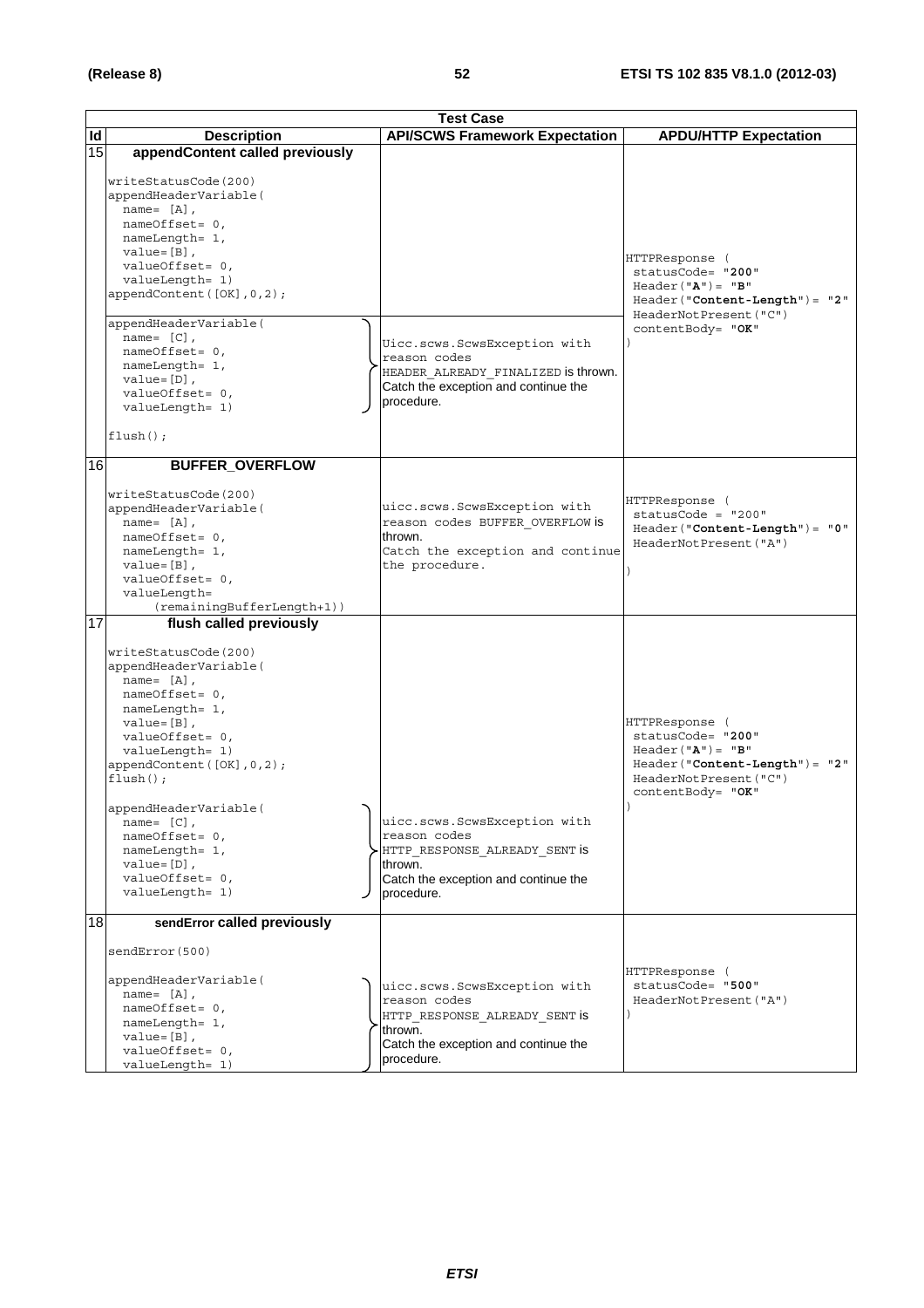### 6.1.5.4 Method appendHeaderVariable (short headerKeywordNameId, byte[] value, short valueOffset, short valueLength)

Test Area Reference: Api\_1\_Hrs\_Ahvas\_Bss.

#### 6.1.5.4.1 Conformance Requirement

The method with following header shall be compliant to its definition in the API.

void appendHeaderVariable(short headerKeywordNameId, byte[] value, short valueOffset, short valueLength) throws ScwsException

#### 6.1.5.4.1.1 Normal execution

- CRRN1: Appends a header variable to outgoing. The colon and space (":") as well as the "CRLF" will be appended automatically.
- CRRN2: The header variables content-length or transfer-encoding are inserted by the framework depending on the transfer mode.

#### 6.1.5.4.1.2 Parameter Errors

- CRRP1: if value is null, a java.lang.NullPointerException is thrown.
- CRRP2: if parameter valueOffset is negative, a java.lang.ArrayIndexOutOfBoundsException is thrown.
- CRRP3: if parameter valueLength is negative, a java.lang.ArrayIndexOutOfBoundsException is thrown.
- CRRP4: if parameter valueOffset plus valueLength are greater than the length of array data, a java.lang.ArrayIndexOutOfBoundsException is thrown.
- CRRP5: if parameter headerKeywordNameId is not correct according to SCWSConstants, a uicc.scws.ScwsException with reason codes UNKNOWN\_KEYWORD\_ID is thrown.

#### 6.1.5.4.1.3 Context errors

- CRRC1: if the HTTP header was already finalized, a uicc.scws.ScwsException with reason codes HEADER\_ALREADY\_FINALIZED is thrown.
- CRRC2: if appending the header variable would cause an overflow of the response buffer, a uicc.scws.ScwsException with reason codes BUFFER\_OVERFLOW is thrown.
- CRRC3: if the flush method was called previously, a uicc.scws.ScwsException with reason codes HTTP\_RESPONSE\_ALREADY\_SENT is thrown.
- CRRC4: if the sendError method was called previously, a uicc.scws.ScwsException with reason codes HTTP\_RESPONSE\_ALREADY\_SENT is thrown.

#### 6.1.5.4.2 Test area files

Specific triggering: None

| Test Source: | Test_Api_1_Hrs_Ahva_sBss.java. |
|--------------|--------------------------------|
| Test Applet: | Api_1_Hrs_Ahva_sBss_1.java.    |
| Cap File:    | Api_1_Hrs_Ahva_sBss.cap.       |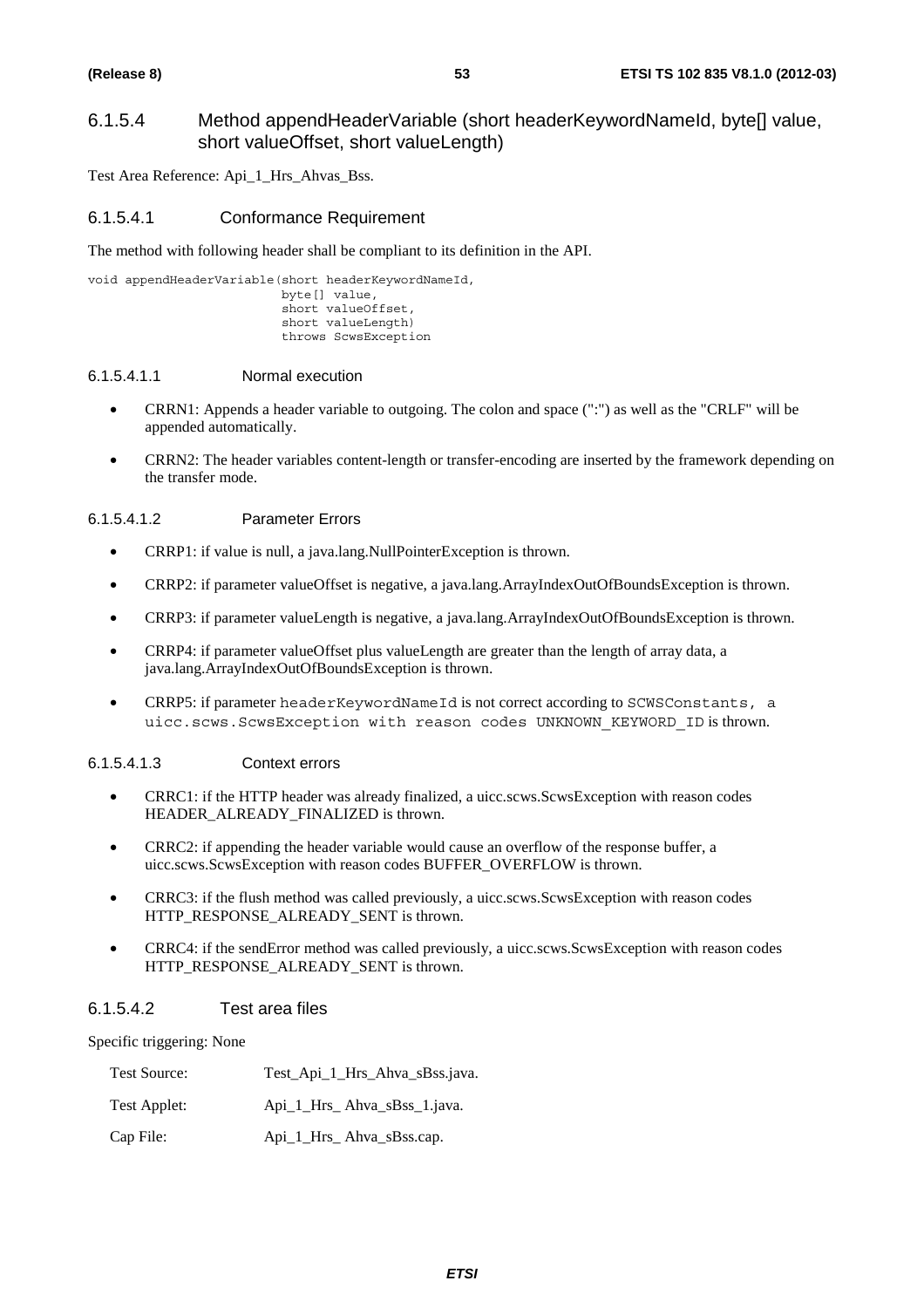### 6.1.5.5 Method enableChunkMode

Test Area Reference: Api\_1\_Hrs\_Encm.

#### 6.1.5.5.1 Conformance Requirement

The method with following header shall be compliant to its definition in the API.

void enableChunkMode()

#### 6.1.5.5.1.1 Normal execution

- CRRN1: Informs the SCWS to use the chunked mode for sending the response.
- CRRN2: Chunked mode off is the default mode.
- CRRN3: This allows the SCWS to handle large amounts of response data.

#### 6.1.5.5.1.2 Parameter Errors

 $\bullet$   $n/a$ .

6.1.5.5.1.3 Context errors

- CRRC1: if the HTTP header was already finalized, a uicc.scws.ScwsException with reason codes HEADER\_ALREADY\_FINALIZED is thrown.
- CRRC2: if the flush method was called previously, a uicc.scws.ScwsException with reason codes HTTP\_RESPONSE\_ALREADY\_SENT is thrown.
- CRRC3: if the sendError method was called previously, a uicc.scws.ScwsException with reason codes HTTP\_RESPONSE\_ALREADY\_SENT is thrown.

#### 6.1.5.5.2 Test area files

Specific triggering: None:

- Test Source: Test\_Api\_1\_Hrs\_Encm.java.
- Test Applet: Api\_1\_Hrs\_Encm\_1.java.

Cap File: Api\_1\_Hrs\_Encm.cap.

6.1.5.5.3 Test coverage

| <b>CRR</b> number | Test case number |
|-------------------|------------------|
| N1                | 1, 2, 3, 11      |
| N2                |                  |
| N3                | 5.6              |
| ่า:1              | ′8               |
| פר                |                  |
|                   |                  |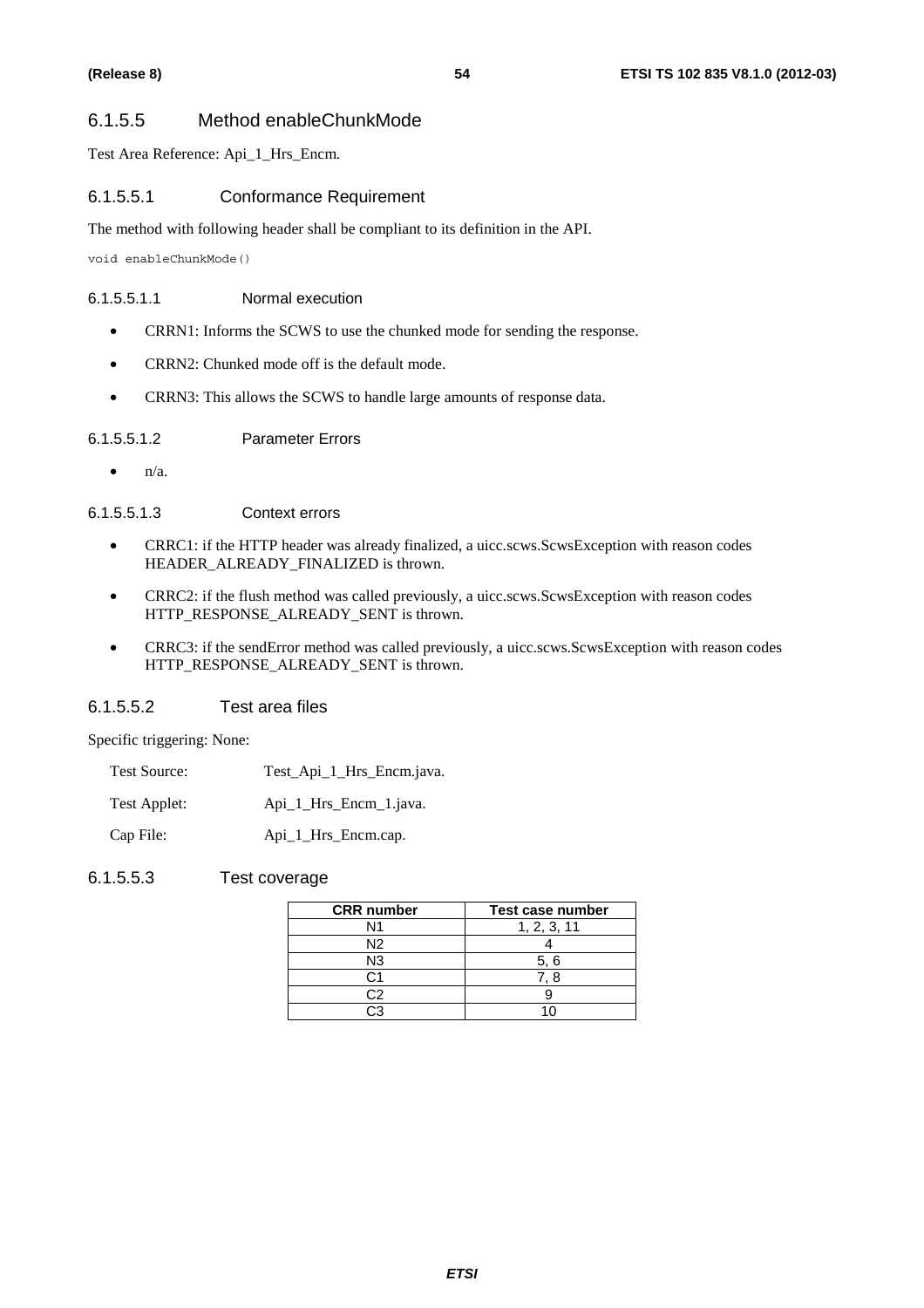# 6.1.5.5.4 Test procedure

|                |                                                                   | <b>Test Case</b>                                |                                                                   |
|----------------|-------------------------------------------------------------------|-------------------------------------------------|-------------------------------------------------------------------|
| <b>Id</b>      | <b>Description</b>                                                | <b>API/SCWS Framework</b><br><b>Expectation</b> | <b>APDU/HTTP Expectation</b>                                      |
| 1              | call in First                                                     |                                                 |                                                                   |
|                | enableChunkMode()                                                 |                                                 | HTTPResponse (                                                    |
|                | writeStatusCode(200)                                              |                                                 | statusCode= "200"                                                 |
|                | appendHeaderVariable(                                             |                                                 | $Header('Accept") = "header1"$                                    |
|                | headerKeywordNameId= 1,                                           |                                                 | Header("Transfer-Encoding")=<br>"chunked"                         |
|                | value= [header1header2],<br>valueOffset= 0,                       |                                                 | contentBody= "OK"                                                 |
|                | valueLength= 7)                                                   |                                                 |                                                                   |
|                | $finalizeHeader()$ ;                                              |                                                 |                                                                   |
|                | appendContent ([OK], 0, 2);<br>$flush()$ ;                        |                                                 |                                                                   |
| $\overline{c}$ | write StatusCode call before                                      |                                                 |                                                                   |
|                | writeStatusCode(200)                                              |                                                 |                                                                   |
|                | enableChunkMode()                                                 |                                                 | HTTPResponse (<br>statusCode= "200"                               |
|                | appendHeaderVariable(                                             |                                                 | $Header('Accept") = "header1"$<br>$Header("Transfer-Encoding") =$ |
|                | headerKeywordNameId= 1,                                           |                                                 | "chunked"                                                         |
|                | value= [header1header2],<br>valueOffset= 0,                       |                                                 | contentBody= "OK"                                                 |
|                | valueLength= 7)                                                   |                                                 |                                                                   |
|                | $finalizeHeader()$ ;                                              |                                                 |                                                                   |
|                | appendContent ([OK], 0, 2);<br>$flush()$ ;                        |                                                 |                                                                   |
| 3              | appendHeaderVariable call before                                  |                                                 |                                                                   |
|                | writeStatusCode(200)                                              |                                                 |                                                                   |
|                | appendHeaderVariable(                                             |                                                 | HTTPResponse (                                                    |
|                | headerKeywordNameId= 1,<br>value= [header1header2],               |                                                 | statusCode= "200"                                                 |
|                | valueOffset= 0,                                                   |                                                 | Header ("Accept") = "header1"<br>$Header("Transfer-Encoding") =$  |
|                | valueLength= 7)                                                   |                                                 | "chunked"                                                         |
|                | enableChunkMode()                                                 |                                                 | contentBody= "OK"                                                 |
|                |                                                                   |                                                 |                                                                   |
|                | $finalizeHeader()$ ;                                              |                                                 |                                                                   |
|                | appendContent ([OK], 0, 2);<br>$flush()$ ;                        |                                                 |                                                                   |
| 4              | default mode off                                                  |                                                 |                                                                   |
|                |                                                                   |                                                 | HTTPResponse (                                                    |
|                | writeStatusCode(200)<br>appendHeaderVariable(                     |                                                 | statusCode= "200"                                                 |
|                | headerKeywordNameld= 1,                                           |                                                 | $Header('Accept") = "header1"$                                    |
|                | value= [header1header2],                                          |                                                 | Content-Length: "2"<br>HeaderNotPresent ("Transfer-               |
|                | valueOffset= 0,<br>valueLength= 7)                                |                                                 | Encoding")                                                        |
|                | $finalizeHeader()$ ;                                              |                                                 | contentBody= "OK"                                                 |
|                | appendContent ([OK], 0, 2);<br>$flush()$ ;                        |                                                 |                                                                   |
| 5              | large data several append                                         |                                                 |                                                                   |
|                | writeStatusCode(200)                                              |                                                 |                                                                   |
|                | enableChunkMode()                                                 |                                                 |                                                                   |
|                | $finalizeHeader()$ ;                                              |                                                 |                                                                   |
|                | appendContent ([aaa], 0, 2048);                                   |                                                 |                                                                   |
|                | appendContent([aaa], 0, 2048);                                    |                                                 | HTTPResponse (                                                    |
|                | appendContent([aaa], 0, 2048);                                    |                                                 | statusCode= "200"                                                 |
|                | appendContent([aaa], 0, 2048);<br>appendContent ([aaa], 0, 2048); |                                                 | $Header("Transfer-Encoding") =$                                   |
|                | appendContent([aaa], 0, 2048);                                    |                                                 | "chunked <b>"</b><br>contentBody= "aaa"                           |
|                | appendContent([aaa], 0, 2048);                                    |                                                 |                                                                   |
|                | appendContent([aaa], 0, 2048);                                    |                                                 |                                                                   |
|                | appendContent([aaa], 0, 2048);<br>appendContent([aaa], 0, 2048);  |                                                 |                                                                   |
|                | $flush()$ ;                                                       |                                                 |                                                                   |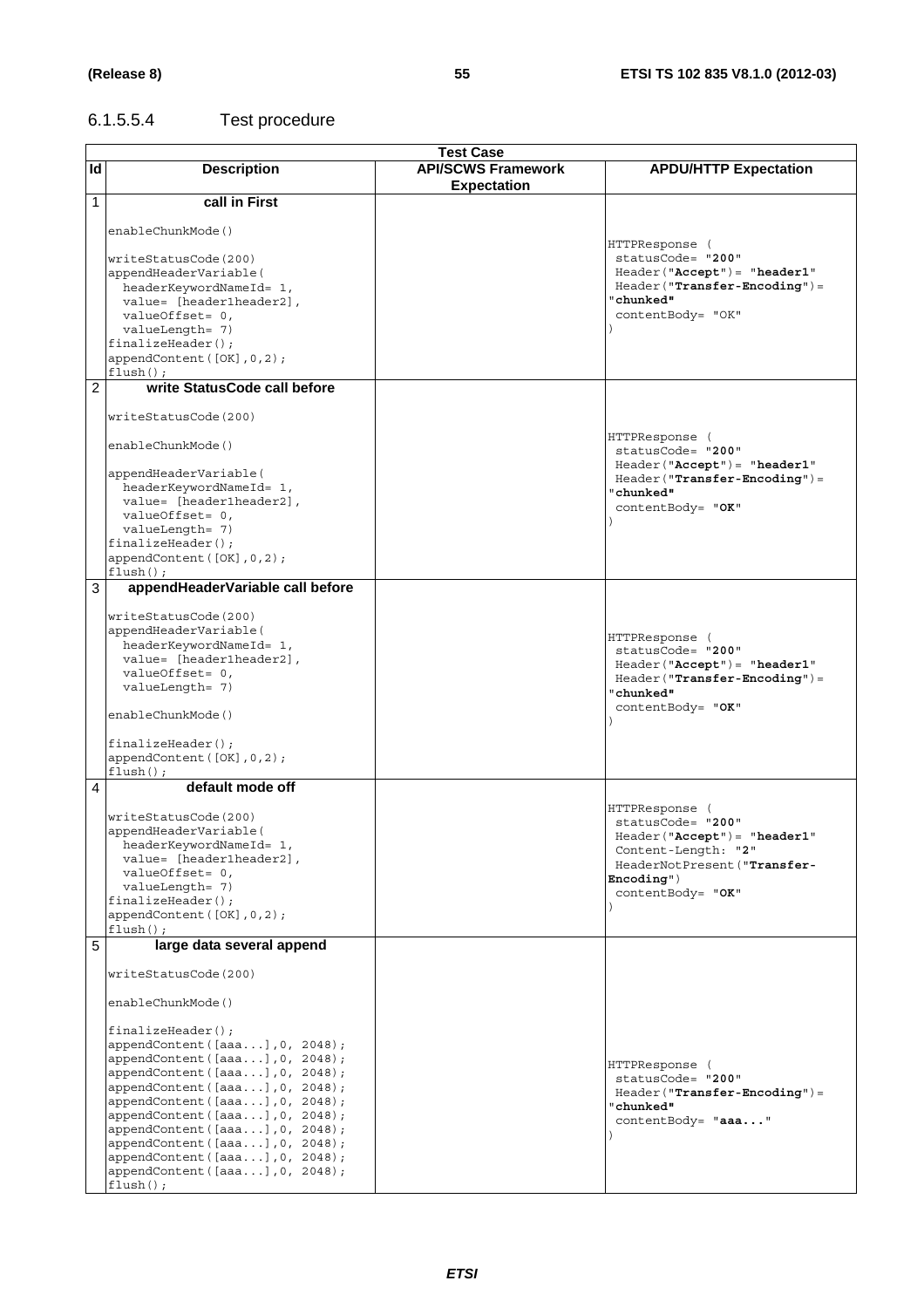|                | <b>Test Case</b>                                                                                                                                                                                                                      |                                                                                                                                                |                                                                                                                                                                                     |
|----------------|---------------------------------------------------------------------------------------------------------------------------------------------------------------------------------------------------------------------------------------|------------------------------------------------------------------------------------------------------------------------------------------------|-------------------------------------------------------------------------------------------------------------------------------------------------------------------------------------|
| ld             | <b>Description</b>                                                                                                                                                                                                                    | <b>API/SCWS Framework</b>                                                                                                                      | <b>APDU/HTTP Expectation</b>                                                                                                                                                        |
|                |                                                                                                                                                                                                                                       | <b>Expectation</b>                                                                                                                             |                                                                                                                                                                                     |
| 6              | large data one append<br>writeStatusCode(200)                                                                                                                                                                                         |                                                                                                                                                | HTTPResponse (<br>statusCode= "200"                                                                                                                                                 |
|                | enableChunkMode()                                                                                                                                                                                                                     |                                                                                                                                                | $Header("Transfer-Encoding") =$<br>"chunked"<br>contentBody= "aaa"                                                                                                                  |
|                | $finalizeHeader()$ ;<br>appendContent ([aaa], 0, 10240);<br>$flush()$ ;                                                                                                                                                               |                                                                                                                                                |                                                                                                                                                                                     |
| $\overline{7}$ | header already finalized 01                                                                                                                                                                                                           |                                                                                                                                                |                                                                                                                                                                                     |
|                | writeStatusCode(200)<br>appendHeaderVariable(<br>headerKeywordNameId= 1,<br>value= [header1header2],<br>valueOffset= 0,<br>valueLength= 7)<br>$finalizeHeader()$ ;<br>enableChunkMode();                                              | Uicc.scws.ScwsException with                                                                                                                   | HTTPResponse (<br>statusCode= "200"<br>$Header('Accept") = "header1"$<br>$Header('Content-Length") = "2"$<br>HeaderNotPresent ("Transfer-<br>Encoder <sub>1</sub>                   |
|                | appendContent([OK], 0, 2);<br>$flush()$ ;                                                                                                                                                                                             | reason codes<br>HEADER ALREADY FINALIZED is<br>thrown.<br>Catch the exception and continue the<br>procedure.                                   | contentBody= "OK"                                                                                                                                                                   |
| 8              | header already finalized 02                                                                                                                                                                                                           |                                                                                                                                                |                                                                                                                                                                                     |
|                | writeStatusCode(200)<br>appendHeaderVariable(<br>headerKeywordNameId= 1,<br>value= [header1header2],<br>valueOffset= 0,<br>valueLength= 7)<br>$finalizeHeader()$ ;<br>appendContent([OK], 0, 2);<br>enableChunkMode();<br>flush():    | Uicc.scws.ScwsException with<br>reason codes<br>HEADER ALREADY FINALIZED is<br>thrown.<br>Catch the exception and continue the<br>procedure.   | HTTPResponse (<br>statusCode= "200"<br>$Header('Accept") = "header1"$<br>Header("Content-Length")= "2"<br>HeaderNotPresent ("Transfer-<br>Encoder <sub>1</sub><br>contentBody= "OK" |
| 9              | flush called previously                                                                                                                                                                                                               |                                                                                                                                                |                                                                                                                                                                                     |
|                | writeStatusCode(200)<br>appendHeaderVariable(<br>headerKeywordNameId= 1,<br>value= [header1header2],<br>valueOffset= 0,<br>valueLength= 7)<br>$finalizeHeader()$ ;<br>appendContent([OK], 0, 2);<br>$flush()$ ;<br>enableChunkMode(); | Uicc.scws.ScwsException with<br>reason codes                                                                                                   | HTTPResponse (<br>statusCode= "200"<br>$Header('Accept") = "header1"$<br>Header("Content-Length")= "2"<br>HeaderNotPresent ("Transfer-<br>Encoder")<br>contentBody= "OK"            |
|                |                                                                                                                                                                                                                                       | HTTP RESPONSE ALREADY SENT is<br>thrown.<br>Catch the exception and continue the<br>procedure.                                                 |                                                                                                                                                                                     |
| 10             | sendError called previously                                                                                                                                                                                                           |                                                                                                                                                |                                                                                                                                                                                     |
|                | sendError (500)                                                                                                                                                                                                                       |                                                                                                                                                |                                                                                                                                                                                     |
|                | enableChunkMode();                                                                                                                                                                                                                    | Uicc.scws.ScwsException with<br>reason codes<br>HTTP RESPONSE ALREADY SENT is<br>thrown.<br>Catch the exception and continue the<br>procedure. | HTTPResponse (<br>statusCode= "500"                                                                                                                                                 |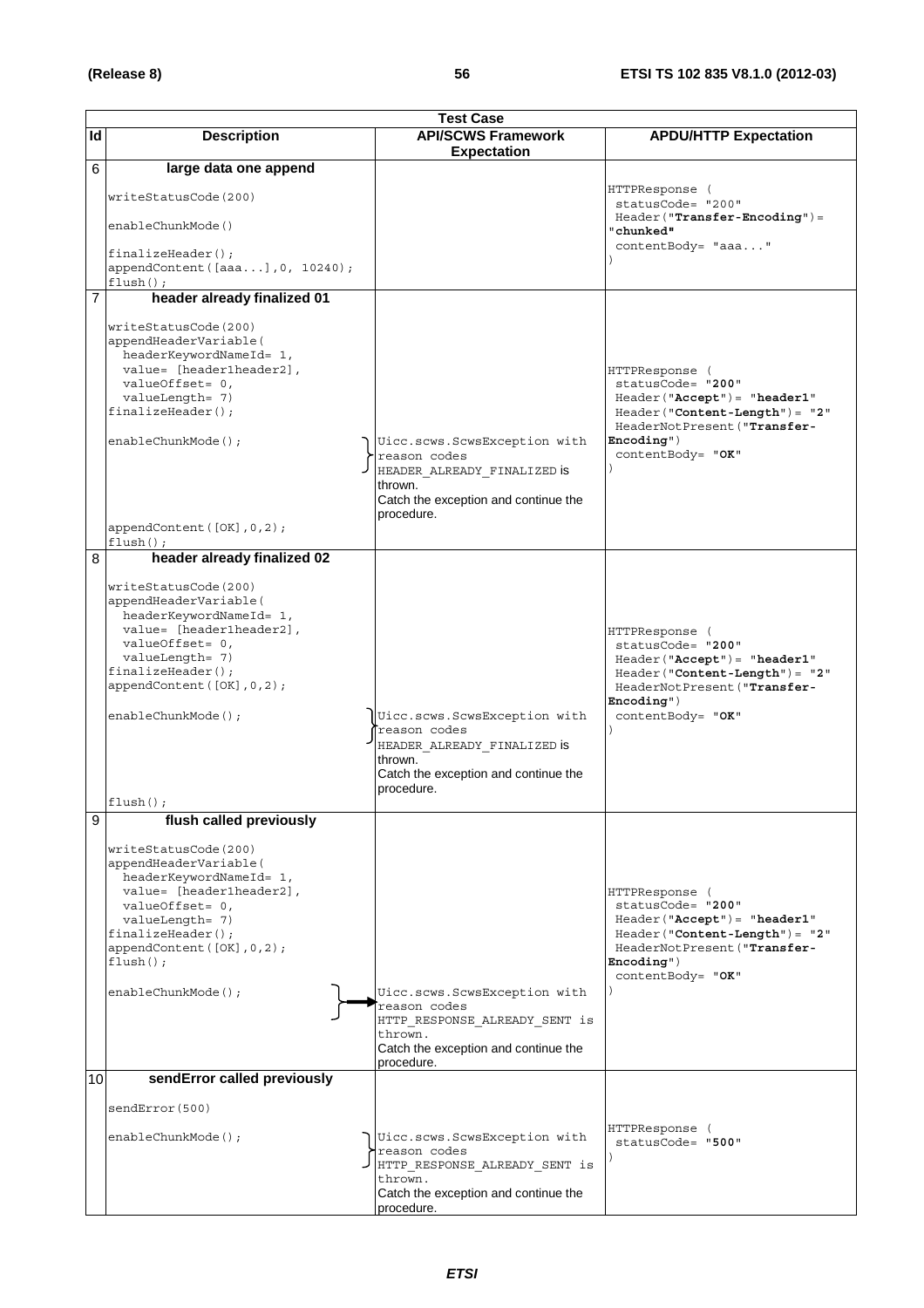|    | <b>Test Case</b>                                 |                                                 |                                                     |
|----|--------------------------------------------------|-------------------------------------------------|-----------------------------------------------------|
| Id | <b>Description</b>                               | <b>API/SCWS Framework</b><br><b>Expectation</b> | <b>APDU/HTTP Expectation</b>                        |
| 11 | Multiple success call                            |                                                 |                                                     |
|    | enableChunkMode()                                |                                                 |                                                     |
|    | writeStatusCode(200)                             |                                                 |                                                     |
|    | enableChunkMode()                                |                                                 | HTTPResponse (                                      |
|    | appendHeaderVariable(<br>headerKeywordNameId= 1, |                                                 | statusCode= "200"<br>$Header("Accept") = "header1"$ |
|    | value= [header1header2],                         |                                                 | $Header("Transfer-Encoding") =$<br>"chunked"        |
|    | valueOffset= 0,                                  |                                                 | contentBody= "OK"                                   |
|    | valueLength= 7)                                  |                                                 |                                                     |
|    | enableChunkMode()                                |                                                 |                                                     |
|    | enableChunkMode()                                |                                                 |                                                     |
|    | $finalizeHeader()$ ;                             |                                                 |                                                     |
|    | appendContent $([OK], 0, 2)$ ;                   |                                                 |                                                     |
|    | $flush()$ ;                                      |                                                 |                                                     |

### 6.1.5.6 Method finalizeHeader

Test Area Reference: Api\_1\_Hrs\_Finh.

### 6.1.5.6.1 Conformance Requirement

The method with following header shall be compliant to its definition in the API.

void finalizeHeader()throws ScwsException

#### 6.1.5.6.1.1 Normal execution

• CRRN1: Finalizes the header data in the outgoing buffer. It automatically adds missing header data with default values by the SCWS.

6.1.5.6.1.2 Parameter Errors

 $\bullet$   $\frac{n}{a}$ .

#### 6.1.5.6.1.3 Context errors

- CRRC1: if the HTTP header was already finalized, a uicc.scws.ScwsException with reason codes HEADER\_ALREADY\_FINALIZED is thrown.
- CRRC2: if the adding of missing header data would cause access outside the Response buffer, a uicc.scws.ScwsException with reason codes BUFFER\_OVERFLOW is thrown.
- CRRC3: if the flush method was called previously, a uicc.scws.ScwsException with reason codes HTTP\_RESPONSE\_ALREADY\_SENT is thrown.
- CRRC4: if the sendError method was called previously, a uicc.scws.ScwsException with reason codes HTTP\_RESPONSE\_ALREADY\_SENT is thrown.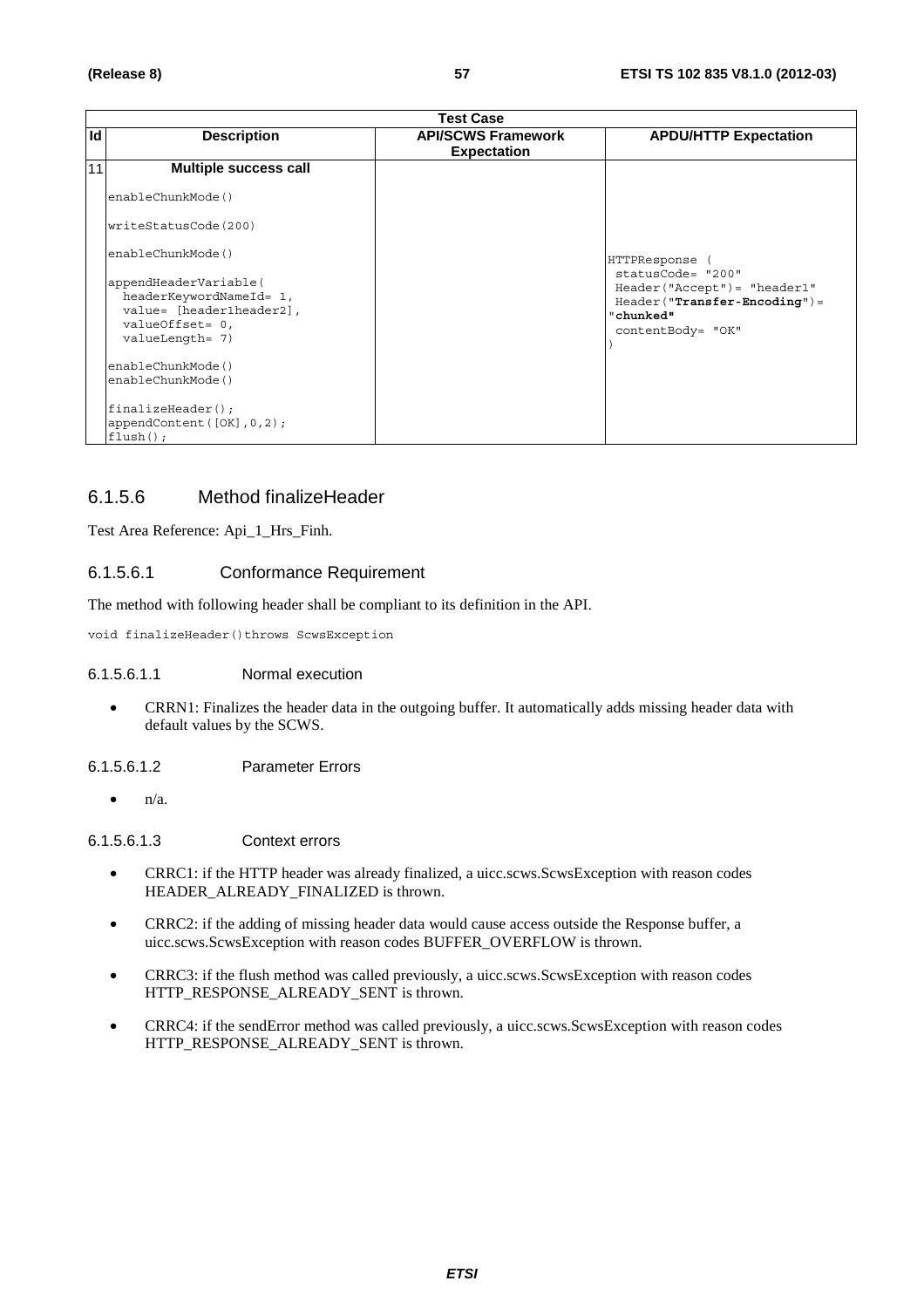### 6.1.5.6.2 Test area files

Specific triggering: None:

| Test Source: | Test Api 1 Hrs Finh.java. |
|--------------|---------------------------|
| Test Applet: | Api 1 Hrs Finh 1. java.   |
| Cap File:    | Api_1_Hrs_Finh.cap.       |

# 6.1.5.6.3 Test coverage

| Test case number |
|------------------|
|                  |
| 5.6              |
|                  |
|                  |
|                  |
|                  |

# 6.1.5.6.4 Test procedure

|              | <b>Test Case</b>                                                                                                                                                                                                                                                    |                                                                                                                                              |                                                                                                                                |
|--------------|---------------------------------------------------------------------------------------------------------------------------------------------------------------------------------------------------------------------------------------------------------------------|----------------------------------------------------------------------------------------------------------------------------------------------|--------------------------------------------------------------------------------------------------------------------------------|
| Id           | <b>Description</b>                                                                                                                                                                                                                                                  | <b>API/SCWS Framework</b><br><b>Expectation</b>                                                                                              | <b>APDU/HTTP Expectation</b>                                                                                                   |
| $\mathbf{1}$ | Normal call<br>writeStatusCode(200)<br>appendHeaderVariable(<br>headerKeywordNameId= 1,<br>value= [header1header2],<br>valueOffset= 0,<br>valueLength= 7)<br>finalizeHeader();<br>appendContent $([OK], 0, 2)$ ;<br>$flush()$ ;                                     |                                                                                                                                              | HTTPResponse (<br>statusCode= "200"<br>$Header('^\prime) = "header1"$<br>$Header('Content-Length") = "2"$<br>contentBody= "OK" |
| $\mathbf{2}$ | header already finalized 01<br>writeStatusCode(200)<br>appendHeaderVariable(<br>headerKeywordNameId= 1,<br>value= [header1header2],<br>valueOffset= 0,<br>valueLength= 7)<br>finalizeHeader();<br>finalizeHeader()<br>appendContent $([OK], 0, 2)$ ;<br>$flush()$ ; | Uicc.scws.ScwsException with<br>reason codes<br>HEADER ALREADY FINALIZED IS<br>thrown.<br>Catch the exception and continue the<br>procedure. | HTTPResponse (<br>statusCode= "200"<br>$Header('Accept") = "header1"$<br>$Header('Content-Length") = "2"$<br>contentBody= "OK" |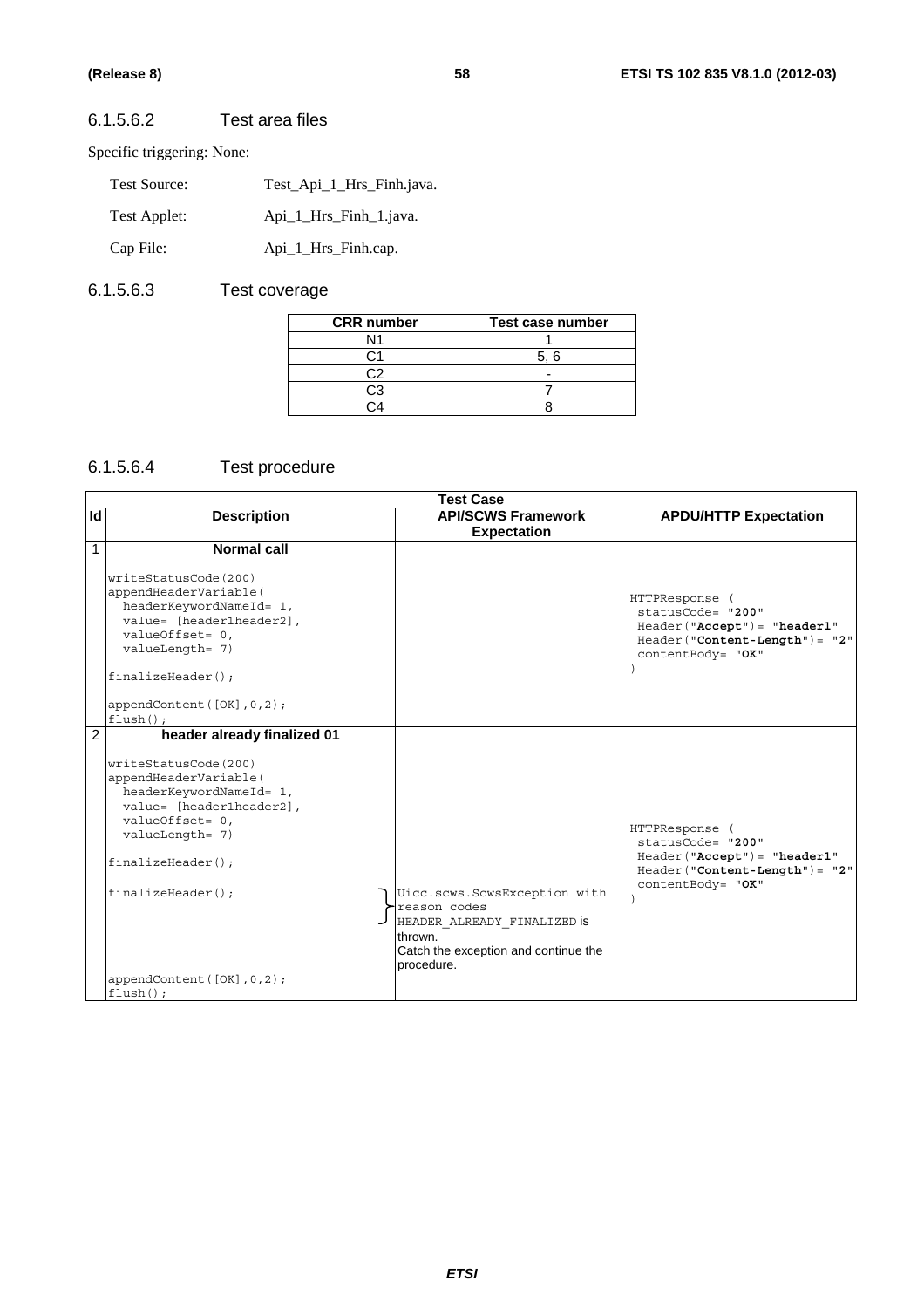|    | <b>Test Case</b>                                                                                                                                                                                                                                                           |                                                                                                                                                |                                                                                                                             |
|----|----------------------------------------------------------------------------------------------------------------------------------------------------------------------------------------------------------------------------------------------------------------------------|------------------------------------------------------------------------------------------------------------------------------------------------|-----------------------------------------------------------------------------------------------------------------------------|
| Id | <b>Description</b>                                                                                                                                                                                                                                                         | <b>API/SCWS Framework</b>                                                                                                                      | <b>APDU/HTTP Expectation</b>                                                                                                |
|    |                                                                                                                                                                                                                                                                            | <b>Expectation</b>                                                                                                                             |                                                                                                                             |
| 3  | header already finalized 02<br>writeStatusCode(200)<br>appendHeaderVariable(<br>headerKeywordNameId= 1,<br>value= [header1header2],<br>valueOffset= 0,<br>valueLength= 7)<br>$finalizeHeader()$ ;<br>appendContent $([OK], 0, 2)$ ;<br>$finalizeHeader()$ ;<br>$flush()$ ; | Uicc.scws.ScwsException with<br>reason codes<br>HEADER ALREADY FINALIZED is<br>thrown.<br>Catch the exception and continue the<br>procedure.   | HTTPResponse (<br>statusCode= "200"<br>$Header('Accept") = "header1"$<br>Header("Content-Length")= "2"<br>contentBody= "OK" |
| 4  | flush called previously<br>writeStatusCode(200)<br>appendHeaderVariable(<br>headerKeywordNameId= 1,<br>value= [header1header2],<br>valueOffset= 0,<br>valueLength= 7<br>appendContent([OK], 0, 2);<br>$flush()$ ;<br>$finalizeHeader()$ ;                                  | Uicc.scws.ScwsException with<br>reason codes<br>HTTP RESPONSE ALREADY SENT is<br>thrown.<br>Catch the exception and continue the<br>procedure. | HTTPResponse (<br>statusCode= "200"<br>Header("Accept")= "header1"<br>Header("Content-Length")= "2"<br>contentBody= "OK"    |
| 5  | sendError called previously                                                                                                                                                                                                                                                |                                                                                                                                                |                                                                                                                             |
|    | sendError (500)                                                                                                                                                                                                                                                            |                                                                                                                                                |                                                                                                                             |
|    | $finalizeHeader()$ ;                                                                                                                                                                                                                                                       | Uicc.scws.ScwsException with<br>reason codes<br>HTTP RESPONSE ALREADY SENT is<br>thrown.<br>Catch the exception and continue the<br>procedure. | HTTPResponse (<br>statusCode= "500"                                                                                         |

# 6.1.5.7 Method flush

Test Area Reference: Api\_1\_Hrs\_Flus.

### 6.1.5.7.1 Conformance Requirement

The method with following header shall be compliant to its definition in the API.

void flush()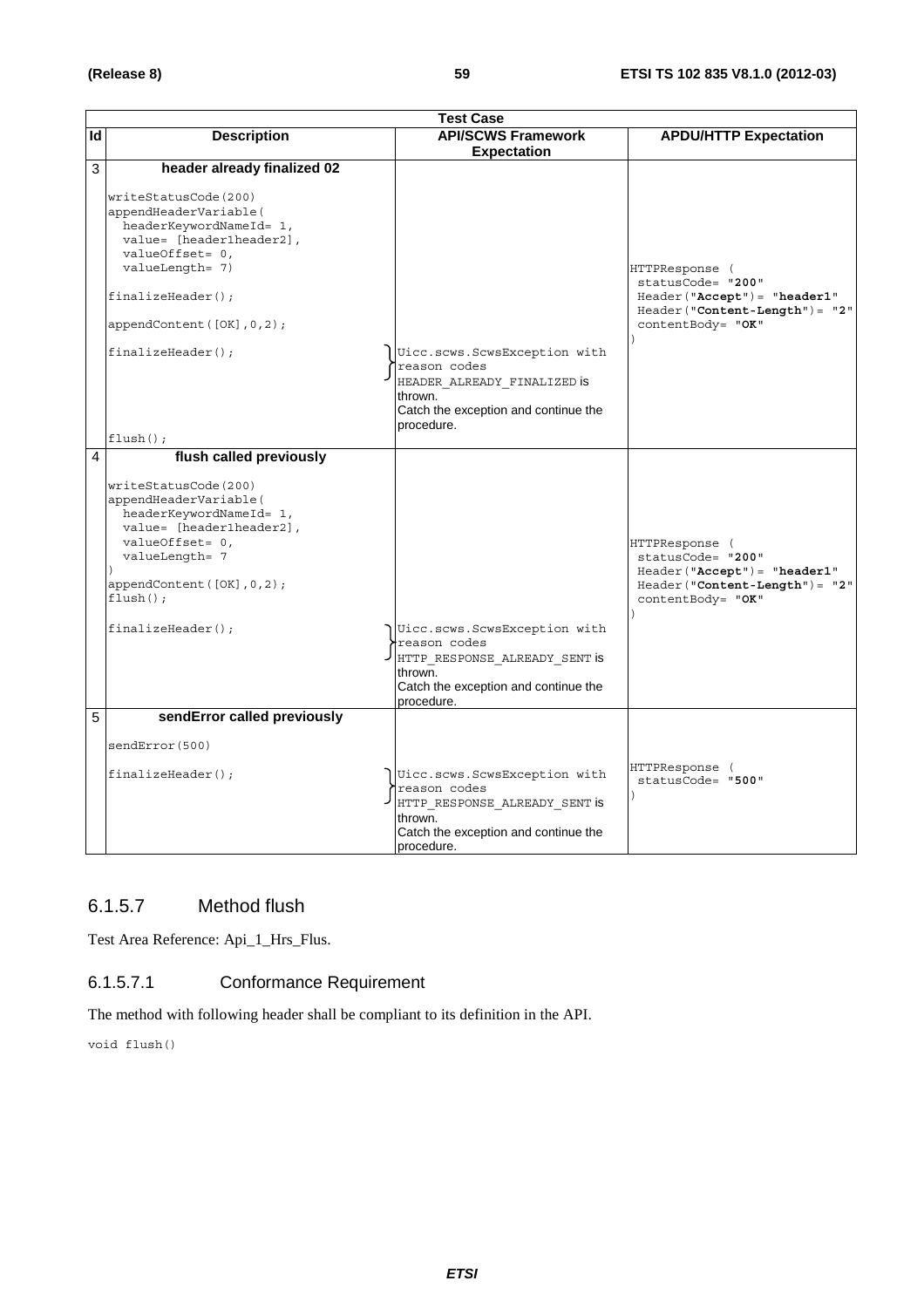#### 6.1.5.7.1.1 Normal execution

- CRRN1: Sends all data contained in the HTTP response.
- CRRN2: If this method is invoked in fixed buffer mode after a previous invocation of the same method the SCWS will do nothing.
- CRRN3: If this method is invoked in fixed buffer mode and the sendError() message was invoked previously the SCWS will do nothing.
- CRRN4: Invoking this method for the first time implicitly finalizes the header of the HttpResponse.

### 6.1.5.7.1.2 Parameter Errors

 $\bullet$   $n/a$ .

### 6.1.5.7.1.3 Context errors

• CRRC1: if the adding of missing header data would cause access outside the Response buffer, a uicc.scws.ScwsException with reason codes BUFFER\_OVERFLOW is thrown.

### 6.1.5.7.2 Test area files

Specific triggering: None:

| Test Source: | Test_Api_1_Hrs_Flus.java. |
|--------------|---------------------------|
|--------------|---------------------------|

Test Applet: Api\_1\_Hrs\_Flus\_1.java.

Cap File: Api \_1\_Hrs\_Flus.cap.

### 6.1.5.7.3 Test coverage

| <b>CRR</b> number | Test case number |
|-------------------|------------------|
| N <sub>1</sub>    | 1, 2, 3, 5       |
| N <sub>2</sub>    |                  |
| N <sub>3</sub>    |                  |
| N4                |                  |
|                   |                  |

### 6.1.5.7.4 Test procedure

|                | <b>Test Case</b>                                                                                                                                                       |                                       |                                                                                            |
|----------------|------------------------------------------------------------------------------------------------------------------------------------------------------------------------|---------------------------------------|--------------------------------------------------------------------------------------------|
| Id             | <b>Description</b>                                                                                                                                                     | <b>API/SCWS Framework Expectation</b> | <b>APDU/HTTP Expectation</b>                                                               |
|                | Normal case + Chunk off<br>writeStatusCode(200)<br>$finalizeHeader()$ ;<br>appendContent $([OK], 0, 2)$ ;<br>$flush()$ ;                                               |                                       | HTTPResponse<br>statusCode= "200"<br>$Header('Content-Length") = "2"$<br>contentBody= "OK" |
| $\mathfrak{p}$ | Repeat flush + chunk off<br>writeStatusCode(200)<br>$finalizeHeader()$ ;<br>appendContent $([OK], 0, 2)$ ;<br>$flush()$ ;<br>$flush()$ ;<br>$flush()$ ;<br>$flush()$ ; |                                       | HTTPResponse<br>statusCode= "200"<br>$Header('Content-Length") = "2"$<br>contentBody= "OK" |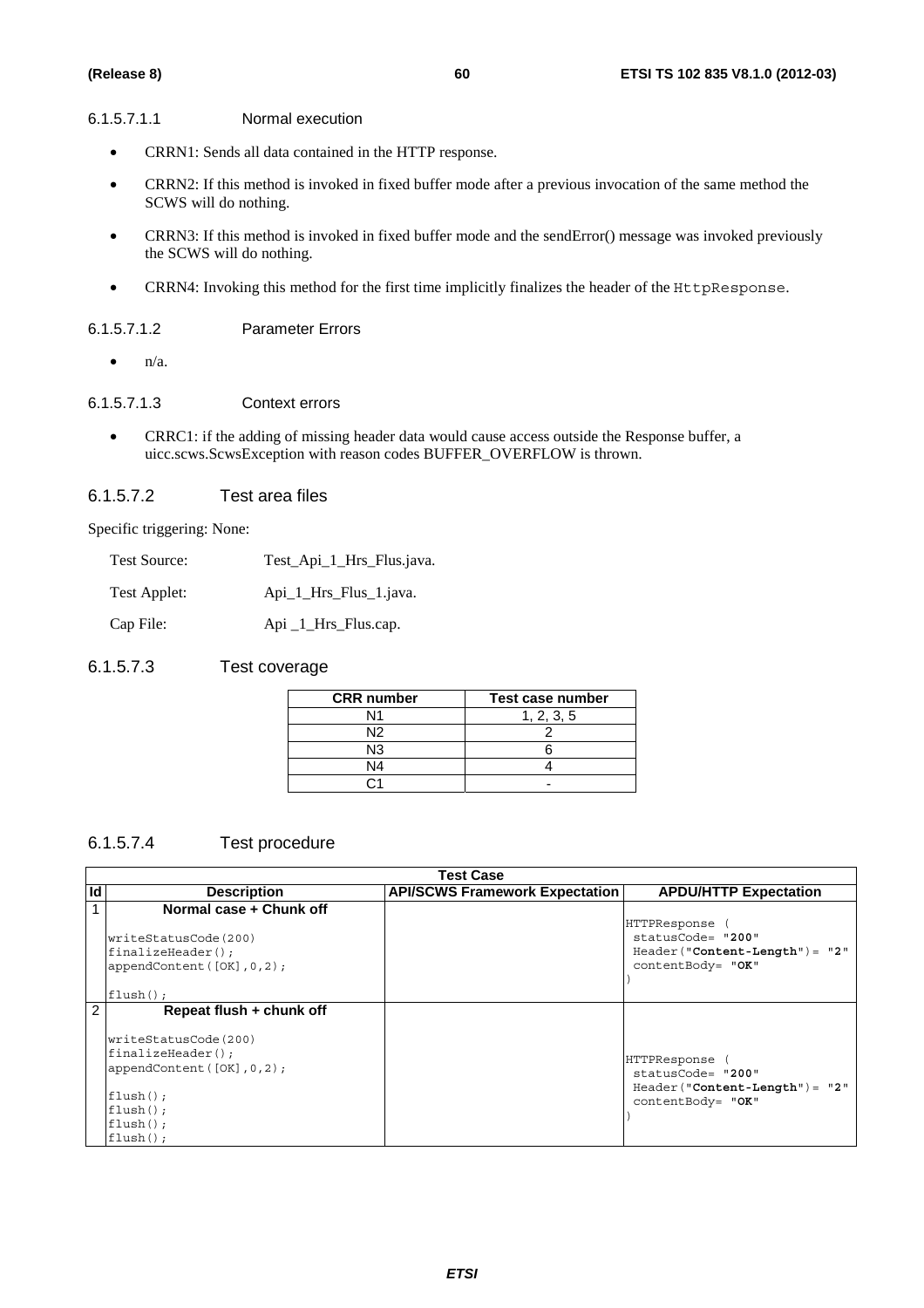|                | <b>Test Case</b>                 |                                       |                                                     |
|----------------|----------------------------------|---------------------------------------|-----------------------------------------------------|
| Id             | <b>Description</b>               | <b>API/SCWS Framework Expectation</b> | <b>APDU/HTTP Expectation</b>                        |
| $\overline{3}$ | Normal case + chunk on           |                                       |                                                     |
|                |                                  |                                       |                                                     |
|                | writeStatusCode(200)             |                                       |                                                     |
|                | enableChunkMode();               |                                       |                                                     |
|                | $finalizeHeader()$ ;             |                                       |                                                     |
|                | appendContent ([Hello], 0, 5);   |                                       | HTTPResponse                                        |
|                |                                  |                                       | statusCode= "200"                                   |
|                | appendContent([ ],0,1);          |                                       | $Header("Transfer-Encoding") =$                     |
|                |                                  |                                       | "chunk"                                             |
|                | appendContent ([World], 0,5);    |                                       | contentBody= "Hello World"                          |
|                |                                  |                                       |                                                     |
|                | $flush()$ ;                      |                                       |                                                     |
| $\overline{4}$ | <b>Finalized the http header</b> |                                       | HTTPResponse                                        |
|                |                                  |                                       | statusCode= "200"                                   |
|                | writeStatusCode(200);            |                                       | $Header('Content-Length") = "0"$<br>contentBody= "" |
|                |                                  |                                       |                                                     |
|                | $flush()$ ;                      |                                       |                                                     |
| 5              | No flush                         |                                       | HTTPResponse                                        |
|                |                                  |                                       | statusCode= "200"                                   |
|                | writeStatusCode(200)             |                                       | $Header('Content-Length") = "2"$                    |
|                | $finalizeHeader()$ ;             |                                       | contentBody= "OK"                                   |
|                | appendContent([OK], 0, 2);       |                                       |                                                     |
| 6              | SendError before                 |                                       |                                                     |
|                |                                  |                                       | HTTPResponse                                        |
|                | sendError(500);                  |                                       | statusCode= "500"                                   |
|                |                                  |                                       |                                                     |
|                | $flush()$ ;                      |                                       |                                                     |

### 6.1.5.8 Method getRemainingResponseBufferSize

Test Area Reference: Api\_1\_Hrs\_Grrs.

#### 6.1.5.8.1 Conformance Requirement

The method with following header shall be compliant to its definition in the API.

int getRemainingResponseBufferSize()

#### 6.1.5.8.1.1 Normal execution

- CRRN1: Returns the remaining size of the Response Buffer available for this applet.
- CRRN2: The size returned by this method is guaranteed until the next header data is added to the Response Buffer.
- CRRN3: The size returned by this method is guaranteed until the content data is added to the Response Buffer.
- CRRN4: Returns -1 if chunked mode is switched on.

#### 6.1.5.8.1.2 Parameter Errors

 $\bullet$  n/a.

### 6.1.5.8.1.3 Context errors

- CRRC1: if the flush method was called previously and the selected transfer mode is "Fixed transfer mode", a uicc.scws.ScwsException with reason codes HTTP\_RESPONSE\_ALREADY\_SENT is thrown.
- CRRC2: if the sendError method was called previously and the selected transfer mode is "Fixed transfer mode", a uicc.scws.ScwsException with reason codes HTTP\_RESPONSE\_ALREADY\_SENT is thrown.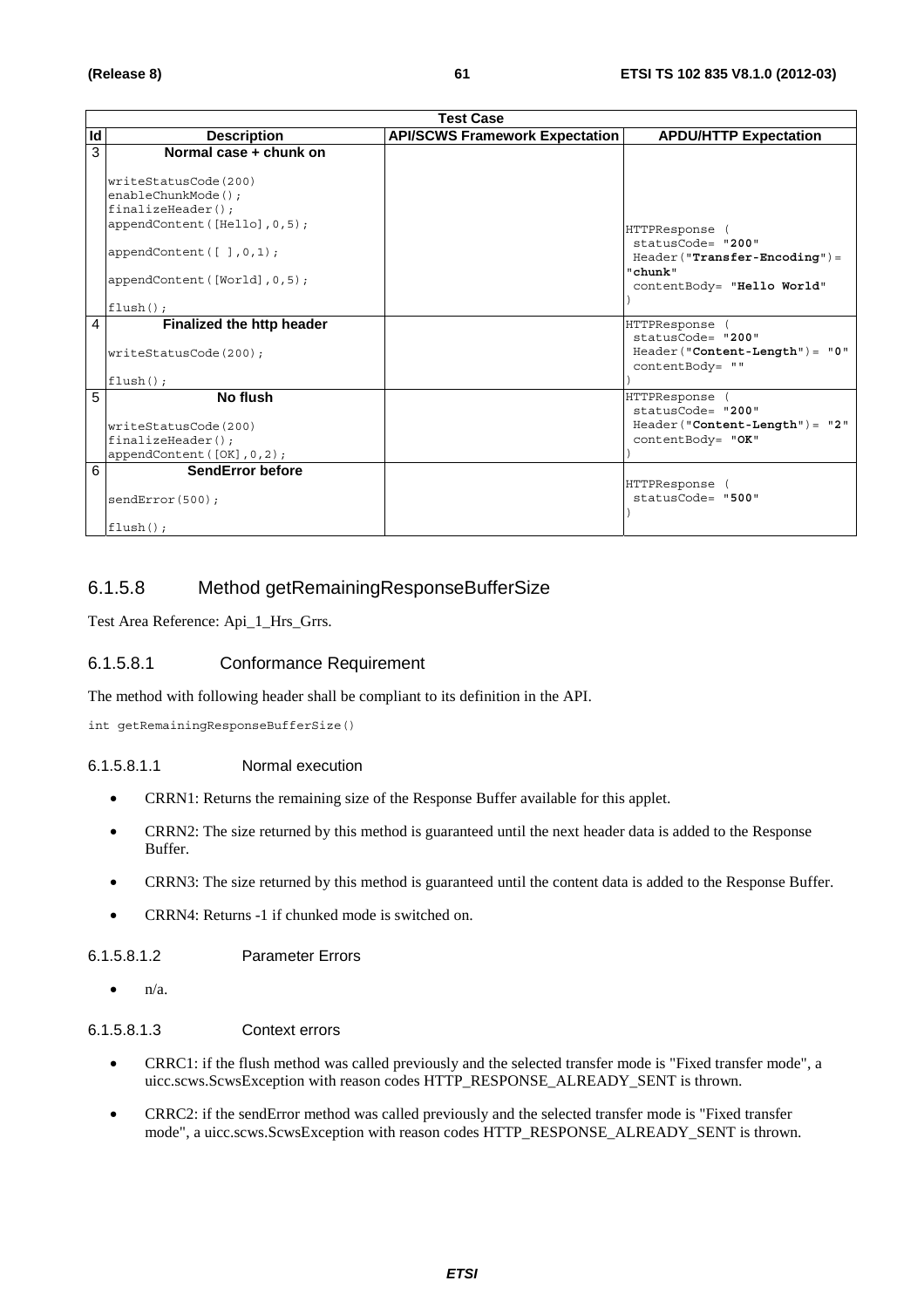### 6.1.5.8.2 Test area files

Specific triggering: None:

| Test Source: | Test Api 1 Hrs Grrs.java. |
|--------------|---------------------------|
| Test Applet: | Api_1_Hrs_Grrs_1.java.    |
| Cap File:    | Api_1_Hrs_Grrs.cap.       |

# 6.1.5.8.3 Test coverage

| <b>CRR</b> number | Test case number |
|-------------------|------------------|
| N1                | 1, 2, 3          |
| N2                |                  |
| N3                |                  |
| N4                |                  |
|                   |                  |
|                   |                  |

## 6.1.5.8.4 Test procedure

|    | <b>Test Case</b>                                                                                                                             |                                                 |                                                                                                          |  |  |
|----|----------------------------------------------------------------------------------------------------------------------------------------------|-------------------------------------------------|----------------------------------------------------------------------------------------------------------|--|--|
| Id | <b>Description</b>                                                                                                                           | <b>API/SCWS Framework</b><br><b>Expectation</b> | <b>APDU/HTTP Expectation</b>                                                                             |  |  |
| 1  | <b>Remaining content data</b>                                                                                                                |                                                 |                                                                                                          |  |  |
|    | writeStatusCode(200)<br>finalizeHeader()                                                                                                     |                                                 |                                                                                                          |  |  |
|    | $remaining =$<br>getRemainingResponseBufferSize();                                                                                           |                                                 | HTTPResponse<br>statusCode= "200"<br>Header ("Content-Length") =                                         |  |  |
|    | appendContent (<br>$data = [aaa]$<br>$offset = 0$                                                                                            |                                                 | remaining<br>$contentBody = "AaA[]$ "                                                                    |  |  |
|    | $length = remaining$<br>flush()                                                                                                              |                                                 |                                                                                                          |  |  |
| 2  | <b>Remaining + Chunk on</b>                                                                                                                  |                                                 |                                                                                                          |  |  |
|    | writeStatusCode(200)<br>enableChunkMode();<br>$finalizeHeader()$ ;<br>$remaining =$<br>$getRemainingResponseBufferSize()$ ; $remaining = -1$ |                                                 | HTTPResponse (<br>statusCode= "200"<br>$Header("Transfer-Encoding") =$<br>"chunked"<br>contentBody= "OK" |  |  |
|    | appendContent $([OK], 0, 2)$ ;<br>$flush()$ ;                                                                                                |                                                 |                                                                                                          |  |  |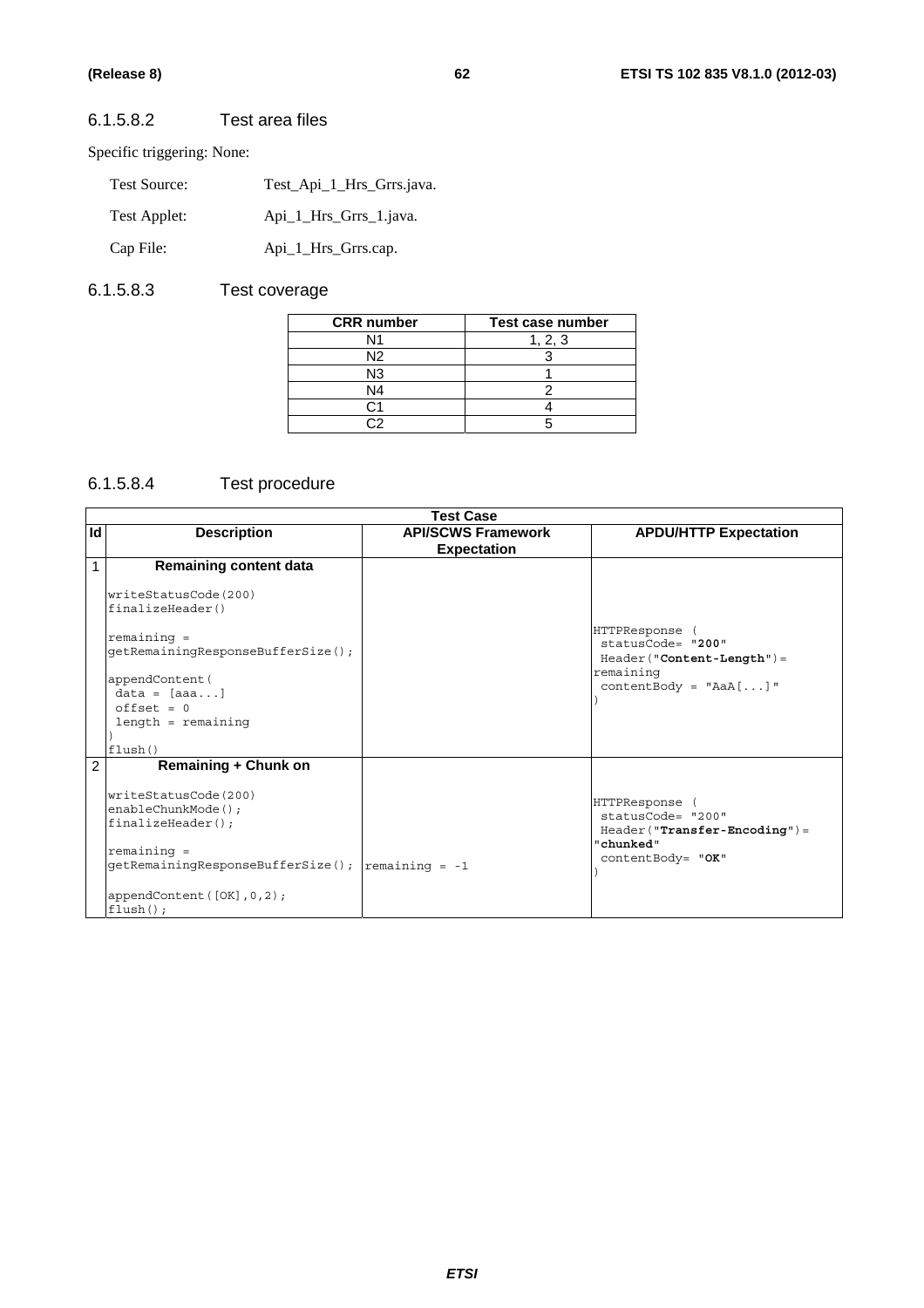|    | <b>Test Case</b>                                                                                                                                                                                                                                                                                                                                                                               |                                                                                                                |                                                                                                                               |  |  |
|----|------------------------------------------------------------------------------------------------------------------------------------------------------------------------------------------------------------------------------------------------------------------------------------------------------------------------------------------------------------------------------------------------|----------------------------------------------------------------------------------------------------------------|-------------------------------------------------------------------------------------------------------------------------------|--|--|
| Id | <b>Description</b>                                                                                                                                                                                                                                                                                                                                                                             | <b>API/SCWS Framework</b><br><b>Expectation</b>                                                                | <b>APDU/HTTP Expectation</b>                                                                                                  |  |  |
| 3  | Remaining header data<br>writeStatusCode(200)<br>$remainingA =$<br>qetRemaininqResponseBufferSize();<br>appendHeaderVariable(<br>headerKeywordNameId= 1,<br>value= [header1header2],<br>valueOffset= 7,<br>valueLength= 7<br>$remainingB =$<br>getRemainingResponseBufferSize();<br>$remainingC =$<br>getRemainingResponseBufferSize();<br>$finalizeHeader()$ ;<br>appendContent ([OK], 0, 2); | remainingB < remainingA<br>$remainingB = remainingC$                                                           | HTTPResponse (<br>statusCode= "200"<br>$Header('Accept") = "header2"$<br>Header ("Content-Length") = "2"<br>contentBody= "OK" |  |  |
| 4  | $flush()$ ;<br>flush called previously<br>writeStatusCode(200)<br>$finalizeHeader()$ ;<br>appendContent([OK], 0, 2);<br>$flush()$ ;<br>getRemainingResponseBufferSize(); Uicc.scws.ScwsException with                                                                                                                                                                                          | reason codes<br>HTTP RESPONSE ALREADY SENT is<br>thrown.<br>Catch the exception and continue the<br>procedure. | HTTPResponse (<br>statusCode= "200"<br>$Header('Content-Length") = "2"$<br>contentBody= "OK"                                  |  |  |
| 5  | sendError called previously<br>sendError(500)<br>qetRemainingResponseBufferSize(); Uicc.scws.ScwsException with                                                                                                                                                                                                                                                                                | reason codes<br>HTTP RESPONSE ALREADY SENT is<br>thrown.<br>Catch the exception and continue the<br>procedure. | HTTPResponse (<br>statusCode= "500"                                                                                           |  |  |

### 6.1.5.9 Method reset

Test Area Reference: Api\_1\_Hrs\_Rset.

#### 6.1.5.9.1 Conformance Requirement

The method with following header shall be compliant to its definition in the API.

void reset() throws ScwsException

### 6.1.5.9.1.1 Normal execution

- CRRN1: Clears the Response Buffer content.
- CRRN2: Reset the state of the HttpResponse Object to its initial state.
- CRRN3: All the header variables and content that was appended to the HttpResponse until the invocation of the reset method is lost.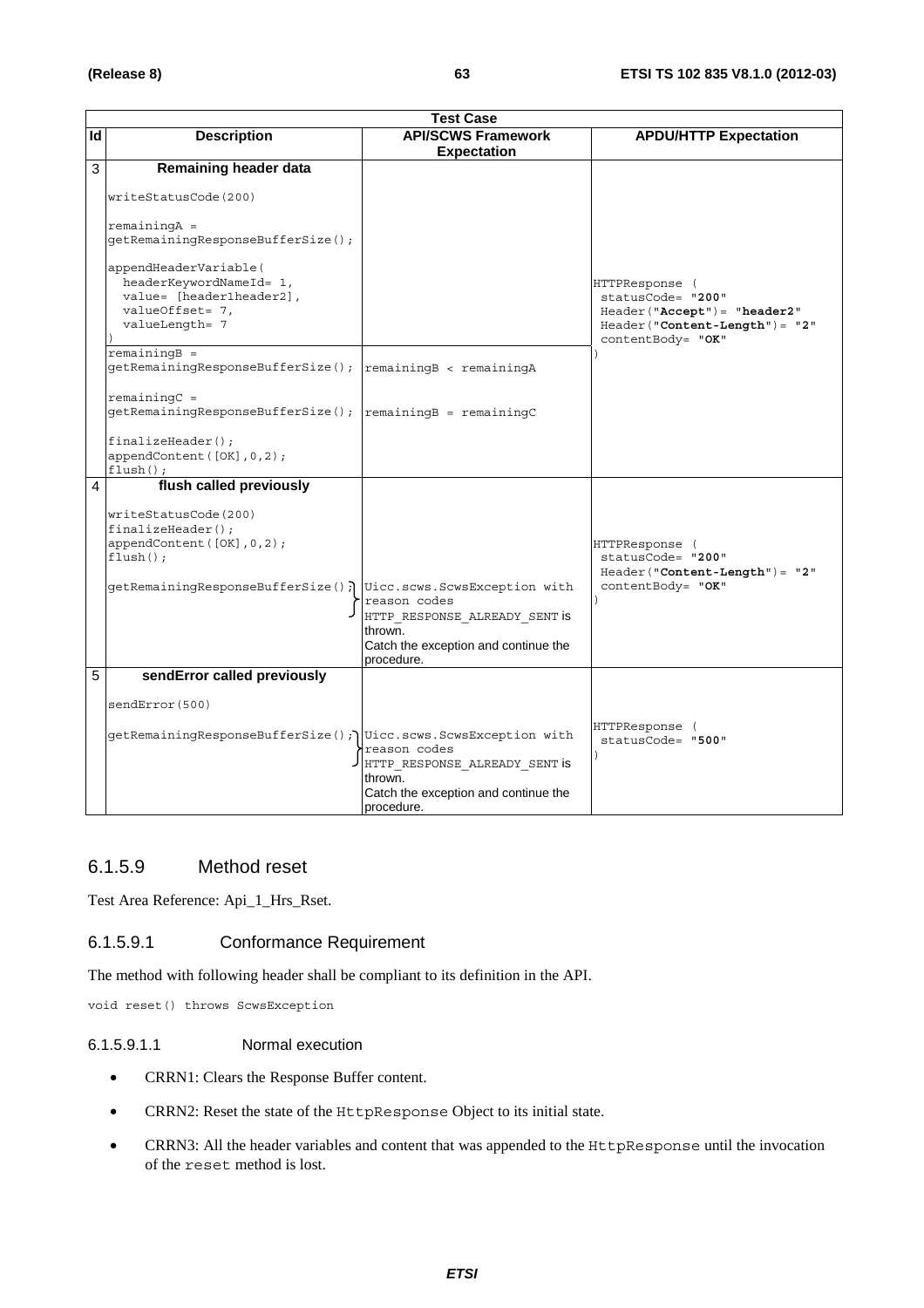#### 6.1.5.9.1.2 Parameter Errors

 $\bullet$  n/a.

6.1.5.9.1.3 Context errors

- CRRC1: if the flush method was called previously, a uicc.scws.ScwsException with reason codes HTTP\_RESPONSE\_ALREADY\_SENT is thrown.
- CRRC2: if the sendError method was called previously, a uicc.scws.ScwsException with reason codes HTTP\_RESPONSE\_ALREADY\_SENT is thrown.

#### 6.1.5.9.2 Test area files

Specific triggering: None:

| Test Source: | Test_Api_1_Hrs_Rset.java. |
|--------------|---------------------------|
| Test Applet: | Api_1_Hrs_Rset_1.java.    |

Cap File: Api\_1\_Hrs\_Rset.cap.

### 6.1.5.9.3 Test coverage

| <b>CRR</b> number | Test case number |
|-------------------|------------------|
|                   | . 2. 3           |
| N12               | 1, 2, 3          |
| N3                | 1, 2, 3          |
|                   |                  |
|                   |                  |

### 6.1.5.9.4 Test procedure

|                | <b>Test Case</b>                                                                                                                                                                              |                                       |                                                                                                                                                              |  |
|----------------|-----------------------------------------------------------------------------------------------------------------------------------------------------------------------------------------------|---------------------------------------|--------------------------------------------------------------------------------------------------------------------------------------------------------------|--|
| Id             | <b>Description</b>                                                                                                                                                                            | <b>API/SCWS Framework Expectation</b> | <b>APDU/HTTP Expectation</b>                                                                                                                                 |  |
|                | <b>Reset StatusCode</b>                                                                                                                                                                       |                                       |                                                                                                                                                              |  |
|                | writeStatusCode(204)                                                                                                                                                                          |                                       | HTTPResponse<br>statusCode= "200"                                                                                                                            |  |
|                | $reset()$ ;                                                                                                                                                                                   |                                       | $Header('Content-Length") = "2"$                                                                                                                             |  |
|                | writeStatusCode(200);                                                                                                                                                                         |                                       | $contentBody = "OK"$                                                                                                                                         |  |
|                | $finalizeHeader()$ ;<br>appendContent ( $[OK]$ , 0, 2);<br>$flush()$ ;                                                                                                                        |                                       |                                                                                                                                                              |  |
| $\mathfrak{p}$ | <b>Reset Header</b><br>writeStatusCode(500);<br>appendHeaderVariable(8, [L1]<br>(0, 2);<br>$reset()$ ;<br>appendHeaderVariable(8, [L2]<br>0, 2);<br>appendContent([OK], 0, 2);<br>$flush()$ ; |                                       | HTTPResponse<br>statusCode= 200<br>$Header('Content-Length") = "2"$<br>Header ("Content-Language") = "L2"<br>$contentBody = "OK"$                            |  |
| 3              | <b>Reset ContentType</b><br>setContentType(4);<br>reset()<br>writeStatusCode(200);<br>appendContent([OK], 0, 2);<br>$flush()$ :                                                               |                                       | HTTPResponse<br>statusCode= "200"<br>$Header('Content-Length") = "2"$<br>$Header('Content-Type") =$<br>"text/plain" (default value).<br>contentBody = $"OK"$ |  |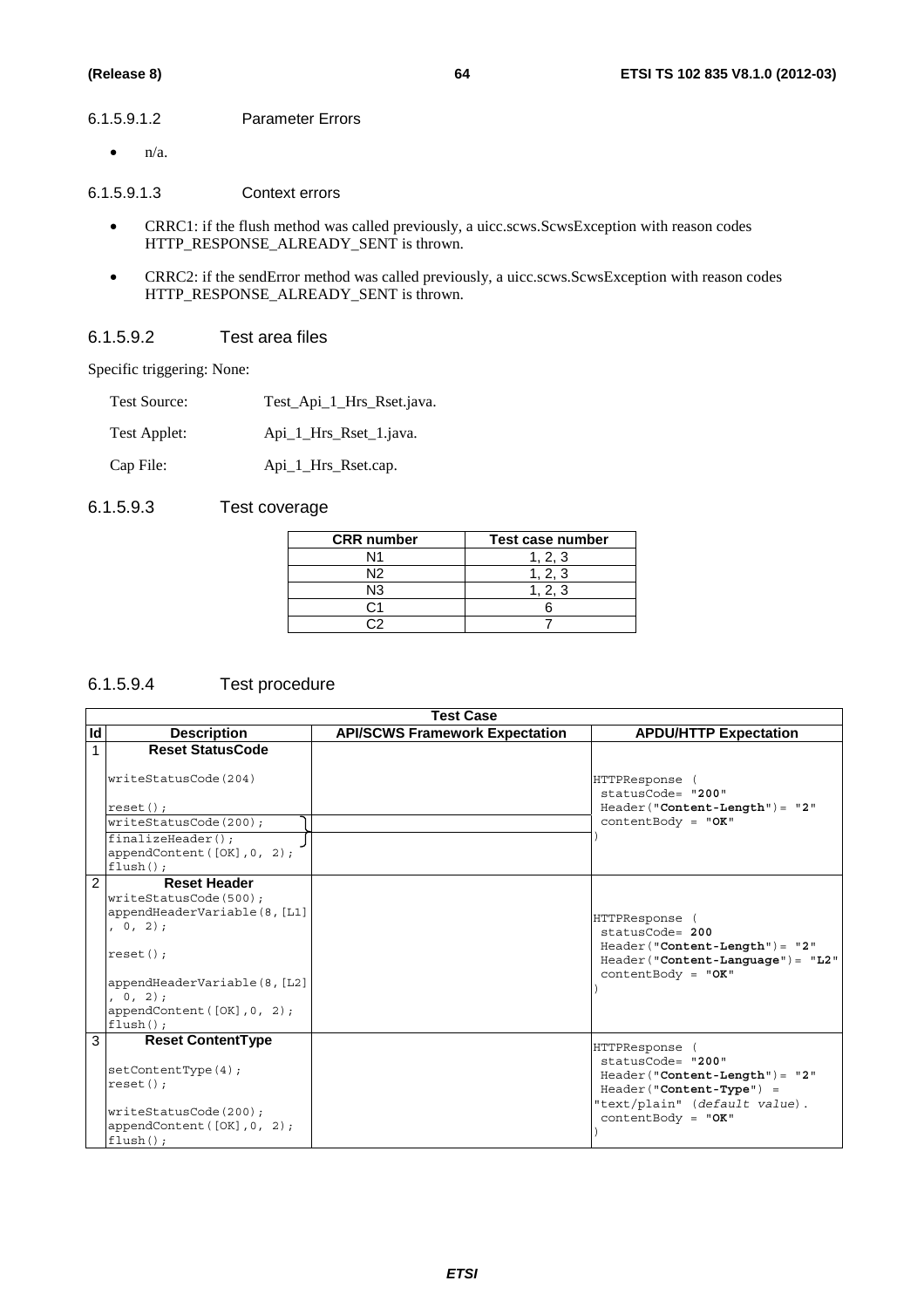|                | <b>Test Case</b>                                                                                                                                                             |                                                                                                                                          |                                                                                                                                              |  |  |
|----------------|------------------------------------------------------------------------------------------------------------------------------------------------------------------------------|------------------------------------------------------------------------------------------------------------------------------------------|----------------------------------------------------------------------------------------------------------------------------------------------|--|--|
| Id             | <b>Description</b>                                                                                                                                                           | <b>API/SCWS Framework Expectation</b>                                                                                                    | <b>APDU/HTTP Expectation</b>                                                                                                                 |  |  |
| 4              | <b>Reset Header Finalized</b>                                                                                                                                                |                                                                                                                                          |                                                                                                                                              |  |  |
|                | writeStatusCode(200);<br>appendHeaderVariable(8, [L1]<br>, 0, 2);<br>finalizeHeader();<br>$reset()$ ;<br>appendHeaderVariable(8, [L2]<br>, 0, 2);                            |                                                                                                                                          | HTTPResponse (<br>statusCode= "200"<br>$Header('Content-Length") = "2"$<br>$Header("Content-Language") = "L2"$<br>$contentBody = "OK"$       |  |  |
|                | appendContent([OK], 0, 2);<br>$flush()$ ;                                                                                                                                    |                                                                                                                                          |                                                                                                                                              |  |  |
| 5              | <b>Reset Data</b>                                                                                                                                                            |                                                                                                                                          |                                                                                                                                              |  |  |
|                | writeStatusCode(200);<br>appendHeaderVariable(8, [L1]<br>, 0, 2);<br>finalizeHeader();<br>appendContent ([NOT OK], 0,<br>$6)$ ;<br>$reset()$ ;<br>appendContent([OK], 0, 2); |                                                                                                                                          | HTTPResponse (<br>statusCode= "200"<br>$Header("Content-Length") = "2"$<br>HeaderNotPresent ("Content-<br>Language")<br>$contentBody = "OK"$ |  |  |
| 6              | $flush()$ ;<br>flush() called previously                                                                                                                                     |                                                                                                                                          |                                                                                                                                              |  |  |
|                | writeStatusCode(200);<br>$finalizeHeader()$ ;<br>appendContent([OK], 0, 2);<br>$flush()$ ;<br>$reset()$ ;                                                                    | uicc.scws.ScwsException with reason<br>codes HTTP RESPONSE ALREADY SENT is<br>thrown.<br>Catch the exception and continue the procedure. | HTTPResponse (<br>statusCode= "200"<br>$Header('Content-Length") = "2"$<br>$contentBody = "OK"$                                              |  |  |
| $\overline{7}$ | sendError called previously                                                                                                                                                  |                                                                                                                                          |                                                                                                                                              |  |  |
|                | sendError(500);<br>$reset()$ ;                                                                                                                                               | uicc.scws.ScwsException with reason<br>codes HTTP RESPONSE ALREADY SENT is                                                               | HTTPResponse (<br>statusCode= "500"                                                                                                          |  |  |
|                |                                                                                                                                                                              | thrown.<br>Catch the exception and continue the procedure.                                                                               |                                                                                                                                              |  |  |

#### 6.1.5.10 Method sendError

Test Area Reference: Api\_1\_Hrs\_Sene.

#### 6.1.5.10.1 Conformance Requirement

The method with following header shall be compliant to its definition in the API.

void sendError(short errorCode)

#### 6.1.5.10.1.1 Normal execution

- CRRN1: Sends an error code to the SCWS.
- CRRN2: The HTTP response is sent immediately by the SCWS no other data is send by the SCWS.
- CRRN3: Missing header variables are added by the SCWS with their default values.
- CRRN4: Invoking this method implicitly finalizes the header of the HttpResponse.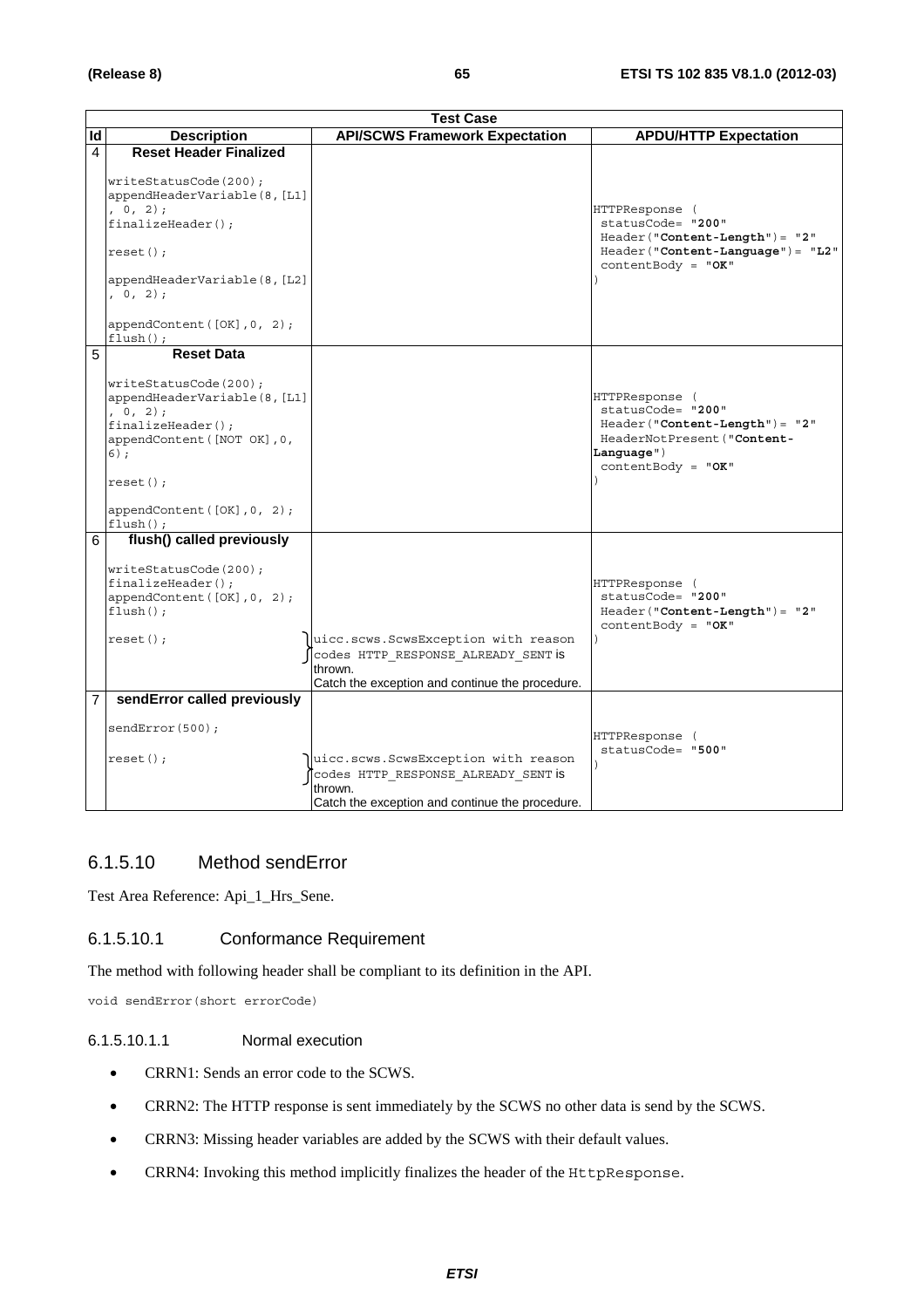#### 6.1.5.10.1.2 Parameter Errors

• CRRP1: if parameter errorCode is unknown with respect to the HTTP 1.1 protocol, a uicc.scws.ScwsException with reason codes HTTP\_CODE\_UNKNOWN is thrown.

#### 6.1.5.10.1.3 Context errors

- CRRC1: if the HTTP header was already finalized, a uicc.scws.ScwsException with reason codes HEADER\_ALREADY\_FINALIZED is thrown.
- CRRC2: if the flush method was called previously, a uicc.scws.ScwsException with reason codes HTTP\_RESPONSE\_ALREADY\_SENT is thrown.
- CRRC3: if the sendError method was called previously, a uicc.scws.ScwsException with reason codes HTTP\_RESPONSE\_ALREADY\_SENT is thrown.

#### 6.1.5.10.2 Test area files

Specific triggering: None:

| <b>Test Source:</b> | Test_Api_1_Hrs_Sene.java. |
|---------------------|---------------------------|
| Test Applet:        | Api_1_Hrs_Sene_1.java.    |
| Cap File:           | Api_1_Hrs_Sene.cap.       |

#### 6.1.5.10.3 Test coverage

| <b>CRR</b> number | Test case number |
|-------------------|------------------|
| N1                | 1, 2, 3, 4, 5, 6 |
| N <sub>2</sub>    | 1, 2, 3, 4, 5, 6 |
| N <sub>3</sub>    | 1, 2, 3, 4, 5, 6 |
| N4                | 1, 2, 3, 4, 5, 6 |
| P1                |                  |
| C1                | 8.9              |
| C <sub>2</sub>    | 10               |
| ?.∩               |                  |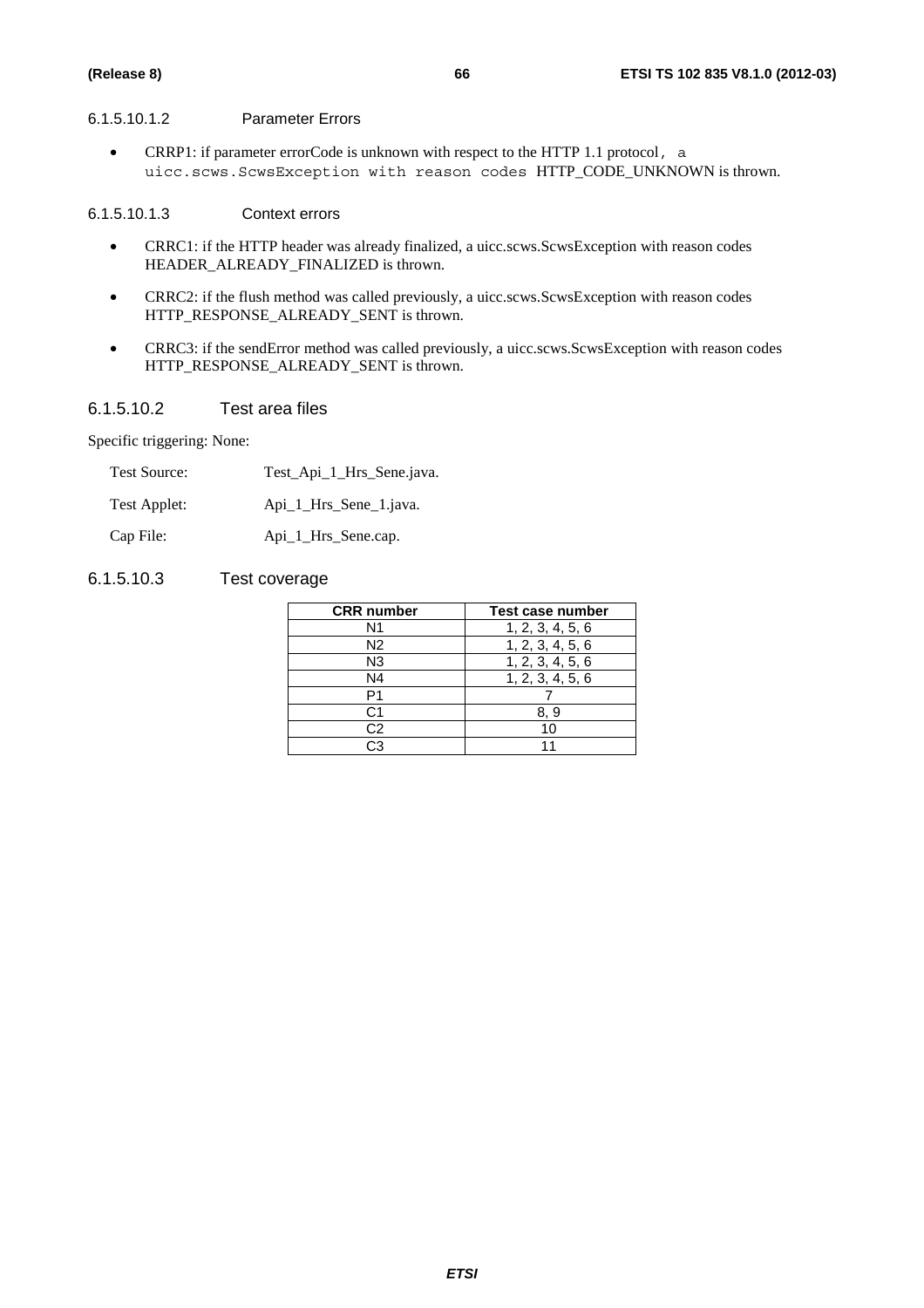# 6.1.5.10.4 Test procedure

|             | <b>Test Case</b> |                                                      |                                       |                                      |  |
|-------------|------------------|------------------------------------------------------|---------------------------------------|--------------------------------------|--|
|             | ld               | <b>Description</b>                                   | <b>API/SCWS Framework Expectation</b> | <b>APDU/HTTP Expectation</b>         |  |
|             |                  |                                                      |                                       |                                      |  |
|             |                  |                                                      |                                       |                                      |  |
| $\mathbf 1$ |                  | Normal use case : Return an Informational code (1xx) |                                       |                                      |  |
|             |                  | $a$ // $sc$ continue                                 |                                       | Not testable                         |  |
|             |                  | sendError(100)                                       |                                       |                                      |  |
|             |                  | b // SC_SWITCHING_PROTOCOLS                          |                                       | Not testable                         |  |
|             |                  | $\overline{\text{sendError}}(101)$                   |                                       |                                      |  |
| 2           |                  | Normal use case : Return a Successful code (2xx)     |                                       |                                      |  |
|             |                  | $a$ // $\overline{SC}$ OK                            |                                       | HTTPResponse (                       |  |
|             |                  | sendError(200)                                       |                                       | statusCode= 200                      |  |
|             |                  |                                                      |                                       |                                      |  |
|             |                  | $b$ // SC CREATED                                    |                                       | HTTPResponse (                       |  |
|             |                  | sendError(201)                                       |                                       | statusCode= 201                      |  |
|             |                  |                                                      |                                       |                                      |  |
|             |                  | C // SC_ACCEPTED                                     |                                       | HTTPResponse (                       |  |
|             |                  | sendError(202)                                       |                                       | statusCode= 202                      |  |
|             |                  |                                                      |                                       |                                      |  |
|             |                  | $d$ //                                               |                                       | HTTPResponse (                       |  |
|             |                  | SC_NON_AUTHORITATIVE_INFORMATION                     |                                       | statusCode= 203                      |  |
|             |                  | sendError(203)                                       |                                       |                                      |  |
|             |                  |                                                      |                                       |                                      |  |
|             |                  | $e$ // $SCNO$ CONTENT                                |                                       | HTTPResponse (                       |  |
|             |                  | sendError(204)                                       |                                       | statusCode= 204                      |  |
|             |                  |                                                      |                                       |                                      |  |
|             |                  | f // SC_RESET_CONTENT<br>sendError(205)              |                                       | HTTPResponse (<br>$statusCode = 205$ |  |
|             |                  |                                                      |                                       |                                      |  |
|             |                  | // SC PARTIAL CONTENT                                |                                       | HTTPResponse(                        |  |
|             |                  | sendError(206)                                       |                                       | statusCode= 206                      |  |
|             |                  |                                                      |                                       |                                      |  |
| 3           |                  | Normal use case : Return a Redirection code (3xx)    |                                       |                                      |  |
|             |                  | a // SC_MULTIPLE_CHOICES                             |                                       | HTTPResponse(                        |  |
|             |                  | sendError(300)                                       |                                       | statusCode= 300                      |  |
|             |                  |                                                      |                                       |                                      |  |
|             |                  | $b$ // SC MOVED PERMANENTLY                          |                                       | HTTPResponse (                       |  |
|             |                  | sendError(301)                                       |                                       | statusCode= 301                      |  |
|             |                  |                                                      |                                       |                                      |  |
|             |                  | $C$ // $SC_FOUND$                                    |                                       | HTTPResponse (                       |  |
|             |                  | sendError(302)                                       |                                       | statusCode= 302                      |  |
|             |                  |                                                      |                                       |                                      |  |
|             |                  | $d$ // SC SEE OTHER                                  |                                       | HTTPResponse (                       |  |
|             |                  | sendError(303)                                       |                                       | statusCode= 303                      |  |
|             |                  |                                                      |                                       |                                      |  |
|             | e                | // SC NOT MODIFIED                                   |                                       | HTTPResponse (                       |  |
|             |                  | sendError(304)                                       |                                       | statusCode= 304                      |  |
|             |                  | f // SC USE PROXY                                    |                                       | HTTPResponse (                       |  |
|             |                  | sendError(305)                                       |                                       | statusCode= 305                      |  |
|             |                  |                                                      |                                       |                                      |  |
|             | a                | // SC_TEMPORARY_REDIRECT                             |                                       | HTTPResponse (                       |  |
|             |                  | sendError(307)                                       |                                       | statusCode= 307                      |  |
|             |                  |                                                      |                                       |                                      |  |
| 4           |                  | Normal use case : Return a client error code (4xx)   |                                       |                                      |  |
|             |                  | $a$ // $SC$ BAD REQUEST                              |                                       |                                      |  |
|             |                  | sendError(400)                                       |                                       | HTTPResponse (                       |  |
|             |                  |                                                      |                                       | statusCode= 400                      |  |
|             |                  |                                                      |                                       |                                      |  |
|             |                  | $b$ // SC UNAUTHORIZED                               |                                       | HTTPResponse (                       |  |
|             |                  | sendError(401)                                       |                                       | statusCode= 401                      |  |
|             |                  |                                                      |                                       |                                      |  |
|             |                  | C // SC_PAYMENT_REQUIRED                             |                                       | HTTPResponse (                       |  |
|             |                  | sendError(402)                                       |                                       | statusCode= 402                      |  |
|             |                  |                                                      |                                       |                                      |  |
|             |                  | $d$ // SC FORBIDDEN                                  |                                       | HTTPResponse (                       |  |
|             |                  | sendError(403)                                       |                                       | statusCode= 403                      |  |
|             |                  |                                                      |                                       |                                      |  |
|             |                  | $e$ // $SCNOT$ FOUND                                 |                                       | HTTPResponse (                       |  |
|             |                  | sendError(404)                                       |                                       | statusCode= 404                      |  |
|             |                  |                                                      |                                       |                                      |  |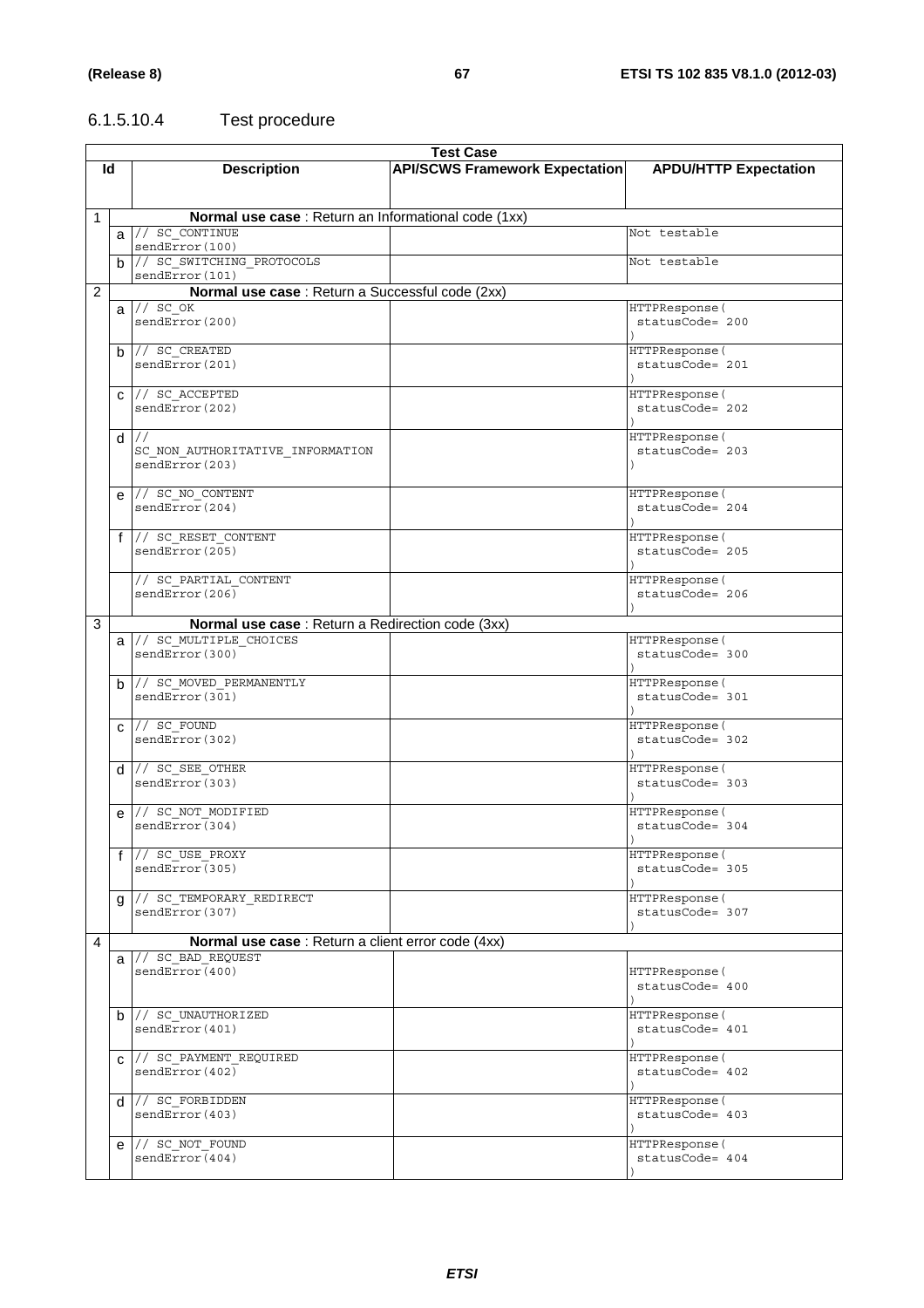|   | <b>Test Case</b> |                                                   |                                       |                                   |
|---|------------------|---------------------------------------------------|---------------------------------------|-----------------------------------|
|   | ld               | <b>Description</b>                                | <b>API/SCWS Framework Expectation</b> | <b>APDU/HTTP Expectation</b>      |
|   |                  |                                                   |                                       |                                   |
|   |                  |                                                   |                                       |                                   |
|   |                  | f // SC_METHOD_NOT_ALLOWED                        |                                       | HTTPResponse (                    |
|   |                  | sendError(405)                                    |                                       | statusCode= 405                   |
|   |                  |                                                   |                                       |                                   |
|   | g                | $\frac{1}{2}$ SC NOT ACCEPTABLE<br>sendError(406) |                                       | HTTPResponse (<br>statusCode= 406 |
|   |                  |                                                   |                                       |                                   |
|   |                  | $h$ //                                            |                                       | HTTPResponse (                    |
|   |                  | SC PROXY AUTHENTICATION REQUIRED                  |                                       | statusCode= 407                   |
|   |                  | sendError(407)                                    |                                       |                                   |
|   |                  | // SC_REQUEST_TIMEOUT                             |                                       | HTTPResponse (                    |
|   |                  | sendError(408)                                    |                                       | statusCode= 408                   |
|   |                  |                                                   |                                       |                                   |
|   |                  | // SC_CONFLICT                                    |                                       | HTTPResponse (                    |
|   |                  | sendError (409)                                   |                                       | statusCode= 409                   |
|   |                  |                                                   |                                       |                                   |
|   |                  | $k$ // SC GONE<br>sendError(410)                  |                                       | HTTPResponse (<br>statusCode= 410 |
|   |                  |                                                   |                                       |                                   |
|   | $\mathbf{I}$     | // SC_LENGTH_REQUIRED                             |                                       | HTTPResponse (                    |
|   |                  | sendError(411)                                    |                                       | statusCode= 411                   |
|   |                  |                                                   |                                       |                                   |
|   |                  | $m$ // SC PRECONDITION FAILED                     |                                       | HTTPResponse (                    |
|   |                  | sendError(412)                                    |                                       | statusCode= 412                   |
|   |                  |                                                   |                                       |                                   |
|   |                  | n // SC_REQUEST_ENTITY_TOO_LARGE                  |                                       | HTTPResponse (                    |
|   |                  | $s$ endError $(413)$                              |                                       | statusCode= 413                   |
|   |                  |                                                   |                                       |                                   |
|   |                  | 0 // SC_REQUEST_URI_TOO_LONG                      |                                       | HTTPResponse (                    |
|   |                  | sendError(414)                                    |                                       | statusCode= 414                   |
|   |                  |                                                   |                                       |                                   |
|   |                  | p // SC_UNSUPPORTED_MEDIA_TYPE<br>sendError(415)  |                                       | HTTPResponse (<br>statusCode= 415 |
|   |                  |                                                   |                                       |                                   |
|   |                  | q $\sqrt{7}$                                      |                                       | HTTPResponse (                    |
|   |                  | SC_REQUESTED_RANGE_NOT_SATISFIABLE                |                                       | statusCode= 416                   |
|   |                  | sendError(416)                                    |                                       |                                   |
|   |                  | r // SC_EXPECTATION_FAILED                        |                                       | HTTPResponse (                    |
|   |                  | sendError(417)                                    |                                       | statusCode= 417                   |
|   |                  |                                                   |                                       |                                   |
| 5 |                  | Normal use case : Return a Server Error 5xx code  |                                       |                                   |
|   |                  | a // SC_INTERNAL_SERVER ERROR                     |                                       | HTTPResponse (                    |
|   |                  | sendError(500)                                    |                                       | statusCode= 500                   |
|   |                  |                                                   |                                       |                                   |
|   |                  | b // SC_NOT_IMPLEMENTED<br>sendError(501)         |                                       | HTTPResponse (<br>statusCode= 501 |
|   |                  |                                                   |                                       |                                   |
|   |                  | C // SC_BAD_GATEWAY                               |                                       | HTTPResponse (                    |
|   |                  | sendError(502)                                    |                                       | statusCode= 502                   |
|   |                  |                                                   |                                       |                                   |
|   |                  | $d$ // SC SERVICE UNAVAILABLE                     |                                       | HTTPResponse (                    |
|   |                  | sendError(503)                                    |                                       | statusCode= 503                   |
|   |                  |                                                   |                                       |                                   |
|   |                  | e // SC_GATEWAY_TIMEOUT                           |                                       | HTTPResponse (                    |
|   |                  | sendError(504)                                    |                                       | statusCode= 504                   |
|   |                  |                                                   |                                       |                                   |
|   |                  | f // SC_HTTP_VERSION_NOT_SUPPORTED                |                                       | HTTPResponse (                    |
|   |                  | sendError(505)                                    |                                       | statusCode= 505                   |
|   | 6                | <b>After writeStatusCode</b>                      |                                       |                                   |
|   |                  |                                                   |                                       | HTTPResponse (                    |
|   |                  | writeStatusCode(200);                             |                                       | statusCode= 403                   |
|   |                  |                                                   |                                       |                                   |
|   |                  | sendError(403);                                   |                                       |                                   |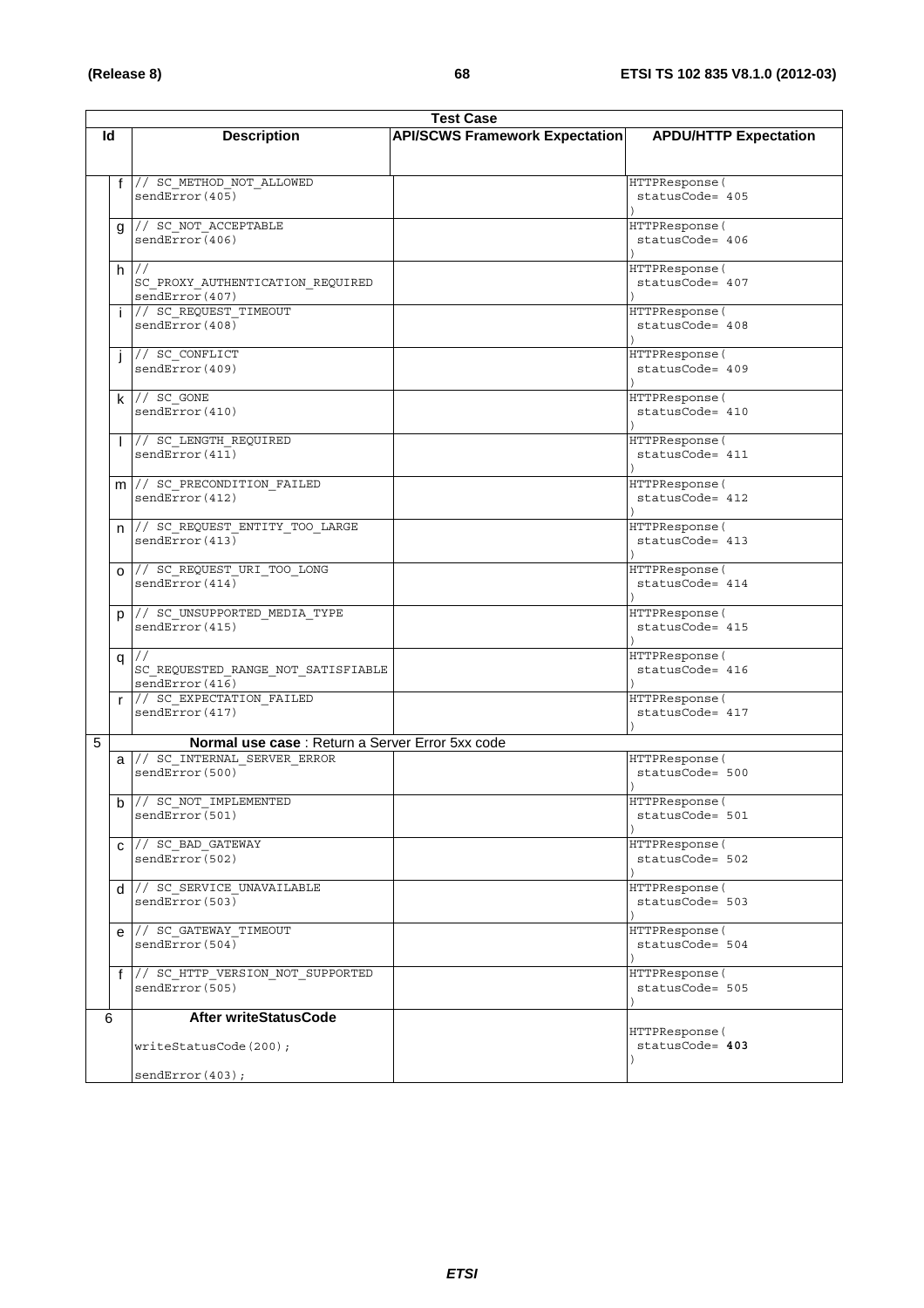|                | <b>Test Case</b>                                                                                                                                                                                                                                                                                                                    |                                                                                                                                                                |                                                                                                 |  |
|----------------|-------------------------------------------------------------------------------------------------------------------------------------------------------------------------------------------------------------------------------------------------------------------------------------------------------------------------------------|----------------------------------------------------------------------------------------------------------------------------------------------------------------|-------------------------------------------------------------------------------------------------|--|
| ld             | <b>Description</b>                                                                                                                                                                                                                                                                                                                  | <b>API/SCWS Framework Expectation</b>                                                                                                                          | <b>APDU/HTTP Expectation</b>                                                                    |  |
|                |                                                                                                                                                                                                                                                                                                                                     |                                                                                                                                                                |                                                                                                 |  |
|                |                                                                                                                                                                                                                                                                                                                                     |                                                                                                                                                                |                                                                                                 |  |
| $\overline{7}$ | HTTP_CODE_UNKNOWN<br>sendError(0)<br>$sendError(-1)$<br>sendError(1000)<br>sendError(99)<br>sendError(102)<br>sendError(199)<br>sendError(207)<br>sendError(299)<br>sendError(308)<br>sendError(399)<br>sendError (418)<br>sendError(499)<br>sendError(506)<br>sendError(600)<br>sendError(700)<br>sendError(800)<br>sendError(900) | uicc.scws.ScwsException with<br>reason codes HTTP CODE UNKNOW is HTTPResponse (<br>thrown.<br>Catch the exception and build<br>a page with status $code = 204$ | $statusCode = "204"$                                                                            |  |
| 8              | finalizeHeader called previously<br>writeStatusCode(200)<br>$finalizeHeader()$ ;<br>sendError(403);<br>appendContent([OK], 0, 2);<br>$flush()$ ;                                                                                                                                                                                    | Uicc.scws.ScwsException with<br>reason codes<br>HEADER ALREADY FINALIZED is<br>thrown.<br>Catch the exception and continue the<br>procedure.                   | HTTPResponse (<br>statusCode= 200<br>Header ("Content-Length") =<br>"2"<br>contentBody= "OK"    |  |
| 9              | appendContent called previously                                                                                                                                                                                                                                                                                                     |                                                                                                                                                                |                                                                                                 |  |
|                | writeStatusCode(200)<br>appendContent([OK], 0, 2);<br>sendError(403);<br>$flush()$ ;                                                                                                                                                                                                                                                | Uicc.scws.ScwsException with<br>reason codes<br>HEADER_ALREADY_FINALIZED is<br>thrown.<br>Catch the exception and continue the<br>procedure.                   | HTTPResponse (<br>statusCode= 200<br>$Header('Content-Length') =$<br>"2"<br>contentBody= "OK"   |  |
| 10             | flush called previously                                                                                                                                                                                                                                                                                                             |                                                                                                                                                                |                                                                                                 |  |
|                | writeStatusCode(200)<br>appendContent([OK], 0, 2);<br>$flush()$ ;<br>sendError(403);                                                                                                                                                                                                                                                | uicc.scws.ScwsException with<br>reason codes<br>HTTP RESPONSE ALREADY SENT is<br>thrown.<br>Catch the exception and continue the<br>procedure.                 | HTTPResponse (<br>statusCode= 200<br>$Header('Content-Length") =$<br>" 2 "<br>contentBody= "OK" |  |
| 11             | sendError called previously                                                                                                                                                                                                                                                                                                         |                                                                                                                                                                |                                                                                                 |  |
|                | sendError(500);<br>sendError(403);                                                                                                                                                                                                                                                                                                  | uicc.scws.ScwsException with<br>reason codes<br>HTTP RESPONSE ALREADY SENT is<br>thrown.<br>Catch the exception and continue the<br>procedure.                 | HTTPResponse (<br>statusCode= 500                                                               |  |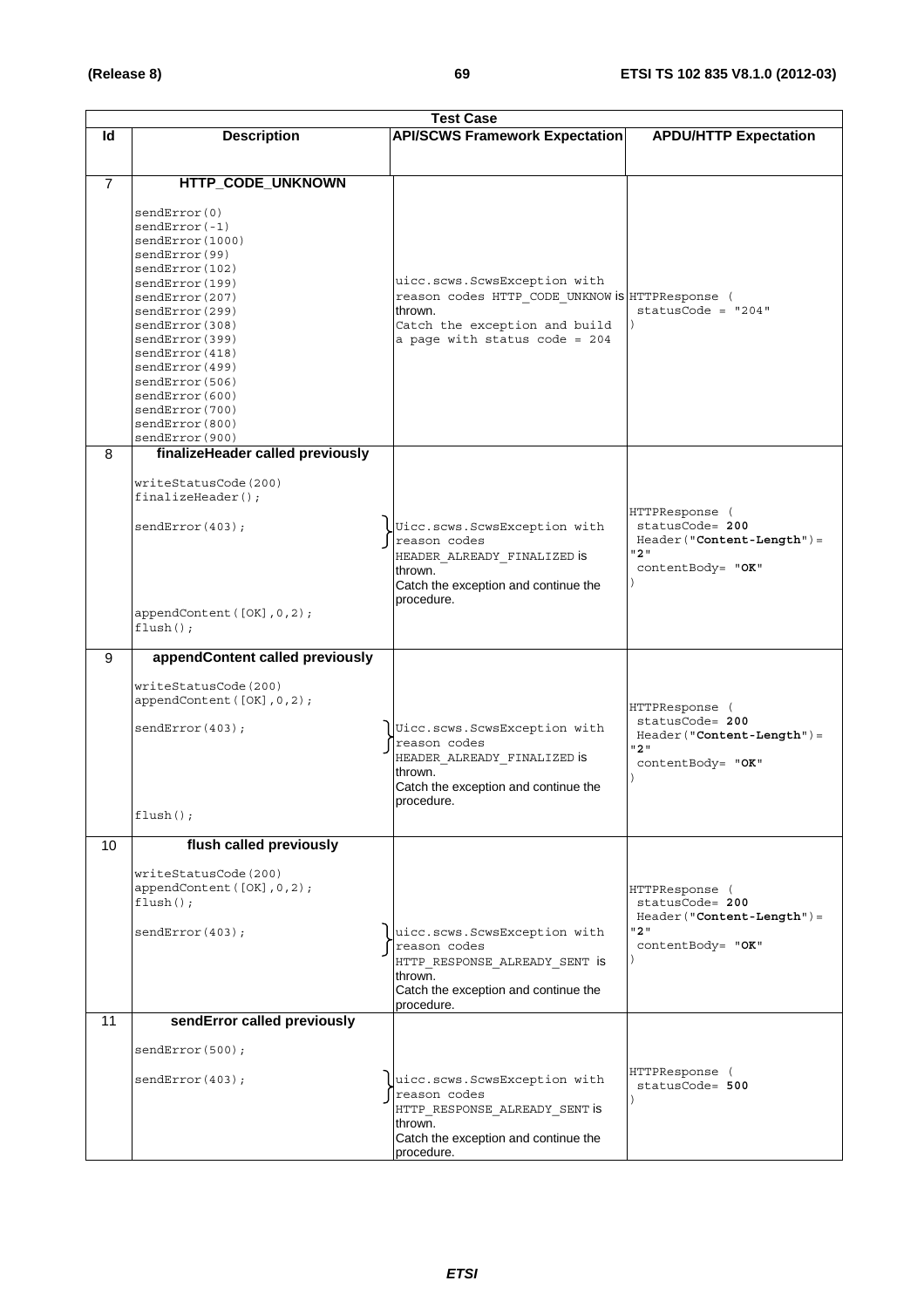### 6.1.5.11 Method setContentType

Test Area Reference: Api\_1\_Hrs\_Scot.

#### 6.1.5.11.1 Conformance Requirement

The method with following header shall be compliant to its definition in the API.

void setContentType(short type) throws ScwsException

#### 6.1.5.11.1.1 Normal execution

• CRRN1: Sets the content type of the HTTP response.

#### 6.1.5.11.1.2 Parameter Errors

• CRRP1: if parameter type is not correct according to SCWSConstants, a uicc.scws.ScwsException with reason codes UNKNOWN\_KEYWORD\_ID is thrown.

6.1.5.11.1.3 Context errors

- CRRC1: if the HTTP header was already finalized, a uicc.scws.ScwsException with reason codes HEADER\_ALREADY\_FINALIZED is thrown.
- CRRC2: if appending the header variable would cause an overflow of the response buffer, a uicc.scws.ScwsException with reason codes BUFFER\_OVERFLOW is thrown.
- CRRC3: if the flush method was called previously, a uicc.scws.ScwsException with reason codes HTTP\_RESPONSE\_ALREADY\_SENT is thrown.
- CRRC4: if the sendError method was called previously, a uicc.scws.ScwsException with reason codes HTTP\_RESPONSE\_ALREADY\_SENT is thrown.

### 6.1.5.11.2 Test area files

Specific triggering: None:

| Test Source: | Test_Api_1_Hrs_Scot.java. |
|--------------|---------------------------|
|--------------|---------------------------|

Test Applet: Api\_1\_Hrs\_Scot\_1.java.

Cap File: Api\_1\_Hrs\_Scot.cap.

#### 6.1.5.11.3 Test coverage

| <b>CRR</b> number | Test case number |
|-------------------|------------------|
| N1                | 1, 2, 3, 4, 5    |
|                   |                  |
| C 1               | 7. 8             |
| C2                |                  |
| СЗ                |                  |
|                   |                  |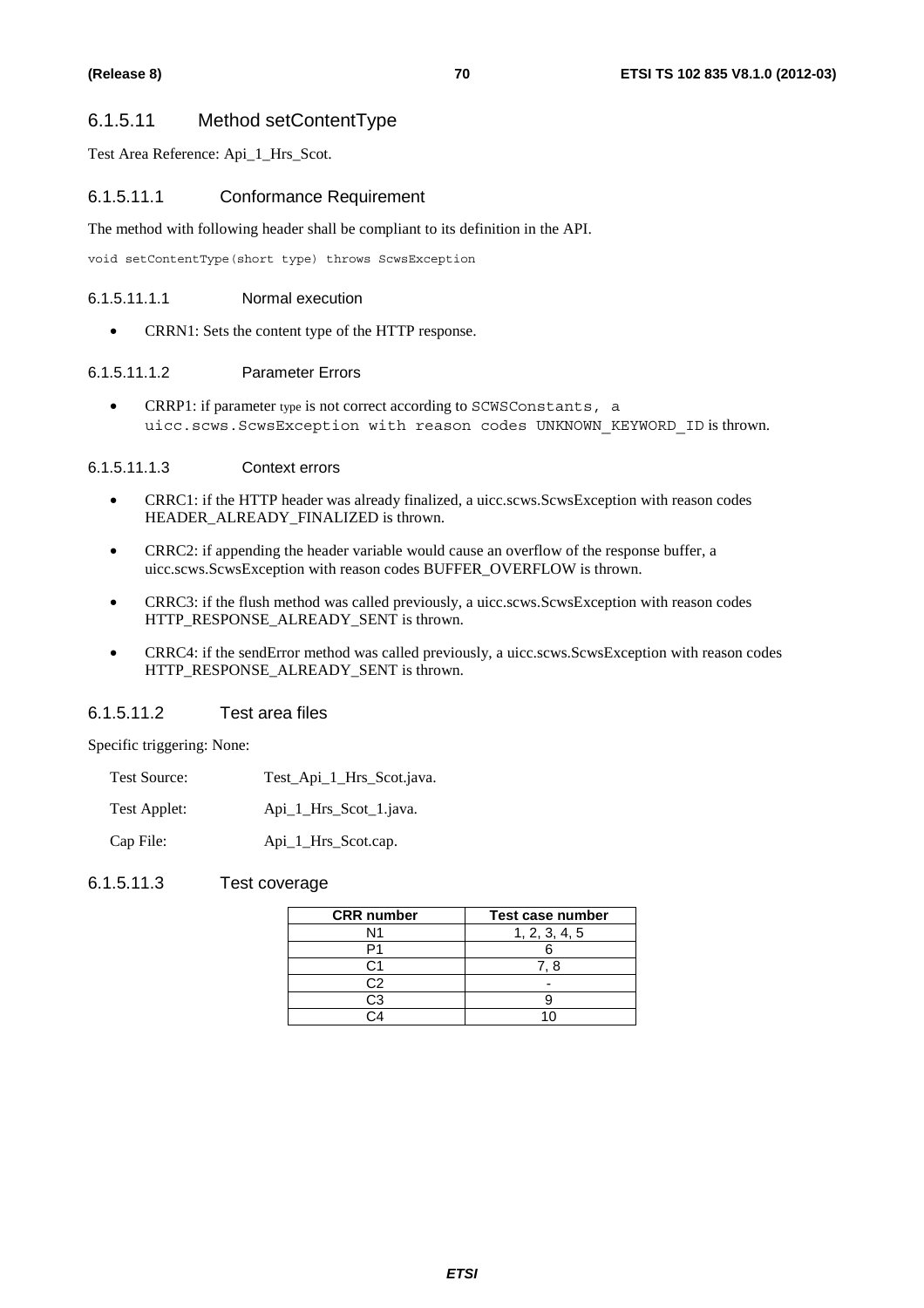# 6.1.5.11.4 Test procedure

|              | <b>Test Case</b>                |                           |                                         |  |  |  |
|--------------|---------------------------------|---------------------------|-----------------------------------------|--|--|--|
| ld           | <b>Description</b>              | <b>API/SCWS Framework</b> | <b>APDU/HTTP Expectation</b>            |  |  |  |
|              |                                 | <b>Expectation</b>        |                                         |  |  |  |
| $\mathbf{1}$ | All success type                |                           |                                         |  |  |  |
|              |                                 |                           |                                         |  |  |  |
| a            |                                 |                           |                                         |  |  |  |
|              | // CONTENT TYPE IMAGE GIF       |                           | HTTPResponse (                          |  |  |  |
|              | writeStatusCode(200)            |                           | statusCode= "200"                       |  |  |  |
|              | setContextType(4);              |                           | $Header("Content-Type") = "image/gif"$  |  |  |  |
|              | $finalizeHeader()$ ;            |                           | $Header("Content-Length") = "2"$        |  |  |  |
|              | appendContent $([OK], 0, 2)$ ;  |                           | contentBody= "OK"                       |  |  |  |
|              | $flush()$ ;                     |                           |                                         |  |  |  |
|              |                                 |                           |                                         |  |  |  |
|              |                                 |                           |                                         |  |  |  |
|              | b // CONTENT TYPE IMAGE JPEG    |                           | HTTPResponse (                          |  |  |  |
|              | writeStatusCode(200)            |                           | statusCode= 200                         |  |  |  |
|              | setContextType(3);              |                           | $Header("Content-Type") = "image/jpeg"$ |  |  |  |
|              | $finalizeHeader()$ ;            |                           | Header("Content-Length")= "2"           |  |  |  |
|              | appendContent([OK], 0, 2);      |                           |                                         |  |  |  |
|              | $flush()$ ;                     |                           | contentBody= "OK"                       |  |  |  |
|              |                                 |                           |                                         |  |  |  |
|              | $C$ // CONTENT TYPE IMAGE PNG   |                           |                                         |  |  |  |
|              | writeStatusCode(200)            |                           | HTTPResponse (                          |  |  |  |
|              |                                 |                           | statusCode= 200                         |  |  |  |
|              | setContextType(5);              |                           | $Header("Content-Type") = "image/pnq"$  |  |  |  |
|              | $finalizeHeader()$ ;            |                           | $Header("Content-Length") = "2"$        |  |  |  |
|              | appendContent([OK], 0, 2);      |                           | contentBody= "OK"                       |  |  |  |
|              | $flush()$ ;                     |                           |                                         |  |  |  |
|              |                                 |                           |                                         |  |  |  |
|              | $d$ // CONTENT TYPE TEXT HTML   |                           | HTTPResponse (                          |  |  |  |
|              | writeStatusCode(200)            |                           | statusCode= 200                         |  |  |  |
|              | setContextType(1);              |                           | Header ("Content-Type") = "text/html"   |  |  |  |
|              | $finalizeHeader()$ ;            |                           |                                         |  |  |  |
|              | appendContent ([OK], 0, 2);     |                           | $Header("Content-Length") = "2"$        |  |  |  |
|              | $flush()$ ;                     |                           | contentBody= "OK"                       |  |  |  |
|              |                                 |                           |                                         |  |  |  |
|              | e // CONTENT_TYPE_TEXT_PLAIN    |                           |                                         |  |  |  |
|              | writeStatusCode(200)            |                           | HTTPResponse (                          |  |  |  |
|              | setContextType(2);              |                           | statusCode= 200                         |  |  |  |
|              | $finalizeHeader()$ ;            |                           | Header("Content-Type")= "text/plain"    |  |  |  |
|              |                                 |                           | Header("Content-Length")= "2"           |  |  |  |
|              | appendContent([OK], 0, 2);      |                           | contentBody= "OK"                       |  |  |  |
|              | $flush()$ ;                     |                           |                                         |  |  |  |
|              |                                 |                           |                                         |  |  |  |
| 2            | <b>Call in first</b>            |                           |                                         |  |  |  |
|              |                                 |                           | HTTPResponse (                          |  |  |  |
|              | setContextType(2);              |                           | statusCode= 200                         |  |  |  |
|              |                                 |                           | $Header("Content-Type") = "text/plain"$ |  |  |  |
|              | writeStatusCode(200)            |                           | $Header("Content-Length") = "2"$        |  |  |  |
|              | $finalizeHeader()$ ;            |                           | contentBody= "OK"                       |  |  |  |
|              | appendContent([OK], 0, 2);      |                           |                                         |  |  |  |
|              | $flush()$ ;                     |                           |                                         |  |  |  |
|              |                                 |                           |                                         |  |  |  |
| 3            | <b>Call after status line</b>   |                           |                                         |  |  |  |
|              |                                 |                           |                                         |  |  |  |
|              | writeStatusCode(200)            |                           | HTTPResponse (                          |  |  |  |
|              |                                 |                           | statusCode= 200                         |  |  |  |
|              | setContextType(2);              |                           | Header("Content-Type")= "text/plain"    |  |  |  |
|              |                                 |                           | $Header('Content-Length") = "2"$        |  |  |  |
|              | $finalizeHeader()$ ;            |                           | contentBody= "OK"                       |  |  |  |
|              | appendContent([OK], 0, 2);      |                           |                                         |  |  |  |
|              | $flush()$ ;                     |                           |                                         |  |  |  |
|              |                                 |                           |                                         |  |  |  |
| 4            | Call after appendHeaderVariable |                           |                                         |  |  |  |
|              |                                 |                           |                                         |  |  |  |
|              | writeStatusCode(200)            |                           |                                         |  |  |  |
|              |                                 |                           |                                         |  |  |  |
|              | appendHeaderVariable(           |                           | HTTPResponse (                          |  |  |  |
|              | headerKeywordNameId= 1,         |                           | statusCode= 200                         |  |  |  |
|              | value= [header1header2],        |                           | Header("Accept")= "header1"             |  |  |  |
|              | valueOffset= 0,                 |                           | Header("Content-Type")= "text/plain"    |  |  |  |
|              | valueLength= 7)                 |                           | Header("Content-Length")= "2"           |  |  |  |
|              |                                 |                           |                                         |  |  |  |
|              | setContextType(2);              |                           | contentBody= "OK"                       |  |  |  |
|              |                                 |                           |                                         |  |  |  |
|              | $finalizeHeader()$ ;            |                           |                                         |  |  |  |
|              | appendContent([OK], 0, 2);      |                           |                                         |  |  |  |
|              |                                 |                           |                                         |  |  |  |
|              | $flush()$ ;                     |                           |                                         |  |  |  |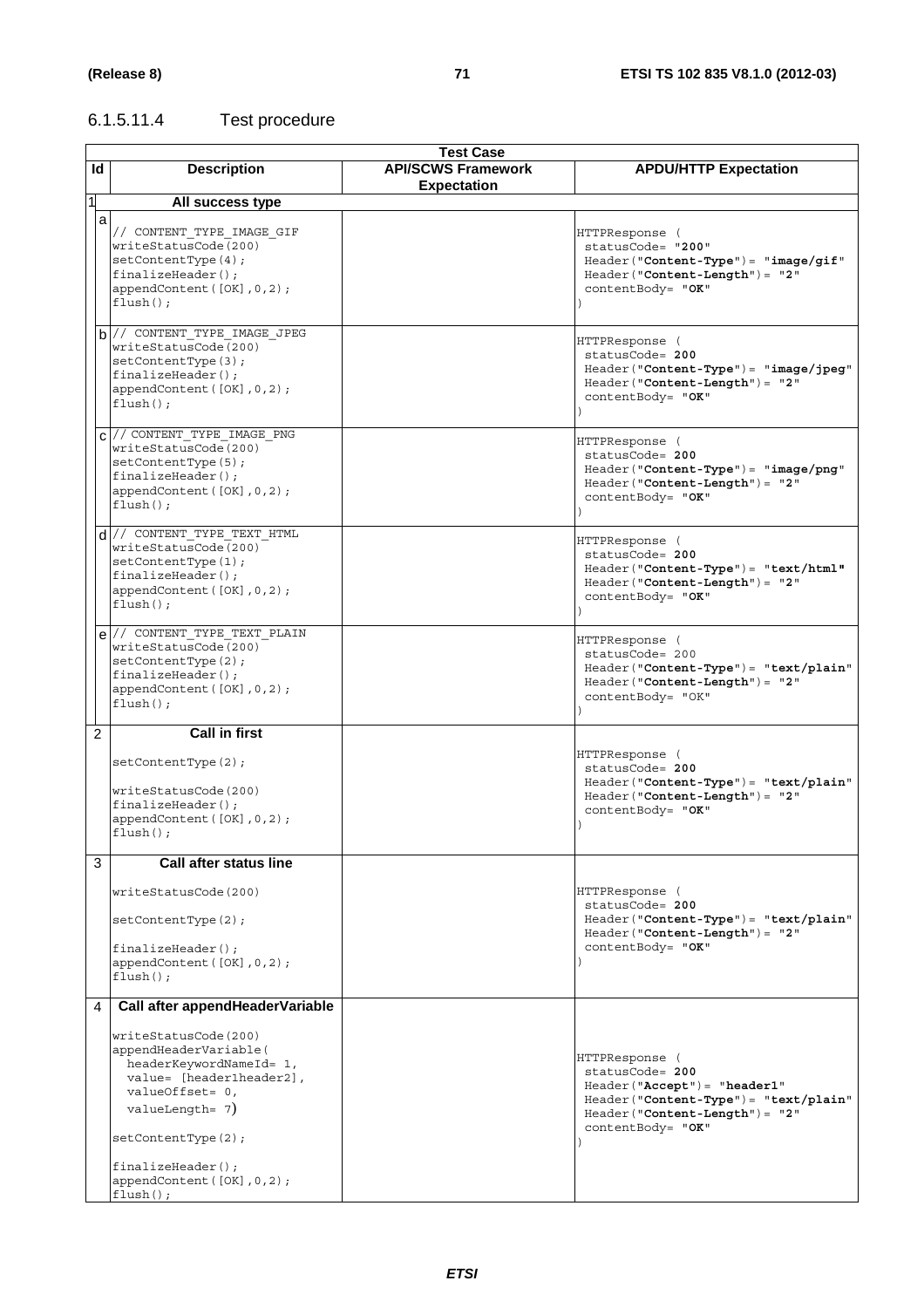|    | <b>Test Case</b>                                                                                           |                                                                                                                                              |                                                                                                                                                     |  |  |  |  |
|----|------------------------------------------------------------------------------------------------------------|----------------------------------------------------------------------------------------------------------------------------------------------|-----------------------------------------------------------------------------------------------------------------------------------------------------|--|--|--|--|
| ld | <b>Description</b>                                                                                         | <b>API/SCWS Framework</b><br><b>Expectation</b>                                                                                              | <b>APDU/HTTP Expectation</b>                                                                                                                        |  |  |  |  |
| 5  | <b>Multiple call</b>                                                                                       |                                                                                                                                              |                                                                                                                                                     |  |  |  |  |
|    | writeStatusCode(200)                                                                                       |                                                                                                                                              |                                                                                                                                                     |  |  |  |  |
|    | setContextType(5);<br>setContextType(4);<br>setContextType(3);<br>setContextType(2);<br>setContentType(1); |                                                                                                                                              | HTTPResponse (<br>statusCode= 200<br>Header("Content-Type")= "text/html"<br>$Header('Content-Length") = "2"$<br>contentBody= "OK"                   |  |  |  |  |
|    | $finalizeHeader()$ ;<br>appendContent([OK], 0, 2);<br>$flush()$ ;                                          |                                                                                                                                              |                                                                                                                                                     |  |  |  |  |
| 6  | UNKNOWN KEYWORD ID                                                                                         |                                                                                                                                              |                                                                                                                                                     |  |  |  |  |
|    | writeStatusCode(200)                                                                                       |                                                                                                                                              |                                                                                                                                                     |  |  |  |  |
|    | setContentType(0);                                                                                         | uicc.scws.ScwsException with<br>reason codes                                                                                                 |                                                                                                                                                     |  |  |  |  |
|    | $setContextType(-1);$                                                                                      | UNKNOWN KEYWORD ID is thrown.<br>uicc.scws.ScwsException with<br>reason codes                                                                |                                                                                                                                                     |  |  |  |  |
|    | setContextType(6);                                                                                         | UNKNOWN KEYWORD ID is thrown.<br>uicc.scws.ScwsException with<br>reason codes                                                                |                                                                                                                                                     |  |  |  |  |
|    | $setContextType(-2);$                                                                                      | UNKNOWN KEYWORD ID is thrown.<br>$\downarrow$ uicc.scws.ScwsException with<br>reason codes<br>UNKNOWN_KEYWORD_ID is thrown.                  | HTTPResponse (<br>statusCode= 200<br>Header("Content-Type")= "text/plain"<br>$\texttt{Header}("\texttt{Content-Length"})= "2"$<br>contentBody= "OK" |  |  |  |  |
|    |                                                                                                            | Catch all exceptions and continue the<br>procedure.                                                                                          |                                                                                                                                                     |  |  |  |  |
|    | setContextType(2);<br>$finalizeHeader()$ ;<br>appendContent ([OK], 0, 2);<br>$flush()$ ;                   |                                                                                                                                              |                                                                                                                                                     |  |  |  |  |
| 7  | finalizeHeader called previously                                                                           |                                                                                                                                              |                                                                                                                                                     |  |  |  |  |
|    | writeStatusCode(200)<br>$finalizeHeader()$ ;                                                               |                                                                                                                                              |                                                                                                                                                     |  |  |  |  |
|    | setContentType(2);                                                                                         | Uicc.scws.ScwsException with<br>reason codes<br>HEADER_ALREADY_FINALIZED is<br>thrown.<br>Catch the exception and continue the<br>procedure. | HTTPResponse (<br>statusCode= 200<br>$Header('Content-Length") = "2"$<br>contentBody= "OK"                                                          |  |  |  |  |
|    | appendContent([OK], 0, 2);<br>$flush()$ ;                                                                  |                                                                                                                                              |                                                                                                                                                     |  |  |  |  |
| 8  | appendContent called previously                                                                            |                                                                                                                                              |                                                                                                                                                     |  |  |  |  |
|    | writeStatusCode(200)<br>finalizeHeader();<br>appendContent ([OK], 0, 2);                                   |                                                                                                                                              | HTTPResponse (                                                                                                                                      |  |  |  |  |
|    | setContextType(2);                                                                                         | UUicc.scws.ScwsException with<br>reason codes<br>HEADER ALREADY FINALIZED IS<br>thrown.<br>Catch the exception and continue the              | statusCode= 200<br>Header("Content-Length")= "2"<br>contentBody= "OK"                                                                               |  |  |  |  |
|    | $flush()$ ;                                                                                                | procedure.                                                                                                                                   |                                                                                                                                                     |  |  |  |  |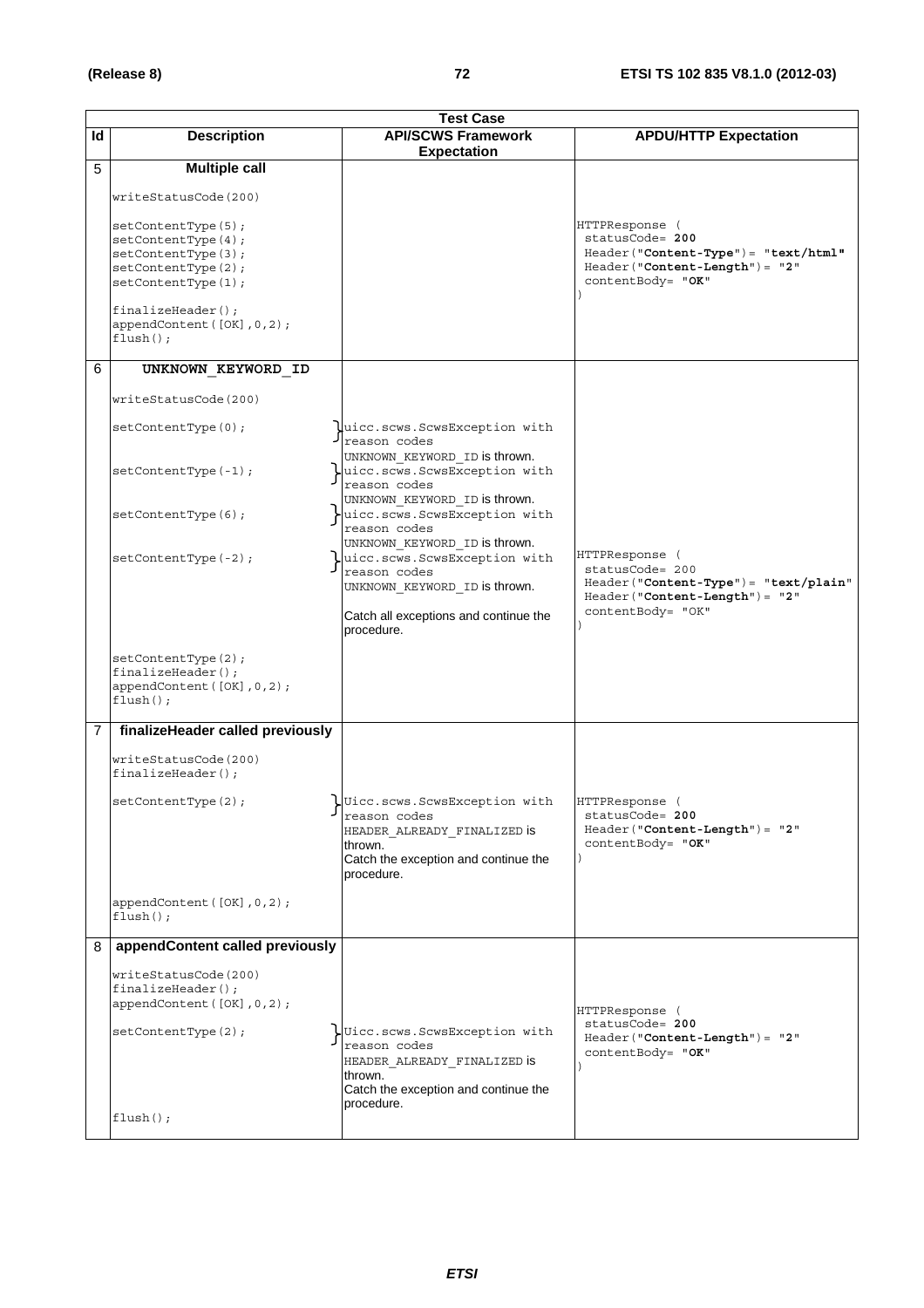|                 | <b>Test Case</b>                                                                                                                         |                                                                                                                                                |                                                                                                                                       |  |  |
|-----------------|------------------------------------------------------------------------------------------------------------------------------------------|------------------------------------------------------------------------------------------------------------------------------------------------|---------------------------------------------------------------------------------------------------------------------------------------|--|--|
| Id              | <b>Description</b>                                                                                                                       | <b>API/SCWS Framework</b><br><b>Expectation</b>                                                                                                | <b>APDU/HTTP Expectation</b>                                                                                                          |  |  |
| 9               | flush called previously<br>writeStatusCode(200)<br>setContextType(2);<br>appendContent([OK], 0, 2);<br>$flush()$ ;<br>setContextType(1); | uicc.scws.ScwsException with<br>reason codes<br>HTTP RESPONSE ALREADY SENT IS<br>thrown.<br>Catch the exception and continue the<br>procedure. | HTTPResponse<br>$statusCode = 200$<br>$Header("Content-Type") = "text/plain$<br>$Header('Content-Length") = "2"$<br>contentBody= "OK" |  |  |
| 10 <sup>°</sup> | sendError called previously<br>sendError (500)<br>setContextType(2);                                                                     | uicc.scws.ScwsException with<br>reason codes<br>HTTP RESPONSE ALREADY SENT IS<br>thrown.<br>Catch the exception and continue the<br>procedure. | HTTPResponse (<br>$statusCode = 500$                                                                                                  |  |  |

## 6.1.5.12 Method writeStatusCode

Test Area Reference: Api\_1\_Hrs\_Wstc.

## 6.1.5.12.1 Conformance Requirement

The method with following header shall be compliant to its definition in the API.

void writeStatusCode(short code) throws ScwsException

#### 6.1.5.12.1.1 Normal execution

• CRRN1: Write an HTTP status code into the outgoing buffer.

### 6.1.5.12.1.2 Parameter Errors

• CRRP1: if parameter code is unknown with respect to the HTTP 1.1 protocol, a uicc.scws.ScwsException with reason codes HTTP\_CODE\_UNKNOWN is thrown.

#### 6.1.5.12.1.3 Context errors

- CRRC1: if the HTTP header was already finalized, a uicc.scws.ScwsException with reason codes HEADER\_ALREADY\_FINALIZED is thrown.
- CRRC2: if the writeStatusCode has already been invoked, a uicc.scws.ScwsException with reason codes STATUS\_LINE\_ALREADY\_SET is thrown.
- CRRC3: if the appendHeaderVariable has already been invoked, a uicc.scws.ScwsException with reason codes STATUS\_LINE\_ALREADY\_SET is thrown.
- CRRC4: if the flush method was called previously, a uicc.scws.ScwsException with reason codes HTTP\_RESPONSE\_ALREADY\_SENT is thrown.
- CRRC5: if the sendError method was called previously, a uicc.scws.ScwsException with reason codes HTTP\_RESPONSE\_ALREADY\_SENT is thrown.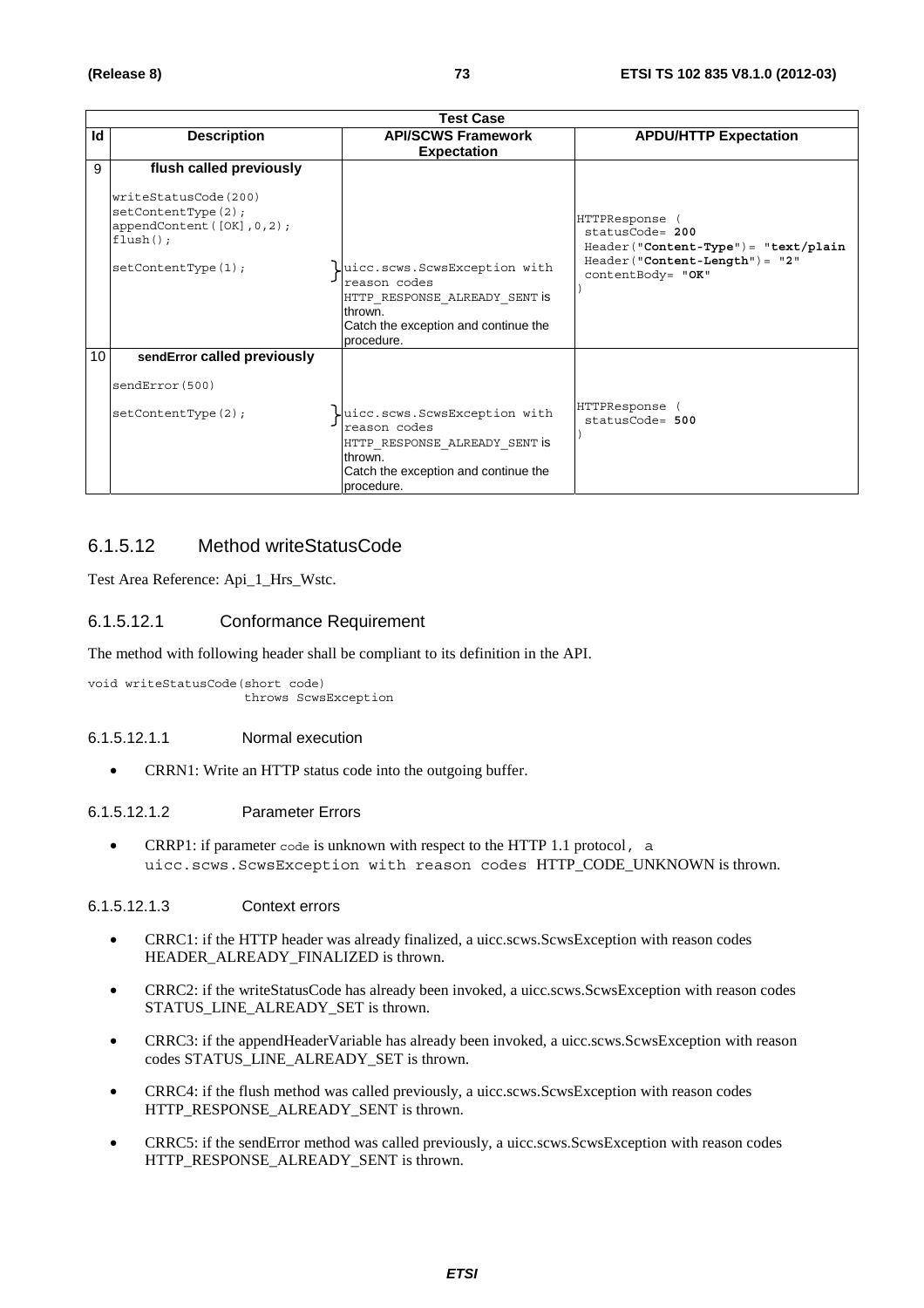## 6.1.5.12.2 Test area files

Specific triggering: None:

| Test Source: | Test_Api_1_Hrs_Wstc.java. |
|--------------|---------------------------|
| Test Applet: | Api_1_Hrs_Wstc_1.java.    |
| Cap File:    | Api_1_Hrs_Wstc.cap.       |

# 6.1.5.12.3 Test coverage

| <b>CRR</b> number | <b>Test case number</b> |  |
|-------------------|-------------------------|--|
| N <sub>1</sub>    | 1, 2, 3, 4, 5, 12       |  |
|                   |                         |  |
|                   |                         |  |
| 32                |                         |  |
| C3                |                         |  |
|                   |                         |  |
|                   |                         |  |

# 6.1.5.12.4 Test procedure

|                | <b>Test Case</b> |                                                                                                            |  |                                                                                                          |  |
|----------------|------------------|------------------------------------------------------------------------------------------------------------|--|----------------------------------------------------------------------------------------------------------|--|
| ld             |                  | <b>API/SCWS Framework</b><br><b>APDU/HTTP Expectation</b><br><b>Description</b><br><b>Expectation</b>      |  |                                                                                                          |  |
|                |                  | 1 <b>Normal use case</b> : Return a basic page with an Informational status code (1xx)                     |  |                                                                                                          |  |
|                |                  | $a$ // sc $\overline{CONTINUE}$<br>writeStatusCode(100)                                                    |  | Not testable                                                                                             |  |
|                |                  | b // SC SWITCHING PROTOCOLS<br>$write \overline{S}$ tatusCode $(101)$                                      |  | Not testable                                                                                             |  |
| $\overline{2}$ |                  | Normal use case: Return a basic page with a Successful status code (2xx)                                   |  |                                                                                                          |  |
|                |                  | $a$ // sc $OK$<br>writeStatusCode(200)<br>appendContent ([OK], 0, 2);<br>$flush()$ ;                       |  | HTTPResponse (<br>statusCode= 200<br>$Header("Content-Length") = 2$<br>contentBody= "OK"                 |  |
|                |                  | $b$ // SC CREATED<br>writeStatusCode(201)<br>appendContent([OK], 0, 2);<br>$flush()$ ;                     |  | HTTPResponse(<br>statusCode= 201<br>$Header("Content-Length") = 2$<br>contentBody= "OK"                  |  |
|                |                  | $C$ // SC ACCEPTED<br>writeStatusCode(202)<br>appendContent ([OK], 0, 2);<br>$flush()$ ;                   |  | HTTPResponse(<br>statusCode= 202<br>$Header("Content-Length") = 2$<br>contentBody= "OK"                  |  |
|                |                  | d // SC NON AUTHORITATIVE INFORMATION<br>writeStatusCode(203)<br>appendContent([OK], 0, 2);<br>$flush()$ ; |  | HTTPResponse(<br>statusCode= 203<br>$Header("Content-Length") = 2$<br>contentBody= "OK"                  |  |
|                |                  | $e$ // $SCNO$ CONTENT<br>writeStatusCode(204)                                                              |  | HTTPResponse(<br>statusCode= 204<br>Header("Content-Length")=<br>null // not present in the<br>response. |  |
|                |                  | f // SC RESET CONTENT<br>writeStatusCode(205)<br>appendContent([OK], 0, 2);<br>$flush()$ ;                 |  | HTTPResponse (<br>statusCode= 205<br>$Header('Content-Length") = 2$<br>contentBody= "OK"                 |  |
|                | a                | // SC PARTIAL CONTENT<br>writeStatusCode(206)<br>appendContent ([OK], 0, 2);<br>$flush()$ ;                |  | HTTPResponse (<br>statusCode= 206<br>$Header('Content-Length") = 2$<br>contentBody= "OK"                 |  |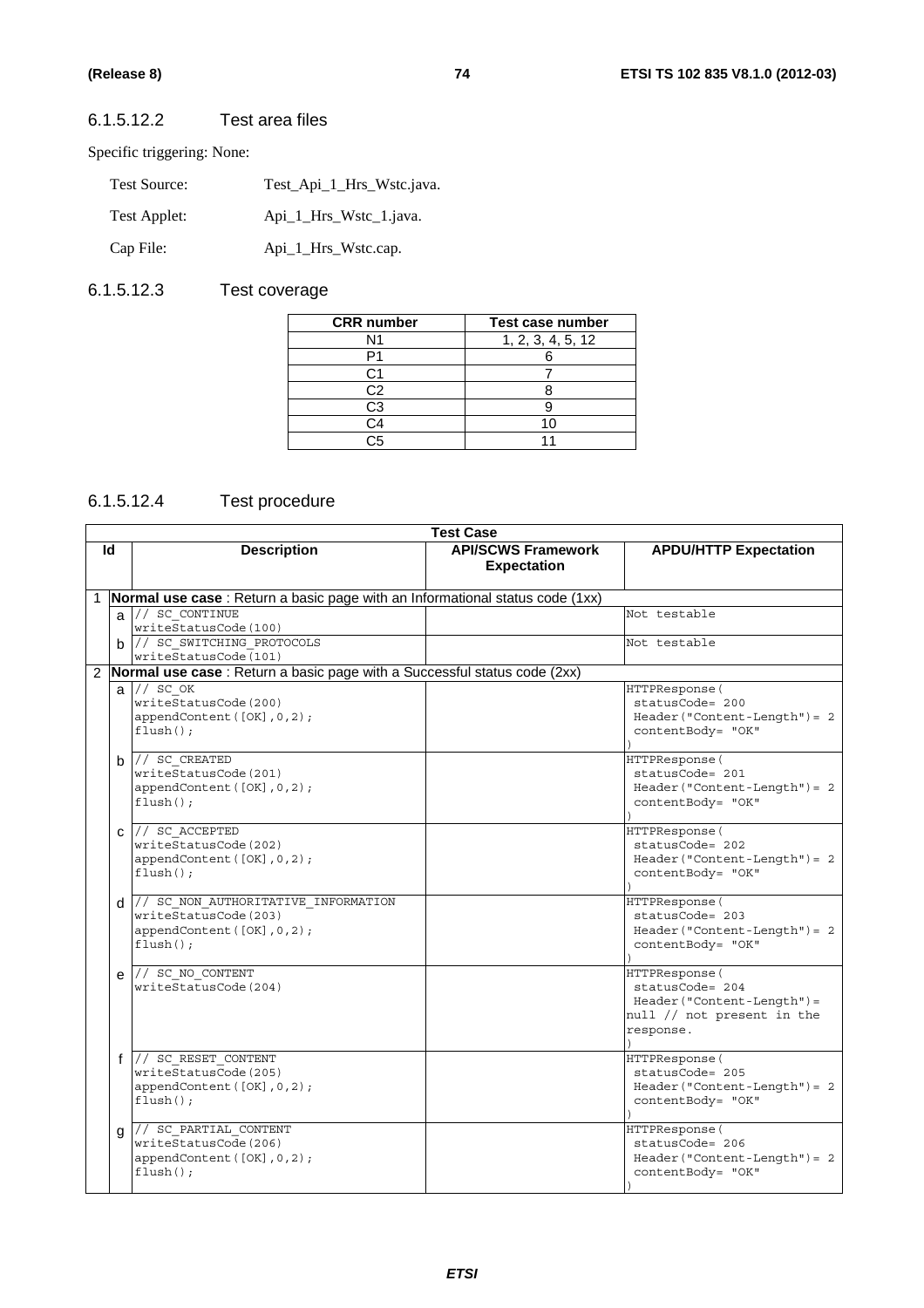|                                                                                     | <b>Test Case</b> |                                                                                                  |                                                 |                                                                                          |  |
|-------------------------------------------------------------------------------------|------------------|--------------------------------------------------------------------------------------------------|-------------------------------------------------|------------------------------------------------------------------------------------------|--|
| ld                                                                                  |                  | <b>Description</b>                                                                               | <b>API/SCWS Framework</b><br><b>Expectation</b> | <b>APDU/HTTP Expectation</b>                                                             |  |
| 3 <b>Normal use case</b> : Return a basic page with a Redirection status code (3xx) |                  |                                                                                                  |                                                 |                                                                                          |  |
|                                                                                     |                  | a // SC MULTIPLE CHOICES<br>writeStatusCode(300)<br>appendContent([OK], 0, 2);<br>$flush()$ ;    |                                                 | HTTPResponse (<br>statusCode= 300<br>$Header('Content-Length") = 2$<br>contentBody= "OK" |  |
|                                                                                     |                  | $b$ // SC MOVED PERMANENTLY<br>writeStatusCode(301)<br>appendContent([OK], 0, 2);<br>$flush()$ ; |                                                 | HTTPResponse (<br>statusCode= 301<br>$Header('Content-Length") = 2$<br>contentBody= "OK" |  |
|                                                                                     |                  | $c$ // $sc$ FOUND<br>writeStatusCode(302)<br>appendContent([OK], 0, 2);<br>$flush()$ ;           |                                                 | HTTPResponse(<br>statusCode= 302<br>$Header('Content-Length") = 2$<br>contentBody= "OK"  |  |
|                                                                                     |                  | $d$ // SC_SEE_OTHER<br>writeStatusCode(303)<br>appendContent([OK], 0, 2);<br>$flush()$ ;         |                                                 | HTTPResponse(<br>statusCode= 303<br>$Header('Content-Length") = 2$<br>contentBody= "OK"  |  |
|                                                                                     |                  | $e$ // SC NOT MODIFIED<br>writeStatusCode(304)                                                   |                                                 | HTTPResponse (<br>statusCode= 304                                                        |  |
|                                                                                     |                  | $f$ // SC USE PROXY<br>writeStatusCode(305)<br>appendContent([OK], 0, 2);<br>$flush()$ ;         |                                                 | HTTPResponse (<br>statusCode= 305<br>$Header('Content-Length") = 2$<br>contentBody= "OK" |  |
|                                                                                     | a                | // SC TEMPORARY REDIRECT<br>writeStatusCode(307)<br>appendContent([OK], 0, 2);<br>$flush()$ ;    |                                                 | HTTPResponse(<br>statusCode= 307<br>$Header('Content-Length") = 2$<br>contentBody= "OK"  |  |
| 4                                                                                   |                  | Normal use case: Return a basic page with a Client error status code (4xx)                       |                                                 |                                                                                          |  |
|                                                                                     |                  | a // SC_BAD REQUEST<br>writeStatusCode(400)<br>appendContent([OK], 0, 2);<br>$flush()$ ;         |                                                 | HTTPResponse (<br>statusCode= 400<br>$Header('Content-Length") = 2$<br>contentBody= "OK" |  |
|                                                                                     | b                | // SC UNAUTHORIZED<br>writeStatusCode(401)<br>appendContent ([OK], 0, 2);<br>$flush()$ ;         |                                                 | HTTPResponse(<br>statusCode= 401<br>$Header('Content-Length") = 2$<br>contentBody= "OK"  |  |
|                                                                                     |                  | C // SC PAYMENT REQUIRED<br>writeStatusCode(402)<br>appendContent([OK], 0, 2);<br>$flush()$ ;    |                                                 | HTTPResponse(<br>statusCode= 402<br>$Header('Content-Length") = 2$<br>contentBody= "OK"  |  |
|                                                                                     |                  | $d$ // $SC$ FORBIDDEN<br>writeStatusCode(403)<br>appendContent([OK], 0, 2);<br>$flush()$ ;       |                                                 | HTTPResponse (<br>statusCode= 403<br>$Header('Content-Length") = 2$<br>contentBody= "OK" |  |
|                                                                                     |                  | $e$ // $SCNOT$ FOUND<br>writeStatusCode(404)<br>appendContent([OK], 0, 2);<br>$flush()$ ;        |                                                 | HTTPResponse (<br>statusCode= 404<br>$Header('Content-Length") = 2$<br>contentBody= "OK" |  |
|                                                                                     |                  | f // SC METHOD NOT ALLOWED<br>writeStatusCode(405)<br>appendContent([OK], 0, 2);<br>$flush()$ ;  |                                                 | HTTPResponse (<br>statusCode= 405<br>$Header('Content-Length") = 2$<br>contentBody= "OK" |  |
|                                                                                     | g                | // SC NOT ACCEPTABLE<br>writeStatusCode(406)<br>appendContent([OK], 0, 2);<br>$flush()$ ;        |                                                 | HTTPResponse (<br>statusCode= 406<br>$Header('Content-Length") = 2$<br>contentBody= "OK" |  |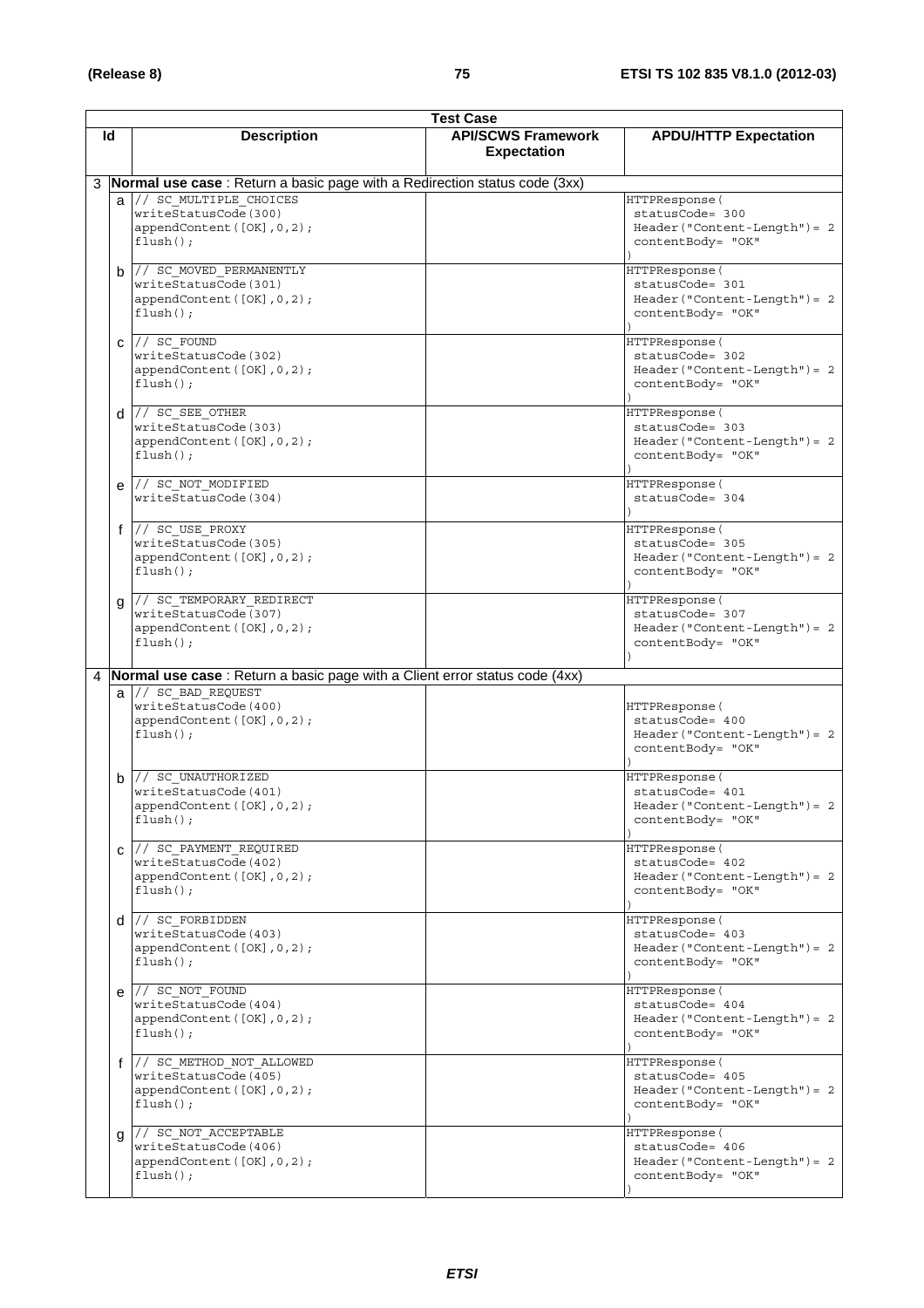|    | <b>Test Case</b>                                                                                             |  |                                                                                          |  |  |
|----|--------------------------------------------------------------------------------------------------------------|--|------------------------------------------------------------------------------------------|--|--|
| ld | <b>API/SCWS Framework</b><br><b>Description</b><br><b>Expectation</b>                                        |  | <b>APDU/HTTP Expectation</b>                                                             |  |  |
|    | h  // SC PROXY AUTHENTICATION REQUIRED<br>writeStatusCode(407)<br>appendContent([OK], 0, 2);<br>$flush()$ ;  |  | HTTPResponse (<br>statusCode= 407<br>$Header('Content-Length") = 2$<br>contentBody= "OK" |  |  |
| i. | // SC REQUEST TIMEOUT<br>writeStatusCode(408)<br>appendContent ([OK], 0, 2);<br>$flush()$ ;                  |  | HTTPResponse (<br>statusCode= 408<br>$Header('Content-Length') = 2$<br>contentBody= "OK" |  |  |
|    | // SC_CONFLICT<br>writeStatusCode(409)<br>appendContent ([OK], 0, 2);<br>$flush()$ ;                         |  | HTTPResponse (<br>statusCode= 409<br>$Header('Content-Length') = 2$<br>contentBody= "OK" |  |  |
|    | $k$ // SC GONE<br>writeStatusCode(410)<br>appendContent ([OK], 0, 2);<br>$flush()$ ;                         |  | HTTPResponse (<br>statusCode= 410<br>$Header('Content-Length") = 2$<br>contentBody= "OK" |  |  |
|    | // SC LENGTH REQUIRED<br>writeStatusCode(411)<br>appendContent ([OK], 0, 2);<br>$flush()$ ;                  |  | HTTPResponse (<br>statusCode= 411<br>$Header('Content-Length") = 2$<br>contentBody= "OK" |  |  |
|    | $m$ // SC PRECONDITION FAILED<br>writeStatusCode(412)<br>appendContent ([OK], 0, 2);<br>$flush()$ ;          |  | HTTPResponse (<br>statusCode= 412<br>$Header('Content-Length') = 2$<br>contentBody= "OK" |  |  |
|    | n  // SC REQUEST ENTITY TOO LARGE<br>writeStatusCode(413)<br>appendContent([OK], 0, 2);<br>$flush()$ ;       |  | HTTPResponse (<br>statusCode= 413<br>$Header('Content-Length") = 2$<br>contentBody= "OK" |  |  |
|    | 0 // SC_REQUEST_URI_TOO LONG<br>writeStatusCode(414)<br>appendContent ([OK], 0, 2);<br>$flush()$ ;           |  | HTTPResponse (<br>statusCode= 414<br>$Header('Content-Length") = 2$<br>contentBody= "OK" |  |  |
| p  | // SC UNSUPPORTED MEDIA TYPE<br>writeStatusCode(415)<br>appendContent ([OK], 0, 2);<br>$flush()$ ;           |  | HTTPResponse (<br>statusCode= 415<br>$Header('Content-Length") = 2$<br>contentBody= "OK" |  |  |
|    | q // SC_REQUESTED_RANGE_NOT_SATISFIABLE<br>writeStatusCode(416)<br>appendContent([OK], 0, 2);<br>$flush()$ ; |  | HTTPResponse (<br>statusCode= 416<br>$Header('Content-Length") = 2$<br>contentBody= "OK" |  |  |
| r  | // SC EXPECTATION FAILED<br>writeStatusCode(417)<br>appendContent ([OK], 0, 2);<br>$flush()$ ;               |  | HTTPResponse (<br>statusCode= 417<br>$Header('Content-Length') = 2$<br>contentBody= "OK" |  |  |
| 5  | Normal use case: Return a basic page with a Server error status code (5xx)                                   |  |                                                                                          |  |  |
|    | a // SC_INTERNAL_SERVER ERROR<br>writeStatusCode(500)<br>appendContent ([OK], 0, 2);<br>$flush()$ ;          |  | HTTPResponse (<br>statusCode= 500<br>$Header('Content-Length") = 2$<br>contentBody= "OK" |  |  |
|    | b // SC_NOT_IMPLEMENTED<br>writeStatusCode(501)<br>appendContent ([OK], 0, 2);<br>$flush()$ ;                |  | HTTPResponse (<br>statusCode= 501<br>$Header('Content-Length') = 2$<br>contentBody= "OK" |  |  |
| C  | // SC BAD GATEWAY<br>writeStatusCode(502)<br>appendContent ([OK], 0, 2);<br>$flush()$ ;                      |  | HTTPResponse (<br>statusCode= 502<br>$Header("Content-Length") = 2$<br>contentBody= "OK" |  |  |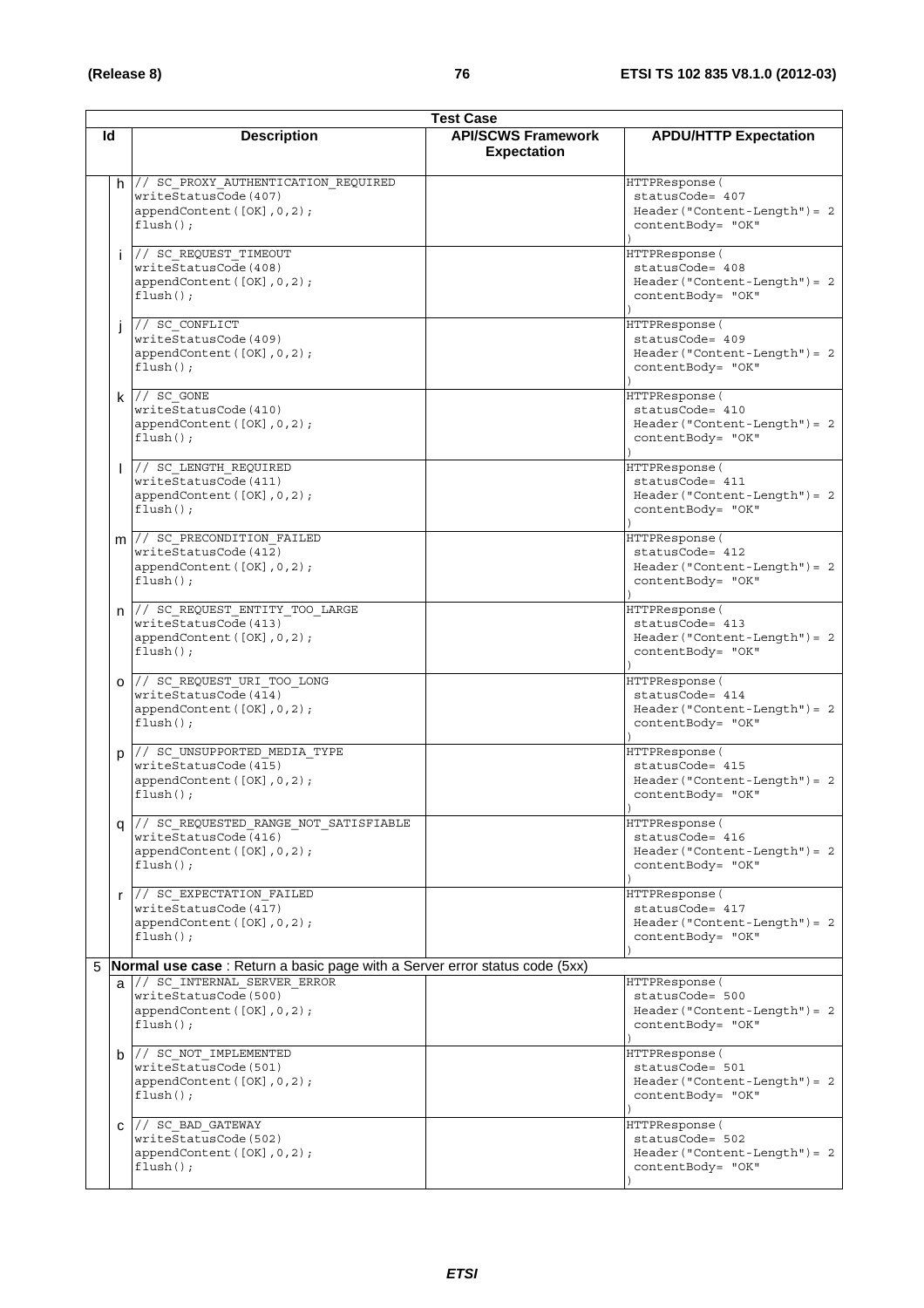|    | <b>Test Case</b>                             |                                     |                                  |  |  |
|----|----------------------------------------------|-------------------------------------|----------------------------------|--|--|
| ld | <b>Description</b>                           | <b>API/SCWS Framework</b>           | <b>APDU/HTTP Expectation</b>     |  |  |
|    |                                              | <b>Expectation</b>                  |                                  |  |  |
|    |                                              |                                     |                                  |  |  |
|    | d // SC SERVICE UNAVAILABLE                  |                                     | HTTPResponse(                    |  |  |
|    | writeStatusCode(503)                         |                                     | statusCode= 503                  |  |  |
|    | appendContent([OK], 0, 2);                   |                                     | $Header("Content-Length") = 2$   |  |  |
|    | $flush()$ ;                                  |                                     | contentBody= "OK"                |  |  |
|    |                                              |                                     |                                  |  |  |
|    | $e$ // SC GATEWAY TIMEOUT                    |                                     | HTTPResponse (                   |  |  |
|    | writeStatusCode(504)                         |                                     | statusCode= 504                  |  |  |
|    | appendContent([OK], 0, 2);                   |                                     | $Header('Content-Length") = 2$   |  |  |
|    | $flush()$ ;                                  |                                     | contentBody= "OK"                |  |  |
|    |                                              |                                     |                                  |  |  |
| f  | // SC HTTP VERSION NOT SUPPORTED             |                                     | HTTPResponse(                    |  |  |
|    | writeStatusCode(505)                         |                                     | statusCode= 505                  |  |  |
|    | appendContent ([OK], 0, 2);                  |                                     | $Header('Content-Length") = 2$   |  |  |
|    | $flush()$ ;                                  |                                     | contentBody= "OK"                |  |  |
|    |                                              |                                     |                                  |  |  |
| 6  | HTTP_CODE_UNKNOWN                            |                                     |                                  |  |  |
|    |                                              |                                     |                                  |  |  |
|    | writeStatusCode(0)                           |                                     |                                  |  |  |
|    | writeStatusCode(-1)                          |                                     |                                  |  |  |
|    | writeStatusCode(1000)                        |                                     |                                  |  |  |
|    | writeStatusCode(99)                          |                                     |                                  |  |  |
|    | writeStatusCode(102)                         | uicc.scws.ScwsException             |                                  |  |  |
|    | writeStatusCode(199)                         | with reason codes                   |                                  |  |  |
|    | writeStatusCode(207)                         | HTTP CODE UIINKNOW is               | HTTPResponse (                   |  |  |
|    | writeStatusCode(299)                         | thrown.<br>Catch ALL exceptions and | $statusCode = "204"$             |  |  |
|    | writeStatusCode(308)                         | build a page with status            |                                  |  |  |
|    | writeStatusCode(399)<br>writeStatusCode(418) | $code = 204$                        |                                  |  |  |
|    | writeStatusCode(499)                         |                                     |                                  |  |  |
|    | writeStatusCode(506)                         |                                     |                                  |  |  |
|    | writeStatusCode(600)                         |                                     |                                  |  |  |
|    | writeStatusCode(700)                         |                                     |                                  |  |  |
|    | writeStatusCode(800)                         |                                     |                                  |  |  |
|    | writeStatusCode(900)                         |                                     |                                  |  |  |
| 7  | header already finalized                     |                                     |                                  |  |  |
|    |                                              |                                     |                                  |  |  |
|    | writeStatusCode(200)                         |                                     |                                  |  |  |
|    | $finalizeHeader()$ ;                         |                                     |                                  |  |  |
|    |                                              |                                     | HTTPResponse(                    |  |  |
|    | writeStatusCode(500)                         | Uicc.scws.ScwsException             | statusCode= 200                  |  |  |
|    |                                              | with reason codes                   | $Header('Content-Length") = 2$   |  |  |
|    |                                              | HEADER ALREADY FINALIZED IS         | contentBody= "OK"                |  |  |
|    |                                              | thrown.                             |                                  |  |  |
|    |                                              | Catch the exception and continue    |                                  |  |  |
|    |                                              | the procedure.                      |                                  |  |  |
|    |                                              |                                     |                                  |  |  |
|    | appendContent([OK], 0, 2);                   |                                     |                                  |  |  |
|    | $flush()$ ;                                  |                                     |                                  |  |  |
| 8  | writeStatusCode already invoked              |                                     |                                  |  |  |
|    | writeStatusCode(200)                         |                                     |                                  |  |  |
|    |                                              |                                     |                                  |  |  |
|    | writeStatusCode(500)                         | Uicc.scws.ScwsException             |                                  |  |  |
|    |                                              | with reason codes                   | HTTPResponse(<br>statusCode= 200 |  |  |
|    |                                              | STATUS LINE ALREADY SET is          | $Header('Content-Length') = 2$   |  |  |
|    |                                              | thrown.                             | contentBody= "OK"                |  |  |
|    |                                              | Catch the exception and continue    |                                  |  |  |
|    |                                              | the procedure.                      |                                  |  |  |
|    |                                              |                                     |                                  |  |  |
|    | $finalizeHeader()$ ;                         |                                     |                                  |  |  |
|    | appendContent([OK], 0, 2);                   |                                     |                                  |  |  |
|    | $flush()$ ;                                  |                                     |                                  |  |  |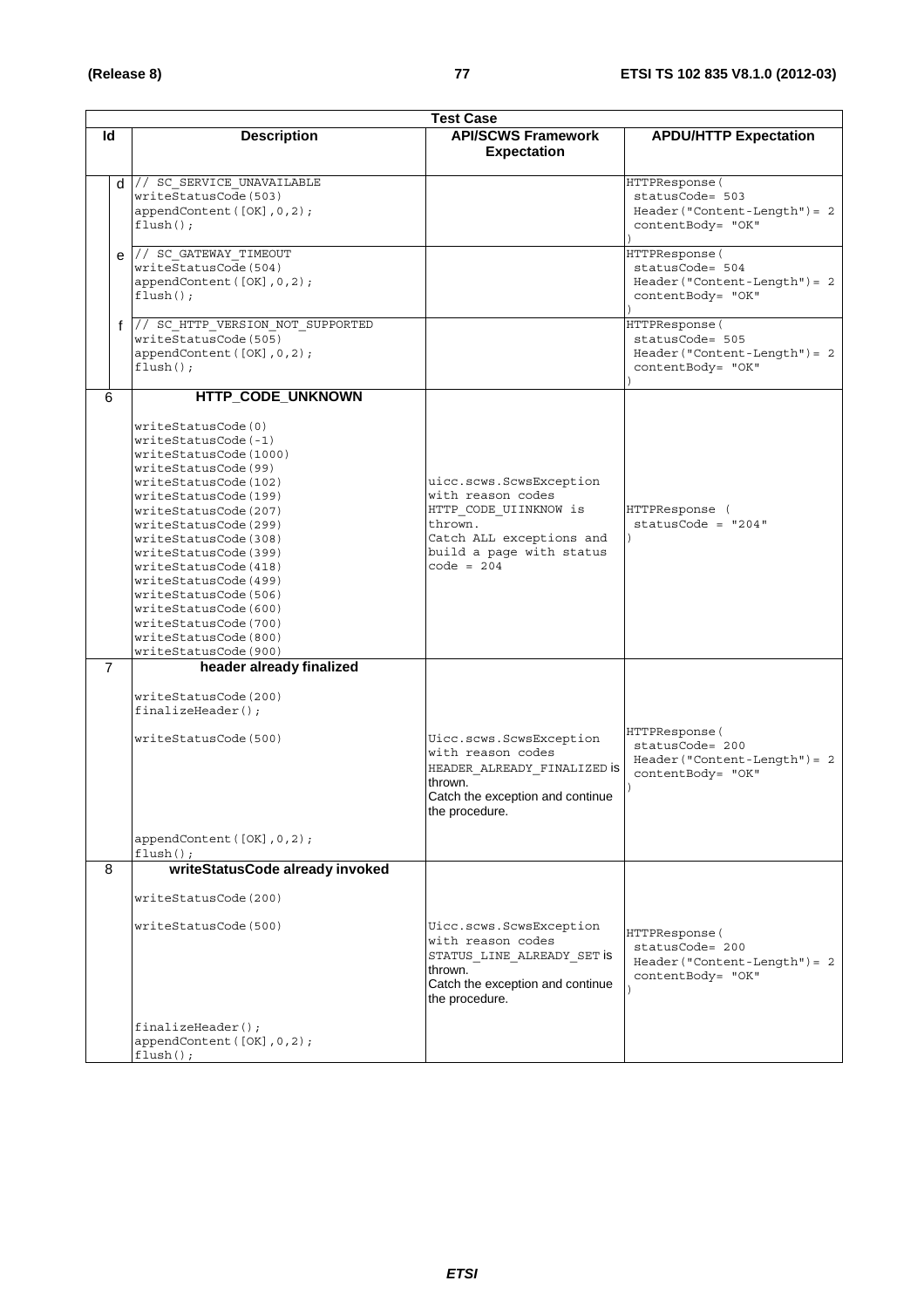|                 | <b>Test Case</b>                                                                                                                                                                                 |                                                                                                                                                 |                                                                                                  |  |  |
|-----------------|--------------------------------------------------------------------------------------------------------------------------------------------------------------------------------------------------|-------------------------------------------------------------------------------------------------------------------------------------------------|--------------------------------------------------------------------------------------------------|--|--|
| Id              | <b>Description</b>                                                                                                                                                                               | <b>API/SCWS Framework</b><br><b>Expectation</b>                                                                                                 | <b>APDU/HTTP Expectation</b>                                                                     |  |  |
|                 |                                                                                                                                                                                                  |                                                                                                                                                 |                                                                                                  |  |  |
| 9               | appendHeaderVariable already invoked<br>writeStatusCode(200)<br>appendHeaderVariable(<br>headerKeywordNameId= 10,<br>value= [test],<br>valueOffset= 0,<br>valueLength= 4<br>writeStatusCode(500) | Uicc.scws.ScwsException<br>with reason codes<br>STATUS LINE ALREADY SET is<br>thrown.<br>Catch the exception and continue<br>the procedure.     | HTTPResponse(<br>statusCode= 200<br>Content-Length: 2<br>Content-Type: test<br>contentBody= "OK" |  |  |
|                 | $finalizeHeader()$ ;<br>appendContent([OK], 0, 2);<br>$flush()$ ;                                                                                                                                |                                                                                                                                                 |                                                                                                  |  |  |
| 10 <sup>1</sup> | flush called previously<br>writeStatusCode(200)<br>$finalizeHeader()$ ;<br>appendContent([OK], 0, 2);<br>$flush()$ ;<br>writeStatusCode(500)                                                     | Uicc.scws.ScwsException<br>with reason codes<br>HTTP RESPONSE ALREADY SENT<br>is thrown.<br>Catch the exception and continue<br>the procedure.  | HTTPResponse(<br>statusCode= 200<br>Content-Length: 2<br>contentBody= "OK"                       |  |  |
| 11              | sendError called previously                                                                                                                                                                      |                                                                                                                                                 |                                                                                                  |  |  |
|                 | sendError(500)<br>writeStatusCode(200)                                                                                                                                                           | Uicc.scws.ScwsException<br>with reason codes<br>HTTP RESPONSE ALREADY SENT)<br>is thrown.<br>Catch the exception and continue<br>the procedure. | HTTPResponse (<br>$statusCode = 500$                                                             |  |  |
| 12              | writeStatusCode not called<br>appendContent([OK], 0, 2);<br>$flush()$ ;                                                                                                                          | Default status code is 200.                                                                                                                     | HTTPResponse(<br>statusCode= 200<br>Content-Length: 2<br>contentBody= "OK"                       |  |  |

# 6.2 SCWS Runtime Environment

# 6.2.1 Applet state

# 6.2.1.1 Invokation of applets not in state selectable

Test Area Reference: Api\_2\_Aps\_Ivns.

## 6.2.1.1.1 Conformance Requirement

The SCWS Framework implementation shall be compliant to the following statement (TS 102 588 [2], clause 4.3):

• Only an Applet that is in selectable state can be invoked by the SCWS.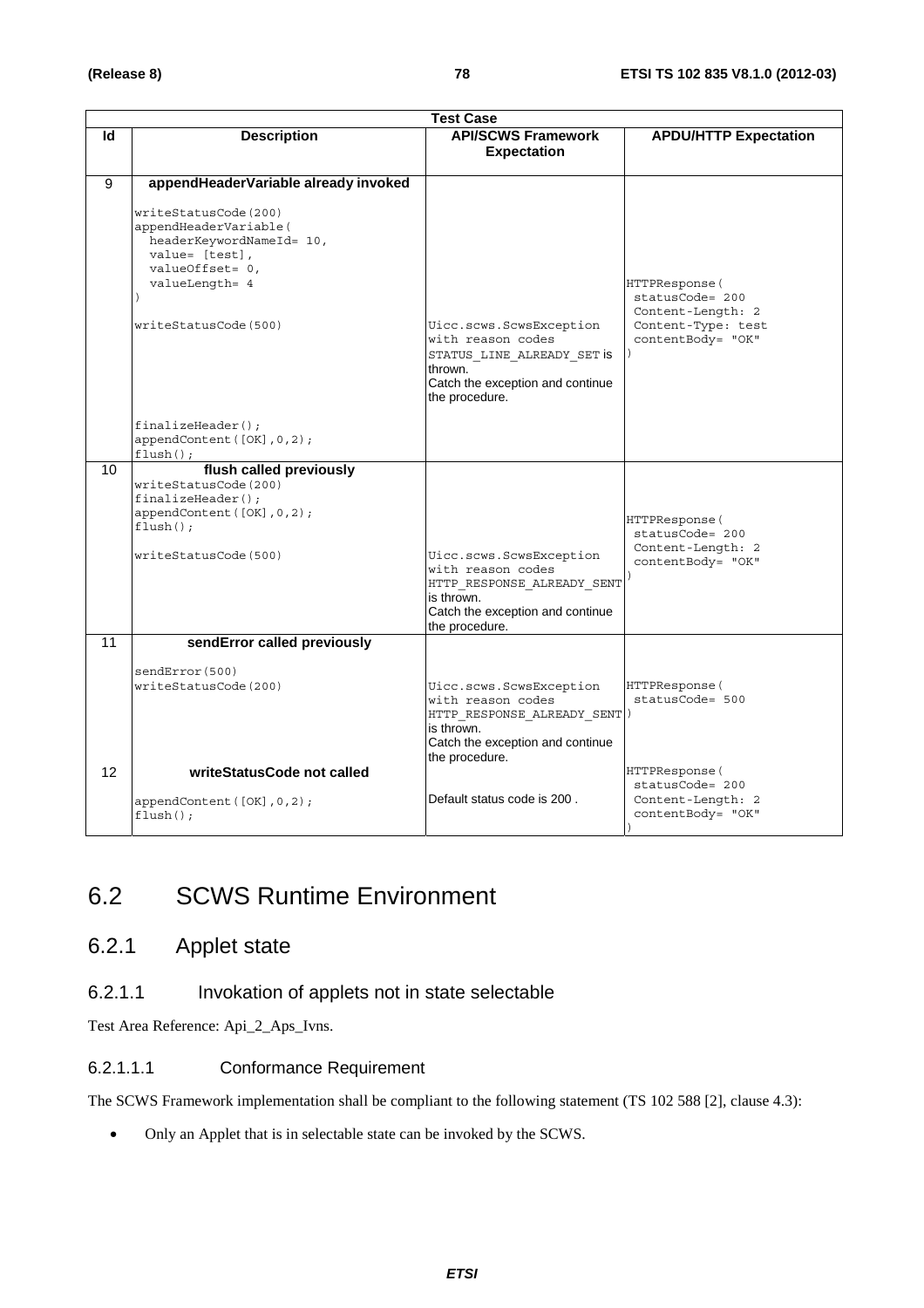#### 6.2.1.1.1.1 Normal execution

- CRRN1: Only an applet in selectable state can be invoked by the SCWS.
- CRRN2: If the applet is in non selectable state, then the SCWS does not invoke this one and returns an HTTP response with a error status code = SC\_NOT\_FOUND whatever the HTTP method.

#### 6.2.1.1.1.2 Parameter Errors

- $\bullet$  n/a.
- 6.2.1.1.1.3 Context errors
	- $\bullet$  n/a.

### 6.2.1.1.2 Test area files

Specific triggering: Unrecognized envelope:

| Test Source: | Test_Api_2_Aps_Ivns.java. |
|--------------|---------------------------|
| Test Applet: | Api_2_Aps_Ivns_1.java.    |
| Cap File:    | Api_2_Aps_Ivns.cap.       |

#### 6.2.1.1.3 Test coverage

| <b>CRR</b> number               | Test case number |
|---------------------------------|------------------|
| N1, N2                          |                  |
| N <sub>1</sub> , N <sub>2</sub> |                  |
| N1, N2                          |                  |
| N <sub>1</sub> , N <sub>2</sub> |                  |
| N <sub>1</sub> , N <sub>2</sub> |                  |
| N <sub>1</sub> , N <sub>2</sub> |                  |
| N1. N2                          |                  |

# 6.2.1.1.4 Test procedure

|     | <b>Test Case</b>                                             |                                                           |                                                        |  |  |
|-----|--------------------------------------------------------------|-----------------------------------------------------------|--------------------------------------------------------|--|--|
| lld | <b>Description</b>                                           | <b>API/SCWS</b><br><b>Framework</b><br><b>Expectation</b> | <b>APDU/HTTP</b><br><b>Expectation</b>                 |  |  |
|     | 1 Invoke an applet LOCKED / UNLOCKED with HTTP methods: POST |                                                           | Check the HTTP                                         |  |  |
|     | 1. Send POST HTTP REQUEST (1) to Api_2_Aps_lvns_1            |                                                           | RESPONSE (1):<br>HTTPResponse                          |  |  |
|     | 2. Lock the applet Api 2 Aps Ivns 1 (non selectable state)   |                                                           | $statusCode =$<br>"204"                                |  |  |
|     | 3. Send POST HTTP REQUEST (2) to Api_2_Aps_lvns_1            |                                                           |                                                        |  |  |
|     | 4. Unlock the applet Api 2 Aps Ivns 1 (selectable state)     |                                                           | RESPONSE (2):<br><b>HTTPResponse</b><br>$statusCode =$ |  |  |
|     | 5. Send POST HTTP REQUEST (3) to Api_2_Aps_lvns_1            |                                                           | "404"                                                  |  |  |
|     | Applet source code in doPost()                               |                                                           | RESPONSE (3):<br><b>HTTPResponse</b><br>$statusCode =$ |  |  |
|     | response.writeStatusCode(ScwsConstants.SC NO CONTENT);       |                                                           | "204"                                                  |  |  |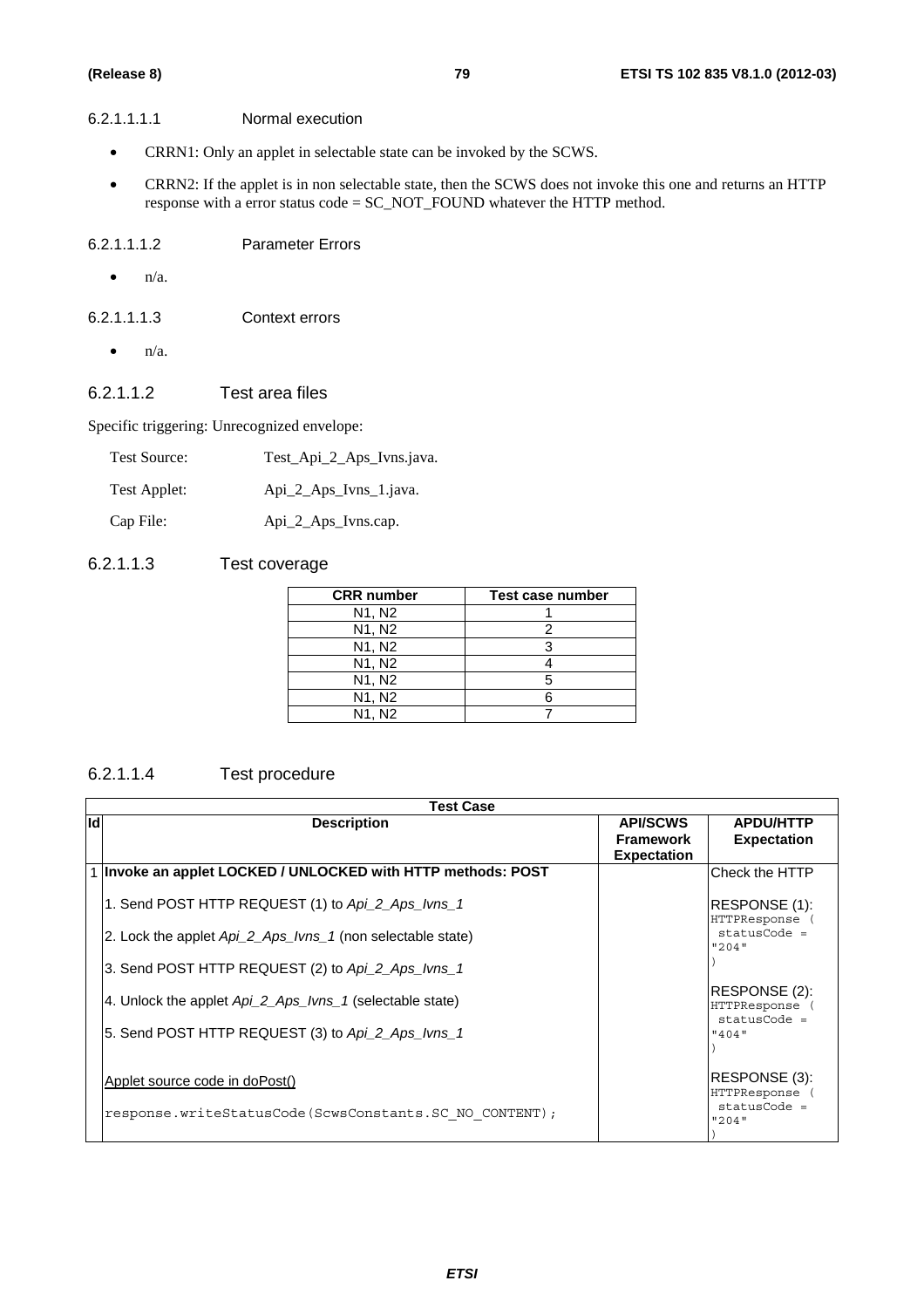|    | <b>Test Case</b>                                               |                                                           |                                                   |  |  |
|----|----------------------------------------------------------------|-----------------------------------------------------------|---------------------------------------------------|--|--|
| ld | <b>Description</b>                                             | <b>API/SCWS</b><br><b>Framework</b><br><b>Expectation</b> | <b>APDU/HTTP</b><br><b>Expectation</b>            |  |  |
|    | 2 Invoke an applet LOCKED / UNLOCKED with HTTP methods: GET    |                                                           | Check the HTTP                                    |  |  |
|    | 1. Send GET HTTP REQUEST (1) to Api_2_Aps_lvns_1               |                                                           | RESPONSE (1):<br>HTTPResponse (                   |  |  |
|    | 2. Lock the applet Api_2_Aps_Ivns_1 (non selectable state)     |                                                           | statusCode =<br>"204"                             |  |  |
|    | 3. Send GET HTTP REQUEST (2) to Api_2_Aps_lvns_1               |                                                           |                                                   |  |  |
|    | 4. Unlock the applet Api_2_Aps_Ivns_1 (selectable state)       |                                                           | RESPONSE (2):<br>HTTPResponse (<br>$statusCode =$ |  |  |
|    | 5. Send GET HTTP REQUEST (3) to Api_2_Aps_lvns_1               |                                                           | "404"                                             |  |  |
|    | Applet source code in doGet()                                  |                                                           | RESPONSE (3):<br>HTTPResponse (                   |  |  |
|    | response.writeStatusCode(ScwsConstants.SC NO CONTENT);         |                                                           | statusCode =<br>"204"                             |  |  |
|    | 3 Invoke an applet LOCKED / UNLOCKED with HTTP methods: DELETE |                                                           | Check the HTTP                                    |  |  |
|    | 1. Send DELETE HTTP REQUEST (1) to Api_2_Aps_lvns_1            |                                                           | RESPONSE (1):<br>HTTPResponse (                   |  |  |
|    | 2. Lock the applet Api_2_Aps_Ivns_1 (non selectable state)     |                                                           | $statusCode =$<br>"204"                           |  |  |
|    | 3. Send DELETE HTTP REQUEST (2) to Api_2_Aps_lvns_1            |                                                           |                                                   |  |  |
|    | 4. Unlock the applet Api_2_Aps_Ivns_1 (selectable state)       |                                                           | RESPONSE (2):<br>HTTPResponse (<br>statusCode =   |  |  |
|    | 5. Send DELETE HTTP REQUEST (3) to Api_2_Aps_lvns_1            |                                                           | "404"                                             |  |  |
|    | Applet source code in doDelete()                               |                                                           | RESPONSE (3):<br>HTTPResponse (                   |  |  |
|    | response.writeStatusCode(ScwsConstants.SC NO CONTENT);         |                                                           | statusCode =<br>"204"                             |  |  |
|    | 4 Invoke an applet LOCKED / UNLOCKED with HTTP methods : HEAD  |                                                           | Check the HTTP                                    |  |  |
|    | 1. Send HEAD HTTP REQUEST (1) to Api_2_Aps_lvns_1              |                                                           | RESPONSE (1):<br>HTTPResponse (                   |  |  |
|    | 2. Lock the applet Api_2_Aps_Ivns_1 (non selectable state)     |                                                           | statusCode =<br>"204"                             |  |  |
|    | 3. Send HEAD HTTP REQUEST (2) to Api_2_Aps_lvns_1              |                                                           |                                                   |  |  |
|    | 4. Unlock the applet Api_2_Aps_Ivns_1 (selectable state)       |                                                           | RESPONSE (2):<br>HTTPResponse (<br>statusCode =   |  |  |
|    | 5. Send HEAD HTTP REQUEST (3) to Api_2_Aps_lvns_1              |                                                           | "404"                                             |  |  |
|    | Applet source code in doHead()                                 |                                                           | RESPONSE (3):<br>HTTPResponse (                   |  |  |
|    | response.writeStatusCode(ScwsConstants.SC NO CONTENT);         |                                                           | statusCode =<br>"204"                             |  |  |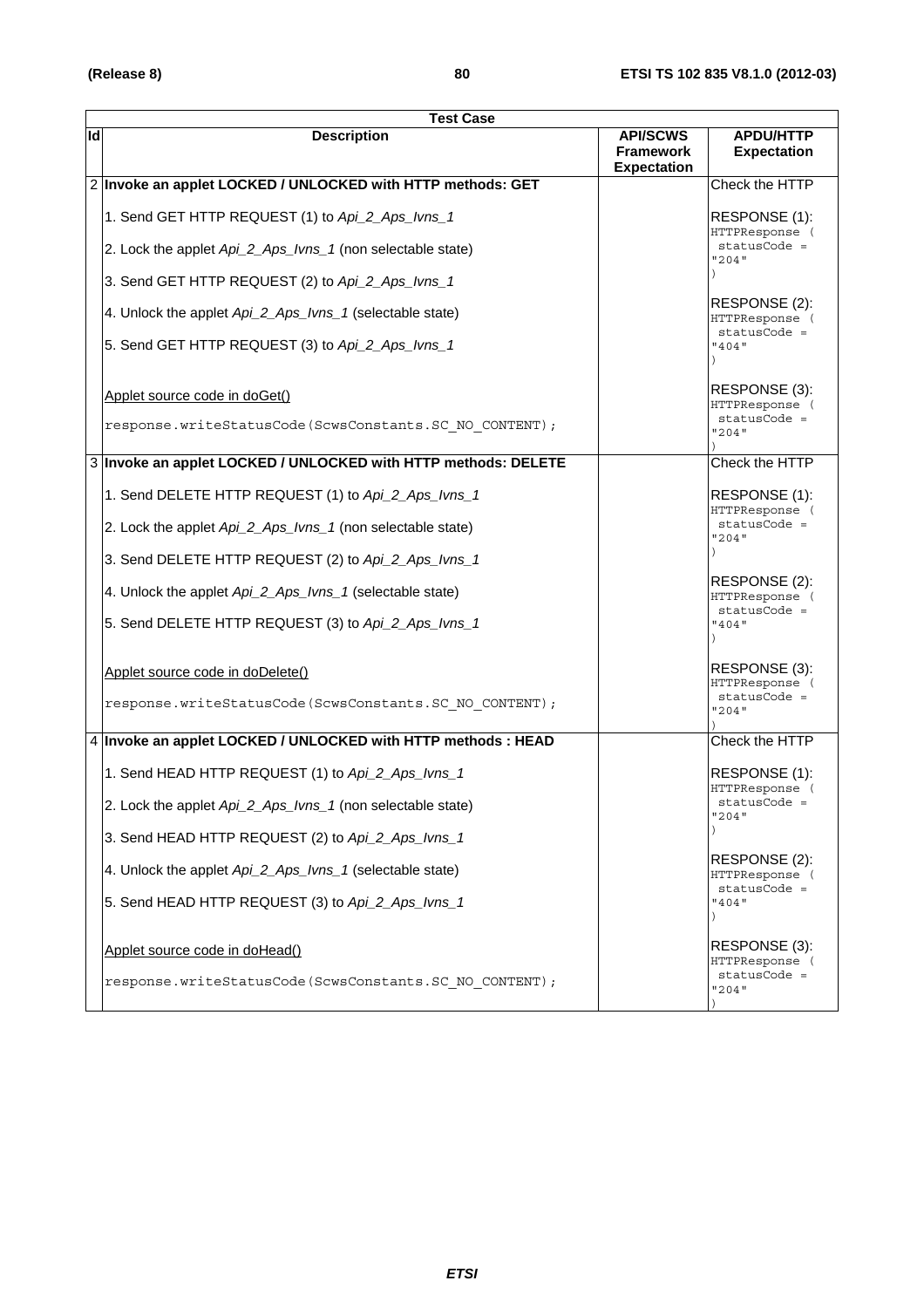|           | <b>Test Case</b>                                                 |                                                           |                                                 |  |  |
|-----------|------------------------------------------------------------------|-----------------------------------------------------------|-------------------------------------------------|--|--|
| <b>Id</b> | <b>Description</b>                                               | <b>API/SCWS</b><br><b>Framework</b><br><b>Expectation</b> | <b>APDU/HTTP</b><br><b>Expectation</b>          |  |  |
|           | 5 Invoke an applet LOCKED / UNLOCKED with HTTP methods : PUT     |                                                           | Check the HTTP                                  |  |  |
|           | 1. Send PUT HTTP REQUEST (1) to Api_2_Aps_lvns_1                 |                                                           | RESPONSE (1):<br>HTTPResponse (                 |  |  |
|           | 2. Lock the applet Api_2_Aps_Ivns_1 (non selectable state)       |                                                           | statusCode =<br>"204"                           |  |  |
|           | 3. Send PUT HTTP REQUEST (2) to Api_2_Aps_lvns_1                 |                                                           |                                                 |  |  |
|           | 4. Unlock the applet Api_2_Aps_Ivns_1 (selectable state)         |                                                           | RESPONSE (2):<br>HTTPResponse (<br>statusCode = |  |  |
|           | 5. Send PUT HTTP REQUEST (3) to Api_2_Aps_lvns_1                 |                                                           | "404"                                           |  |  |
|           | Applet source code in doPut()                                    |                                                           | RESPONSE (3):<br>HTTPResponse (                 |  |  |
|           | response.writeStatusCode(ScwsConstants.SC NO CONTENT);           |                                                           | $statusCode =$<br>"204"                         |  |  |
|           | 6 Invoke an applet LOCKED / UNLOCKED with HTTP methods : OPTIONS |                                                           | Check the HTTP                                  |  |  |
|           | 1. Send OPTIONS HTTP REQUEST (1) to Api_2_Aps_lvns_1             |                                                           | RESPONSE (1):<br>HTTPResponse (                 |  |  |
|           | 2. Lock the applet Api_2_Aps_Ivns_1 (non selectable state)       |                                                           | $statusCode =$<br>"204"                         |  |  |
|           | 3. Send OPTIONS HTTP REQUEST (2) to Api_2_Aps_lvns_1             |                                                           |                                                 |  |  |
|           | 4. Unlock the applet Api_2_Aps_Ivns_1 (selectable state)         |                                                           | RESPONSE (2):<br>HTTPResponse (                 |  |  |
|           | 5. Send OPTIONS HTTP REQUEST (3) to Api_2_Aps_lvns_1             |                                                           | $statusCode =$<br>"404"                         |  |  |
|           | Applet source code in doOptions()                                |                                                           | RESPONSE (3):                                   |  |  |
|           | response.writeStatusCode(ScwsConstants.SC NO CONTENT);           |                                                           | HTTPResponse (<br>$statusCode =$                |  |  |
|           |                                                                  |                                                           | "204"                                           |  |  |
|           | 7 Invoke an applet LOCKED / UNLOCKED with HTTP methods : TRACE   |                                                           | Check the HTTP                                  |  |  |
|           | 1. Send TRACE HTTP REQUEST (1) to Api_2_Aps_lvns_1               |                                                           | RESPONSE (1):<br>HTTPResponse (                 |  |  |
|           | 2. Lock the applet Api_2_Aps_Ivns_1 (non selectable state)       |                                                           | statusCode =<br>"204"                           |  |  |
|           | 3. Send TRACE HTTP REQUEST (2) to Api_2_Aps_lvns_1               |                                                           |                                                 |  |  |
|           | 4. Unlock the applet Api_2_Aps_Ivns_1 (selectable state)         |                                                           | RESPONSE (2):<br>HTTPResponse (<br>statusCode = |  |  |
|           | 5. Send TRACE HTTP REQUEST (3) to Api_2_Aps_lvns_1               |                                                           | "404"                                           |  |  |
|           | Applet source code in doTrace()                                  |                                                           | RESPONSE (3):                                   |  |  |
|           | response.writeStatusCode(ScwsConstants.SC_NO_CONTENT);           |                                                           | HTTPResponse (<br>statusCode =<br>"204"         |  |  |

# 6.2.1.2 Registration remains valid if applet is not in selectable state

Test Area Reference: Api\_2\_Aps\_Regv.

## 6.2.1.2.1 Conformance Requirement

The SCWS Framework implementation shall be compliant to the following statement (TS 102 588, clause 4.2):

• If the Applet is in a non selectable state, its registration to the SCWS is still valid.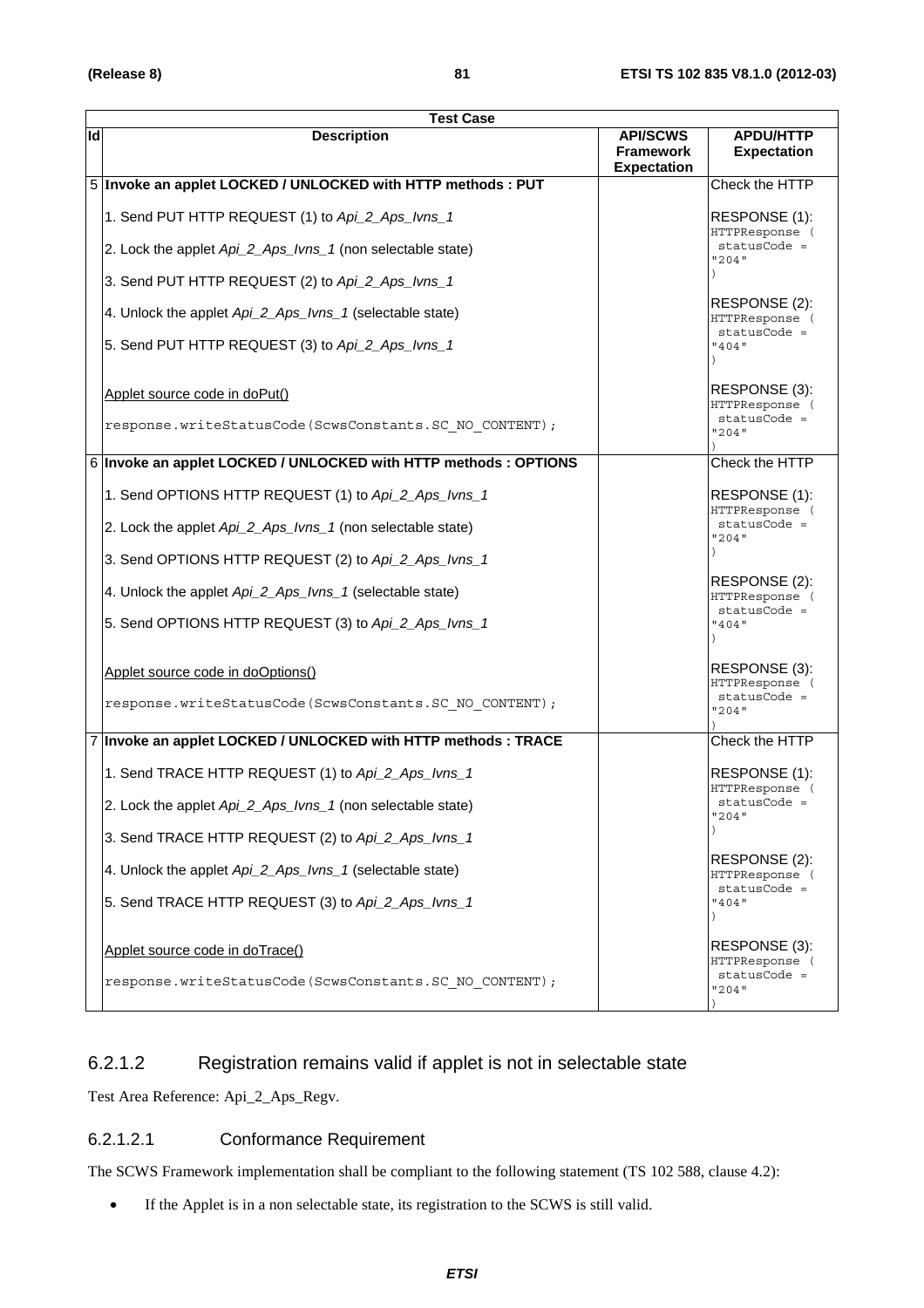| CRRN1: If the Applet is in a non selectable state, its registrations to the SCWS is still valid.<br>$\bullet$<br>6.2.1.2.1.2<br><b>Parameter Errors</b><br>$n/a$ .<br>$\bullet$<br>6.2.1.2.1.3<br>Context errors<br>$n/a$ .<br>$\bullet$<br>6.2.1.2.2<br>Test area files | 6.2.1.2.1.1 | Normal execution |
|--------------------------------------------------------------------------------------------------------------------------------------------------------------------------------------------------------------------------------------------------------------------------|-------------|------------------|
|                                                                                                                                                                                                                                                                          |             |                  |
|                                                                                                                                                                                                                                                                          |             |                  |
|                                                                                                                                                                                                                                                                          |             |                  |
|                                                                                                                                                                                                                                                                          |             |                  |
|                                                                                                                                                                                                                                                                          |             |                  |
|                                                                                                                                                                                                                                                                          |             |                  |

Specific triggering: Unrecognized envelope

| Test Source: | Test_Api_2_Aps_Regv.java. |
|--------------|---------------------------|
|--------------|---------------------------|

Test Applet: Api\_2\_Aps\_Regv\_1.java.

Cap File:  $\text{Api\_2\_Aps\_Regv.cap.}$ 

6.2.1.2.3 Test coverage

| <b>CRR</b> number | Test case number |
|-------------------|------------------|
|                   |                  |

# 6.2.1.2.4 Test procedure

| <b>Test Case</b>                                                                 |                    |                                                                              |                                        |
|----------------------------------------------------------------------------------|--------------------|------------------------------------------------------------------------------|----------------------------------------|
| Id                                                                               | <b>Description</b> | <b>API/SCWS</b><br><b>Framework</b><br><b>Expectation</b>                    | <b>APDU/HTTP</b><br><b>Expectation</b> |
| Map an applet in non selectable state                                            |                    |                                                                              |                                        |
| 1. Register Api_2_Aps_Regv_1 to SCWS                                             |                    |                                                                              |                                        |
| 2. Lock the applet Api_2_Aps_Regv_1 (non selectable state)                       |                    | Api_2_Aps_Regv_1<br>mapping success                                          |                                        |
| 3. Map the $Api 2$ $Aps$ $Regv 1(1)$                                             |                    | (1)                                                                          |                                        |
| 4. Unlock the applet Api_2_Aps_Regy_1 (selectable state)                         |                    |                                                                              |                                        |
| 5. Send a HTTP REQUEST (2) to Api_2_Aps_Regv_1<br>Applet source code in doPost() |                    | Check the HTTP<br>RESPONSE (2):<br>HTTPResponse (<br>$statusCode =$<br>"204" |                                        |
|                                                                                  |                    |                                                                              |                                        |
| response.writeStatusCode(ScwsConstants.SC NO CONTENT);                           |                    |                                                                              |                                        |

# 6.2.2 Response sending

All tests regarding sending of a response are implicitely covered by the test cases in clause 6.1.5.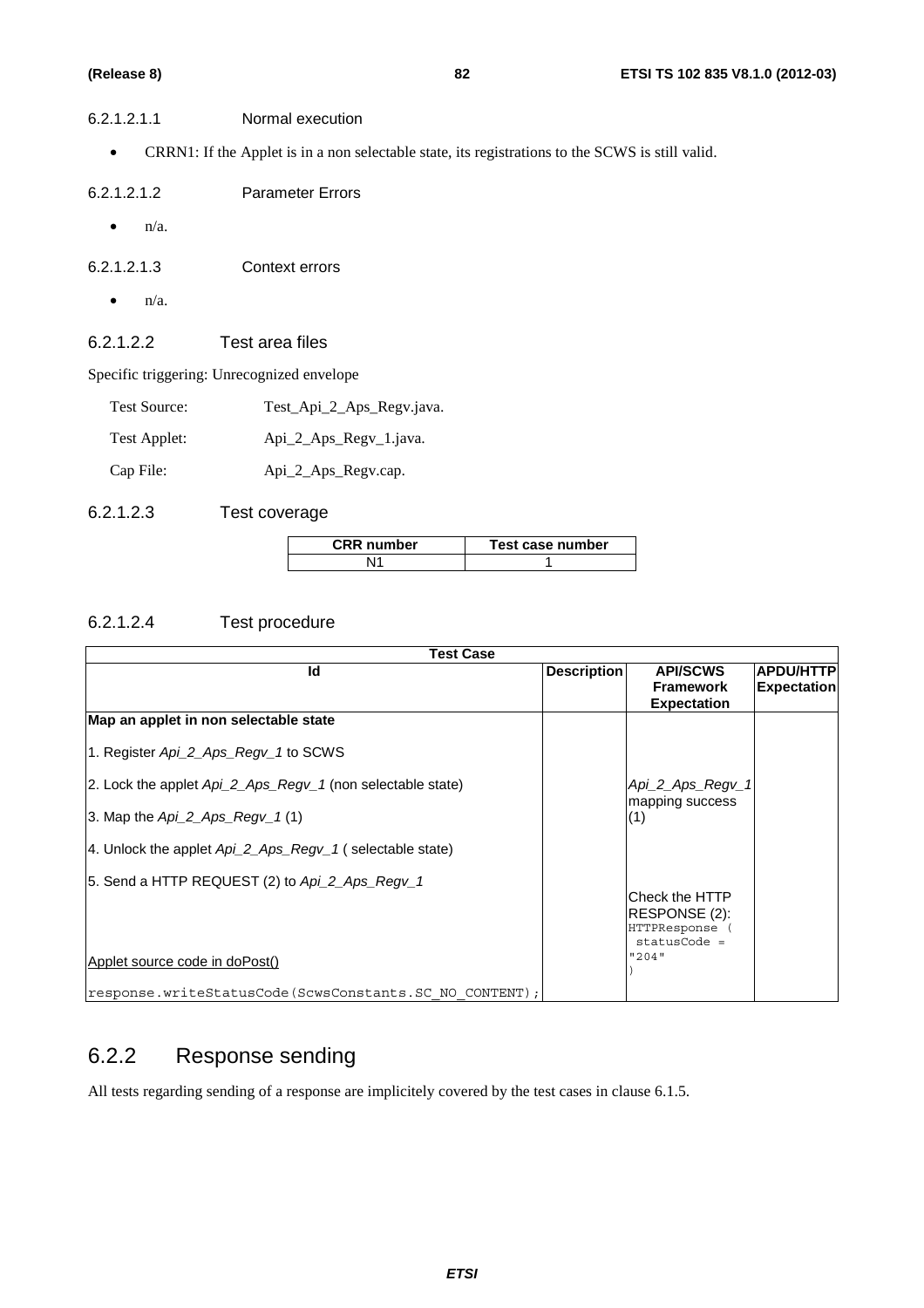# 6.2.3 Exception handling

# 6.2.3.1 No exception shall be propagated as HTTP error to the terminal

Test Area Reference: Api\_2\_Exh\_Noex.

### 6.2.3.1.1 Conformance Requirement

The SCWS Framework implementation shall be compliant to the following statement (TS 102 588 [2], clause 4.4):

• Exceptions thrown by the invoked Applet shall not be propagated to the terminal, and the SCWS shall send an error status code according to HTTP 1.1[1]. In case of "chunked mode", some response data could have already been sent by the SCWS. In this case, no error shall be sent by the SCWS. In case of "fixed buffer size mode", the status code is always sent by the SCWS.

### 6.2.3.1.1.1 Normal execution

- CRRN1: If an exceptions thrown by the invoked Applet the SCWS send an error status code according to HTTP 1.1[1].
- CRRN2: In case of "chunked mode", if an exceptions thrown by the invoked Applet the SCWS and if some response data could have already been sent by the SCWS. Then, no error shall be sent by the SCWS.
- CRRN3: In case of "fixed buffer size mode", if an exceptions thrown by the invoked Applet the SCWS. Then, the status code is always sent by the SCWS.

### 6.2.3.1.1.2 Parameter Errors

• n/a.

### 6.2.3.1.1.3 Context errors

• n/a.

### 6.2.3.1.2 Test area files

Specific triggering: Unrecognized envelope:

| Test Source: | Test_Api_2_Exh_Noex.java. |
|--------------|---------------------------|
| Test Applet: | Api 2 Exh Noex 1. java.   |
| Cap File:    | Api_2_Exh_Noex.cap.       |

### 6.2.3.1.3 Test coverage

| <b>CRR</b> number | Test case number |
|-------------------|------------------|
|                   |                  |
| \I 2              |                  |
| ୳୧                |                  |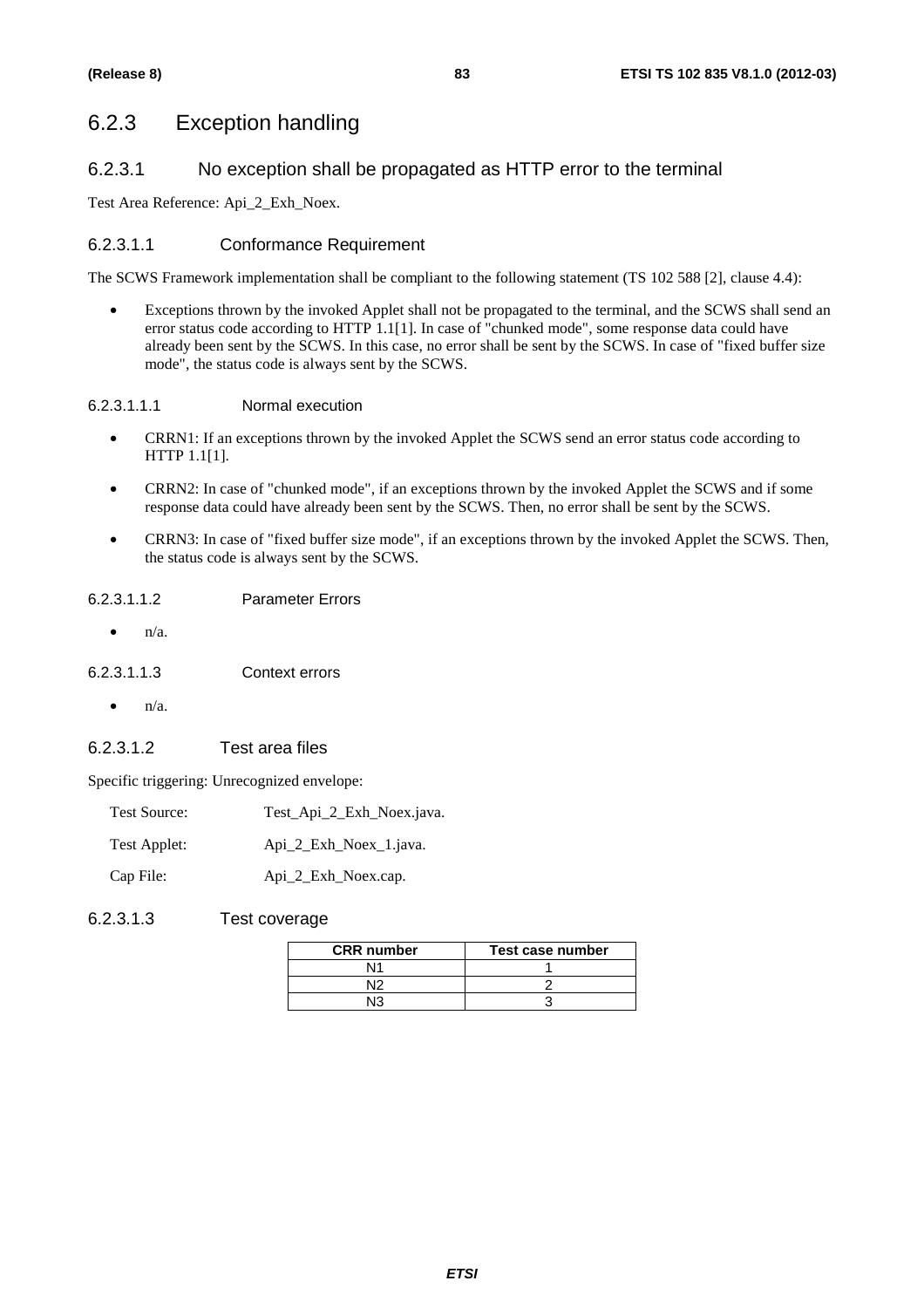# 6.2.3.1.4 Test procedure

|                | <b>Test Case</b>                                                                 |           |                                                          |                                        |
|----------------|----------------------------------------------------------------------------------|-----------|----------------------------------------------------------|----------------------------------------|
| ld             | <b>Description</b>                                                               |           | <b>API/SCWS Framework Expectation</b>                    | <b>APDU/HTTP Expectation</b>           |
| 1.             | Applet throws an exception                                                       |           |                                                          |                                        |
|                | Byte[] $array = new byte[2]$<br>$Array[3] = 0x00;$                               | is thrown | java.lang. ArrayIndexOutOfBoundsException HTTPResponse ( | $statusCode = "500"$                   |
| CV.            | In "chunked mode", applet                                                        |           |                                                          |                                        |
|                | throws an Exception AFTER                                                        |           |                                                          |                                        |
|                | writeStatusCode()<br>enableChunkMode()                                           |           |                                                          | HTTPResponse (<br>$statusCode = "500"$ |
|                | writeStatusCode(200)<br>Byte[] $array = new byte[2]$                             | is thrown | java.lang. ArrayIndexOutOfBoundsException                |                                        |
|                | $Array[3] = 0x00;$                                                               |           |                                                          |                                        |
| 3              | In "chunked mode", applet<br>throws an Exception AFTER<br>appendHeaderVariable() |           |                                                          |                                        |
|                | enableChunkMode()<br>writeStatusCode(200)<br>appendHeaderVariable("a: B",        |           |                                                          | HTTPResponse (<br>$statusCode = "500"$ |
|                | 0, 4)                                                                            |           | java.lang. ArrayIndexOutOfBoundsException                |                                        |
|                | Byte[] $array = new byte[2]$<br>$Array[3] = 0x00;$                               | is thrown |                                                          |                                        |
| $\overline{4}$ | In "chunked mode", applet                                                        |           |                                                          |                                        |
|                | throws an Exception AFTER<br>appendContent()                                     |           |                                                          |                                        |
|                | enableChunkMode()                                                                |           |                                                          | HTTPResponse (<br>$statusCode = "200"$ |
|                | writeStatusCode(200)<br>appendHeaderVariable("A: B",                             |           |                                                          | Header = $"A: B$                       |
|                | 0, 4)<br>appendContent ("OK", 0, 2)                                              | is thrown | java.lang. ArrayIndexOutOfBoundsException)               | Content = $"OK"$                       |
|                | Byte[] $array = new byte[2]$<br>$Array[3] = 0x00;$                               |           |                                                          |                                        |
| 5              | In "fixed buffer size mode",                                                     |           |                                                          |                                        |
|                | applet throws an Exception                                                       |           |                                                          |                                        |
|                | AFTER writeStatusCode ()                                                         |           |                                                          | HTTPResponse (                         |
|                | writeStatusCode(200)                                                             | is thrown | java.lang. ArrayIndexOutOfBoundsException)               | $statusCode = "500"$                   |
|                | Byte $[]$ array = new                                                            |           |                                                          |                                        |
|                | byte [2]<br>$Array[3] = 0x00;$                                                   |           |                                                          |                                        |
| 6              | In "fixed buffer size mode",                                                     |           |                                                          |                                        |
|                | applet throws an Exception                                                       |           |                                                          |                                        |
|                | AFTER appendHeaderVariable<br>( )                                                |           |                                                          |                                        |
|                | writeStatusCode(200)                                                             |           |                                                          | HTTPResponse (                         |
|                | appendHeaderVariable("a: B",                                                     |           | java.lang. ArrayIndexOutOfBoundsException)               | $statusCode = "500"$                   |
|                | 0, 4)                                                                            | is thrown |                                                          |                                        |
|                | Byte[] $array = new byte[2]$<br>$Array[3] = 0x00;$                               |           |                                                          |                                        |
|                | In "fixed buffer size mode",                                                     |           |                                                          |                                        |
|                | applet throws an Exception<br>AFTER appendContent ()                             |           |                                                          |                                        |
|                |                                                                                  |           |                                                          | HTTPResponse (                         |
|                | writeStatusCode(200)<br>appendHeaderVariable("A: B",                             |           |                                                          | $statusCode = "500"$                   |
|                | 0, 4)<br>appendContent ("OK", 0, 2)                                              | is thrown | java.lang. ArrayIndexOutOfBoundsException                |                                        |
|                | Byte[] $array = new byte[2]$<br>$Array[3] = 0x00;$                               |           |                                                          |                                        |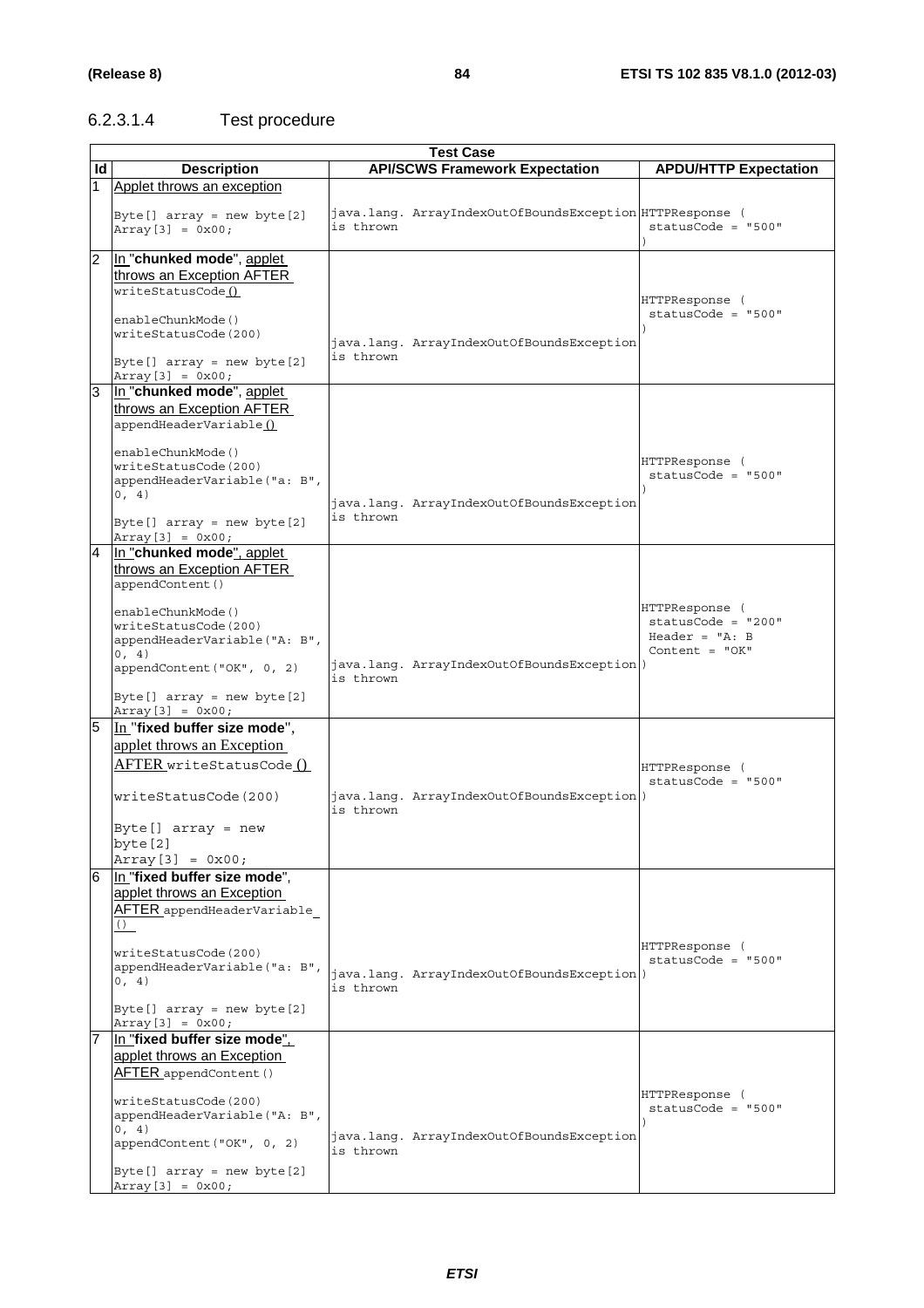# 6.2.4 Response Header Management

# 6.2.4.1 Send status code indicating success

Test Area Reference: Api\_2\_Rhm\_Scis.

### 6.2.4.1.1 Conformance Requirement

The SCWS Framework implementation shall be compliant to the following statement (TS 102 588 [2], clause 4.5):

- The following headers shall be added by the SCWS if not provided by the application:
	- Status line, indicating success status  $(200 OK)$  or  $204 No$  Content)

#### 6.2.4.1.1.1 Normal execution

- CRRN1 : If an Applet returns data in the response body, the SCWS shall append status code 200 (OK) if not set by the Applet.
- CRRN2 : If an Applet returns no data in the response body, the SCWS shall append status code 204 (No Content) if not set by the Applet.

#### 6.2.4.1.1.2 Parameter Errors

 $\bullet$   $n/a$ .

#### 6.2.4.1.1.3 Context errors

 $n/a$ .

### 6.2.4.1.2 Test area files

Specific triggering: Unrecognized envelope:

- Test Source: Test\_Api\_2\_Rhm\_Scis.java.
- Test Applet: Api\_2\_Rhm\_Scis\_1.java.

Cap File: Api\_2\_Rhm\_Scis.cap.

### 6.2.4.1.3 Test coverage

| <b>CRR</b> number | Test case number |
|-------------------|------------------|
|                   |                  |
|                   |                  |

### 6.2.4.1.4 Test procedure

|    | <b>Test Case</b>                                                                                     |                                                             |                                                                                |  |  |
|----|------------------------------------------------------------------------------------------------------|-------------------------------------------------------------|--------------------------------------------------------------------------------|--|--|
| ld | <b>Description</b>                                                                                   | <b>API/SCWS Framework Expectation APDU/HTTP Expectation</b> |                                                                                |  |  |
|    | Invoke an applet that returns data<br>finalizeHeader();<br>appendContent([OK], 0, 2);<br>$flush()$ ; |                                                             | HTTPResponse (<br>$statusCode = 200$<br>Content-Length: 2<br>contentBody= "OK" |  |  |
|    | Invoke an applet that returns no data<br>finalizeHeader();<br>$flush()$ ;                            |                                                             | HTTPResponse (<br>statusCode= 204                                              |  |  |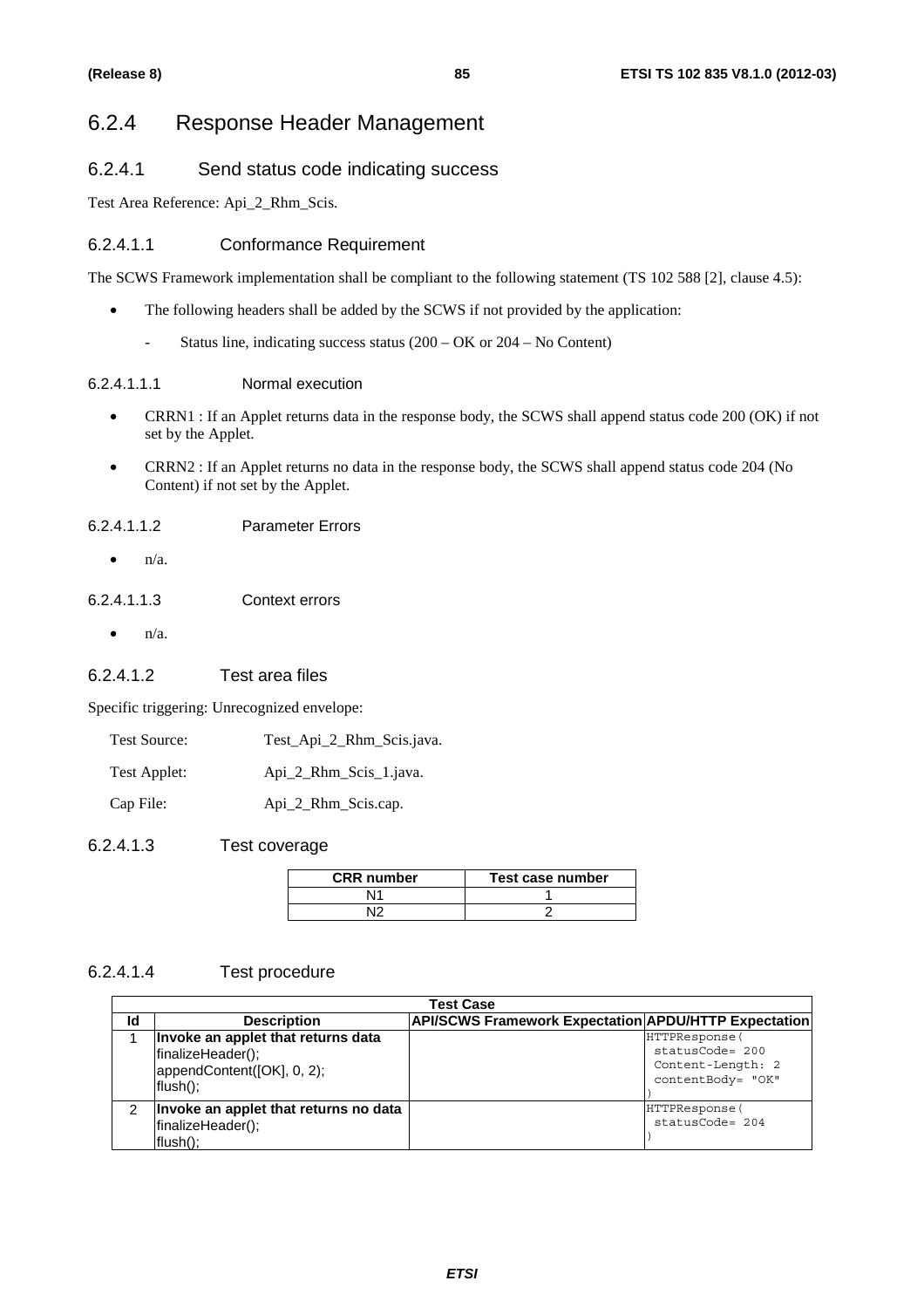# 6.2.5 Availability of ProactiveHandler / ProactiveResponseHandler

# 6.2.5.1 Incoming Http request

Test Area Reference: Api\_2\_Pro\_Inhr.

### 6.2.5.1.1 Conformance Requirement

The SCWS Framework implementation shall be compliant to the following statement (TS 102 588 [2], clause 4.6).

The ProactiveHandler shall be available for applets that are invoked by an incoming Http request (i.e. by one of the methods *doGet()*, *doPost()*, *doDelete()*, *doHead()*, *doOptions()*, *doPut()*, and *doTrace()*) in the same way as if it would be available for an applet which was triggered by the method processToolkit() in the current card state.

#### 6.2.5.1.1.1 Normal execution

• CRRN1: ProactiveHandler is available for applets that are invoked by an incoming Http request.

- $\bullet$   $n/a$ .
- 6.2.5.1.1.3 Context errors
	- $\bullet$   $n/a$ .

### 6.2.5.1.2 Test area files

Specific triggering: Unrecognized envelope:

| Test Source: | Test_Api_2_Pro_Inhr.java. |
|--------------|---------------------------|
|              |                           |

| Test Applet: | Api_2_Pro_Inhr_1.java. |
|--------------|------------------------|
|              |                        |

Cap File: Api\_2\_Pro\_Inhr.cap.

### 6.2.5.1.3 Test coverage

| <b>CRR</b> number | Test case number |
|-------------------|------------------|
|                   |                  |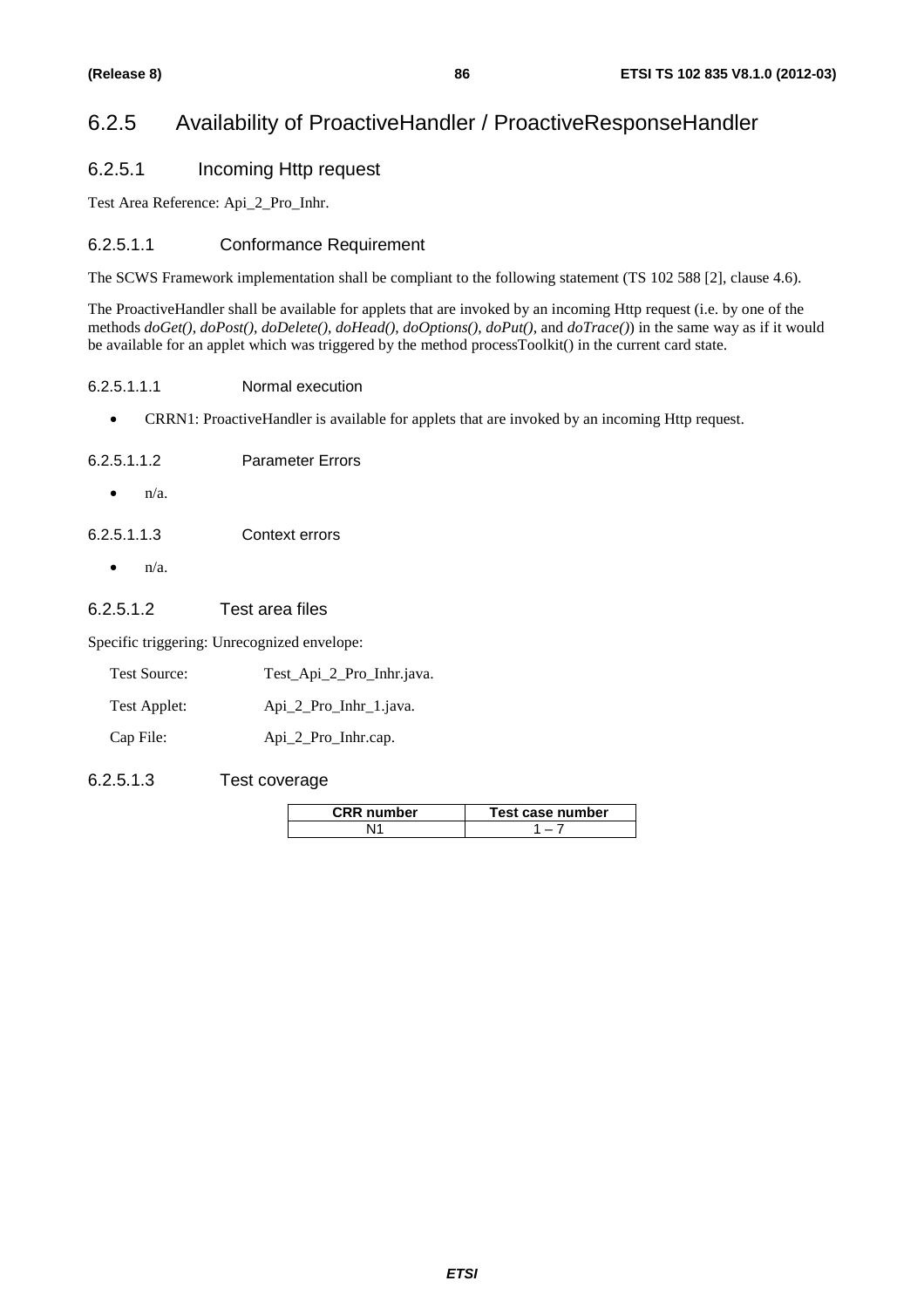## 6.2.5.1.4 Test procedure

|                | <b>Test Case</b>                                                                |                                                                                    |                                      |  |
|----------------|---------------------------------------------------------------------------------|------------------------------------------------------------------------------------|--------------------------------------|--|
| ld             | <b>Description</b>                                                              | <b>API/SCWS Framework Expectation</b>                                              | <b>APDU/HTTP Expectation</b>         |  |
|                | Applet is triggered by doGet()<br>Get reference to the<br>ProactiveHandler.     | Invocation of<br>ProactiveHandler.getCapacity() returns a<br>value greater than 0. | HTTPResponse<br>$statusCode = "200"$ |  |
| 2              | Applet is triggered by doPost()<br>Get reference to the<br>ProactiveHandler.    | Invocation of<br>ProactiveHandler.getCapacity() returns a<br>value greater than 0. | HTTPResponse<br>$statusCode = "200"$ |  |
| 3              | Applet is triggered by doDelete()<br>Get reference to the<br>ProactiveHandler.  | Invocation of<br>ProactiveHandler.getCapacity() returns a<br>value qreater than 0. | HTTPResponse<br>$statusCode = "200"$ |  |
| $\overline{A}$ | Applet is triggered by doHead()<br>Get reference to the<br>ProactiveHandler.    | Invocation of<br>ProactiveHandler.getCapacity() returns a<br>value greater than 0. | HTTPResponse<br>$statusCode = "200"$ |  |
| $5^{\circ}$    | Applet is triggered by doOptions()<br>Get reference to the<br>ProactiveHandler. | Invocation of<br>ProactiveHandler.getCapacity() returns a<br>value greater than 0. | HTTPResponse<br>$statusCode = "200"$ |  |
| 6              | Applet is triggered by doPut()<br>Get reference to the<br>ProactiveHandler.     | Invocation of<br>ProactiveHandler.getCapacity() returns a<br>value greater than 0. | HTTPResponse<br>$statusCode = "200"$ |  |
| $\overline{7}$ | Applet is triggered by doTrace()<br>Get reference to the<br>ProactiveHandler.   | Invocation of<br>ProactiveHandler.getCapacity() returns a<br>value greater than 0. | HTTPResponse<br>$statusCode = "200"$ |  |

## 6.2.5.2 Available for complete Http response

Test Area Reference: Api\_2\_Pro\_Avco.

### 6.2.5.2.1 Conformance Requirement

The SCWS Framework implementation shall be compliant to the following statement (TS 102 588 [2], clause 4.6).

If available, the ProactiveHandler shall be available for these applets until they have sent the complete Http response to the SCWS.

### 6.2.5.2.1.1 Normal execution

- CRRN1: In chunked mode, retrieve a reference to the ProactiveHandler after sending some chunks of data to the SCWS and issue a Provide Local Information (IMEI) command. Then send HttpResponse.flush(). The whole data sent in chunks to the SCWS shall be included in the SCWS response page.
- CRRN2: In fixed buffer mode fill the buffer until the second last byte, issue Provide Local Information (IMEI) command. Then append one more byte the to HTTPResponse object. The SCWS shall send the whole response page.
- CRRN3: In fixed buffer mode invoke HttpResponse.flush(). Afterwards get a reference to the ProactiveHandler and issue a proactive command.

### 6.2.5.2.1.2 Parameter Errors

 $n/a$ .

#### 6.2.5.2.1.3 Context errors

 $\bullet$   $n/a$ .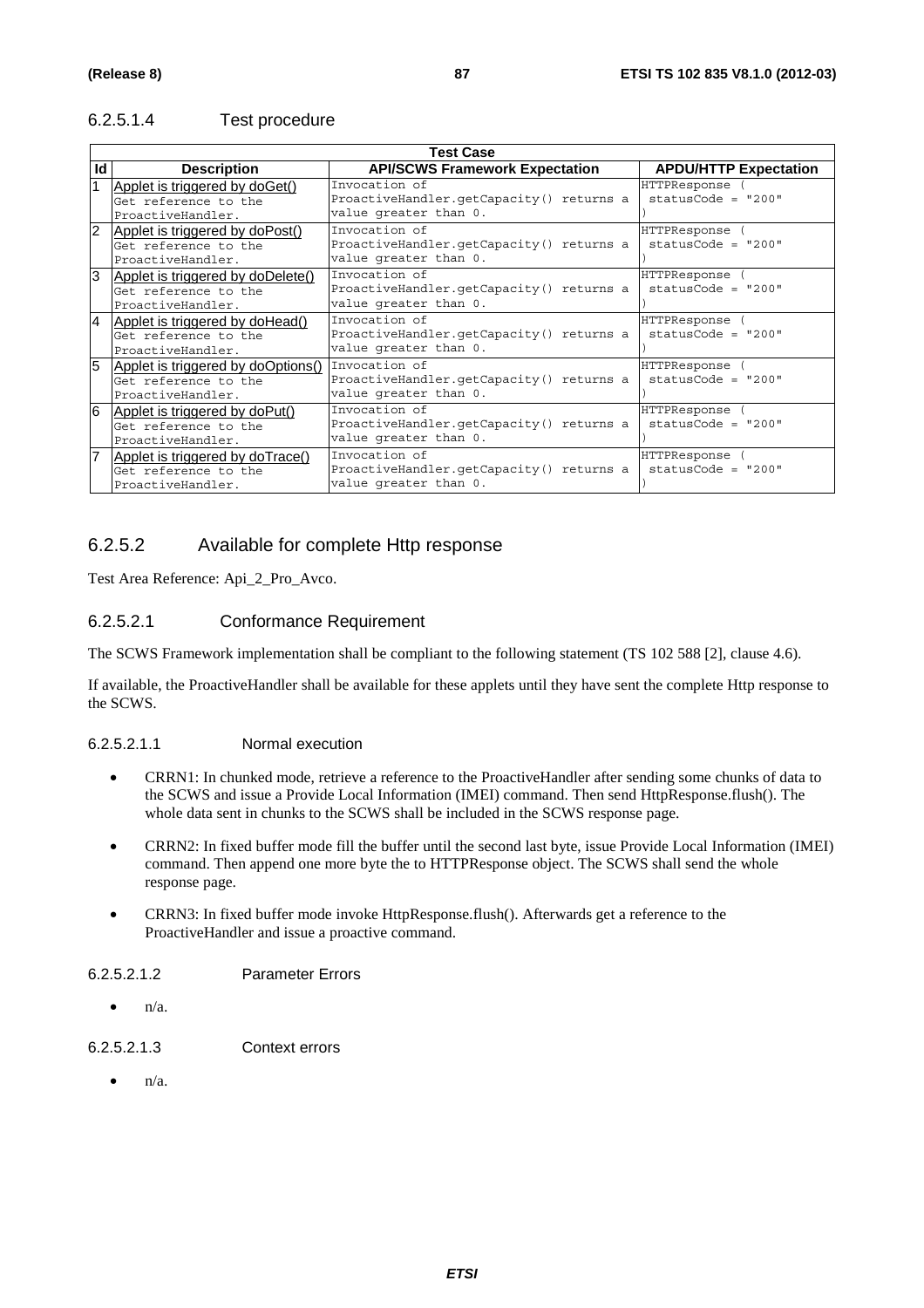## 6.2.5.2.2 Test area files

Specific triggering: Unrecognized envelope:

| <b>Test Source:</b> | Test_Api_2_Pro_Avco.java. |
|---------------------|---------------------------|
| Test Applet:        | Api_2_Pro_Avco_1.java.    |
| Cap File:           | Api_2_Pro_Avco.cap.       |

## 6.2.5.2.3 Test coverage

| <b>CRR</b> number | Test case number |
|-------------------|------------------|
| Ν١                |                  |
| מות               |                  |
| N۱                |                  |

## 6.2.5.2.4 Test procedure

|                | <b>Test Case</b>                                                  |                                                                                                                                               |                                                                                                                                                                            |
|----------------|-------------------------------------------------------------------|-----------------------------------------------------------------------------------------------------------------------------------------------|----------------------------------------------------------------------------------------------------------------------------------------------------------------------------|
| ld             | <b>Description</b>                                                | <b>API/SCWS Framework Expectation</b>                                                                                                         | <b>APDU/HTTP Expectation</b>                                                                                                                                               |
|                | Get reference to the<br>ProactiveHandler in chunked<br>mode.      | Data appended to the HttpResponsebuffer<br>before invocation of ProactiveHandler is<br>sent in the http response.                             | Prov.Loc.Info(IMEI)<br>HTTPResponse (<br>Content complete<br>$statusCode = "200"$                                                                                          |
| $\overline{2}$ | Get reference to the<br>ProactiveHandler in fixed<br>buffer mode. | Data appended to the HttpResponsebuffer<br>before invocation of ProactiveHandler is<br>sent in the http response.                             | Prov.Loc.Info(IMEI)<br>HTTPResponse<br>Content complete<br>$statusCode = "200"$                                                                                            |
| l3.            | Issue a proactive command<br>after invoking flush()               | Append Data to the HttpResponse Buffer,<br>invoke flush(), then get a reference to<br>the ProactiveHandler and invoke a<br>proactive command. | HTTPResponse<br>Content complete<br>$statusCode = "200"$<br>Prov.Loc.Info(IMEI)<br>or<br>Prov.Loc.Info(IMEI)<br>HTTPResponse (<br>Content complete<br>$statusCode = "200"$ |

## 6.2.5.3 Availability of ProactiveResponseHandler

### 6.2.5.3.1 Conformance Requirement

The SCWS Framework implementation shall be compliant to the following statement (TS 102 588 [2], clause 4.6).

The availability of the ProactiveResponseHandler shall depend on the availability of the ProactiveHandler as defined in TS 102 241 [12], except that it is available until the termination of the method that was invoked by the incoming Http request.

#### 6.2.5.3.1.1 Normal execution

• Tested implicitely in clause 6.2.5.2.1.1.

#### 6.2.5.3.1.2 Parameter Errors

 $\bullet$  n/a.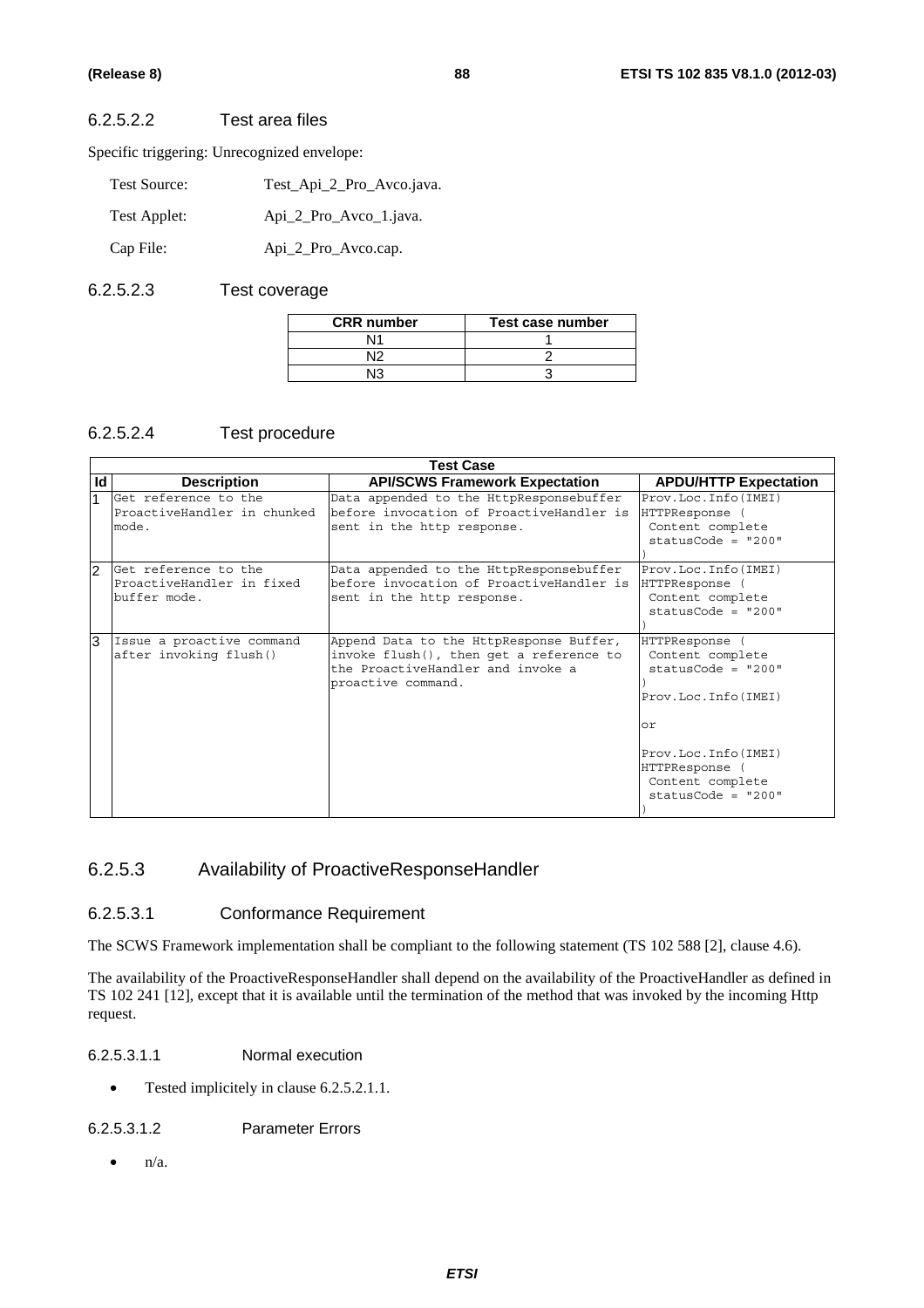#### 6.2.5.3.1.3 Context errors

- Tested implicitely in clause 6.2.5.2.1.3.
- 6.2.5.3.2 Test area files
	- $\bullet$   $n/a$ .

6.2.5.3.3 Test coverage

 $\bullet$  n/a.

### 6.2.5.3.4 Test procedure

 $\bullet$   $n/a$ .

## 6.2.5.4 Triggering through the ToolkitInterface

Test Area Reference: Api\_2\_Pro\_Tool.

#### 6.2.5.4.1 Conformance Requirement

The SCWS Framework implementation shall be compliant to the following statement (TS 102 588 [2], clause 4.6).

Applets implementing the ToolkitInterface as defined in TS 102 241 [12] in addition to the SCWS interface will be triggered in the processToolkit() method upon reception of any Toolkit event.

#### 6.2.5.4.1.1 Normal execution

• CRRN1: Trigger an applet registered to the SCWS by an http request. Within the appropriate doXXX method register to EVENT\_PROACTIVE\_HANDLER\_AVAILABLE. After returning from doXXX the applet is triggered in the processToolkit method by this event and sets a flag. Then the applet is triggered a second time by doXXX and the flag is checked to be set.

6.2.5.4.1.2 Parameter Errors

 $\bullet$   $n/a$ .

6.2.5.4.1.3 Context errors

 $\bullet$   $n/a$ 

#### 6.2.5.4.2 Test area files

Specific triggering: Unrecognized envelope:

- Test Source: Test Api 2 Pro Tool.java.
- Test Applet: Api\_2\_Pro\_Tool\_1.java.

Cap File: Api\_2\_Pro\_Tool.cap.

#### 6.2.5.4.3 Test coverage

| <b>CRR</b> number | Test case number |
|-------------------|------------------|
|                   |                  |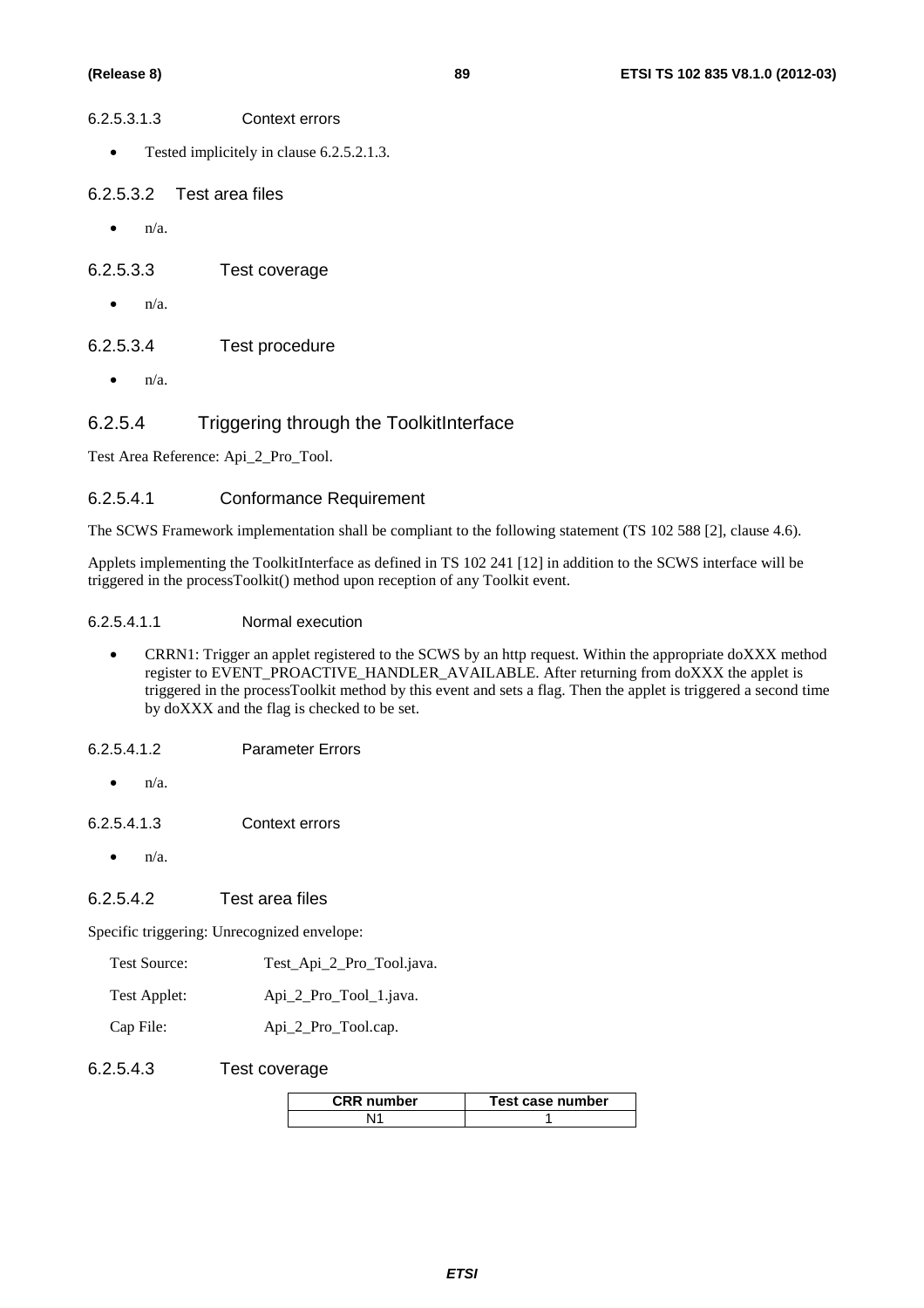### 6.2.5.4.4 Test procedure

| Test Case |                                                                                                                    |                                                                               |                                      |
|-----------|--------------------------------------------------------------------------------------------------------------------|-------------------------------------------------------------------------------|--------------------------------------|
|           | <b>Description</b>                                                                                                 | <b>API/SCWS Framework Expectation</b>                                         | <b>APDU/HTTP Expectation</b>         |
|           | Applet is triggered by doGet()<br>Register to<br>EVENT PROACTIVE HANDLER AVAILABLE.<br>When applet is triggered in | Applet is triggerd in processToolkit()<br>after returning from first doGet(). | HTTPResponse<br>$statusCode = "200"$ |
|           | processToolkit() set a flag.<br>Trigger applet again by goGet()<br>and check if flag is set.                       |                                                                               | HTTPResponse<br>$statusCode = "200"$ |

# 6.2.5.5 Presence of CAT\_TP multiplexing application

### 6.2.5.5.1 Conformance Requirement

The SCWS Framework implementation shall be compliant to the following statement (TS 102 588 [2], clause 4.6):

Implementation dependent on a central CAT\_TP multiplexing application as defined in TS 102 225 [14] may be present in the card. It must not block the ProactiveHandler when an applet is invoked by an incoming Http request.

6.2.5.5.1.1 Normal execution

• implicitely tested by all tests in clause 6.2.4.

#### 6.2.5.5.1.2 Parameter Errors

- $\bullet$   $n/a$ .
- 6.2.5.5.1.3 Context errors
	- $\bullet$  n/a.
- 6.2.5.5.2 Test area files
	- $\bullet$  n/a.
- 6.2.5.5.3 Test coverage
	- n/a.
- 6.2.5.5.4 Test procedure
	- $n/a$ .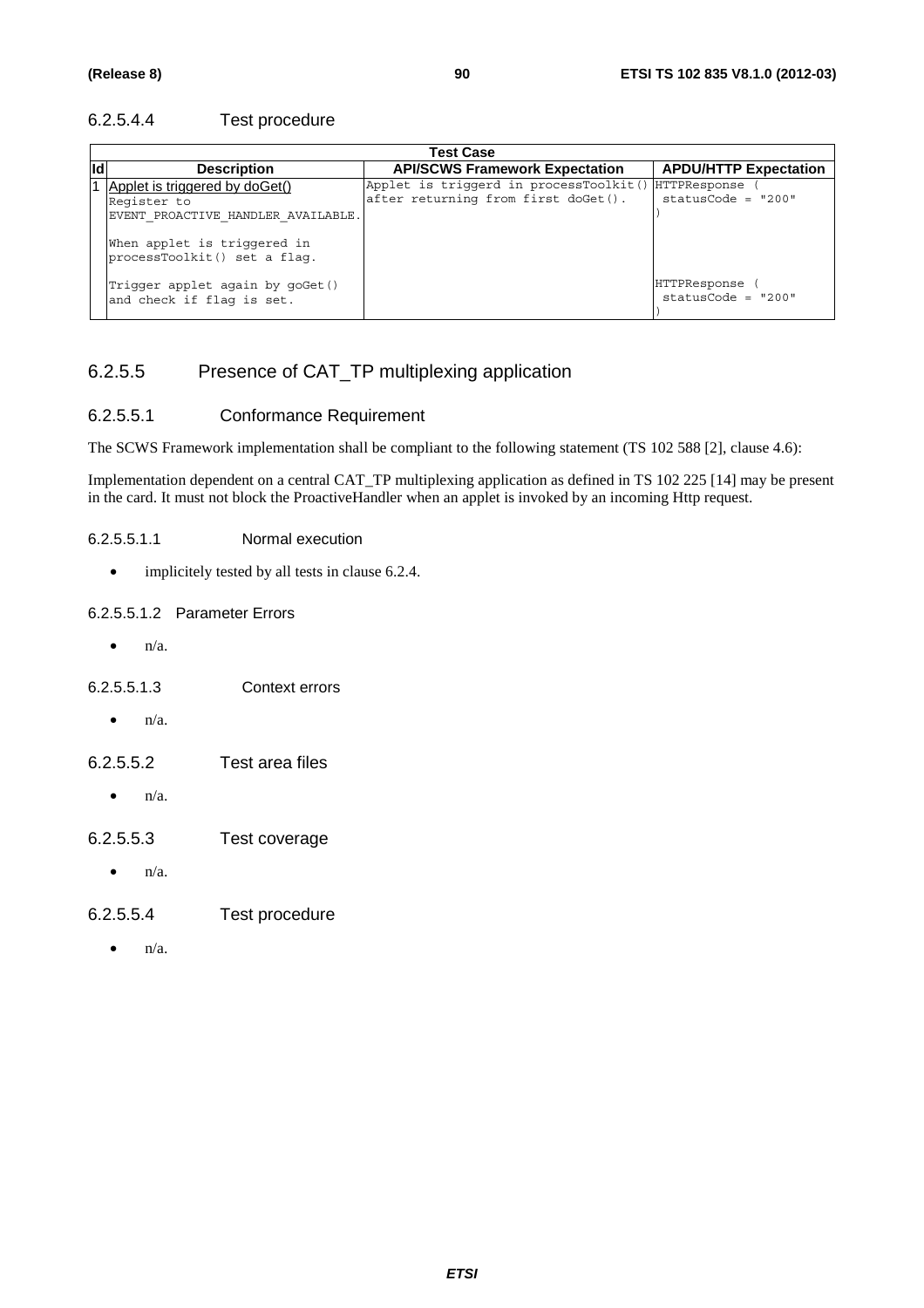# Annex A (normative): Class, methods and SCWSFramework tests acronyms

# A.1 Smart Card Web Server part

| ScwsExtensionReqistry | Ser |
|-----------------------|-----|
| ScwsExtension         | Set |
| ScwsExtensionService  | Ses |
| HttpRequest           | Hra |
| HttpResponse          | Hrs |

# A.1.1 Class ScwsExtensionRegistry

| Method name              | <b>Acronyms</b> |
|--------------------------|-----------------|
| static void deregister() | Drea            |
| static void register()   | Reai            |

# A.1.2 Class ScwsExtensionService

| <b>Method Name</b> | <b>Acronyms</b> |
|--------------------|-----------------|
| void doDelete()    | Ddel            |
| void doGet()       | Dget            |
| void doHead()      | Dhea            |
| void doOption()    | Dopt            |
| void doPost()      | <b>D</b> pos    |
| void doPut()       | Dput            |
| void doTrace()     | Dtra            |

# A.1.3 HttpRequest interface

| <b>Method Name</b>                                   | <b>Acronyms</b> |
|------------------------------------------------------|-----------------|
| short findAndCopyKeywordValue(byte[]                 | Fckw_Bss_Bss    |
| headerKeywordName, short nameOffs, short nameLength, |                 |
| byte[] buffer, short bufferOffs, short maxLength)    |                 |
| short findAndCopyKeywordValue(short keywordId,       | Fckws Bss       |
| byte[] buffer, short bufferOffs, short maxLength)    |                 |
| int getContentLength()                               | Gcle            |
| short getContentType()                               | Gcty            |
| short getRequestHttpVersion()                        | Grhv            |
| short readContent()                                  | Rcon            |
| short readContentType()                              | Rcty            |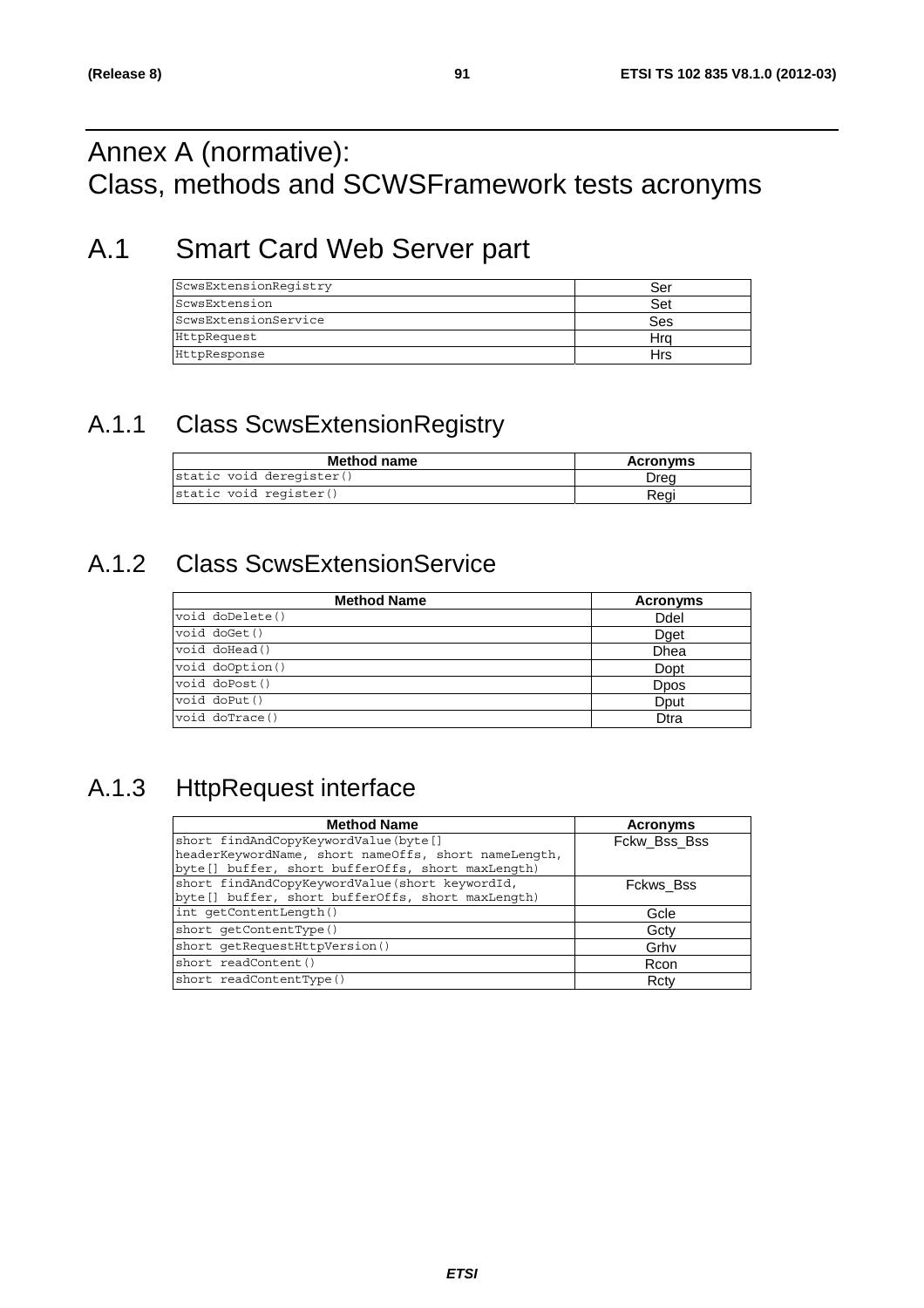# A.1.4 HttpResponse interface

| <b>Method Name</b>                                                                                                                   | <b>Acronyms</b> |
|--------------------------------------------------------------------------------------------------------------------------------------|-----------------|
| void appendContent()                                                                                                                 | Acon            |
| void appendHeaderVariable(byte[] data, short offset,<br>short length)                                                                | Ahva Bss        |
| void appendHeaderVariable(byte[] name, short<br>nameOffset, short nameLength, byte[] value, short<br>valueOffset, short valueLength) | Ahva Bss Bss    |
| void appendHeaderVariable (short headerKeywordNameId,<br>byte[] value, short valueOffset, short valueLength)                         | Ahvas Bss       |
| void enableChunkMode()                                                                                                               | Encm            |
| void finalizeHeader()                                                                                                                | Finh            |
| void flush()                                                                                                                         | <b>Flus</b>     |
| int getRemainingResponseBufferSize()                                                                                                 | Grrs            |
| void reset ()                                                                                                                        | Rset            |
| void sendError()                                                                                                                     | Sene            |
| void setContentType()                                                                                                                | Scot            |
| void writeStatusCode()                                                                                                               | Wstc            |

# A.2 Acronyms for SCWS Framework tests

| <b>Method Name</b>                                        | <b>Acronyms</b> |
|-----------------------------------------------------------|-----------------|
| Applet state                                              | Aps             |
| <b>Exception handling</b>                                 | Exh             |
| Response Header Management                                | <b>Rhm</b>      |
| Availability of ProactiveHandler/ProactiveResponseHandler | Pro             |

# A.2.1 Applet state

| <b>Test Area within the chapter</b>                             | <b>Acronyms</b> |
|-----------------------------------------------------------------|-----------------|
| Invokation of applets not in state selectable                   | <b>Ivns</b>     |
| Registration remains valid if applet is not in selectable state | Regv            |

# A.2.3 Exception handling

| <b>Method Name</b>                                             | <b>Acronyms</b> |
|----------------------------------------------------------------|-----------------|
| No exception shall be propagated as HTTP error to the terminal | Noex            |

# A.2.4 Response Header Management

| <b>Method Name</b>                  | <b>Acronyms</b> |
|-------------------------------------|-----------------|
| Send status code indicating success | Scis            |

# A.2.5 Availability of ProactiveHandler/ProactiveResponseHandler

| <b>Test Area within the chapter</b>         | Acronyms |
|---------------------------------------------|----------|
| Incoming Http request                       | Inhr     |
| Available for complete Http response        | Avco     |
| Availability of ProactiveResponseHandler    | Resp     |
| Triggering through the ToolkitInterface     | Tool     |
| Presence of CAT_TP multiplexing application | Mult     |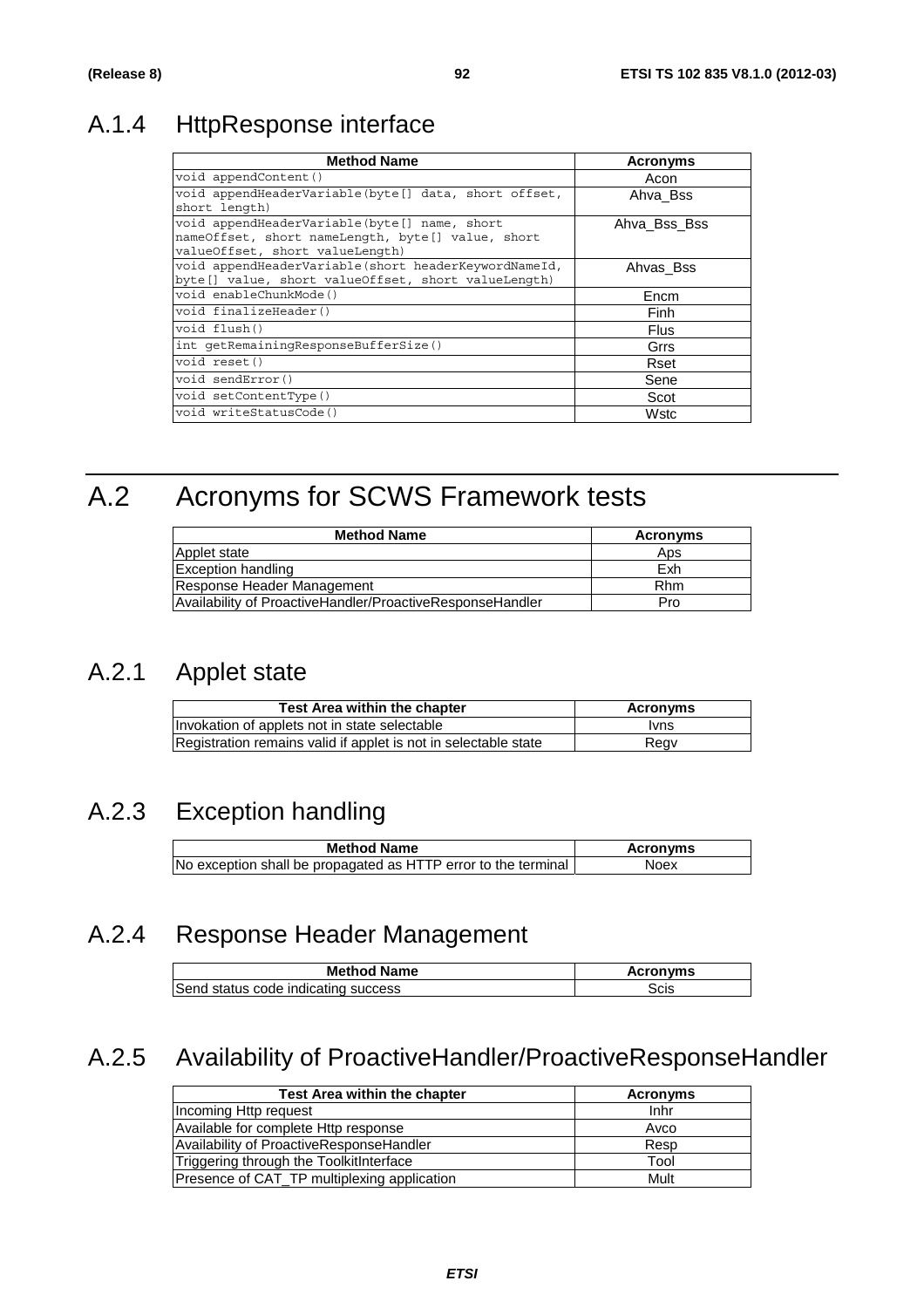# Annex B (normative): Test file description

Every test source is written in JAVA™ and shall use methods defined in Annex C interfaces to communicate with the card.

In order to be more readable, data specified as method string parameters shall be presented in 4 blocks of 4 bytes per line. Every block is separated by a space character. Every string line is appended to previous one and shall be aligned. An example is provided in annex C.

Every test file shall start with a call to reset() method.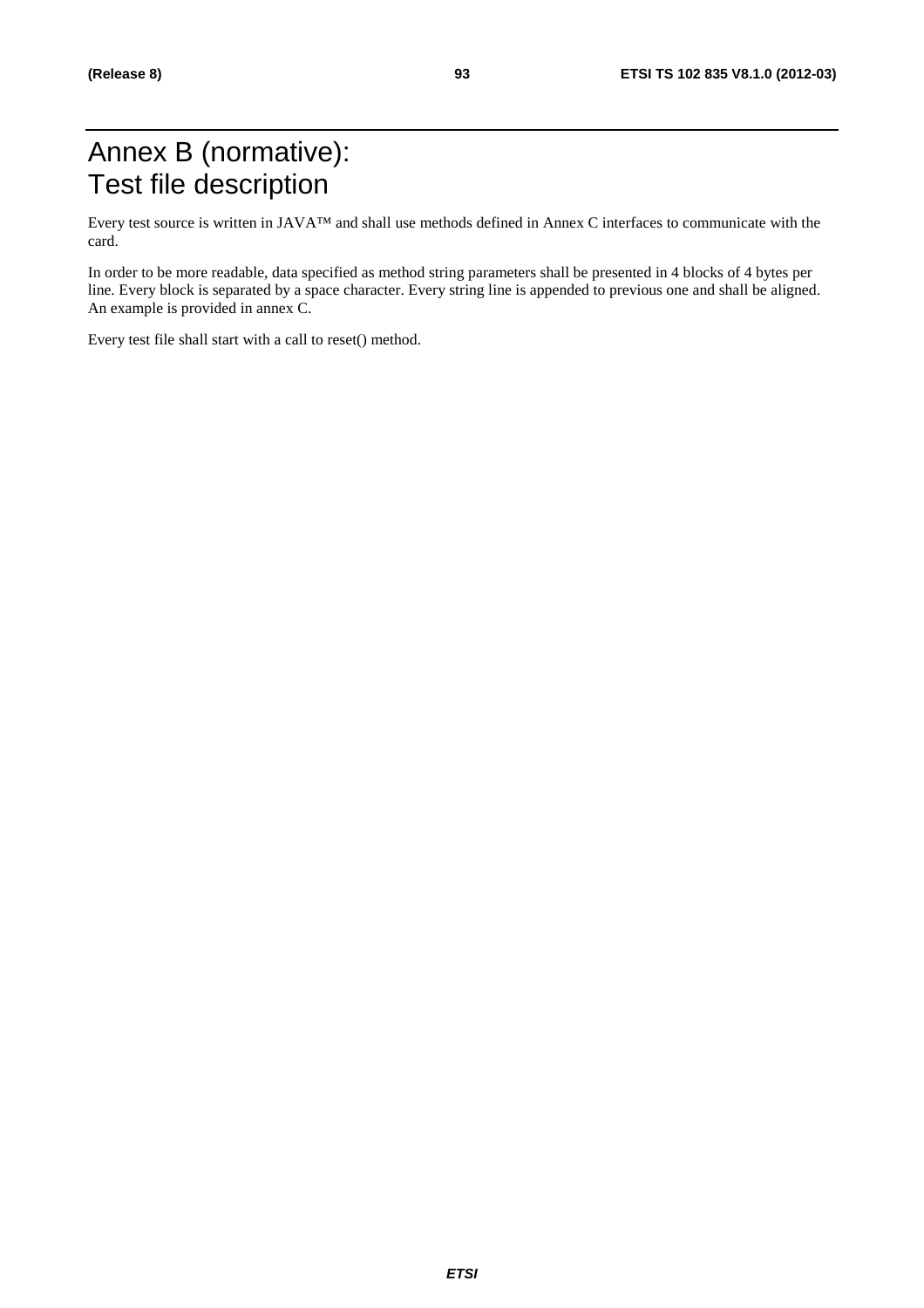# Annex C (normative): uicc.scws.test.util package and interfaces

See attached files:

- Annex\_C\_ScwsTestUtil.zip.
- Annex\_C\_ScwsInterfaces.zip.

NOTE: These files are contained in archive ts\_102835v080100p0.zip which accompanies the present document.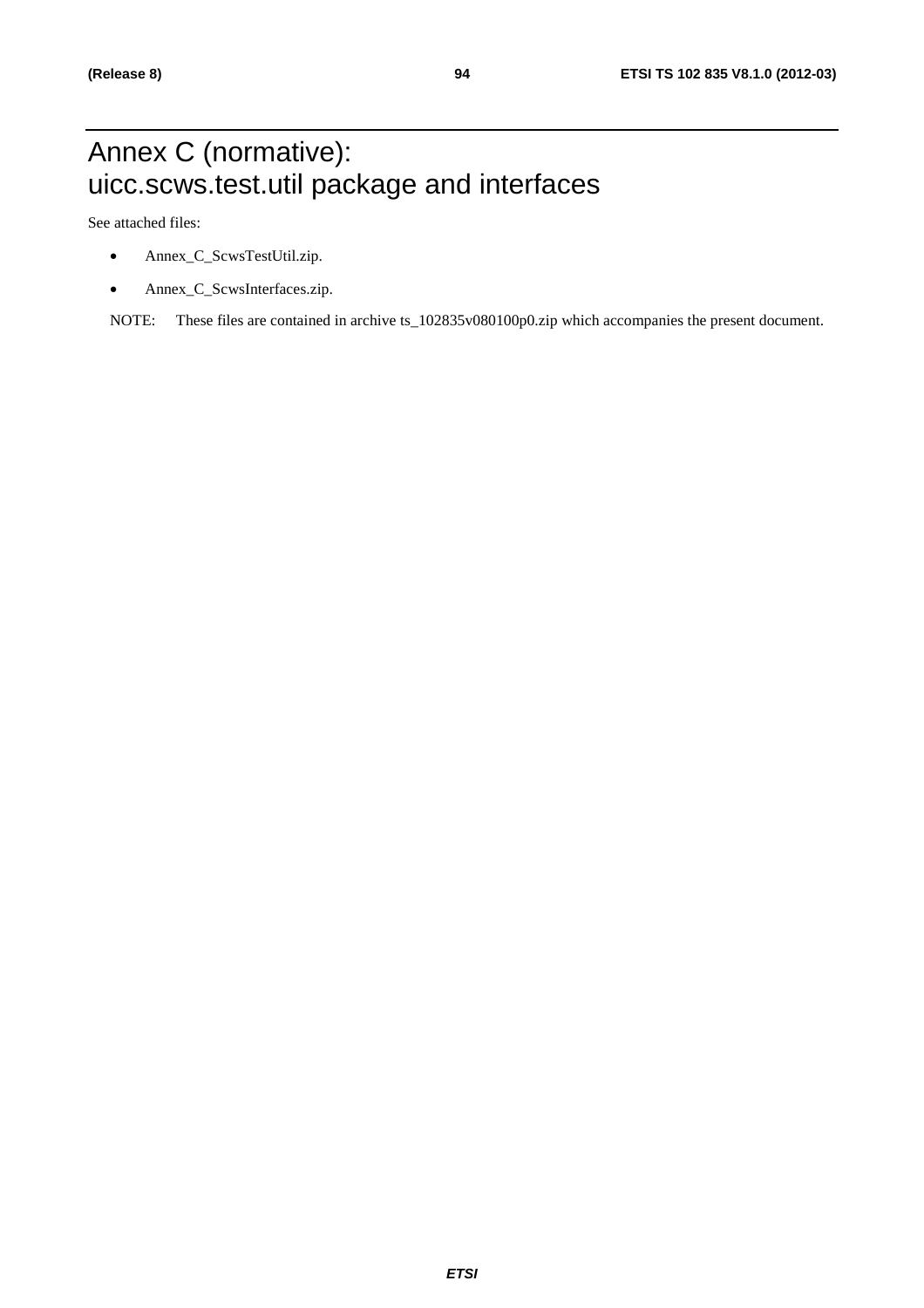# Annex D (normative): Test Area files

See attached file:

- Annex\_D\_SourceCode.zip.
- NOTE: This file is contained in archive ts\_102835v080100p0.zip which accompanies the present document.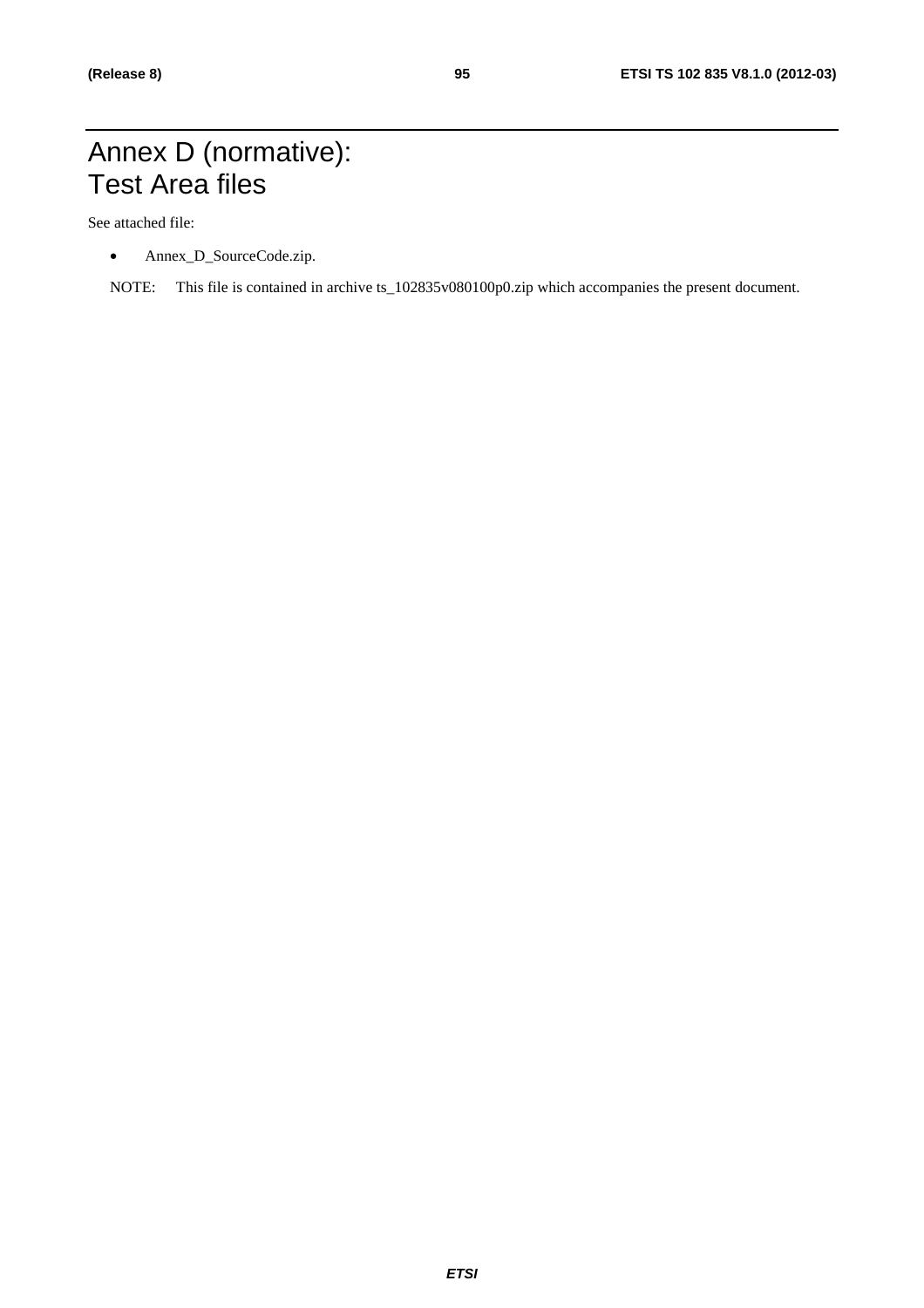# Annex E (informative): HTTP-Request and HTTP-Response handling

The HttpClient V3.1 [i.2] from the Apache Software Foundation is used to handle HTTP requests and HTTP responses.

It is permissible to use another framework for HTTP handling, in this case the interface *ScwsApplicationManagementService* has to be modified accordingly.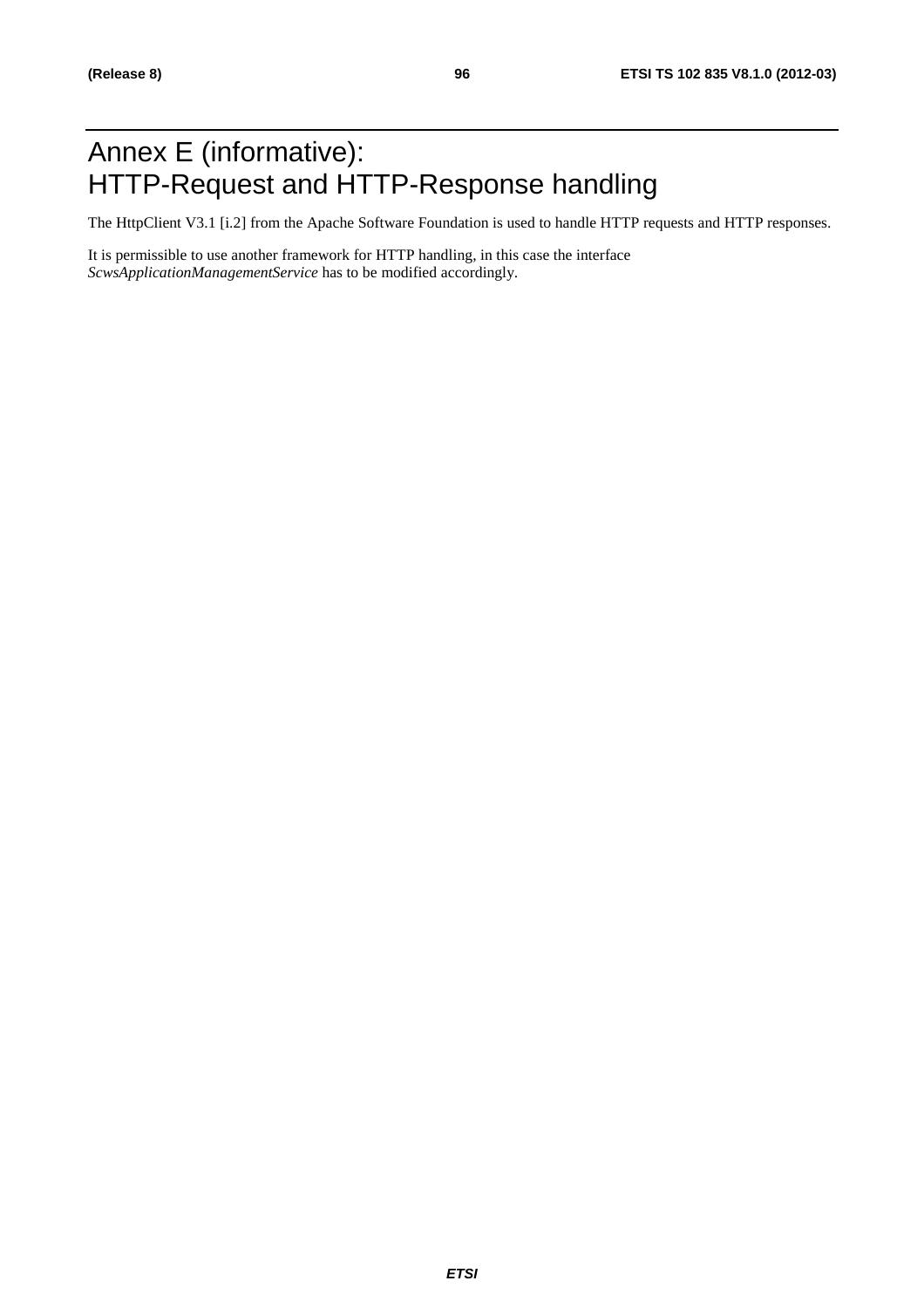# Annex F (informative): Bibliography

• IETF RFC 791: "Internet Protocol".

NOTE: Available at [http://www.ietf.org/rfc/rfc791.txt.](http://www.ietf.org/rfc/rfc791.txt)

• IETF RFC 2616: "Hypertext Transfer Protocol -- HTTP/1.1".

NOTE: Available at [http://www.ietf.org/rfc/rfc2616.txt.](http://www.ietf.org/rfc/rfc2616.txt)

• IETF RFC 793: "Transmission Control Protocol".

NOTE: Available at [http://www.ietf.org/rfc/rfc793.txt.](http://www.ietf.org/rfc/rfc793.txt)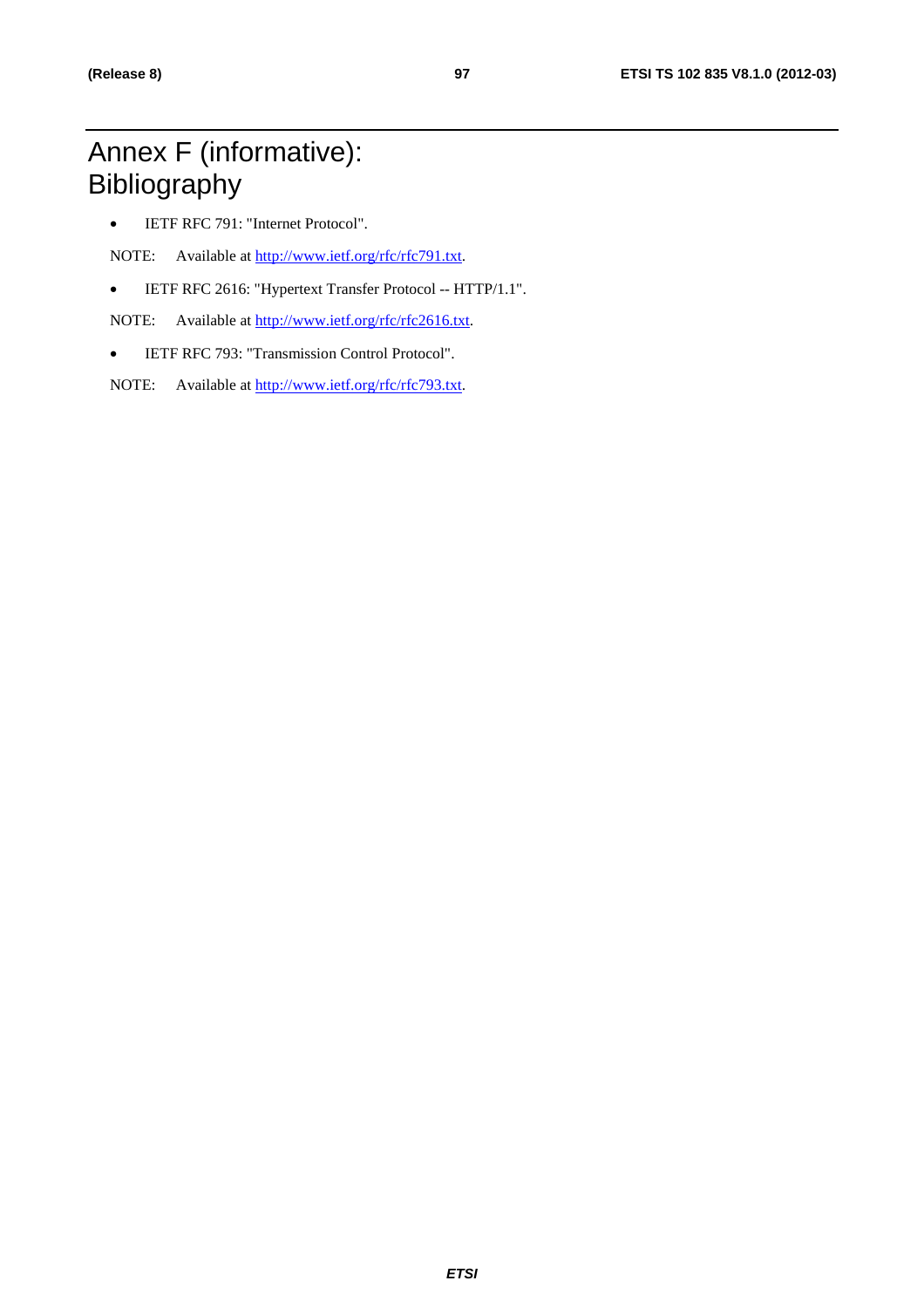# Annex G (informative): Change history

The table below indicates all changes that have been incorporated into the present document since it was placed under change control.

| <b>Change history</b> |                |                       |                  |                |                |                                                               |       |            |
|-----------------------|----------------|-----------------------|------------------|----------------|----------------|---------------------------------------------------------------|-------|------------|
| Date                  | <b>Meeting</b> | <b>Plenary Doc</b>    |                  | CR Rev Cat     |                | Subject/Comment                                               | Old   | <b>New</b> |
|                       |                |                       |                  |                |                | Creation of the specification                                 |       | 7.0.0      |
| 2010-07               |                | SCP #45 SCP(10)0117   | 001              |                | $\overline{F}$ | Test case 6.1.4.4 Method getContentType                       | 7.0.0 | 7.1.0      |
|                       |                | SCP(10)0117           | 002              | $\omega$       | F              | Test case 6.1.5.4 ID 4 not in line with TS 102 588            |       |            |
|                       |                | SCP(10)0117           | 003              | $\blacksquare$ | F              | Test case 6.2.1.2 Registration remains valid if applet is not |       |            |
|                       |                |                       |                  |                |                | in selectable state                                           |       |            |
|                       |                | SCP(10)0117           | 004              | $\omega$       | F              | Implementation of test case 6.1.4.3                           |       |            |
| 2010-10               |                | SCP #46 SCP(10)0197r2 | 019              | $\blacksquare$ | F              | Several corrections for test case 6.1.3.7                     | 7.1.0 | 7.2.0      |
|                       |                | SCP(10)0226           | 005              |                | F              | Correction of implementation of test case 2                   |       |            |
|                       |                | SCP(10)0227           | 006              | $\mathbf{r}$   | $\overline{F}$ | Separation of tests included in Ap1_1_Hrq_Fckw. Test          |       |            |
|                       |                |                       |                  |                |                | implementation correction                                     |       |            |
|                       |                | SCP(10)0228           | 007              | $\mathbf{r}$   | F              | Dynamically creation of a data buffer in response buffer      |       |            |
|                       |                |                       |                  |                |                | size                                                          |       |            |
|                       |                | SCP(10)0229           | 008              |                | F              | Illegal usage of method appendContent()                       |       |            |
|                       |                | SCP(10)0230           | 009              |                | F              | Dynamic allocation of remaining response buffer               |       |            |
|                       |                | SCP(10)0231           | 010              | $\blacksquare$ | $\overline{F}$ | Invalid import of used library                                |       |            |
|                       |                | SCP(10)0232           | 011              | $\blacksquare$ | $\mathsf F$    | Api_1_Ses_Ddel test correction                                |       |            |
|                       |                | SCP(10)0233r1         | 012              |                | F              | Api_1_Ses_Dget test correction                                |       |            |
|                       |                | SCP(10)0234           | 013              | $\blacksquare$ | $\overline{F}$ | Api_1_Ses correction of test implementation                   |       |            |
|                       |                | SCP(10)0235           | 014              | $\blacksquare$ | $\overline{F}$ | Api_1_Ses_Dopt - Correction of test implementation            |       |            |
|                       |                | SCP(10)0236           | 015              | $\blacksquare$ | F              | Api_1_Ses_Dput -Corrected test implementation                 |       |            |
|                       |                | SCP(10)0237           | 016              |                | F              | Api_1_Ses_Dpos - Correction of test implementation            |       |            |
|                       |                | SCP(10)0238           | 018              | $\blacksquare$ | F              | Removal of unused version information in Java files           |       |            |
| 2011-09               |                | SCP #51 SCP(11)0140r2 | 017              | $\sqrt{2}$     | B              | Addition of test cases introduced by TS 102 588 Rel-8         | 7.3.0 | 8.0.0      |
|                       |                | SCP(11)0136           | 019              |                | $\overline{F}$ | Corrections in AID coding (duplicate CR number)               |       |            |
|                       |                | SCP(11)0137           | 020              | $\omega$       | F              | Correction of wrong comments                                  |       |            |
|                       |                | SCP(11)0138r1         | 021              | $\mathbf{1}$   | $\overline{F}$ | Correct test implementation of method                         |       |            |
|                       |                |                       |                  |                |                | getRequestHttpVersion                                         |       |            |
|                       |                | SCP(11)0139           | $\overline{022}$ | $\omega$       | F              | Correction of test execution and evaluation of test result    |       |            |
|                       |                | SCP(11)0141r1         | 023              | 1              | F              | Test for the support for HTTP response code 204               |       |            |
| 2011-12               |                | SCP #53 SCP(11)0350r1 | 024              | $\overline{1}$ | F              | CR 102 835 R7 #024r1: Class ScwsExtensionRegistry test        | 8.0.0 | 8.1.0      |
|                       |                |                       |                  |                |                | correction                                                    |       |            |
|                       |                | SCP(11)0351r2         | 025              | $\overline{2}$ | F              | CR 102 835 R7 #025r2: Class ScwsExtensionService test         |       |            |
|                       |                |                       |                  |                |                | corrections                                                   |       |            |
|                       |                | SCP(11)0352r2         | 026              | $\overline{2}$ | F              | CR 102 835 R7 #026r2: Interface HttpRequest test              |       |            |
|                       |                |                       |                  |                |                | corrections                                                   |       |            |
|                       |                | SCP(11)0353r2         | 027              | $\overline{2}$ | F.             | CR 102 835 R7 #027r2: Interface HttpResponse test             |       |            |
|                       |                |                       |                  |                |                | corrections                                                   |       |            |
|                       |                | SCP(11)0354r2         | 028              | 2              | F.             | CR 102 835 R7 #028r2: SCWS Runtime Environment                |       |            |
|                       |                |                       |                  |                |                | Applet state test corrections                                 |       |            |
|                       |                | SCP(11)0355r2         | 029              | $\overline{2}$ | F.             | ICR 102 835 R7 #029r2: SCWS Runtime Environment               |       |            |
|                       |                |                       |                  |                |                | <b>Exception handling test Corrections</b>                    |       |            |
|                       |                | SCP(11)0356r2         | 030              | 2              | F              | CR 102 835 R7 #030r2: SCWS Runtime Environment                |       |            |
|                       |                |                       |                  |                |                | Response Header Management test corrections                   |       |            |